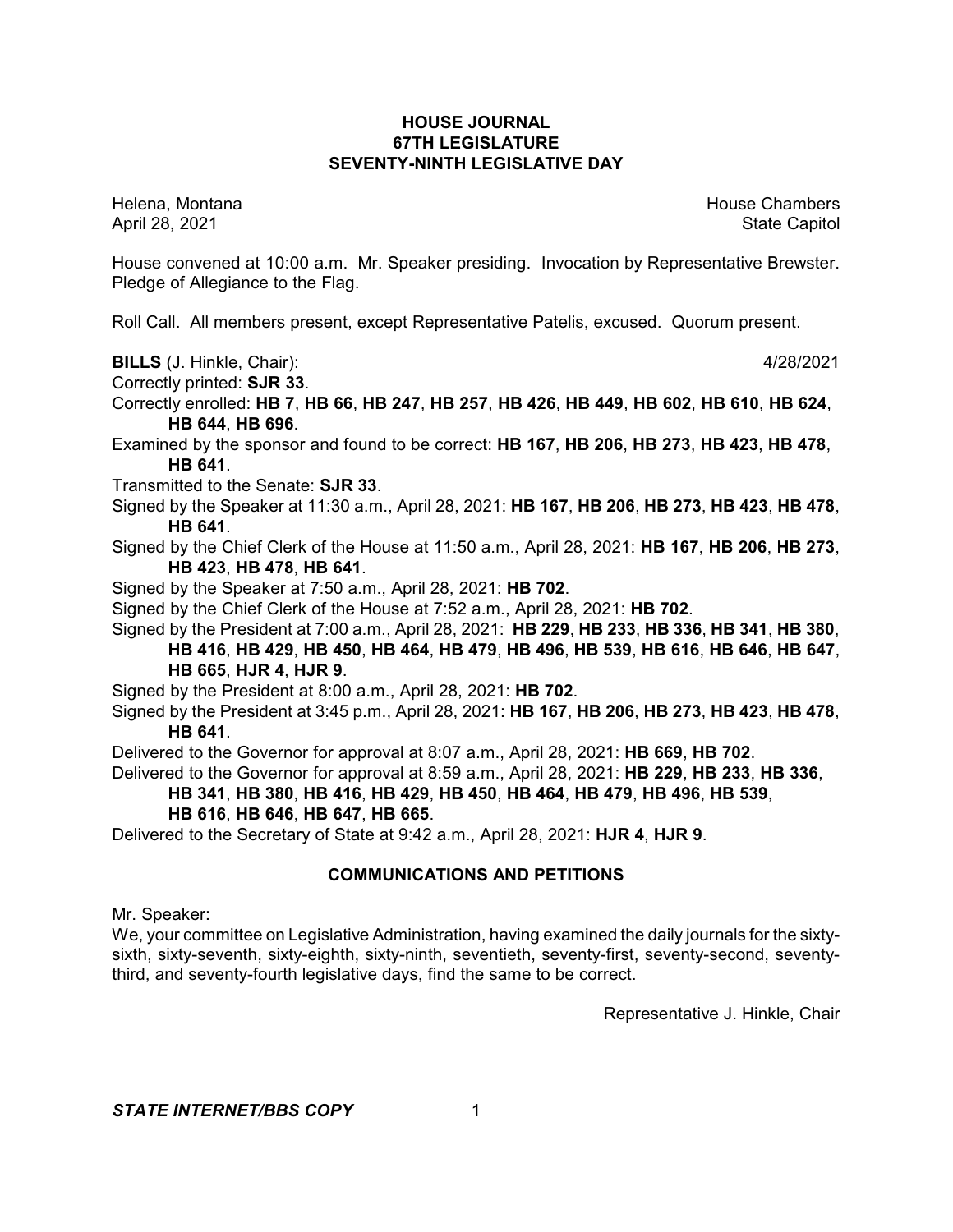#### **REPORTS OF STANDING COMMITTEES**

**ENERGY, TECHNOLOGY AND FEDERAL RELATIONS** (Skees, Chair): 4/28/2021 **SJR 33**, be concurred in. Report adopted.

#### **REPORTS OF SELECT COMMITTEES**

CONFERENCE COMMITTEE on Senate Amendments to **House Bill 188** Report No. 001, April 28, 2021

Mr. President and Mr. Speaker:

We, your Conference Committee met and considered Senate amendments to **House Bill 188** (reference copy -- salmon) and recommend this Conference Committee report be adopted.

And, recommend that **House Bill 188** (reference copy -- salmon) be amended as follows:

1. Page 24, line 15. **Strike:** "\$250" **Insert:** "\$195"

2. Page 24, line 19. **Strike:** "\$400" **Insert:** "\$375"

3. Page 24, line 21. **Strike:** "\$1,500" **Insert:** "\$1,300"

Vance **Holmlund** 

For the Senate: For the House: Glimm, Chair **Chair** Chair Loge, Vice Chair

# **FREE** CONFERENCE COMMITTEE on **House Bill 555** Report No. 001, April 27, 2021

Mr. President and Mr. Speaker:

We, your Free Conference Committee met and considered **House Bill 555** (reference copy - salmon) and recommend this Free Conference Committee report be adopted.

And, recommend that **House Bill 555** (reference copy -- salmon) be amended as follows:

1. Page 1, line 13. **Strike:** "\$6,000"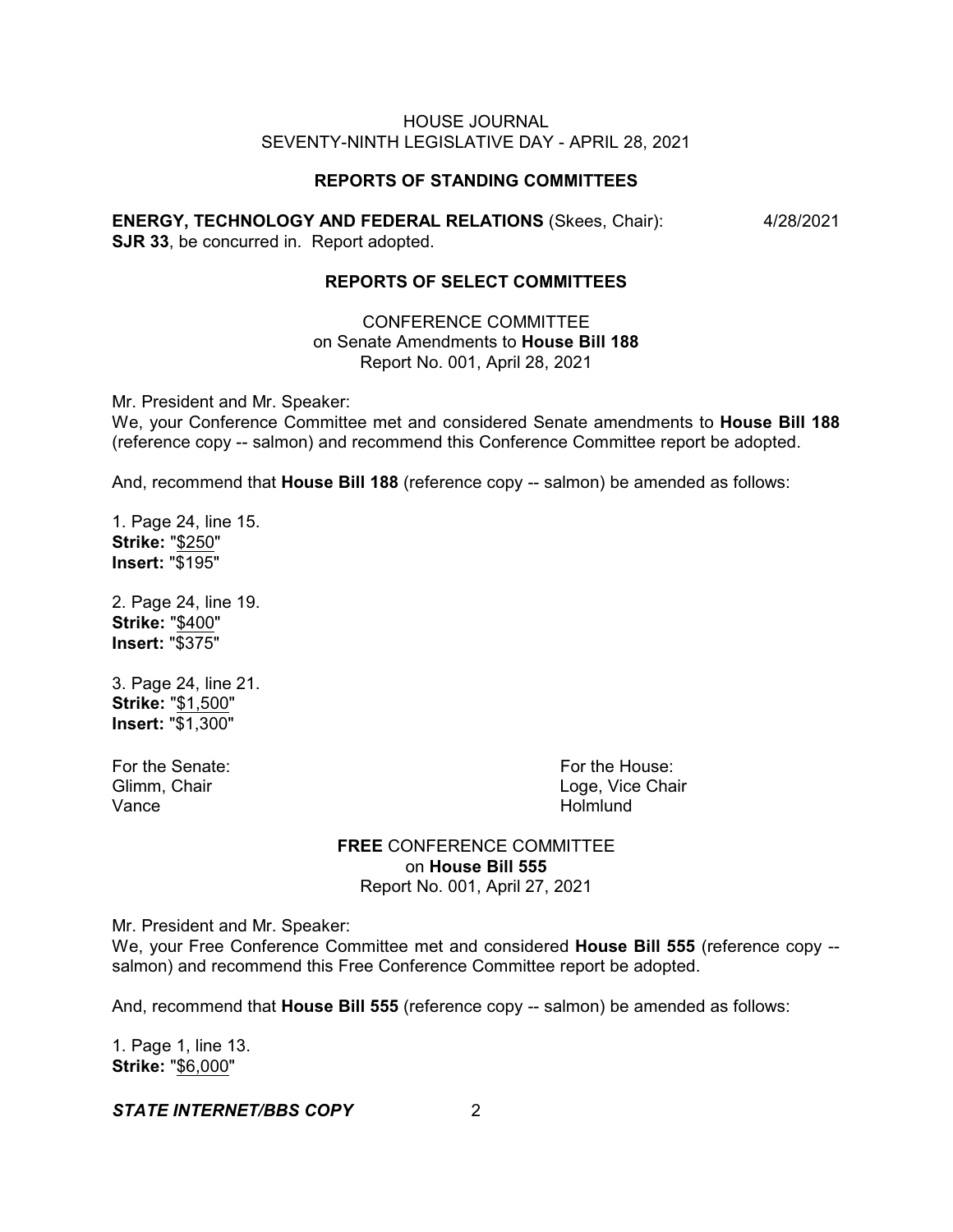**Insert:** "\$7,000"

2. Page 1, line 14. **Strike:** "\$1,000" **Insert:** "\$1,250"

3. Page 1, line 17. **Strike:** "\$3,500" **Insert:** "\$4,000"

4. Page 1, line 18. **Strike:** "\$4,000" **Insert:** "\$4,500"

For the Senate: For the House:

Friedel Friedel Entremental Solid Entremental Controller Entremental Controller Entremental Controller Entreme<br>
Farris-Olsen<br>
Mercer Webber Mercer

Fitzpatrick, Chair M. Regier, Vice Chair M. Regier, Vice Chair M. Regier, Vice Chair M. Regier, Vice Chair M. S<br>Triedel

# **FREE** CONFERENCE COMMITTEE on **House Bill 678** Report No. 001, April 27, 2021

Mr. President and Mr. Speaker:

We, your Free Conference Committee met and considered **House Bill 678** (reference copy - salmon) and recommend this Free Conference Committee report be adopted.

And, recommend that **House Bill 678** (reference copy -- salmon) be amended as follows:

1. Title, line 8. **Following:** "DONATIONS;" **Insert:** "EXPANDING USE OF ECONOMIC DEVELOPMENT SPECIAL REVENUE ACCOUNT;"

2. Title, line 9. **Following:** "15-65-112," **Insert:** "17-7-502, 22-3-1004," **Following:** "87-1-601," **Strike:** "AND" **Following:** "87-2-202," **Insert:** "AND 90-1-205,"

3. Page 4, line 8. **Following:** "employees"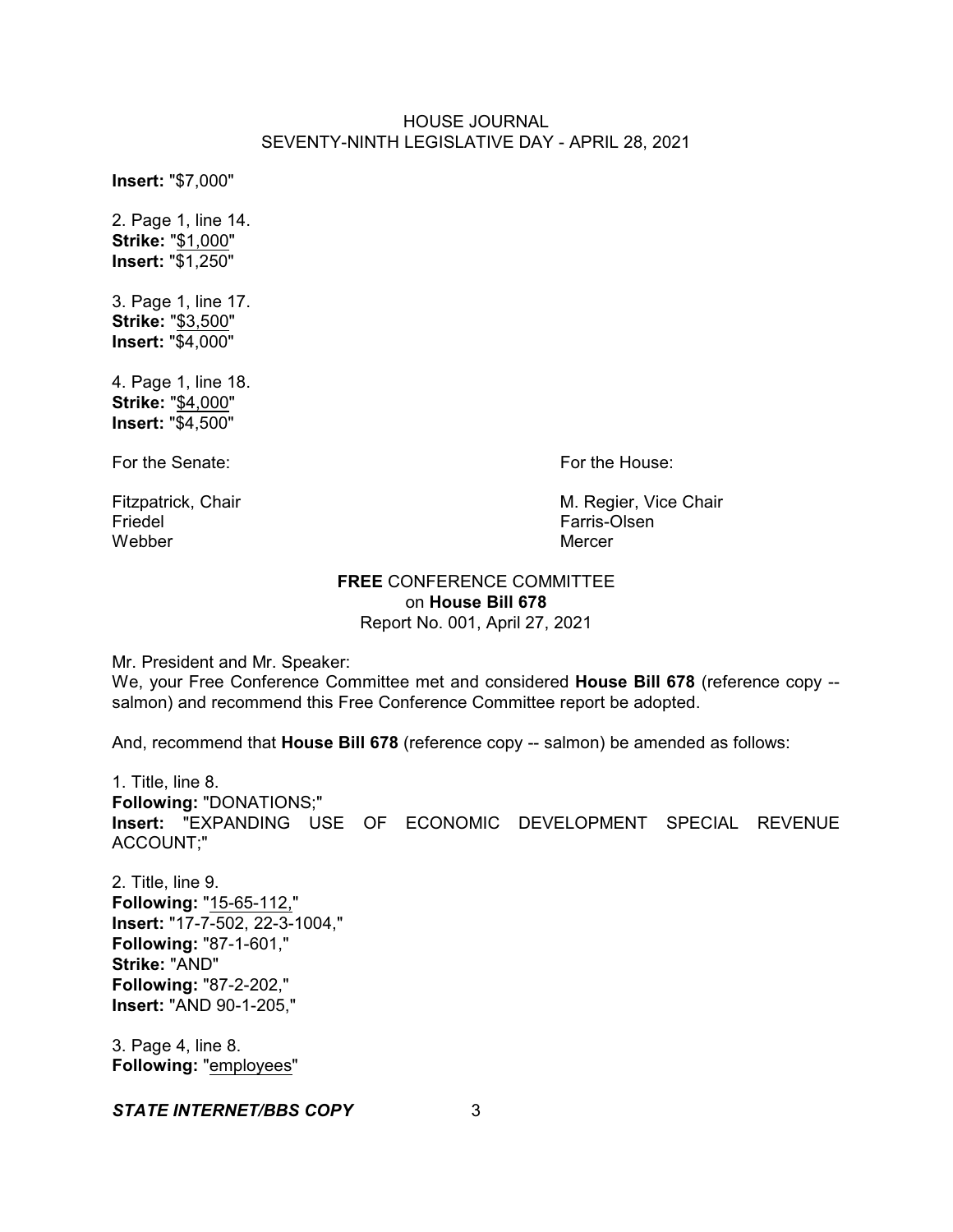**Insert:** "who are" **Following:** "development" **Insert:** "outside the state and whose work duties require the employees to reside out of state"

4. Page 9, line 11. **Following:** "2.7%" **Insert:** "or \$1 million, whichever is less," **Following:** "to" **Insert:** "the"

5. Page 10.

**Following:** line 3

**Insert:** "**Section 5.** Section 17-7-502, MCA, is amended to read:

- "**17-7-502. Statutory appropriations -- definition -- requisites for validity.** (1) A statutory appropriation is an appropriation made by permanent law that authorizes spending by a state agency without the need for a biennial legislative appropriation or budget amendment.
- (2) Except as provided in subsection (4), to be effective, a statutory appropriation must comply with both of the following provisions:
- (a) The law containing the statutory authority must be listed in subsection (3).
- (b) The law or portion of the law making a statutory appropriation must specifically state that a statutory appropriation is made as provided in this section.
- (3) The following laws are the only laws containing statutory appropriations: 2-17-105; 5-11- 120; 5-11-407; 5-13-403; 5-13-404; 7-4-2502; 10-1-108; 10-1-1202; 10-1-1303; 10-2- 603; 10-2-807; 10-3-203; 10-3-310; 10-3-312; 10-3-314; 10-3-802; 10-3-1304; 10-4-304; 15-1-121; 15-1-218; 15-31-1004; 15-31-1005; 15-35-108; 15-36-332; 15-37-117; 15-39- 110; 15-65-121; 15-70-101; 15-70-130; 15-70-433; 16-11-119; 16-11-509; 17-3-106; 17- 3-212; 17-3-222; 17-3-241; 17-6-101; 17-7-215; 18-11-112; 19-3-319; 19-3-320; 19-6- 404; 19-6-410; 19-9-702; 19-13-604; 19-17-301; 19-18-512; 19-19-305; 19-19-506; 19- 20-604; 19-20-607; 19-21-203; 20-8-107; 20-9-534; 20-9-622; 20-9-905; 20-26-617; 20- 26-1503; 22-1-327; 22-3-116; 22-3-117; 22-3-1004; 23-4-105; 23-5-306; 23-5-409; 23-5- 612; 23-7-301; 23-7-402; 30-10-1004; 37-43-204; 37-50-209; 37-54-113; 39-71-503; 41- 5-2011; 42-2-105; 44-4-1101; 44-12-213; 44-13-102; 50-1-115; 53-1-109; 53-6-148; 53- 9-113; 53-24-108; 53-24-206; 60-11-115; 61-3-321; 61-3-415; 67-1-309; 69-3-870; 69-4- 527; 75-1-1101; 75-5-1108; 75-6-214; 75-11-313; 75-26-308; 76-13-151; 76-13-150; 76- 17-103; 76-22-109; 77-1-108; 77-2-362; 80-2-222; 80-4-416; 80-11-518; 80-11-1006; 81-1-112; 81-1-113; 81-7-106; 81-7-123; 81-10-103; 82-11-161; 85-2-526; 85-20-1504; 85-20-1505; [ 85-25-102]; 87-1-603; 90-1-115; 90-1-205; 90-1-504; 90-6-331; and 90-9- 306.
- (4) There is a statutory appropriation to pay the principal, interest, premiums, and costs of issuing, paying, and securing all bonds, notes, or other obligations, as due, that have been authorized and issued pursuant to the laws of Montana. Agencies that have entered into agreements authorized by the laws of Montana to pay the state treasurer, for deposit in accordance with 17-2-101 through 17-2-107, as determined by the state treasurer, an amount sufficient to pay the principal and interest as due on the bonds or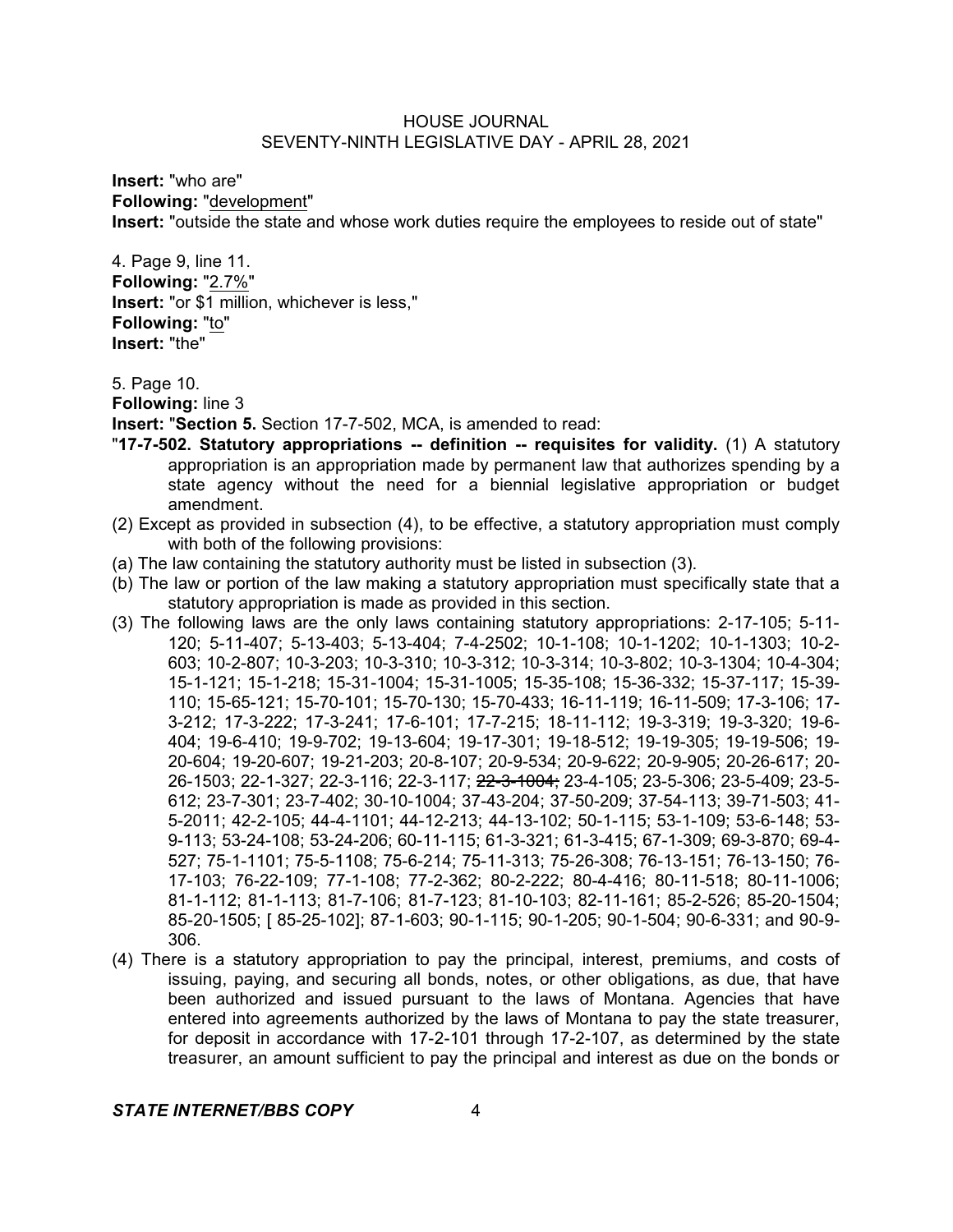notes have statutory appropriation authority for the payments. (In subsection (3): pursuant to sec. 10, Ch. 360, L. 1999, the inclusion of 19-20-604 terminates contingently when the amortization period for the teachers' retirement system's unfunded liability is 10 years or less; pursuant to sec. 73, Ch. 44, L. 2007, the inclusion of 19-6-410 terminates contingently upon the death of the last recipient eligible under 19-6-709(2) for the supplemental benefit provided by 19-6-709; pursuant to sec. 27, Ch. 285, L. 2015, and sec. 1, Ch. 292, L. 2015, the inclusion of 53-9-113 terminates June 30, 2021; pursuant to sec. 6, Ch. 291, L. 2015, the inclusion of 50-1-115 terminates June 30, 2021; pursuant to sec. 5, Ch. 383, L. 2015, the inclusion of 85-25-102 is effective on occurrence of contingency; pursuant to sec. 6, Ch. 423, L. 2015, the inclusion of 22-3- 116 and 22-3-117 terminates June 30, 2025; pursuant to sec. 33, Ch. 457, L. 2015, the inclusion of 20-9-905 terminates December 31, 2023; pursuant to sec. 12, Ch. 55, L. 2017, the inclusion of 37-54-113 terminates June 30, 2023; pursuant to sec. 4, Ch. 122, L. 2017, the inclusion of 10-3-1304 terminates September 30, 2025; pursuant to sec. 55, Ch. 151, L. 2017, the inclusion of 30-10-1004 terminates June 30, 2021; pursuant to sec. 1, Ch. 213, L. 2017, the inclusion of 90-6-331 terminates June 30, 2027; pursuant to secs. 5, 8, Ch. 284, L. 2017, the inclusion of 81-1-112, 81-1-113, and 81-7-106 terminates June 30, 2023; pursuant to sec. 1, Ch. 340, L. 2017, the inclusion of 22-1- 327 terminates July 1, 2023; pursuant to sec. 10, Ch. 374, L. 2017, the inclusion of 76- 17-103 terminates June 30, 2027; pursuant to sec. 5, Ch, 50, L. 2019, the inclusion of 37-50-209 terminates September 30, 2023; pursuant to sec. 1, Ch. 408, L. 2019, the inclusion of 17-7-215 terminates June 30, 2029; pursuant to secs. 11, 12, and 14, Ch. 343, L. 2019, the inclusion of 15-35-108 terminates June 30, 2027; pursuant to sec. 7, Ch. 465, L. 2019, the inclusion of 85-2-526 terminates July 1, 2023; and pursuant to sec. 5, Ch. 477, L. 2019, the inclusion of 10-3-802 terminates June 30, 2023.)" "

**Insert:** "**Section 6.** Section 22-3-1004, MCA, is amended to read:

- "**22-3-1004. Montana heritage preservation and development account.** (1) (a) There is a Montana heritage preservation and development account in the state special revenue fund and in the federal special revenue fund.
- (b) The Montana heritage preservation and development commission shall deposit any federal money that the commission obtains into the appropriate account provided for in this section.
- (2) Money deposited in the accounts must be used for:
- (a) restoration, maintenance, and operation of historic properties in Virginia City and Nevada City; and
- (b) restoring and maintaining historically significant properties in Montana that are in need of preservation.
- (3) The accounts are statutorily appropriated, as provided in 17-7-502, to the commission to be used as provided in this section.
- $(4)(3)$  Unless otherwise prohibited by law or agreement, all interest earned on money in the accounts must be deposited in the state special revenue fund to the credit of the commission.""

**Renumber:** subsequent sections

6. Page 13.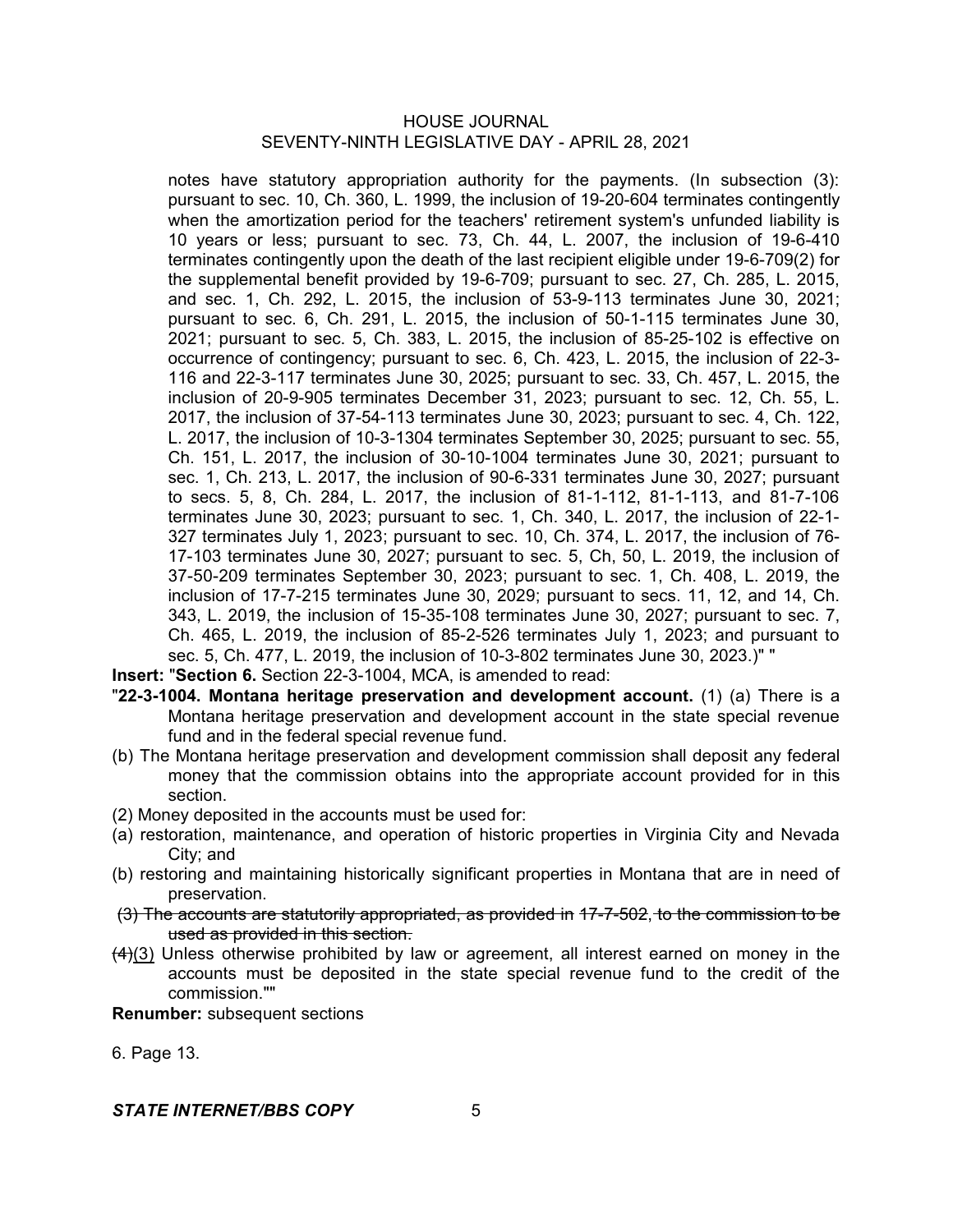**Following:** line 13

**Insert:** "**Section 9.** Section 90-1-205, MCA, is amended to read:

- "**90-1-205. Economic development special revenue account.** (1) There is an economic development state special revenue account. The account receives earnings from the big sky economic development fund as provided in 17-5-703. The money in the account may be used only as provided in this part.
- (2) The money in the account is statutorily appropriated, as provided in 17-7-502, to the department. Of the money that is deposited in the account that is not used for administrative expenses or for other economic development purposes:
- (a) 75% must be allocated for distribution to local governments and tribal governments to be used for job creation efforts; and
- (b) 25% must be allocated for distribution to certified regional development corporations, economic development organizations that are located in a county that is not part of a certified regional development corporation, and tribal governments.""

**Renumber:** subsequent sections

7. Page 13, line 22 through line 23. **Following:** "IN" on line 22 **Strike:** "SUBSECTION" on line 22 through "(2)" on line 23 **Insert:** "subsections (2) and (3)"

8. Page 13, line 23. **Following: "July 1, 2021" Insert:** "July 1, 2021. (2) [Sections 2, 7, 8, and 10] are effective"

8. Page 13, line 24. **Strike:** "(2)" **Insert:** "(3)"

9. Page 14, line 1. **Strike:** "[SECTION 4] TERMINATES" **Insert:** "[Sections 4 through 6] terminate"

For the Senate: For the House:

Osmundson, Chair **Bartel, Vice Chair** Bartel, Vice Chair Kary Ricci (Research Mary Ricci ) and the Ricci (Research Mary Ricci ) and the Ricci (Research Mary Ricci ) and Lynch **Stewart Peregoy**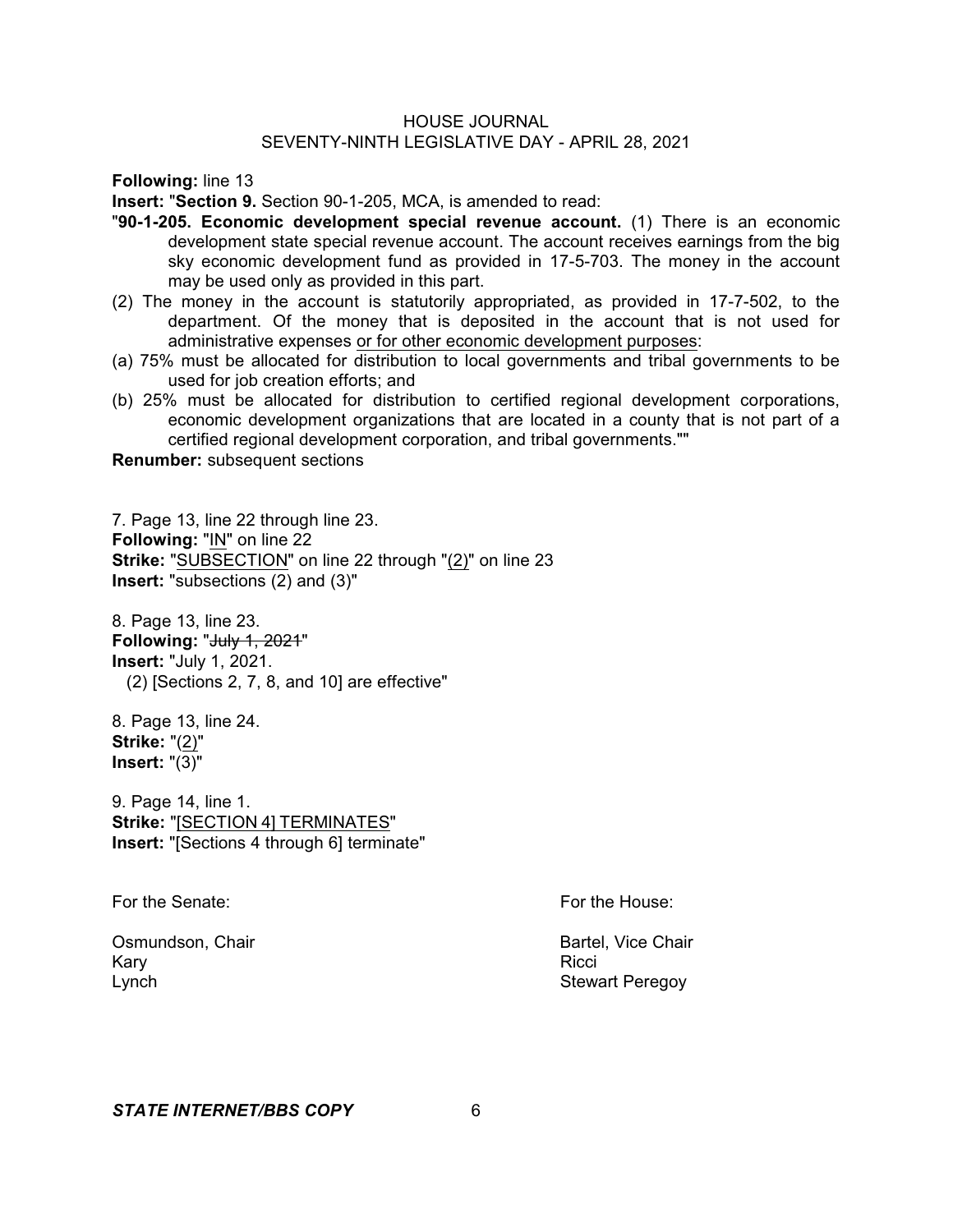# **FREE** CONFERENCE COMMITTEE on **Senate Bill 278** Report No. 001, April 28, 2021

Mr. President and Mr. Speaker:

We, your Free Conference Committee met and considered **Senate Bill 278** (reference copy - salmon) and recommend this Free Conference Committee report be adopted.

And, recommend that **Senate Bill 278** (reference copy -- salmon) be amended as follows:

1. Title, line 10. **Following:** "CORPORATIONS" **Insert:** "CHALLENGING OR SUPPORTING CERTAIN GOVERNMENTAL ACTIONS;"

2. Title, line 12. **Following:** "OFFICIALS;" **Insert:** "PROVIDING THAT COSTS MAY NOT BE ALLOWED TO AN OFFEREE IF THE OFFEROR HAS MADE AN OFFER OR JUDGMENT AND THE OFFEREE'S JUDGMENT IS NOT MORE FAVORABLE THAN THE OFFER OF JUDGMENT; REVISING THE DEFINITION OF "INSURER" FOR THE PURPOSES OF UNFAIR TRADE PRACTICES ACTIONS; REVISING CIVIL LIABILITY LAWS TO PROVIDE A DEADLINE FOR SERVICE OF PROCESS;"

3. Title, line 12. **Following:** "15-31-102," **Insert:** "25-10-101," **Following:** "27-2-208," **Strike:** "AND" **Following:** "27-2-209," **Insert:** "AND 33-18-242,"

4. Page 2, line 20. **Strike:** "501(C)(4)" **Insert:** "501(c)(3)"

5. Page 2, line 21. **Following:** "501(C)(3)" **Insert:** "or 527"

6. Page 2, line 26. **Following:** "APPLY" **Insert:** ": (a)"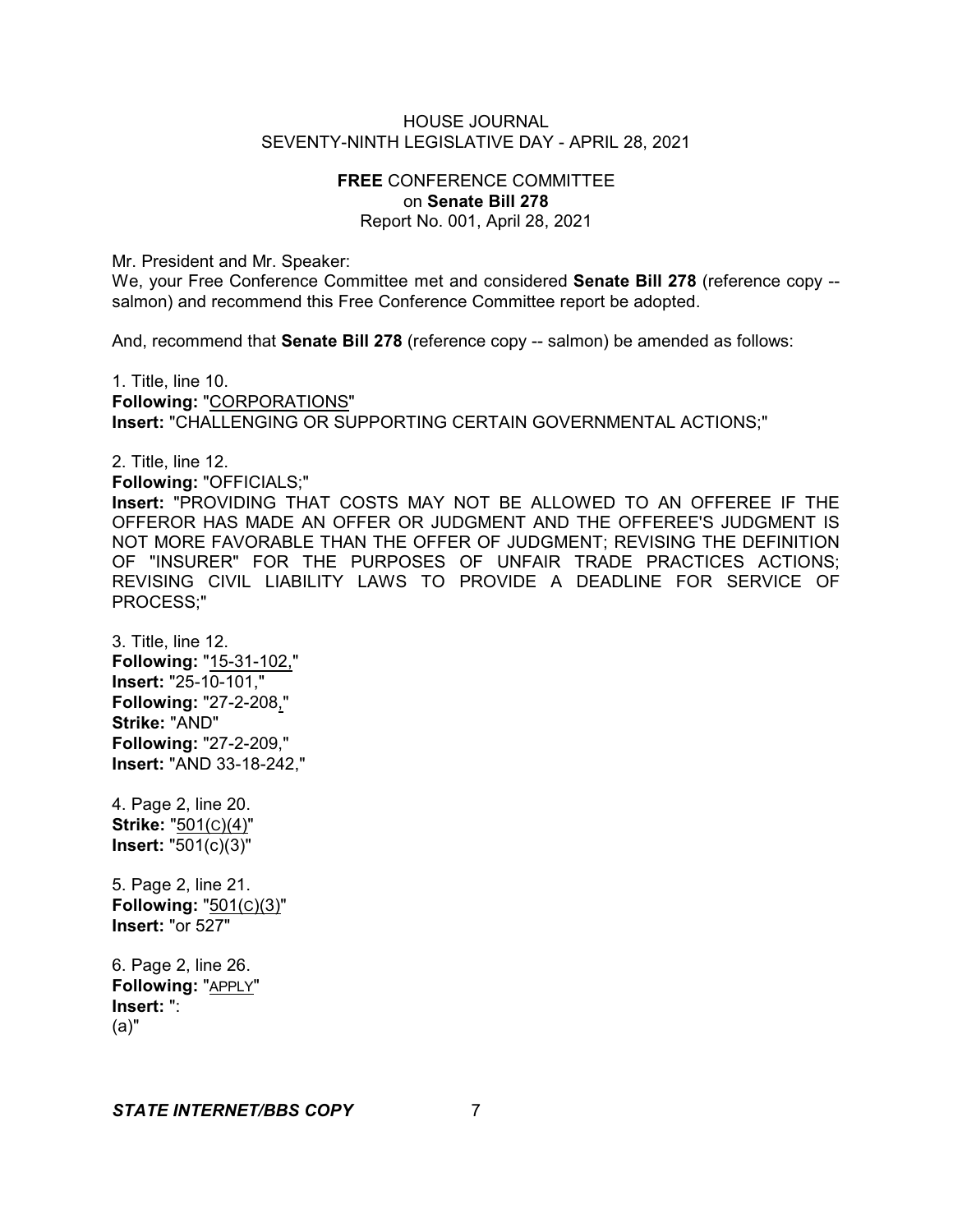7. Page 2, line 28. **Strike:** "(A)" **Insert:** "(i)" **Renumber:** subsequent subsections

8. Page 3, line 3. **Following:** "CORPORATION" **Insert:** "; or (b) to a health care facility licensed under 50-5-101 or other nonprofit corporations providing or advocating for critical health care delivery systems"

9. Page 3, line 5. **Following:** "ANY" **Insert:** ": (i) federal"

10. Page 3, line 6. **Following:** "FEDERAL" **Strike:** ", STATE, AND LOCAL LAWS, ORDINANCES,"

11. Page 3, line 7. **Following:** "FEDERAL" **Strike:** ", STATE, OR LOCAL"

12. Page 3, line 8. **Following:** "CAPACITY" **Insert:** "; or (ii) state law codified in Title 75, 76, 77, 80, 81, 82, or 87, including but not limited to state rules, regulation, and policies, whether statutory or otherwise, or other action by a state government body or official acting in their official capacity"

13. Page 3. **Following:** line 18

**Insert:** "NEW SECTION. **Section 5. Services of process time limit.** Except as provided in 25- 3-106, a plaintiff shall make service of process no later than 1 year after filing the complaint. If the plaintiff fails to do so, the court, on motion or on its own initiative, shall dismiss the action without prejudice unless the defendant has made an appearance." **Renumber:** subsequent sections

14. Page 5.

**Following:** line 15

**Insert:** "**Section 7.** Section 25-10-101, MCA, is amended to read:

**"25-10-101. When costs allowed, of course, to plaintiff.** (1) Gosts Except as provided in subsection (2), costs are allowed, of course, to the plaintiff upon a judgment in the plaintiff's favor in the following cases: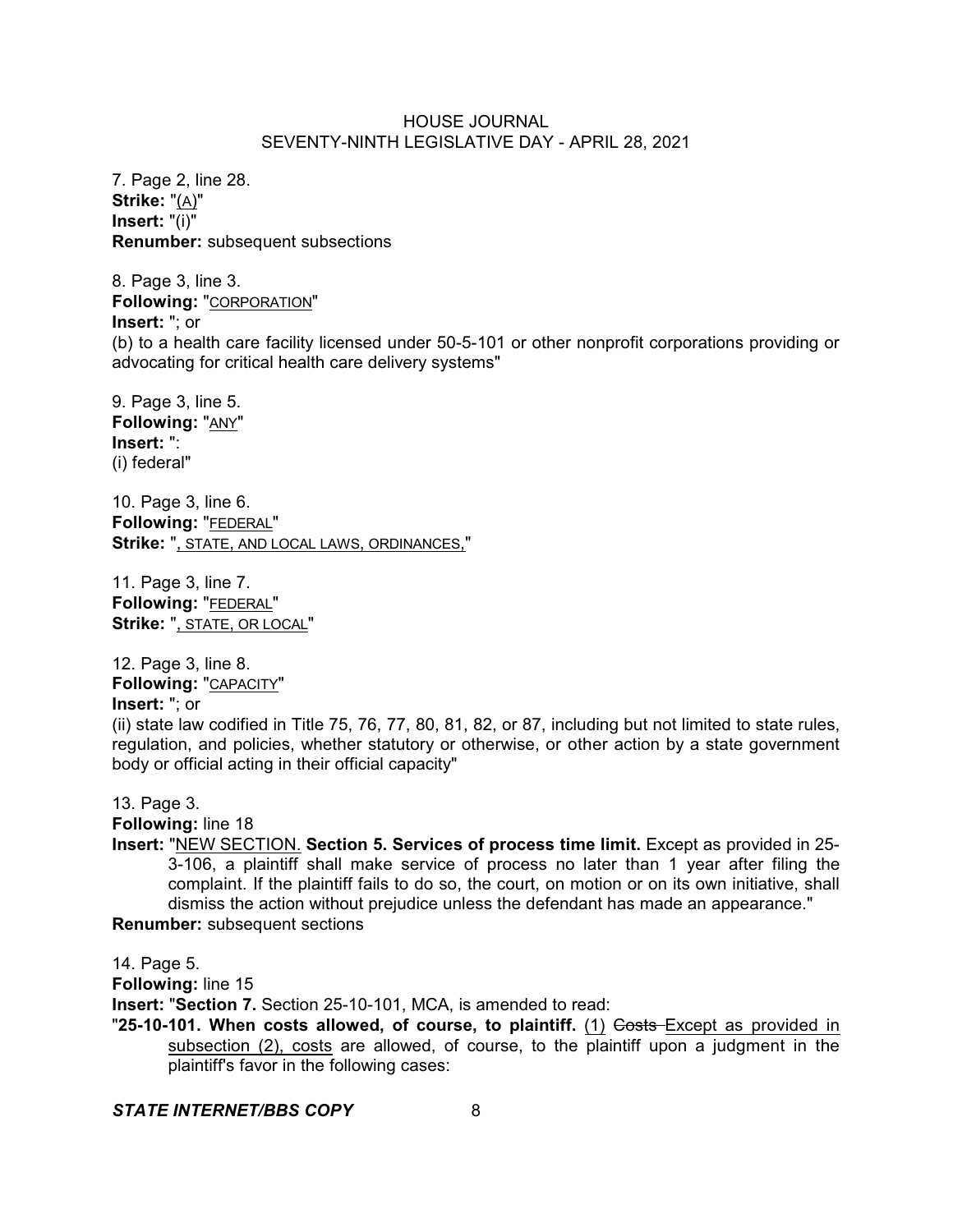$(1)(a)$  in an action for the recovery of real property or damages to real property;

- $\left(\frac{2}{2}\right)$  in an action to recover the possession of personal property when the value of the property exceeds \$50, with the value determined by the jury, court, or referee by whom the action is tried;
- $(3)(c)$  in an action for the recovery of money or damages, exclusive of interest, when plaintiff recovers over \$50;
- $(4)(d)$  in a special proceeding;
- $(5)(e)$  in an action that involves the title or possession or right of possession of real estate;
- $(6)$ (f) in an action that involves the legality of any tax, impost, assessment, toll, or municipal fine;
- $(7)(q)$  in quo warranto proceedings;
- $(8)$ (h) in an action to foreclose a lien or pledge, to prevent or abate a nuisance, or for an injunction; or
- $(\theta)$ (i) in an action for property damage arising out of the ownership, maintenance, or use of a motor vehicle if the plaintiff is entitled to attorney fees under 25-10-303.
- (2) Costs are not allowed if the offeror has made an offer or judgment as provided in Rule 68 of the Montana Rules of Civil Procedure and the offeree has not recovered a judgment more favorable than the offeror's offer.""

**Renumber:** subsequent sections

15. Page 6.

**Following:** line 24

**Insert:** "**Section 10.** Section 33-18-242, MCA, is amended to read:

- "**33-18-242. Independent cause of action -- burden of proof.** (1) An insured or a third-party claimant has an independent cause of action against an insurer for actual damages caused by the insurer's violation of subsection  $(1)$ ,  $(4)$ ,  $(5)$ ,  $(6)$ ,  $(9)$ , or  $(13)$  of 33-18-201.
- (2) In an action under this section, a plaintiff is not required to prove that the violations were of such frequency as to indicate a general business practice.
- (3) An insured who has suffered damages as a result of the handling of an insurance claim may bring an action against the insurer for breach of the insurance contract, for fraud, or pursuant to this section, but not under any other theory or cause of action. An insured may not bring an action for bad faith in connection with the handling of an insurance claim.
- (4) In an action under this section, the court or jury may award such damages as were proximately caused by the violation of subsection (1), (4), (5), (6), (9), or (13) of 33-18- 201. Exemplary damages may also be assessed in accordance with 27-1-221.
- (5) An insurer may not be held liable under this section if the insurer had a reasonable basis in law or in fact for contesting the claim or the amount of the claim, whichever is in issue.
- (6) (a) An insured may file an action under this section, together with any other cause of action the insured has against the insurer. Actions may be bifurcated for trial where justice so requires.
- (b) A third-party claimant may not file an action under this section until after the underlying claim has been settled or a judgment entered in favor of the claimant on the underlying claim.
- (7) The period prescribed for commencement of an action under this section is:
- (a) for an insured, within 2 years from the date of the violation of 33-18-201; and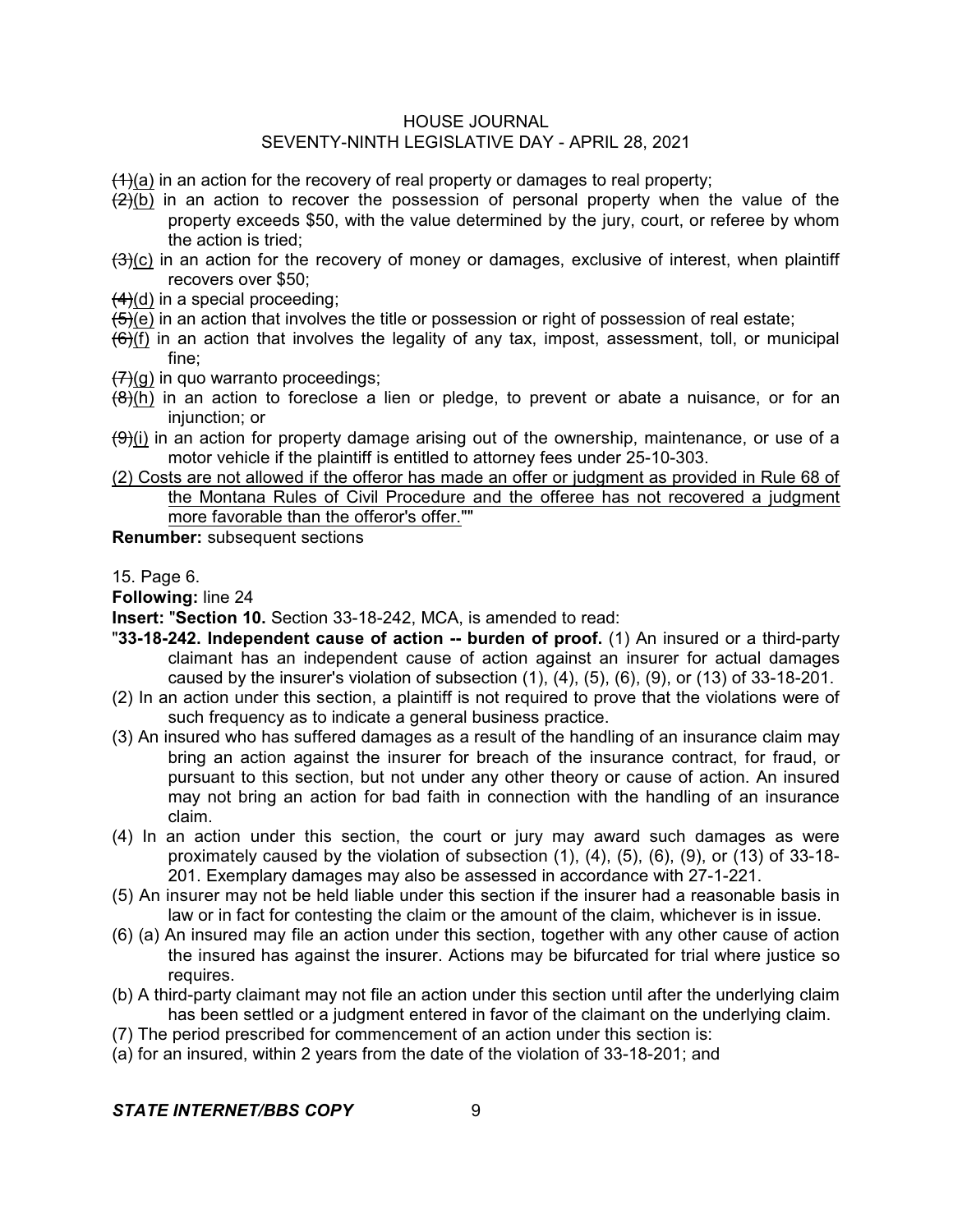- (b) for a third-party claimant, within 1 year from the date of the settlement of or the entry of judgment on the underlying claim.
- $(8)$  As used in this section,  $an$  "insurer" includes does not include a person, firm, or corporation utilizing self-insurance or a captive insurance company to pay claims made against them.""

**Renumber:** subsequent sections

16. Page 7.

**Following:** line 4

**Insert:** "(5) [Section 5] is intended to be codified as an integral part of Title 25, chapter 3, part 1, and the provisions of Title 25, chapter 3, part 1, apply to [section 5]."

17. Page 7.

**Following:** line 10

**Insert:** "NEW SECTION. **Section 13.** {standard} **Saving clause**. [Section 7] does not affect rights and duties that matured, penalties that were incurred, or proceedings that were begun before [the effective date of this act]."

**Renumber:** subsequent sections

For the Senate: For the House:

Fitzpatrick **Berglee** 

Hertz, Chair **Buttrey, Vice Chair Buttrey, Vice Chair** 

# **FREE** CONFERENCE COMMITTEE on **Senate Bill 319** Report No. 001, April 28, 2021

Mr. President and Mr. Speaker:

We, your Free Conference Committee met and considered **Senate Bill 319** (reference copy - salmon) and recommend this Free Conference Committee report be adopted.

And, recommend that **Senate Bill 319** (reference copy -- salmon) be amended as follows:

1. Title, line 5.

**Following:** "REPORTING;"

**Insert:** "ESTABLISHING THAT IF STUDENT ORGANIZATIONS THAT ARE REQUIRED TO REGISTER AS POLITICAL COMMITTEES ARE FUNDED THROUGH ADDITIONAL OPTIONAL STUDENT FEES, THOSE FEES MUST BE OPT-IN; PROHIBITING CERTAIN POLITICAL ACTIVITIES IN CERTAIN PLACES OPERATED BY A PUBLIC POSTSECONDARY INSTITUTION; PROVIDING FOR JUDICIAL RECUSALS UNDER CERTAIN CIRCUMSTANCES; PROVIDING PENALTIES;"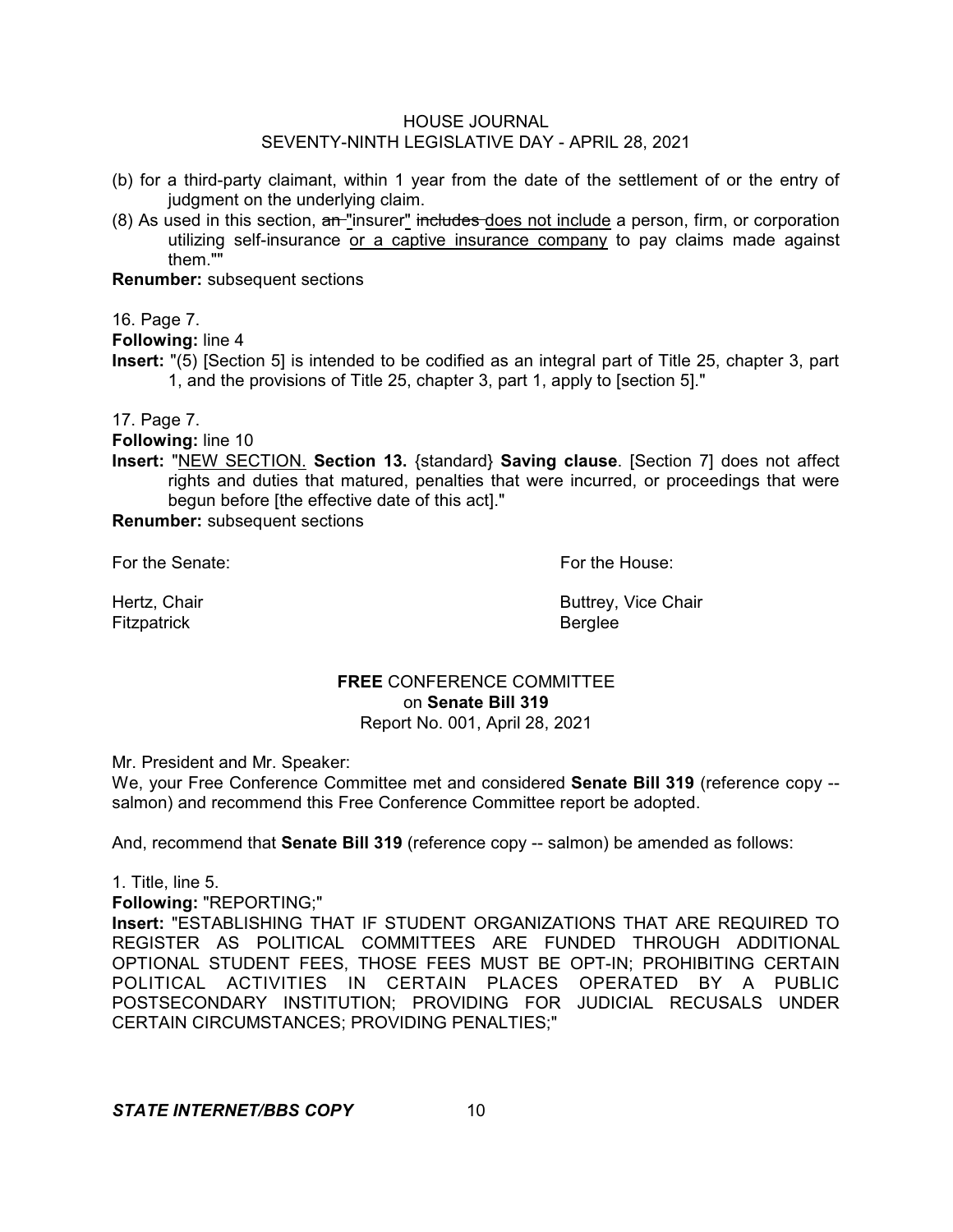2. Page 5.

**Following:** line 8

**Insert:** "NEW SECTION. **Section 2. Student organizations functioning as political committees -- funding.** (1) A student organization that is required to register as a political committee and is regularly active may be funded in the same manner as other student organizations, except that if the organization is funded by an additional optional student fee, the fee must be an opt-in fee.

(2) The opt-in fee may only be delivered to the student organization by means of a written instrument signed by the student or through an electronic payment system that operates independently of any systems, electronic or otherwise, used by a public postsecondary institution for the purpose of collecting, receiving, or disbursing any tuition or fees.

(3) As used in this section, the following definitions apply:

(a) "Benefit" means any type of advantage, including but not limited to:

(i) recognition;

(ii) registration;

(iii) the use of facilities of the public postsecondary institution for meetings or speaking purposes;

(iv) the use of channels of communication; and

(v) funding sources that are otherwise available to other student organizations at the public postsecondary institution.

(b) "Political committee" has the meaning provided in 13-1-101.

(c) "Public postsecondary institution" means:

(i) a unit of the Montana university system as described in 20-25-201; or

(ii) a Montana community college defined and organized as provided in 20-15-101.

(d) "Regularly active" means having expended more than \$10,000 in each of two or more statewide elections in the preceding 10 years.

(e) "Student organization" means an officially recognized group or a group seeking official recognition at a public postsecondary institution that is comprised of students who receive or are seeking to receive a benefit through the public postsecondary institution." **Renumber:** subsequent sections

3. Page 27.

**Following:** line 20

**Insert:** "NEW SECTION. **Section 21. Political activity in public postsecondary institution residence hall, dining facility, or athletic facility -- prohibition -- exceptions -- penalty.** (1) A political committee may not direct, coordinate, manage, or conduct any voter identification efforts, voter registration drives, signature collection efforts, ballot collection efforts, or voter turnout efforts for a federal, state, local, or school election inside a residence hall, dining facility, or athletic facility operated by a public postsecondary institution.

(2) Nothing in this section may be construed as prohibiting any communications made through mail, telephone, text messages, or electronic mail inside a residence hall, dining facility, or athletic facility or any political advertising made through radio, television, satellite, or internet service. Nothing in this section may be construed as prohibiting an individual from undertaking or participating in any activity for a federal, state, local, or school election if the activity is undertaken at the individual's exclusive initiative.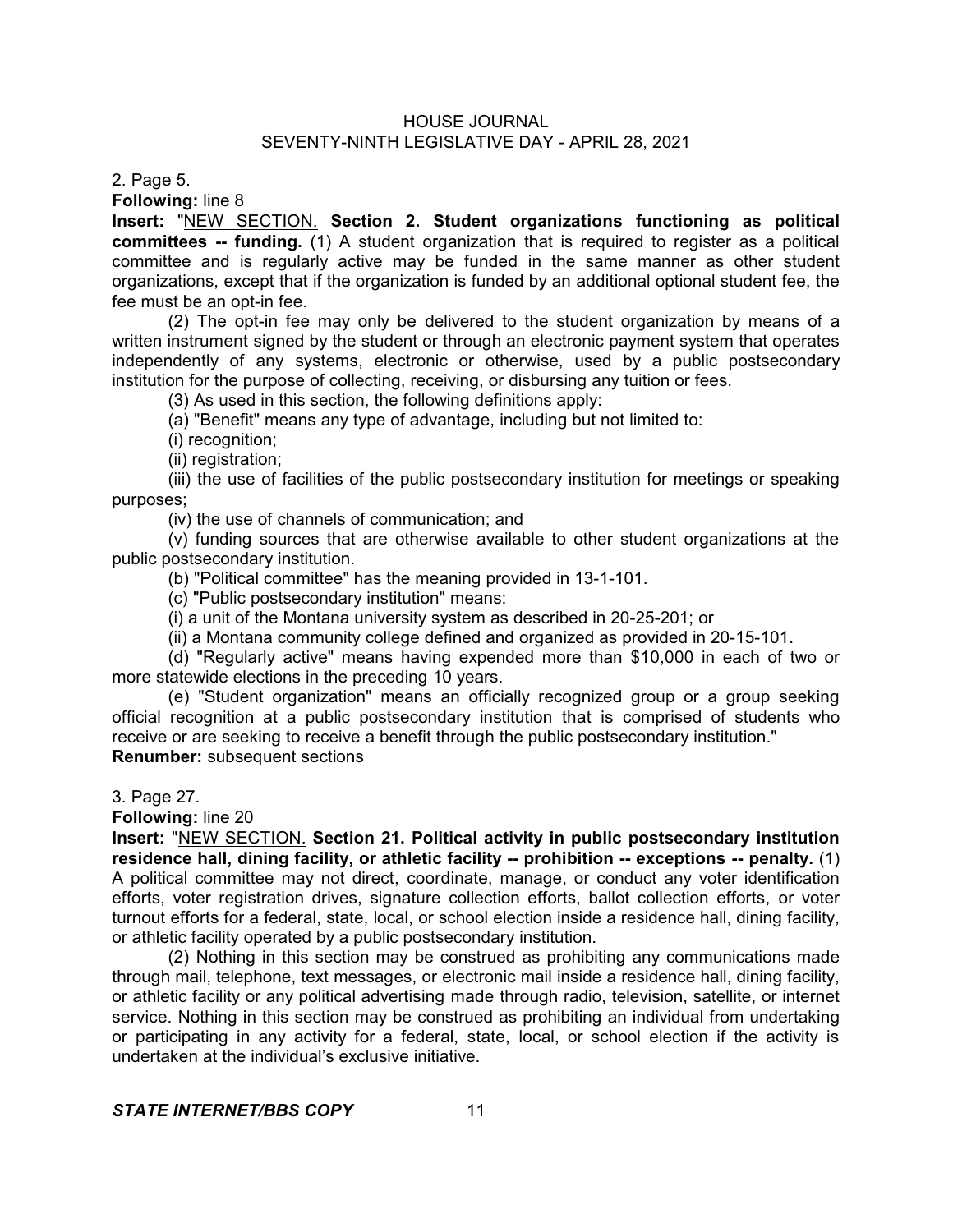(3) A person who resides in a residence hall operated by a public postsecondary institution or who regularly uses a dining hall operated by public postsecondary institution, a candidate for office in a federal, state, local, or school election, or a political committee engaged in a federal, state, local, or school election may institute an action in any court of competent jurisdiction to prevent, restrain, or enjoin a violation of this section.

(4) A political committee that violates this section is subject to a civil penalty of \$1,000 for each violation. Each day of a continuing violation constitutes a separate offense.

(5) For the purposes of this section, "public postsecondary institution" means:

(a) a unit of the Montana university system as described in 20-25-201; or

(b) a Montana community college defined and organized as provided in 20-15-101."

**Insert:** "NEW SECTION. **Section 22. Judicial conflict of interest -- recusal -- definition.** (1) A judicial officer shall disqualify the judicial officer in a proceeding if:

(a) the judicial officer has received one or more combined contributions totaling at least one-half of the maximum amount allowable amount under 13-37-216 from a lawyer or party to the proceeding in an election within the previous 6 years; or

(b) a lawyer or party to the proceeding has made one or more contributions directly or indirectly to a political committee or other entity that engaged in independent expenditures that supported the judicial officer or opposed the judicial officer's opponent in an election within the previous 6 years if the total combined amount of the contributions exceed at least one-half of the maximum amount that would otherwise be allowed under 13-37-216 if the contributions had been made directly to the judicial candidate.

(2) For the purposes of this section:

- (a) "contribution" has the meaning provided in 13-1-101; and
- (b) "judicial officer" has the meaning provided in 1-1-202."

**Renumber:** subsequent sections

4. Page 27, line 21. **Following:** "**instruction.**" **Insert:** "(1)"

## 5. Page 27.

**Following:** line 22

Insert: "(2) [Section 2] is intended to be codified as an integral part of Title 20, chapter 25, part 4, and the provisions of Title 20, chapter 25, part 4, apply to [section 2].

- (3) [Section 21] is intended to be codified as an integral part of Title 13, chapter 35, part 2, and the provisions of Title 13, chapter 35, part 2, apply to [section 21].
- (4) [Section 22] is intended to be codified as an integral part of Title 3, chapter 1, and the provisions of Title 3, chapter 1, apply to [section 22]."

6. Page 30.

## **Following:** line 22

**Insert:** "NEW SECTION. **Section 25.** {standard} **Severability.** If a part of [this act] is invalid, all valid parts that are severable from the invalid part remain in effect. If a part of [this act] is invalid in one or more of its applications, the part remains in effect in all valid applications that are severable from the invalid applications."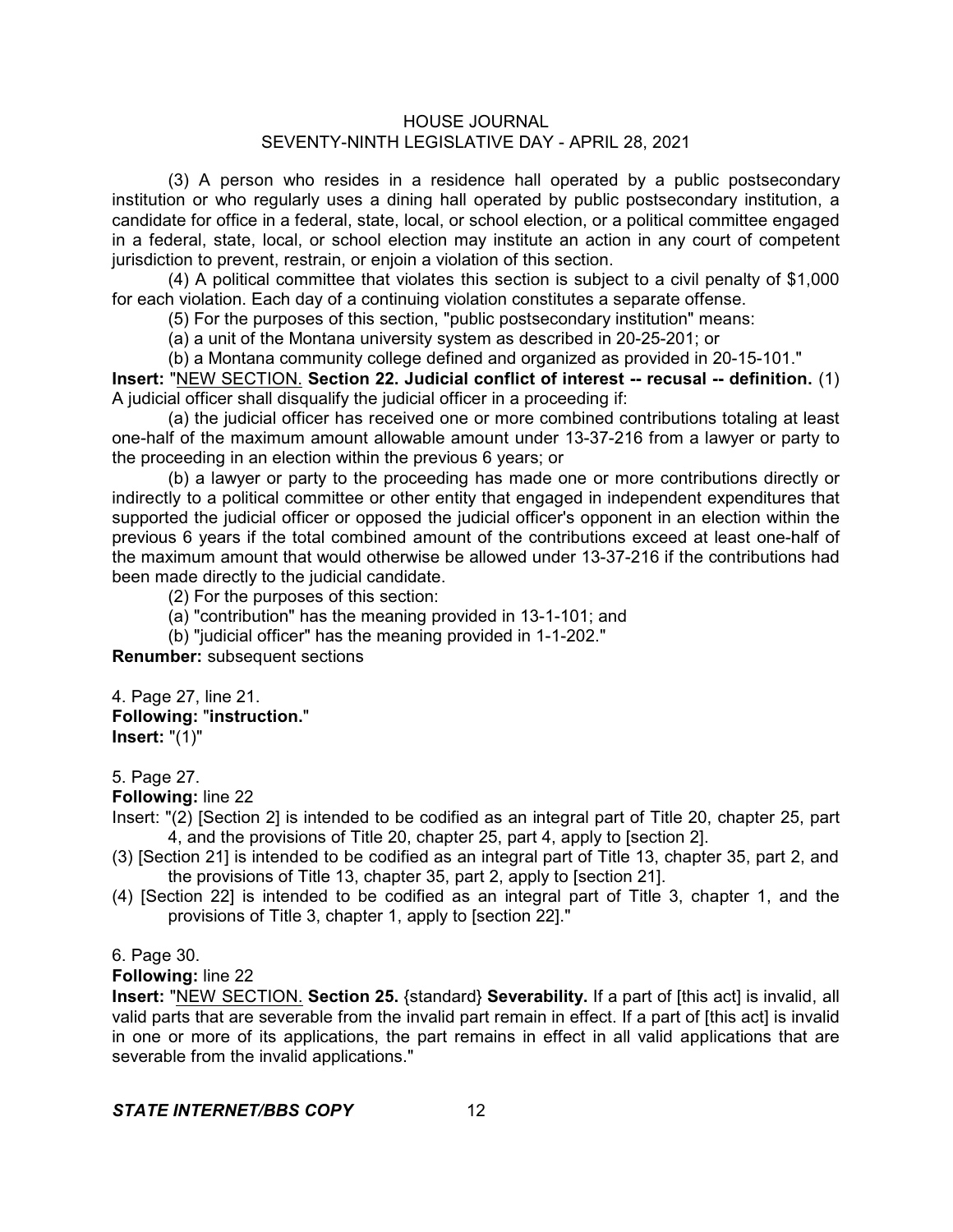**Insert:** "COORDINATION SECTION. **Section 26. Coordination instruction**. If both Senate Bill No. 224 and [this act] are passed and approved and if Senate Bill No. 224 contains a section repealing 13-37-218, then:

(1) the section amending 13-37-218 in [this act] is void;

(2) [section 1(11)] must be deleted; and

(3) each reference to 13-37-218 in [section 1] must be deleted."

**Renumber:** subsequent section

For the Senate: For the House:

Fitzpatrick **Binkley** 

Hertz, Chair C. Knudsen, Vice Chair

# **FREE** CONFERENCE COMMITTEE on **Senate Joint Resolution 1** Report No. 001, April 27, 2021

Mr. President and Mr. Speaker:

We, your Free Conference Committee met and considered **Senate Joint Resolution 1** (reference copy -- salmon) and recommend this Free Conference Committee report be adopted.

And, recommend that **Senate Joint Resolution 1** (reference copy -- salmon) be amended as follows:

1. Page 2, line 10 through line 11. **Strike:** "adjournment" on line 10 through "scheduled" on line 11 **Insert:** "a new Legislature is elected and takes office"

2. Page 2, line 22. Following: "1-30" **Insert:** "as provided in Joint Rule 1-30"

3. Page 4. **Following:** line 15

**Insert:** "**1-30. Legislator participation during session -- exclusion of members from physical participation by COVID-19 Response Panel.** In order to promote and protect the health and safety of individuals and legislative members involved in the legislative process and to minimize public health dangers resulting from the current COVID-19 public health emergency, the Legislative Leadership COVID-19 Response Panel shall determine when to limit or exclude other members from physical participation in the legislative session, and the level of physical participation of members in all committee meetings and floor sessions. The approach must be balanced by treating all members who have the same factual circumstances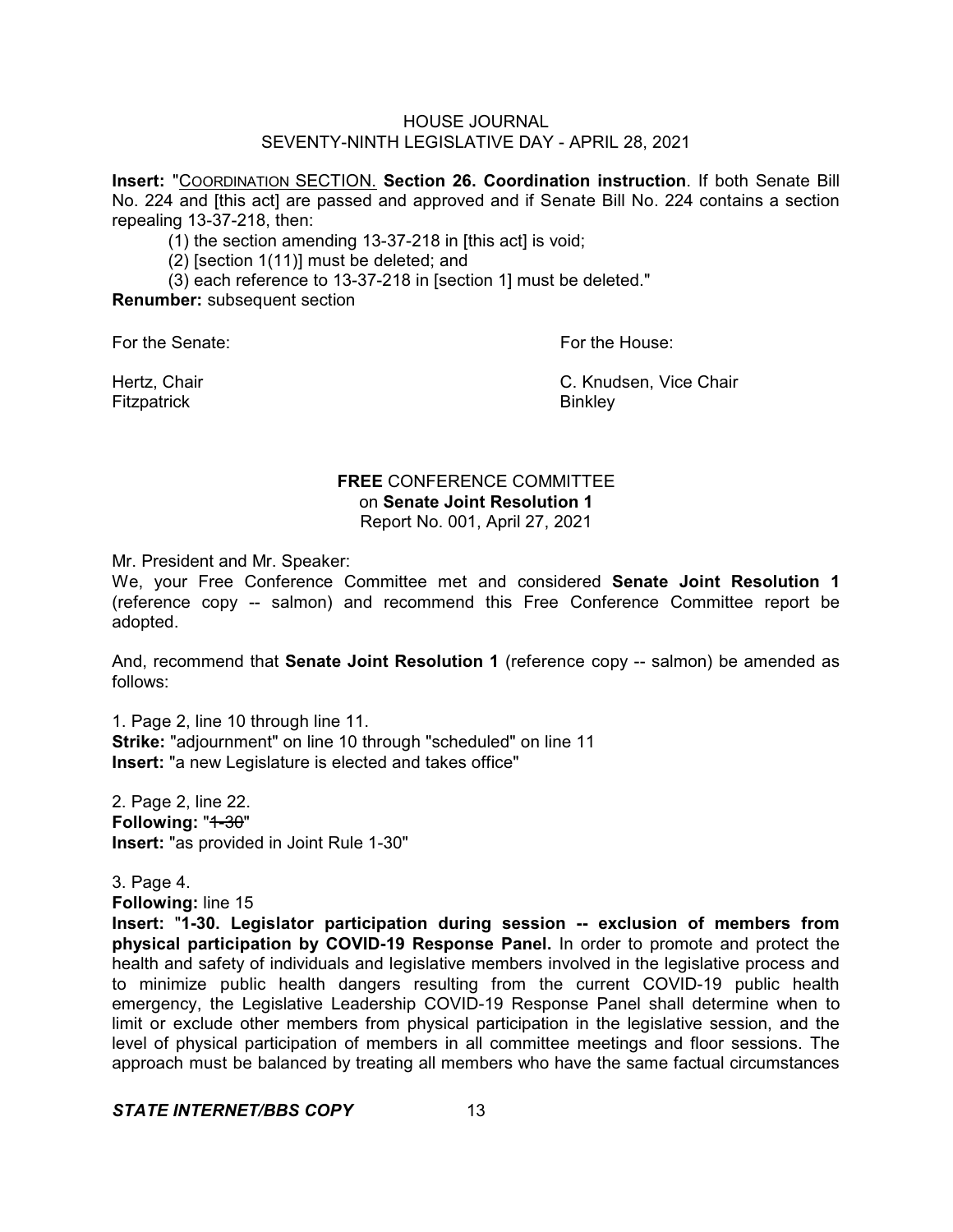and potential exposure to COVID-19 in the same manner. The approach may provide for an excluded member to participate remotely as provided in Joint Rule 1-40."

4. Page 4, line 20. Following: "1-30" **Insert:** "pursuant to Joint Rule 1-30"

5. Page 18.

**Following:** line 15

**Insert:** "(5) (a) There is a Special Select Committee on Judicial Accountability and Transparency.

(b) Senate committee members must be appointed by the President of the Senate.

(c) House committee members must be appointed by the Speaker of the House.

(d) The composition of the committee must be as follows:

(i) three members of the House, two from the majority party and one from the minority party; and

(ii) three members of the Senate, two from the majority party and one from the minority party.

(e) The committee shall elect its presiding officer and vice presiding officer from among its members.

(f) All meetings of the committee are open to the public to the same extent as other legislative committee meetings.

(g) The committee may:

(i) exercise committee investigatory powers under Title 5, chapter 5, part 1, MCA;

(ii) investigate and examine state governmental activities and may examine and inspect all records, books, and files of any department, agency, commission, board, or institution of the state of Montana; and

(iii) contract for special counsel services, subject to the Legislature appropriating funds for this purpose.

(h) The committee may meet and conduct business from the start of the legislative session until a new Legislature is elected and takes office."

6. Page 34, line 18. **Strike:** "(2010)" **Insert:** "(2020)"

For the Senate: **For the House:** For the House:

Fitzpatrick C. Knudsen

C. Smith, Chair Skees, Vice Chair Skees, Vice Chair Skees, Vice Chair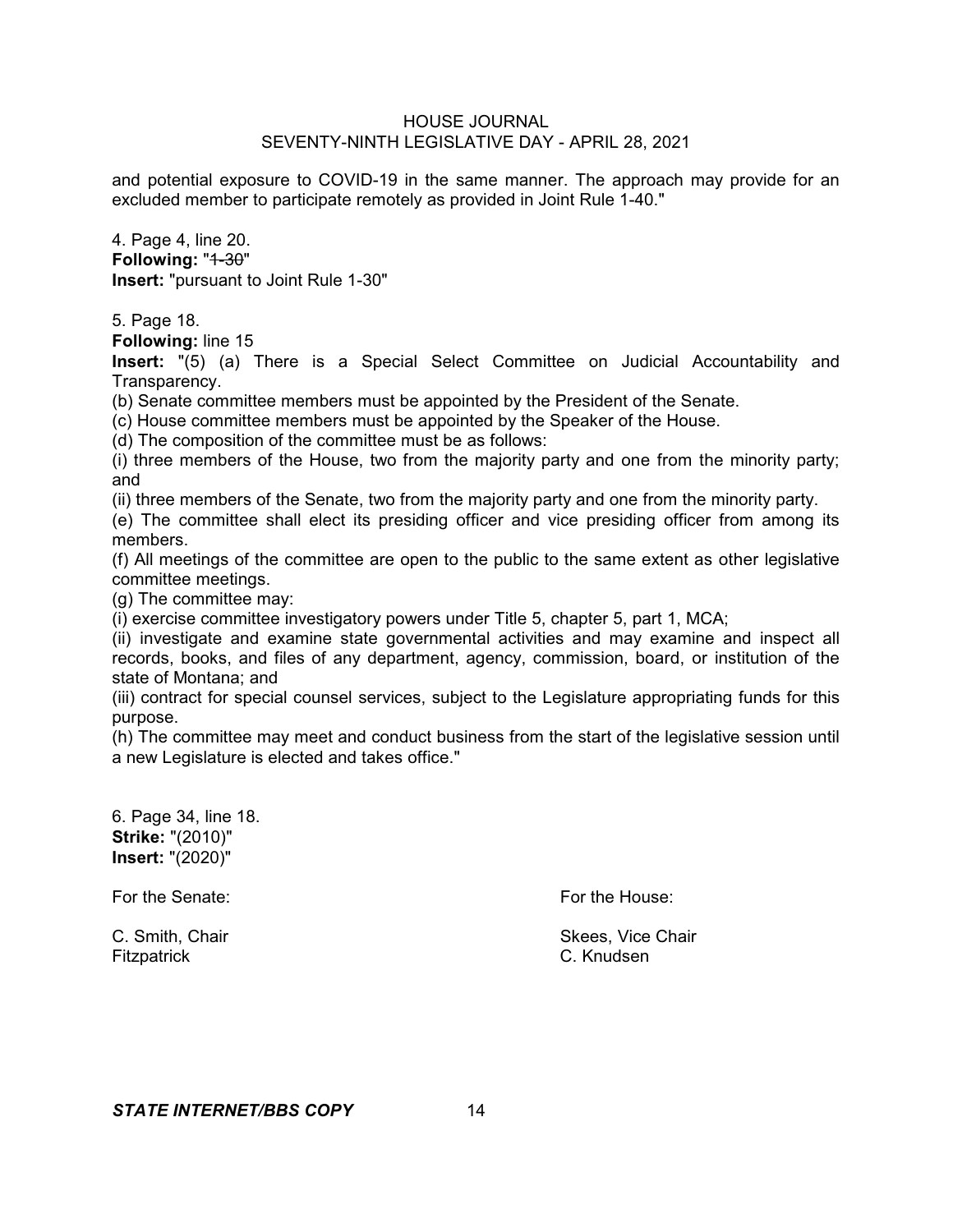#### **MESSAGES FROM THE SENATE**

**House bill** concurred in and returned to the House: 4/27/2021

**HB 397**, introduced by J. Kassmier

**Free** Conference Committee Report No.1 adopted: 4/27/2021

**HB 483**, introduced by C. Knudsen **HB 506**, introduced by P. Fielder

**HB 640** - The Senate acceded to the request of the House and authorized the President to appoint the following **Free** Conference Committee to meet with a like committee from the House to confer on **HB 640:**

4/27/2021

Senator Vance, Chair Senator Boldman Senator Brown

**SB 388** - The Senate failed to concur in House amendments to **SB 388,** authorized the President to appoint the following **Free** Conference Committee, and requested that the House appoint a like committee to confer on **SB 388:**

4/27/2021

Senator Hertz, Chair Senator Kary Senator Pope

# **MESSAGES FROM THE GOVERNOR**

April 28, 2021

The Honorable Wylie Galt Speaker of the House State Capitol Helena, Montana 59620

Dear Speaker Galt:

On Wednesday, April 28, 2021, I signed:

**House Bill 699** - Buttrey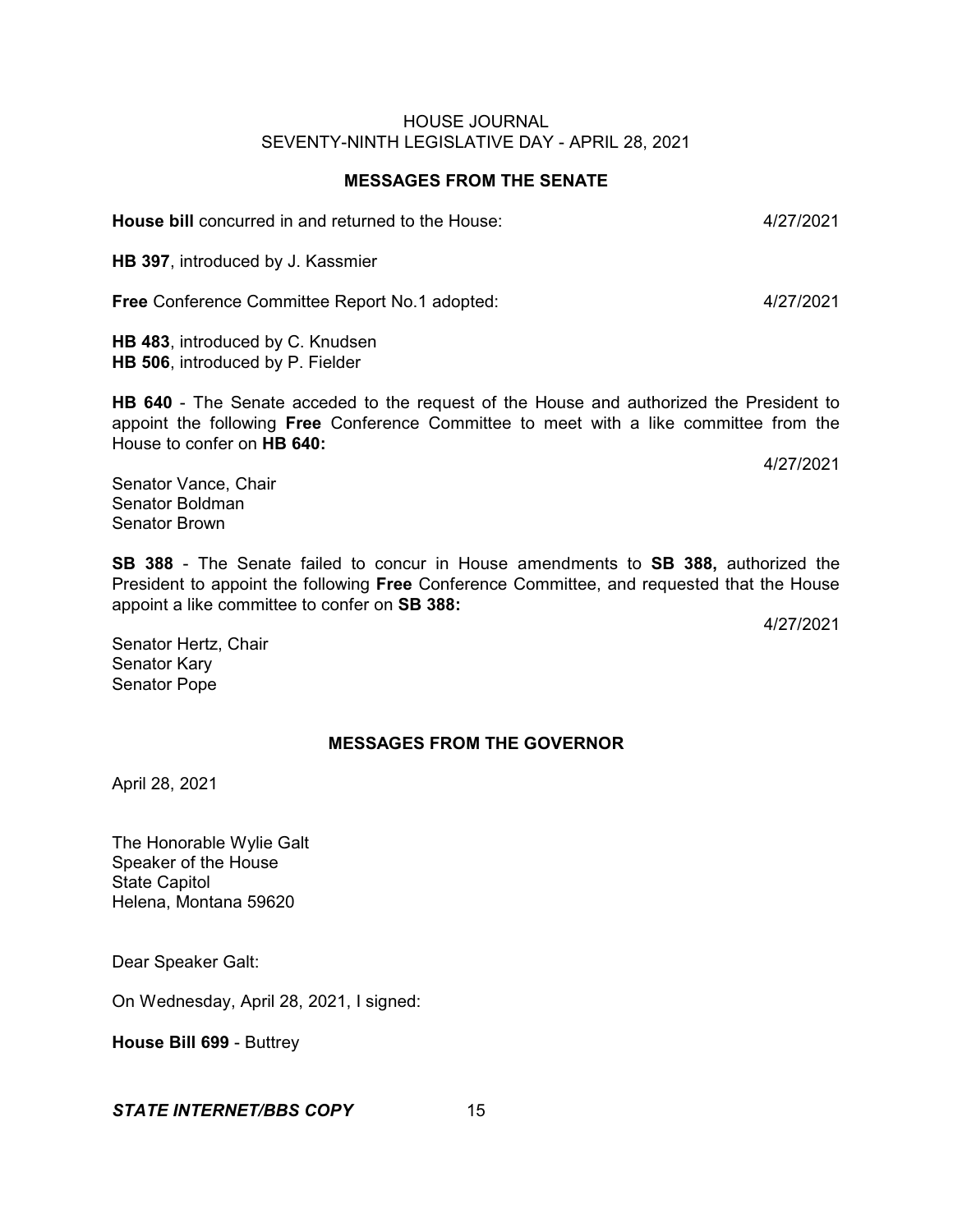The bill has been delivered to the Secretary of State's office.

Sincerely,

GREG GIANFORTE Governor

# **SECOND READING OF BILLS (COMMITTEE OF THE WHOLE)**

Majority Leader Vinton moved the House resolve itself into a Committee of the Whole for consideration of business on second reading. Motion carried. Representative Nave in the chair.

Mr. Speaker: We, your Committee of the Whole, having had under consideration business on second reading, recommend as follows:

**HB 303** - **Senate Amendments** - Representative Kassmier moved Senate amendments to **HB 303** be concurred in. Motion carried as follows:

Yeas: Anderson, Bartel, Beard, Bedey, Berglee, Bertoglio, Binkley, Brewster, Buttrey, Carlson, Custer, Dooling, Duram, Fielder, Fitzgerald, Fleming, Frazer, Fuller, Galloway, Garner, Gillette, Gist, Greef, Gunderson, Hill, Hinkle C, Hinkle J, Holmlund, Hopkins, Jones, Karjala, Kassmier, Kerns, Knudsen C, Knudsen R, Lenz, Ler, Loge, Malone, Marshall, McKamey, Mitchell, Moore, Nave, Noland, Patelis, Phalen, Putnam, Read, Regier A, Regier M, Reksten, Ricci, Schillinger, Seekins-Crowe, Sheldon-Galloway, Skees, Stromswold, Trebas, Tschida, Usher, Vinton, Walsh, Welch, Whitman, Zolnikov, Mr. Speaker. Total 67

Nays: Abbott, Bishop, Buckley, Caferro, Curdy, Dunwell, Farris-Olsen, Fern, France, Funk, Hamilton, Harvey, Hawk, Hayman, Keane, Kelker, Keogh, Kerr-Carpenter, Kortum, Marler, Mercer, Novak, Olsen, Running Wolf, Smith, Stafman, Stewart Peregoy, Sullivan, Tenenbaum, Thane, Weatherwax, Whiteman Pena, Windy Boy. Total 33

Voted absentee: None.

Excused: None. Total 0

Absent or not voting: None. Total 0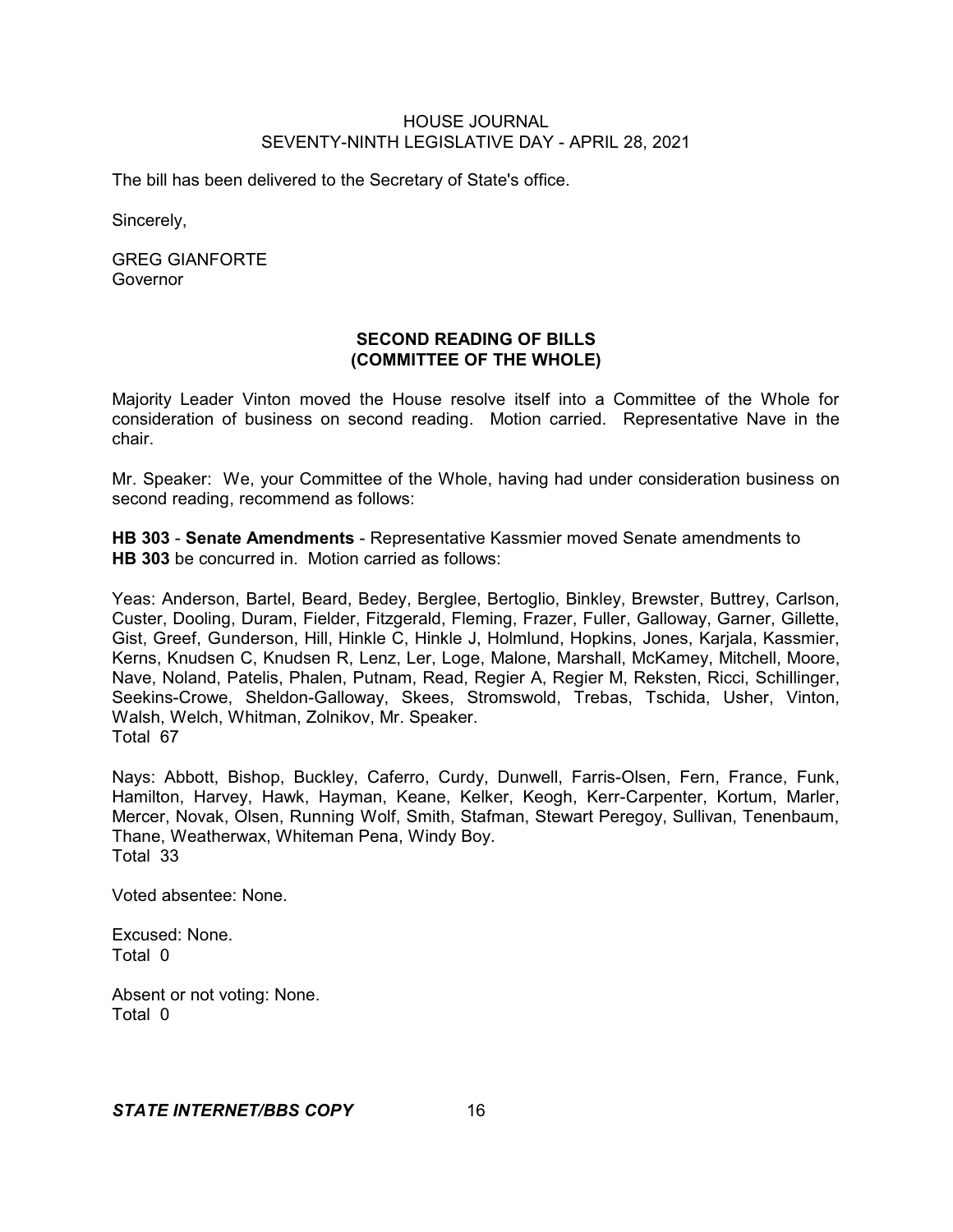**HB 340** - **Senate Amendments** - Speaker Galt moved Senate amendments to **HB 340** be concurred in. Motion carried as follows:

Yeas: Abbott, Anderson, Bartel, Beard, Bedey, Berglee, Bertoglio, Bishop, Brewster, Buckley, Buttrey, Caferro, Carlson, Curdy, Custer, Dooling, Duram, Fern, Fielder, Fitzgerald, Fleming, Frazer, Fuller, Funk, Galloway, Garner, Gillette, Gist, Greef, Gunderson, Harvey, Hawk, Hayman, Hill, Hinkle C, Holmlund, Hopkins, Jones, Kassmier, Keane, Kelker, Kerns, Kerr-Carpenter, Knudsen C, Knudsen R, Lenz, Ler, Loge, Malone, Marshall, McKamey, Mitchell, Nave, Noland, Novak, Patelis, Phalen, Putnam, Read, Regier M, Reksten, Ricci, Running Wolf, Schillinger, Seekins-Crowe, Sheldon-Galloway, Skees, Stafman, Stewart Peregoy, Stromswold, Tenenbaum, Trebas, Tschida, Usher, Vinton, Walsh, Weatherwax, Welch, Whiteman Pena, Whitman, Windy Boy, Zolnikov, Mr. Speaker. Total 83

Nays: Binkley, Dunwell, Farris-Olsen, France, Hamilton, Hinkle J, Karjala, Keogh, Kortum, Marler, Mercer, Moore, Olsen, Regier A, Smith, Sullivan, Thane. Total 17

Voted absentee: None.

Excused: None. Total 0

Absent or not voting: None. Total 0

**HB 555** - **Free Conference Committee Report No. 1** - Representative M. Regier moved the Free Conference Committee report to **HB 555** be adopted. Motion carried as follows:

Yeas: Abbott, Anderson, Bartel, Beard, Bedey, Berglee, Bertoglio, Binkley, Bishop, Brewster, Buckley, Buttrey, Caferro, Carlson, Curdy, Custer, Dooling, Duram, Farris-Olsen, Fern, Fielder, Fitzgerald, Fleming, Frazer, Fuller, Funk, Galloway, Garner, Gillette, Gist, Greef, Gunderson, Hamilton, Harvey, Hayman, Hill, Hinkle C, Hinkle J, Holmlund, Hopkins, Jones, Kassmier, Keane, Kelker, Keogh, Kerns, Kerr-Carpenter, Knudsen C, Knudsen R, Lenz, Ler, Loge, Malone, Marler, Marshall, McKamey, Mercer, Mitchell, Moore, Nave, Noland, Novak, Patelis, Phalen, Putnam, Read, Regier A, Regier M, Reksten, Ricci, Running Wolf, Schillinger, Seekins-Crowe, Sheldon-Galloway, Skees, Smith, Stafman, Stromswold, Sullivan, Tenenbaum, Thane, Trebas, Tschida, Usher, Vinton, Walsh, Welch, Whitman, Zolnikov, Mr. Speaker. Total 90

Nays: Dunwell, France, Hawk, Karjala, Kortum, Olsen, Stewart Peregoy, Weatherwax, Whiteman Pena, Windy Boy. Total 10

Voted absentee: None.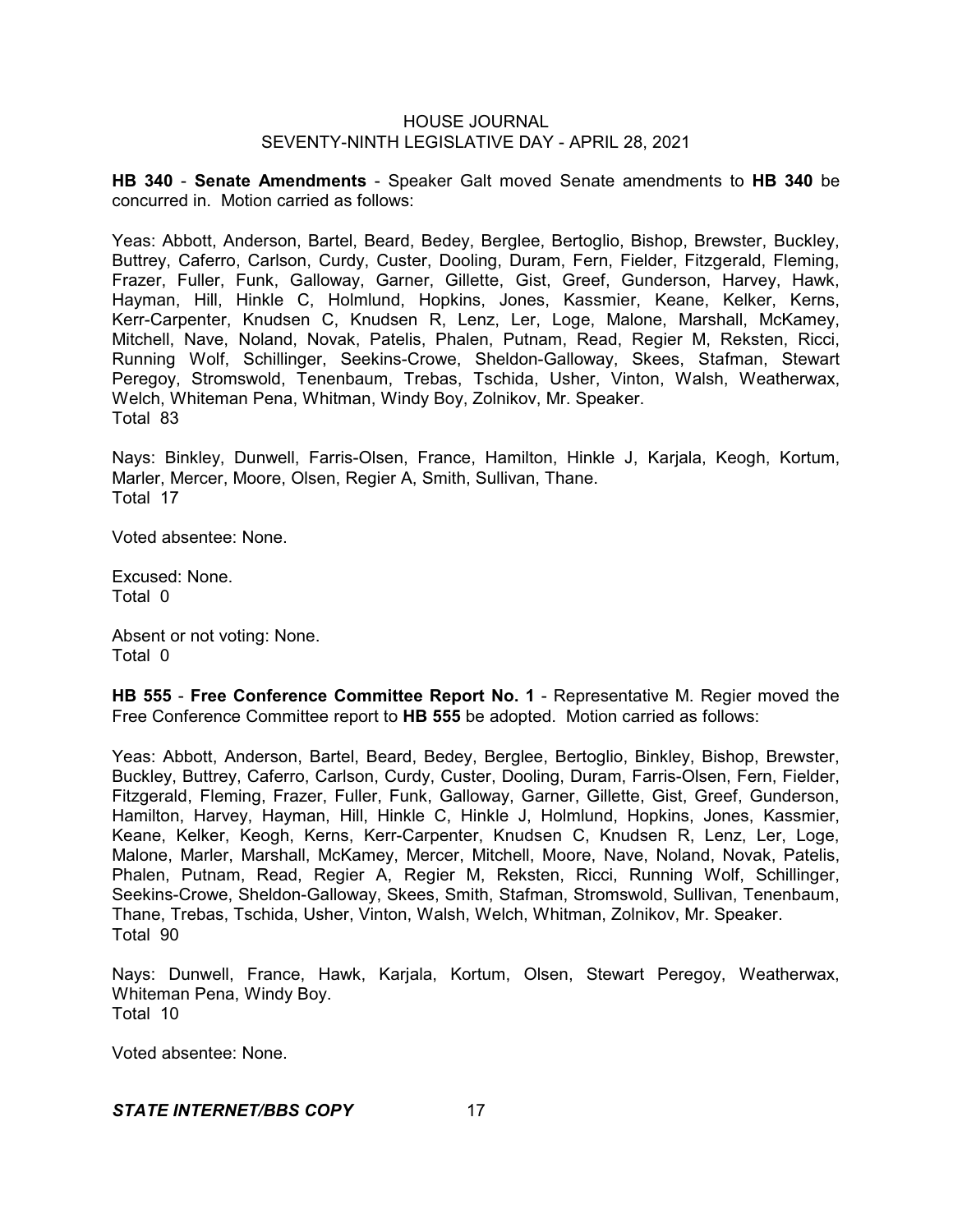Excused: None. Total 0

Absent or not voting: None. Total 0

**HB 648** - **Free Conference Committee Report No. 1** - Representative Kassmier moved the Free Conference Committee report to **HB 648** be adopted in. Motion carried as follows:

Yeas: Anderson, Bartel, Beard, Bedey, Berglee, Bertoglio, Binkley, Brewster, Buckley, Buttrey, Carlson, Custer, Dooling, Fern, Fielder, Fitzgerald, Frazer, Fuller, Funk, Galloway, Garner, Gillette, Gist, Greef, Gunderson, Harvey, Hawk, Hill, Hinkle C, Hinkle J, Holmlund, Hopkins, Jones, Kassmier, Keane, Kerns, Knudsen C, Knudsen R, Lenz, Ler, Loge, Malone, Marshall, McKamey, Mitchell, Moore, Nave, Noland, Novak, Patelis, Phalen, Putnam, Read, Regier A, Regier M, Reksten, Ricci, Running Wolf, Schillinger, Seekins-Crowe, Sheldon-Galloway, Smith, Stromswold, Trebas, Tschida, Usher, Vinton, Walsh, Weatherwax, Welch, Whiteman Pena, Whitman, Windy Boy, Mr. Speaker.

Total 74

Nays: Abbott, Bishop, Caferro, Curdy, Dunwell, Duram, Farris-Olsen, Fleming, France, Hamilton, Hayman, Karjala, Kelker, Keogh, Kerr-Carpenter, Kortum, Marler, Mercer, Olsen, Stafman, Stewart Peregoy, Sullivan, Tenenbaum, Thane, Zolnikov. Total 25

Voted absentee: None.

Excused: None. Total 0

Absent or not voting: Skees. Total 1

**HB 661** - **Senate Amendments** - Representative Kassmier moved Senate amendments to **HB 661** be concurred in. Motion carried as follows:

Yeas: Abbott, Anderson, Bartel, Beard, Bedey, Berglee, Bertoglio, Binkley, Brewster, Buckley, Buttrey, Caferro, Carlson, Curdy, Custer, Dooling, Duram, Fern, Fielder, Fitzgerald, Fleming, Frazer, Fuller, Funk, Galloway, Garner, Gillette, Gist, Greef, Gunderson, Hawk, Hill, Hinkle C, Hinkle J, Holmlund, Hopkins, Jones, Kassmier, Keane, Kelker, Kerns, Knudsen C, Lenz, Ler, Loge, Malone, Marshall, McKamey, Mercer, Mitchell, Moore, Nave, Noland, Novak, Patelis, Phalen, Putnam, Read, Regier A, Regier M, Reksten, Ricci, Running Wolf, Schillinger, Seekins-Crowe, Sheldon-Galloway, Skees, Stafman, Stromswold, Thane, Trebas, Tschida, Usher, Vinton, Walsh, Weatherwax, Welch, Whitman, Zolnikov, Mr. Speaker. Total 80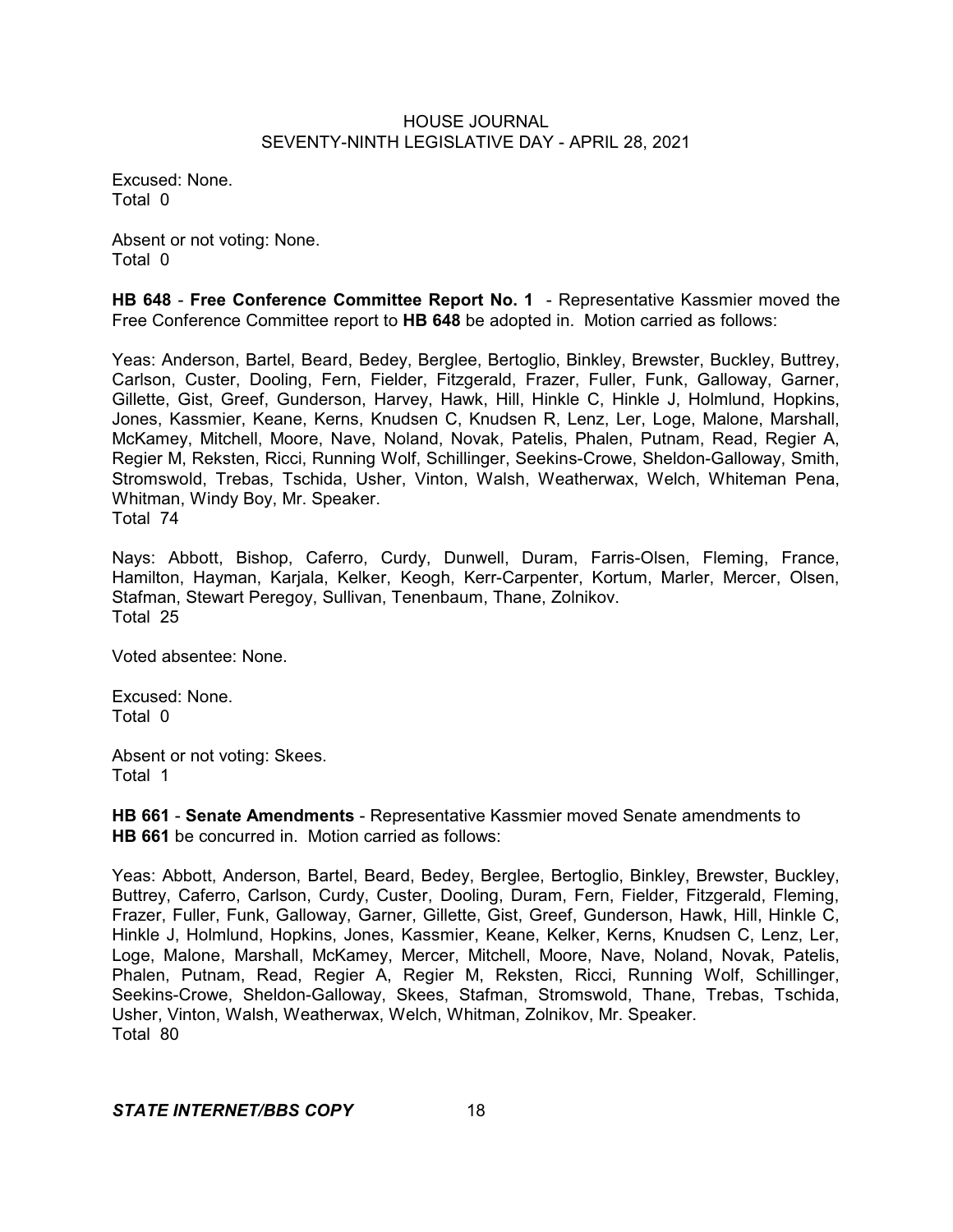Nays: Bishop, Dunwell, Farris-Olsen, France, Hamilton, Harvey, Hayman, Karjala, Keogh, Kerr-Carpenter, Knudsen R, Kortum, Marler, Olsen, Smith, Stewart Peregoy, Sullivan, Tenenbaum, Whiteman Pena, Windy Boy. Total 20

Voted absentee: None.

Excused: None. Total 0

Absent or not voting: None. Total 0

**HB 678** - **Free Conference Committee Report No. 1** - Representative Bartel moved the Free Conference Committee report to **HB 678** be adopted. Motion carried as follows:

Yeas: Abbott, Anderson, Bartel, Beard, Bedey, Berglee, Bertoglio, Binkley, Bishop, Brewster, Buckley, Buttrey, Caferro, Carlson, Curdy, Custer, Dooling, Dunwell, Duram, Farris-Olsen, Fern, Fielder, Fitzgerald, Fleming, France, Frazer, Fuller, Funk, Galloway, Garner, Gillette, Gist, Greef, Gunderson, Hamilton, Harvey, Hawk, Hayman, Hill, Hinkle C, Hinkle J, Holmlund, Hopkins, Jones, Karjala, Kassmier, Keane, Kelker, Keogh, Kerns, Kerr-Carpenter, Knudsen C, Knudsen R, Kortum, Lenz, Ler, Loge, Malone, Marler, Marshall, McKamey, Mercer, Mitchell, Moore, Nave, Noland, Novak, Olsen, Patelis, Phalen, Putnam, Read, Regier A, Regier M, Reksten, Ricci, Running Wolf, Schillinger, Seekins-Crowe, Sheldon-Galloway, Skees, Smith, Stafman, Stewart Peregoy, Stromswold, Sullivan, Tenenbaum, Thane, Trebas, Tschida, Usher, Vinton, Walsh, Weatherwax, Welch, Whiteman Pena, Whitman, Windy Boy, Zolnikov, Mr. Speaker.

Total 100

Nays: None. Total 0

Voted absentee: None.

Excused: None. Total 0

Absent or not voting: None. Total 0

Majority Leader Vinton moved the Committee rise, report progress, and beg leave to sit again. Motion carried. Committee arose. House resumed. Mr. Speaker presiding. Chair Nave moved the Committee of the Whole report be adopted. Report adopted as follows: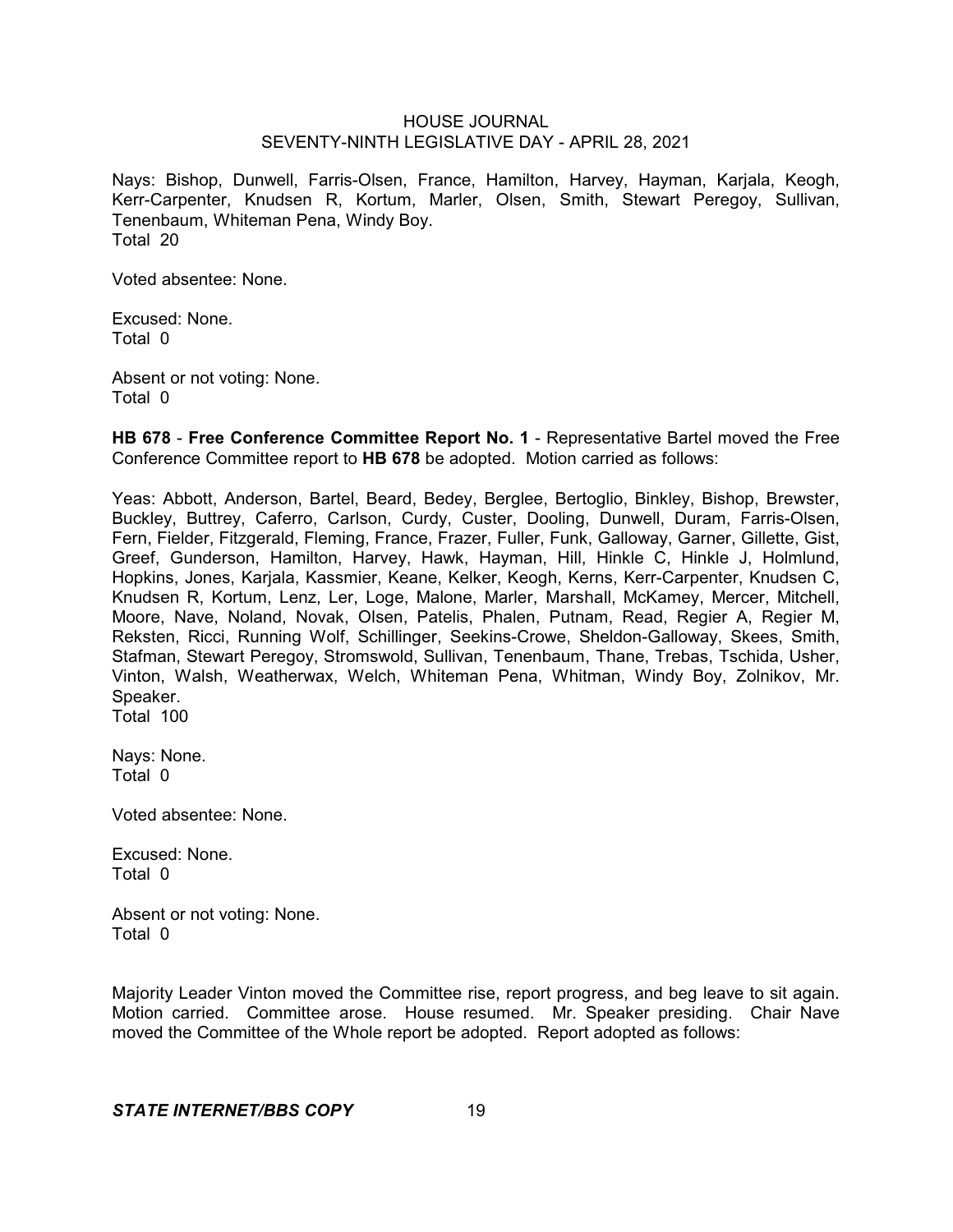Yeas: Abbott, Anderson, Bartel, Beard, Bedey, Berglee, Bertoglio, Binkley, Bishop, Brewster, Buckley, Buttrey, Caferro, Carlson, Curdy, Custer, Dooling, Duram, Farris-Olsen, Fern, Fielder, Fitzgerald, Fleming, France, Frazer, Fuller, Funk, Galloway, Garner, Gillette, Gist, Greef, Gunderson, Hamilton, Harvey, Hawk, Hill, Hinkle C, Hinkle J, Holmlund, Hopkins, Jones, Karjala, Kassmier, Keane, Kelker, Keogh, Kerns, Kerr-Carpenter, Knudsen C, Knudsen R, Lenz, Ler, Loge, Malone, Marler, Marshall, McKamey, Mercer, Mitchell, Moore, Nave, Noland, Novak, Patelis, Putnam, Read, Regier A, Regier M, Reksten, Ricci, Running Wolf, Schillinger, Seekins-Crowe, Sheldon-Galloway, Smith, Stafman, Stewart Peregoy, Stromswold, Sullivan, Tenenbaum, Thane, Trebas, Tschida, Usher, Vinton, Walsh, Weatherwax, Welch, Whiteman Pena, Whitman, Windy Boy, Zolnikov, Mr. Speaker. Total 94

Nays: Dunwell, Kortum, Olsen, Skees. Total 4

Voted absentee: None.

Excused: None. Total 0

Absent or not voting: Hayman, Phalen. Total 2

# **MESSAGES FROM THE GOVERNOR**

April 28, 2021

The Honorable Wylie Galt Speaker of the House State Capitol Helena, Montana 59620

The Honorable Mark Blasdel President of the Senate State Capitol Helena, Montana 59620

Dear Speaker Galt and President Blasdel:

When any Montanan is convicted and incarcerated for a crime he or she didn't commit, that individual deserves redress and compensation. We owe it to wrongfully convicted individuals to help them make their lives whole. I appreciate the Legislature's efforts to help impacted individuals right this wrong, and I believe this important bill can be improved.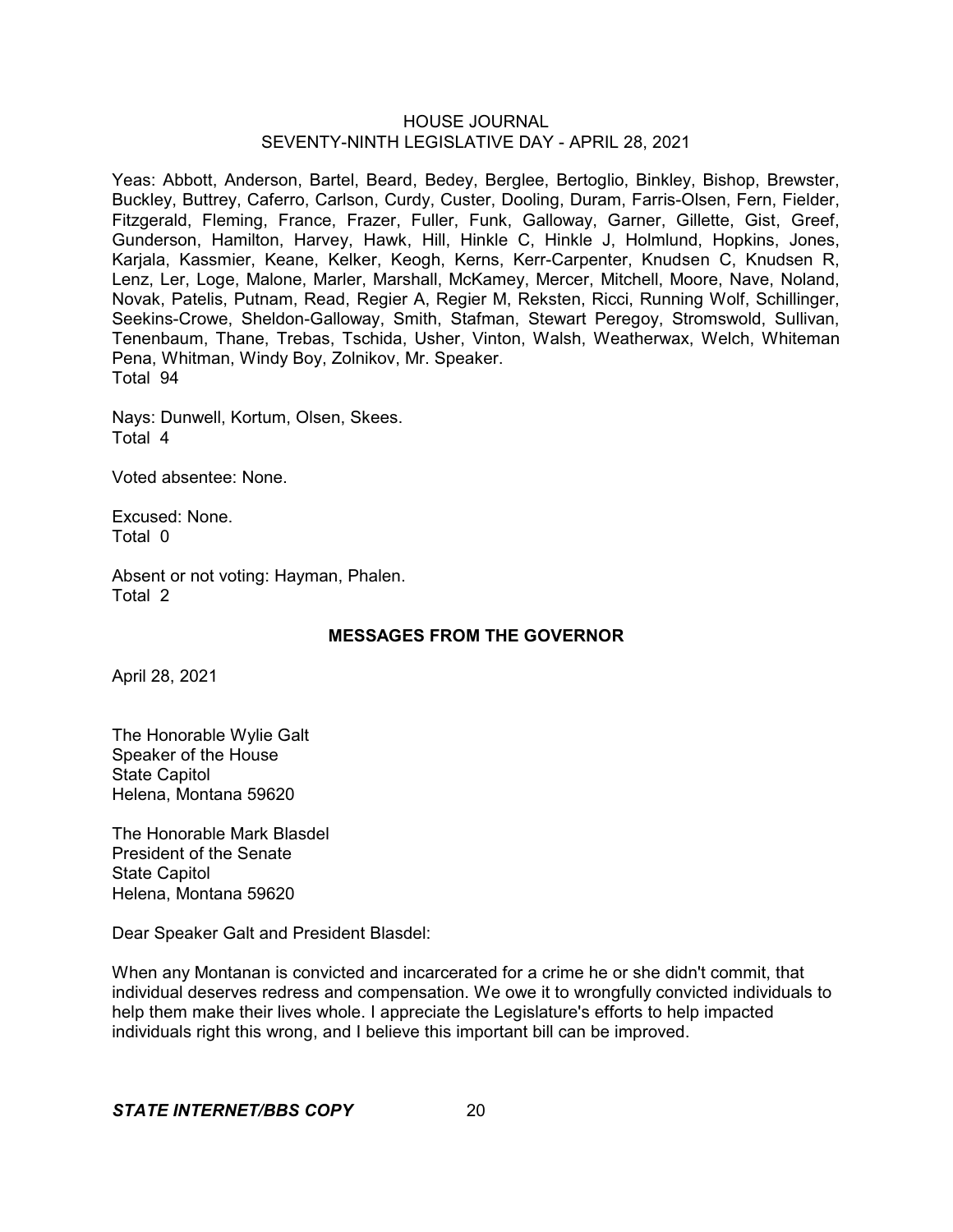Therefore, in accordance with the power vested in me as Governor by the Constitution and the laws of the State of Montana, I hereby return with amendments **House Bill 92**: "AN ACT PROVIDING COMPENSATION FOR PEOPLE WHO HAVE BEEN WRONGLY CONVICTED OF FELONY CRIMES AND EXONERATED; PROVIDING A PROCEDURE FOR FILING AND DETERMINING PETITIONS FOR COMPENSATION; PROVIDING FOR EXPUNGEMENT OF CONVICTION AND THE PAYMENT OF DAMAGES FOR SUCCESSFUL PETITIONS; PROVIDING OFFSETS FOR DAMAGES OBTAINED IN OTHER LITIGATION; CREATING A STATE SPECIAL REVENUE ACCOUNT; PROVIDING A TRANSFER; PROVIDING AN APPROPRIATION; AMENDING SECTION 46-23-1041, MCA; AND PROVIDING AN EFFECTIVE DATE."

I support the twofold purpose of HB 92. First, we must resolve the harm done to persons who were wrongfully convicted and imprisoned. Second, we must protect Montana taxpayers from paying millions of dollars in damages.

Protecting taxpayers, however, is not achieved if a claimant can obtain damages under HB 92 and also file a lawsuit against the state, its political subdivisions, and their officers, employees, or agents.

To protect taxpayers, the state should provide an exclusive remedy to wrongfully convicted individuals - either obtain compensation under HB 92 or take legal action against the state. A person should not be able to force the state and local government to pay to defend the case twice and recover damages more than once for the same injuries or losses arising from the same conduct or wrong.

If a claimant elects to file a claim for compensation under HB 92, the amendatory language requires a claimant to affirmatively waive all other remedies and claims. Under the amendatory language, a claimant must also provide a written release of all claims against the state, its political subdivisions, and their officers, employees, agents, and volunteers arising from the same facts. If the waiver or release is held invalid in whole or in part, the amendatory language provides for an offset of the amounts payable to a claimant under HB 92 of any amounts previously or subsequently awarded to the claimant in a lawsuit.

Historically, counties have been liable for approximately 77% of the damages paid to those wrongfully convicted, and the state has been liable for approximately 23%. Rather than have the state assume all of these costs, as is provided in HB 92, the amendatory language keeps responsibility for the costs with each responsible party. Our law places financial and legal responsibility for harm on the party best able to keep it from happening again. The amendatory language keeps financial responsibility for the cost on the state and individual county where the case arose.

Finally, since this is a new program, the next legislature should review it to ensure it should be continued or revised. The amendatory language terminates the program at the end of the next biennium if the next legislature decides to take no action.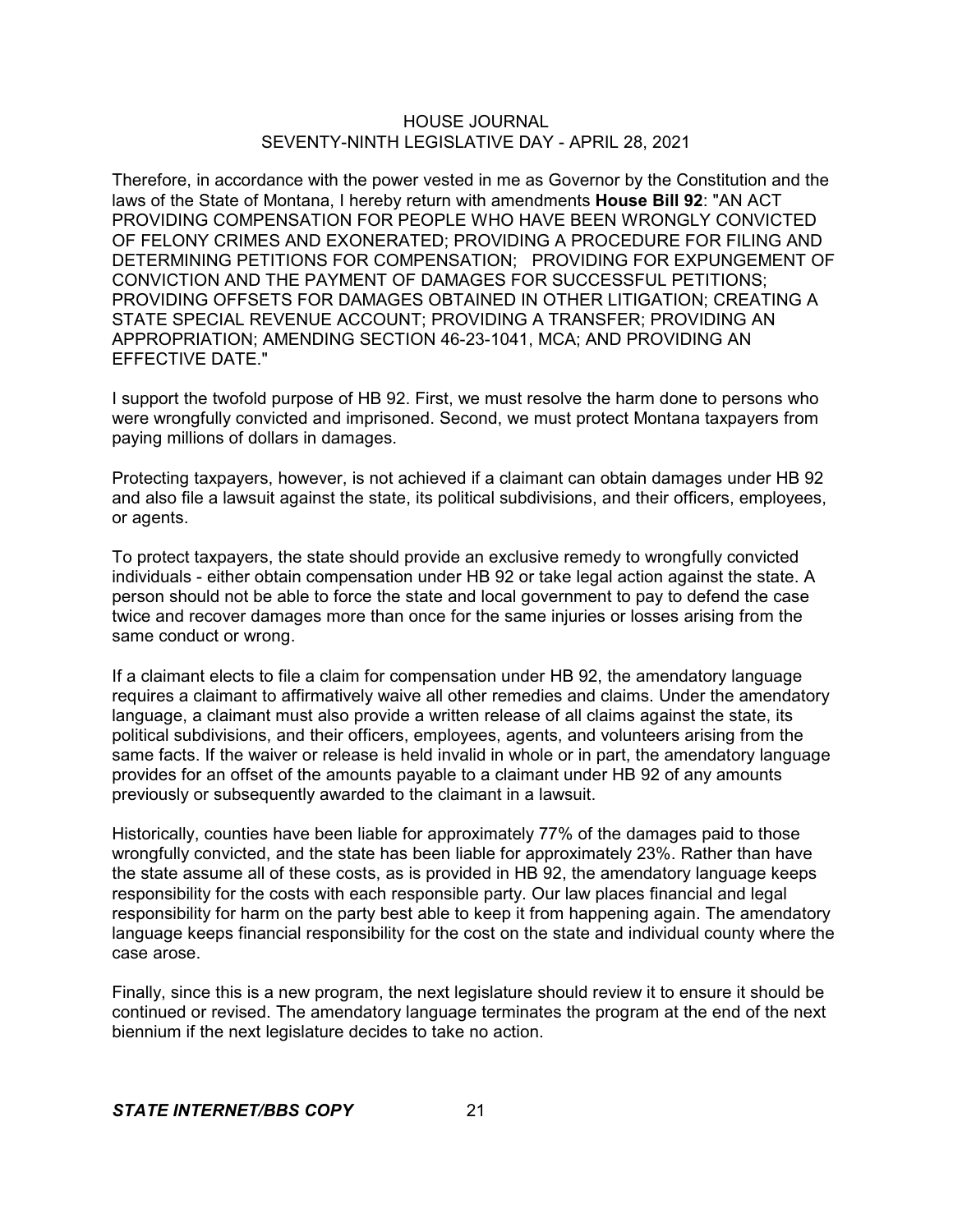Again, I appreciate your efforts to ensure we compensate Montanans who are wrongfully convicted and imprisoned for crimes they didn't commit. As a society, it is the right thing to do, and I respectfully ask for your support of this amendment.

Sincerely,

GREG GIANFORTE Governor

#### GOVERNOR'S AMENDMENTS TO HOUSE BILL 92

Report No. 1, April 27, 2021

Governor's recommendations for amendments to **House Bill 92** are as follows:

1. Title, line 7. **Following:** "COMPENSATION;" **Insert:** "PROVIDING FOR AN ELECTION OF REMEDIES;"

2. Title, line 9. **Following:** "LITIGATION;" **Insert:** "PROVIDING FOR COUNTY AND CONSOLIDATED GOVERNMENT CONTRIBUTION TOWARD DAMAGES, COSTS, AND ATTORNEY FEES AWARDED;"

3. Title, line 10. **Strike:** "AN APPROPRIATION" **Insert:** "A STATUTORY APPROPRIATION"

4. Title, line 10. **Strike:** "SECTION" **Insert:** "SECTIONS 17-7-502 AND"

5. Title, line 11. **Following:** "DATE" **Insert:** "AND A TERMINATION DATE"

6. Page 1, line 15. **Strike:** "7" **Insert:** "8"

7. Page 1, line 26. **Following:** "state" **Insert:** "and county of conviction"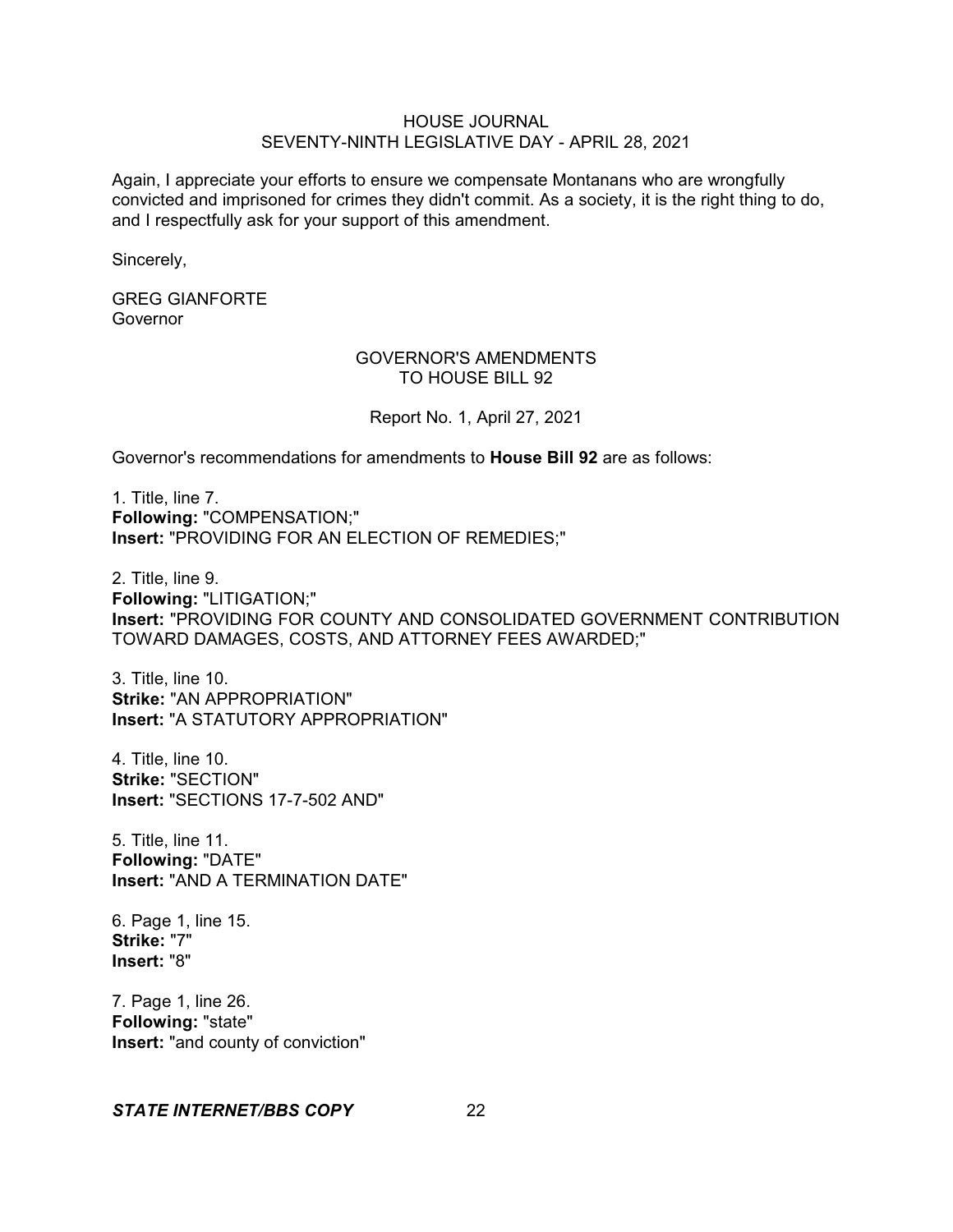8. Page 1, line 27. **Strike:** "5" **Insert:** "6"

9. Page 2, line 9. **Strike:** "7" **Insert:** "8"

10. Page 2, line 13. **Strike:** "7" **Insert:** "8"

11. Page 2, line 20 through page 3, line 1. **Strike:** subsections (5) and (6) in their entirety

12. Page 3.

**Following:** line 1

**Insert:** "NEW SECTION. **Section 3. Election of remedies.** (1) To be eligible to receive relief under [section 2], the claimant shall affirmatively waive any and all other remedies, causes of action, and other forms of relief or compensation against the state, any political subdivision of the state, and their officers, employees, agents, and volunteers related to the claimant's wrongful conviction and imprisonment. This waiver includes all state, common law, and federal claims for relief, including claims pursuant to 42 U.S.C. 1983. The claimant shall execute a release of all claims against the state, any political subdivision of the state, and their officers, employees, agents and volunteers arising from the facts contained in the petition prior to the payment of any damages or compensation or the receipt of a housing voucher under [section 6].

(2) An individual who has a legal proceeding pending or in which judgment has been entered in state or federal court seeking damages or relief for wrongful conviction or imprisonment based on facts that could establish a cognizable claim pursuant to [sections 1 through 8] may not bring a claim under [section 2]."

**Renumber:** subsequent sections

13. Page 3, line 5. **Strike:** "7" **Insert:** "8" **Following:** "justice" **Insert:** "and the county of conviction"

14. Page 3, line 6. **Following:** "state" **Insert:** "and the county of conviction shall provide its own defense" **Strike:** "7" **Insert:** "8"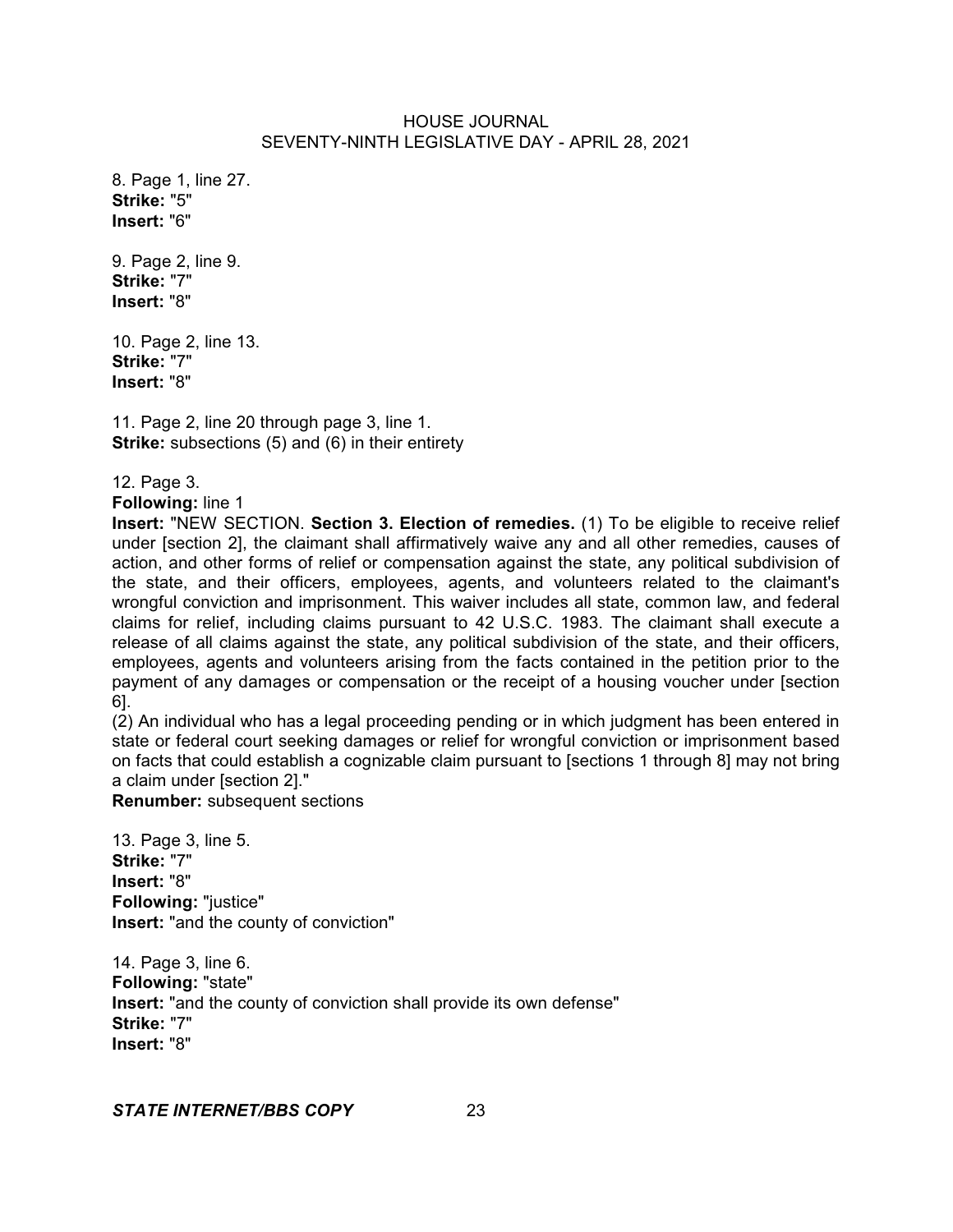15. Page 3, line 7. **Strike:** "7" **Insert:** "8"

16. Page 3, line 9. **Strike:** "7" **Insert:** "8"

17. Page 3, line 10. **Strike:** "7" **Insert:** "8"

18. Page 4, line 1. **Following:** "state," **Insert:** "the county of conviction,"

19. Page 4, line 5. **Following:** "justice" **Insert:** "and the county of conviction" **Strike:** "7" **Insert:** "8"

20. Page 4, line 7 through line 10. **Strike:** subsection (9) in its entirety

21. Page 5, line 25. **Strike:** "7" **Insert:** "8"

22. Page 5, line 28. **Following:** "paid" **Strike:** "solely by the state"

23. Page 6, line 1. **Strike:** "7" **Insert:** "8" 24. Page 6, line 19. **Strike:** "7" **Insert:** "8"

25. Page 7, line 4. **Strike:** "7" **Insert:** "8"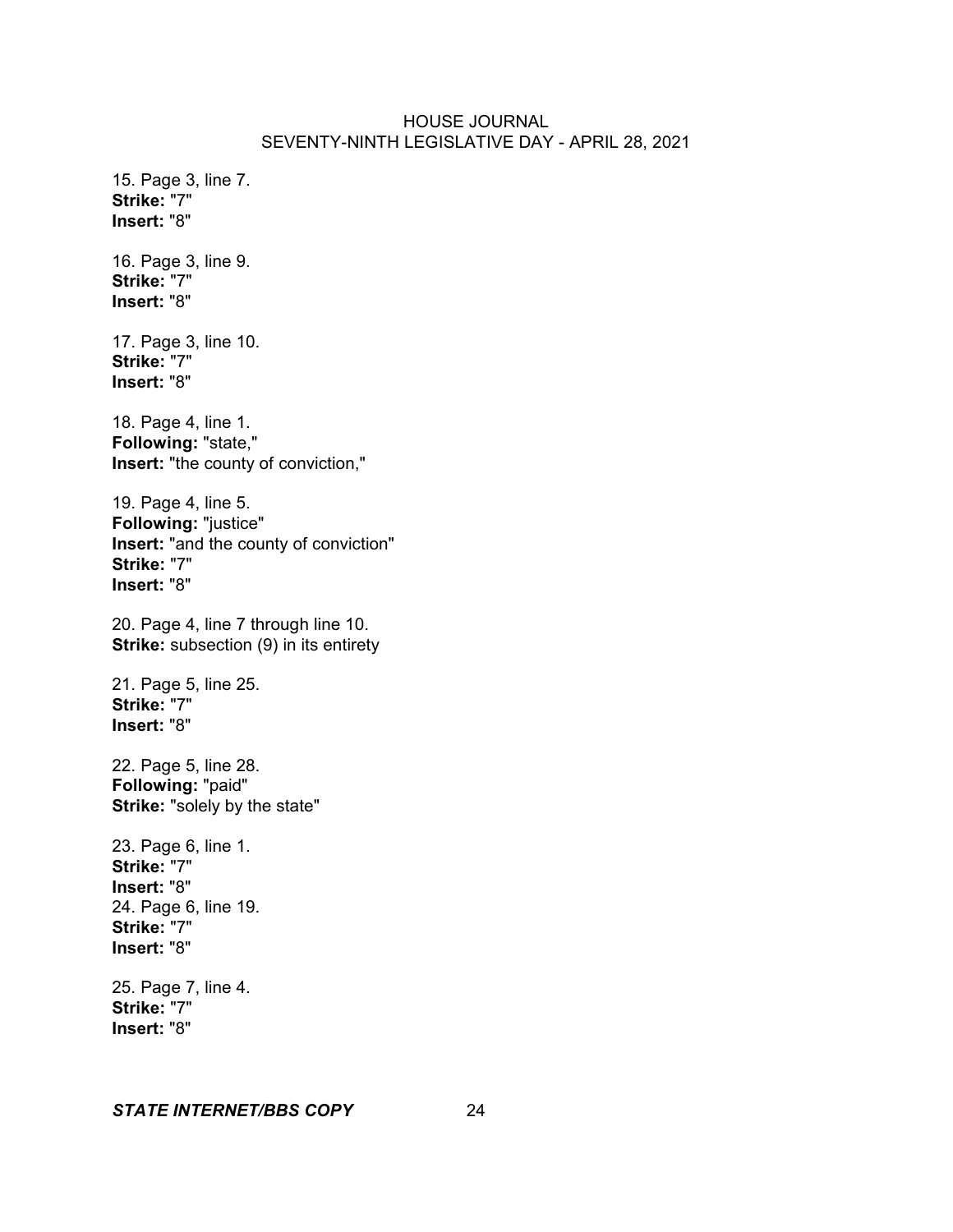26. Page 7, line 6 through line 26.

**Strike:** subsections (1) and (2) in their entirety

**Insert:** "In the event the waiver or release provided under [section 3(1)] is held invalid in whole or in part for any reason:

(1) if, at the time of an award of monetary damages or compensation under [section 6], the claimant has also been awarded damages against the state, a political subdivision, or their officers, employees, agents, or volunteers in a civil action related to the claimant's same wrongful conviction or imprisonment, including any settlement, the amount awarded under [section 6] must be reduced by the amount of damages or compensation previously awarded; and

(2) if, after the time of an award of monetary damages or compensation under [section 6], the claimant is awarded damages against the state, a political subdivision, or their officers, employees, agents, or volunteers in a civil action related to the claimant's same wrongful conviction or imprisonment, including any settlement, the claimant shall reimburse to the state or a political subdivision of the state any amount awarded under [section 6]."

27. Page 8, line 3. **Strike:** "7" **Insert:** "8"

28. Page 8.

**Following:** line 3

**Insert:** "(3) (a) Funds in the account may come from grants, gifts, donations, fund transfers, and funds received from counties and consolidated local governments.

(b) The county or consolidated government where the exoneree was convicted is responsible for 75% of the damages, costs of medical insurance and tuition, costs, and attorney fees awarded to a claimant.

(c) The department of administration shall invoice the responsible county or consolidated government no later than 30 days from the appeal deadline, if no appeal is filed, or no later than 30 days from entry of remittitur by the Montana supreme court.

(d) The county or consolidated local government shall remit payment to the state no later than 30 days of receipt of the invoice."

**Renumber:** subsequent subsections

29. Page 8.

**Following:** line 5

**Insert:** "(5) Funds in the account are statutorily appropriated, as provided in 17-7-502, to the department of administration for payment of damages, costs of medical insurance and tuition, costs, and attorney fees awarded pursuant to [section 6]."

30. Page 8. **Following:** line 5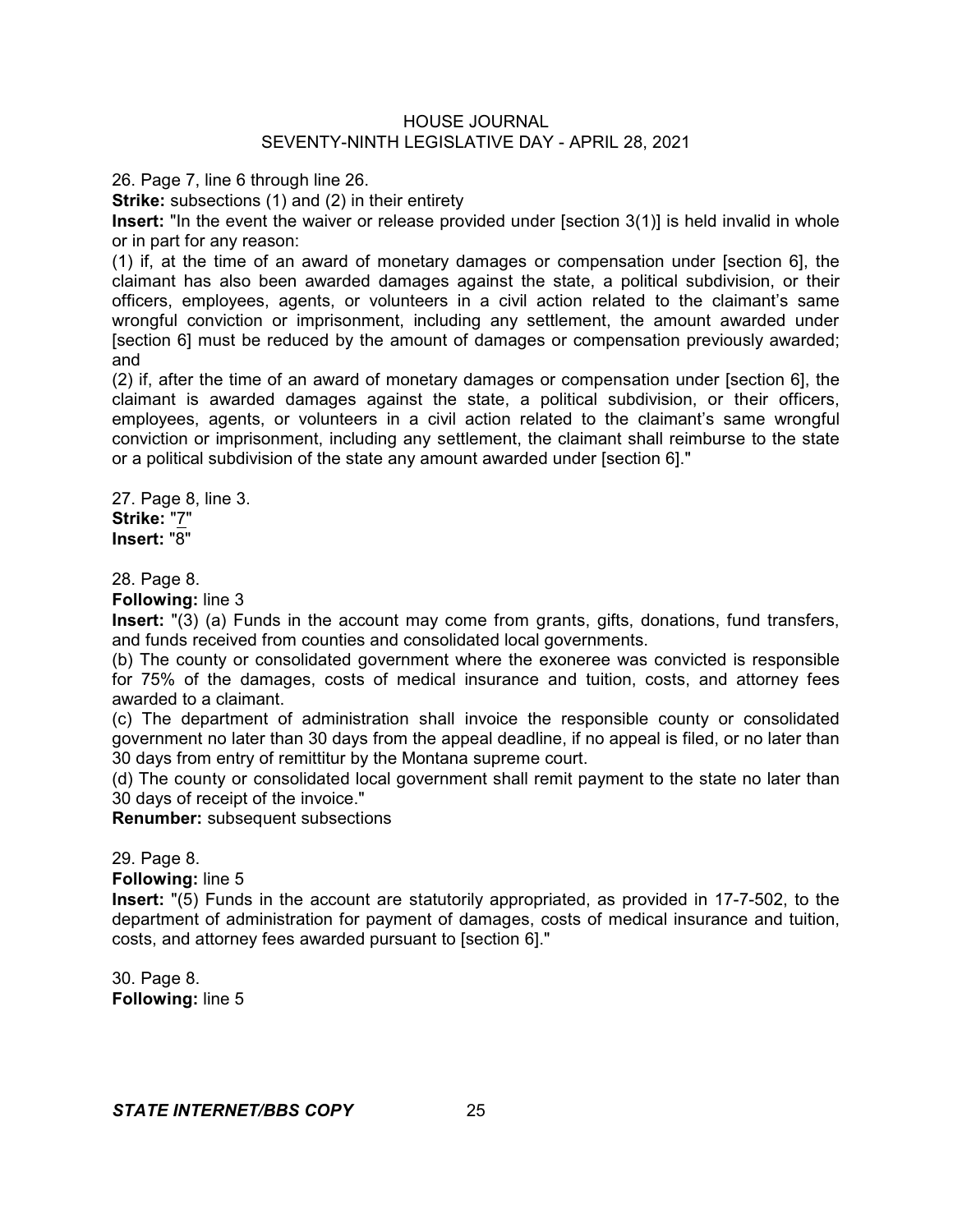**Insert:** "**Section 9.** Section 17-7-502, MCA, is amended to read:

"17-7-502. Statutory appropriations -- definition -- requisites for validity. (1) A statutory appropriation is an appropriation made by permanent law that authorizes spending by a state agency without the need for a biennial legislative appropriation or budget amendment.

(2) Except as provided in subsection (4), to be effective, a statutory appropriation must comply with both of the following provisions:

(a) The law containing the statutory authority must be listed in subsection (3).

(b) The law or portion of the law making a statutory appropriation must specifically state that a statutory appropriation is made as provided in this section.

(3) The following laws are the only laws containing statutory appropriations: 2-17-105; 5-11- 120; 5-11-407; 5-13-403; 5-13-404; 7-4-2502; 10-1-108; 10-1-1202; 10-1-1303; 10-2-603; 10-2- 807; 10-3-203; 10-3-310; 10-3-312; 10-3-314; 10-3-802; 10-3-1304; 10-4-304; 15-1-121; 15-1- 218; 15-31-1004; 15-31-1005; 15-35-108; 15-36-332; 15-37-117; 15-39-110; 15-65-121; 15-70- 101; 15-70-130; 15-70-433; 16-11-119; 16-11-509; 17-3-106; 17-3-212; 17-3-222; 17-3-241; 17-6-101; 17-7-215; 18-11-112; 19-3-319; 19-3-320; 19-6-404; 19-6-410; 19-9-702; 19-13-604; 19-17-301; 19-18-512; 19-19-305; 19-19-506; 19-20-604; 19-20-607; 19-21-203; 20-8-107; 20- 9-534; 20-9-622; 20-9-905; 20-26-617; 20-26-1503; 22-1-327; 22-3-116; 22-3-117; 22-3-1004; 23-4-105; 23-5-306; 23-5-409; 23-5-612; 23-7-301; 23-7-402; 30-10-1004; 37-43-204; 37-50- 209; 37-54-113; 39-71-503; 41-5-2011; 42-2-105; 44-4-1101; 44-12-213; 44-13-102; [section 8]; 50-1-115; 53-1-109; 53-6-148; 53-9-113; 53-24-108; 53-24-206; 60-11-115; 61-3-321; 61-3- 415; 67-1-309; 69-3-870; 69-4-527; 75-1-1101; 75-5-1108; 75-6-214; 75-11-313; 75-26-308; 76-13-151; 76-13-150; 76-17-103; 76-22-109; 77-1-108; 77-2-362; 80-2-222; 80-4-416; 80-11- 518; 80-11-1006; 81-1-112; 81-1-113; 81-7-106; 81-7-123; 81-10-103; 82-11-161; 85-2-526; 85-20-1504; 85-20-1505; [ 85-25-102]; 87-1-603; 90-1-115; 90-1-205; 90-1-504; 90-6-331; and 90-9-306.

(4) There is a statutory appropriation to pay the principal, interest, premiums, and costs of issuing, paying, and securing all bonds, notes, or other obligations, as due, that have been authorized and issued pursuant to the laws of Montana. Agencies that have entered into agreements authorized by the laws of Montana to pay the state treasurer, for deposit in accordance with 17-2-101 through 17-2-107, as determined by the state treasurer, an amount sufficient to pay the principal and interest as due on the bonds or notes have statutory appropriation authority for the payments. (In subsection (3): pursuant to sec. 10, Ch. 360, L. 1999, the inclusion of 19-20-604 terminates contingently when the amortization period for the teachers' retirement system's unfunded liability is 10 years or less; pursuant to sec. 73, Ch. 44, L. 2007, the inclusion of 19-6-410 terminates contingently upon the death of the last recipient eligible under 19-6-709(2) for the supplemental benefit provided by 19-6-709; pursuant to sec. 27, Ch. 285, L. 2015, and sec. 1, Ch. 292, L. 2015, the inclusion of 53-9-113 terminates June 30, 2021; pursuant to sec. 6, Ch. 291, L. 2015, the inclusion of 50-1-115 terminates June 30, 2021; pursuant to sec. 5, Ch. 383, L. 2015, the inclusion of 85-25-102 is effective on occurrence of contingency; pursuant to sec. 6, Ch. 423, L. 2015, the inclusion of 22-3-116 and 22-3-117 terminates June 30, 2025; pursuant to sec. 33, Ch. 457, L. 2015, the inclusion of 20- 9-905 terminates December 31, 2023; pursuant to sec. 12, Ch. 55, L. 2017, the inclusion of 37- 54-113 terminates June 30, 2023; pursuant to sec. 4, Ch. 122, L. 2017, the inclusion of 10-3- 1304 terminates September 30, 2025; pursuant to sec. 55, Ch. 151, L. 2017, the inclusion of 30-10-1004 terminates June 30, 2021; pursuant to sec. 1, Ch. 213, L. 2017, the inclusion of 90- 6-331 terminates June 30, 2027; pursuant to secs. 5, 8, Ch. 284, L. 2017, the inclusion of 81-1-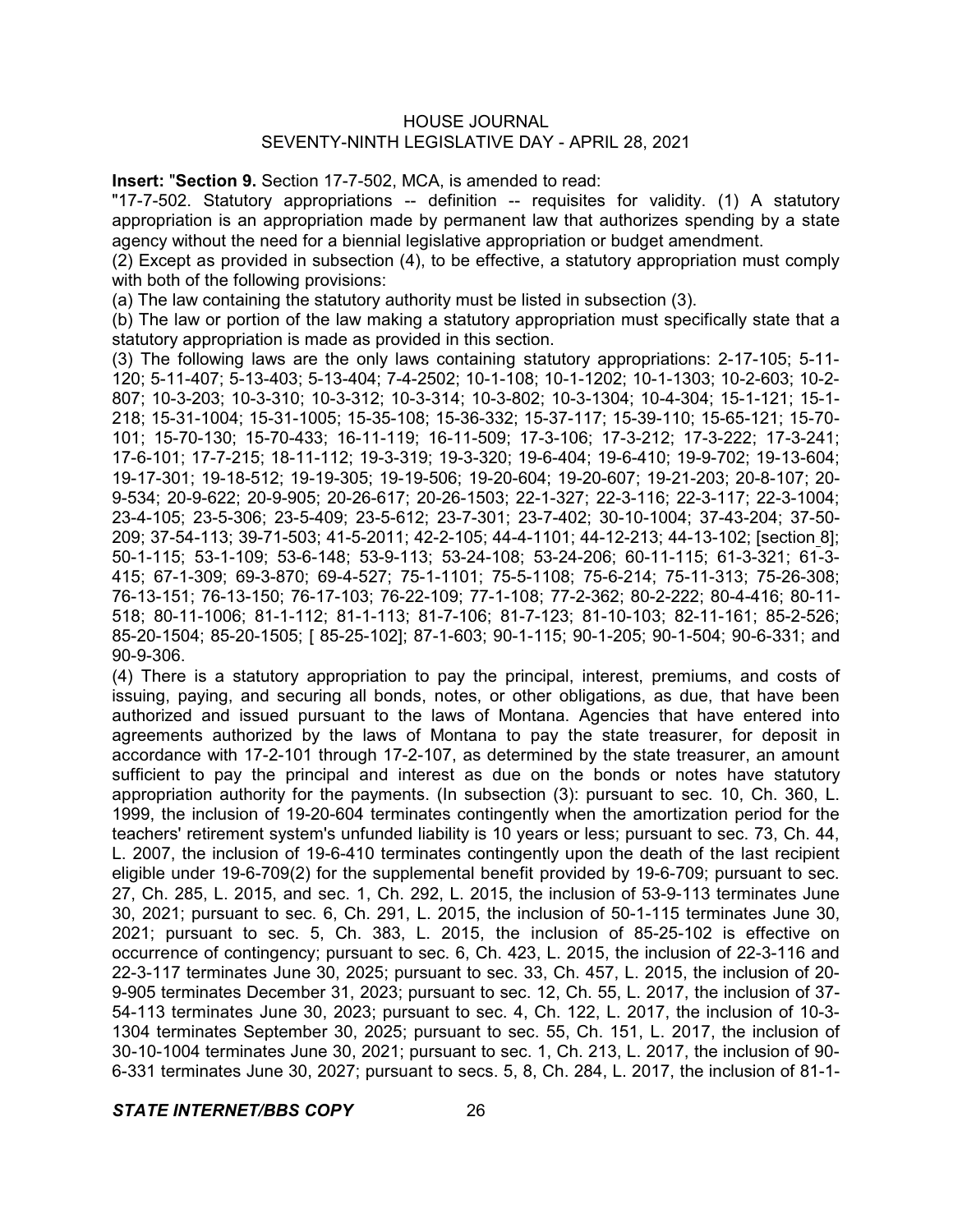112, 81-1-113, and 81-7-106 terminates June 30, 2023; pursuant to sec. 1, Ch. 340, L. 2017, the inclusion of 22-1-327 terminates July 1, 2023; pursuant to sec. 10, Ch. 374, L. 2017, the inclusion of 76-17-103 terminates June 30, 2027; pursuant to sec. 5, Ch, 50, L. 2019, the inclusion of 37-50-209 terminates September 30, 2023; pursuant to sec. 1, Ch. 408, L. 2019, the inclusion of 17-7-215 terminates June 30, 2029; pursuant to secs. 11, 12, and 14, Ch. 343, L. 2019, the inclusion of 15-35-108 terminates June 30, 2027; pursuant to sec. 7, Ch. 465, L. 2019, the inclusion of 85-2-526 terminates July 1, 2023; and pursuant to sec. 5, Ch. 477, L. 2019, the inclusion of 10-3-802 terminates June 30, 2023.)"" **Renumber:** subsequent sections

31. Page 8, line 12. **Strike:** "5 (7)" **Insert:** "6 (7)"

32. Page 8, line 18 through line 19. **Following:** "FUNDS." on line 18 **Strike:** remainder of line 18 through line 19 in their entirety **Insert:** "After the appeal deadline, if no appeal is filed, or no later than 30 days from entry of remittitur by the Montana supreme court, 25% of the damages, costs of medical insurance and tuition, costs, and attorney fees awarded to the claimant shall be transferred from the general fund to the account established in [section 8]."

33. Page 8, line 21 through line 23. **Strike:** section 10 in its entirety **Renumber:** subsequent sections

34. Page 8, line 25. **Strike:** "7" **Insert:** "8"

35. Page 8, line 26. **Strike:** "7" **Insert:** "8"

36. Page 9. **Following:** line 4 **Insert:** "NEW SECTION. **Section 15. Termination**. [This act] terminates June 30, 2023."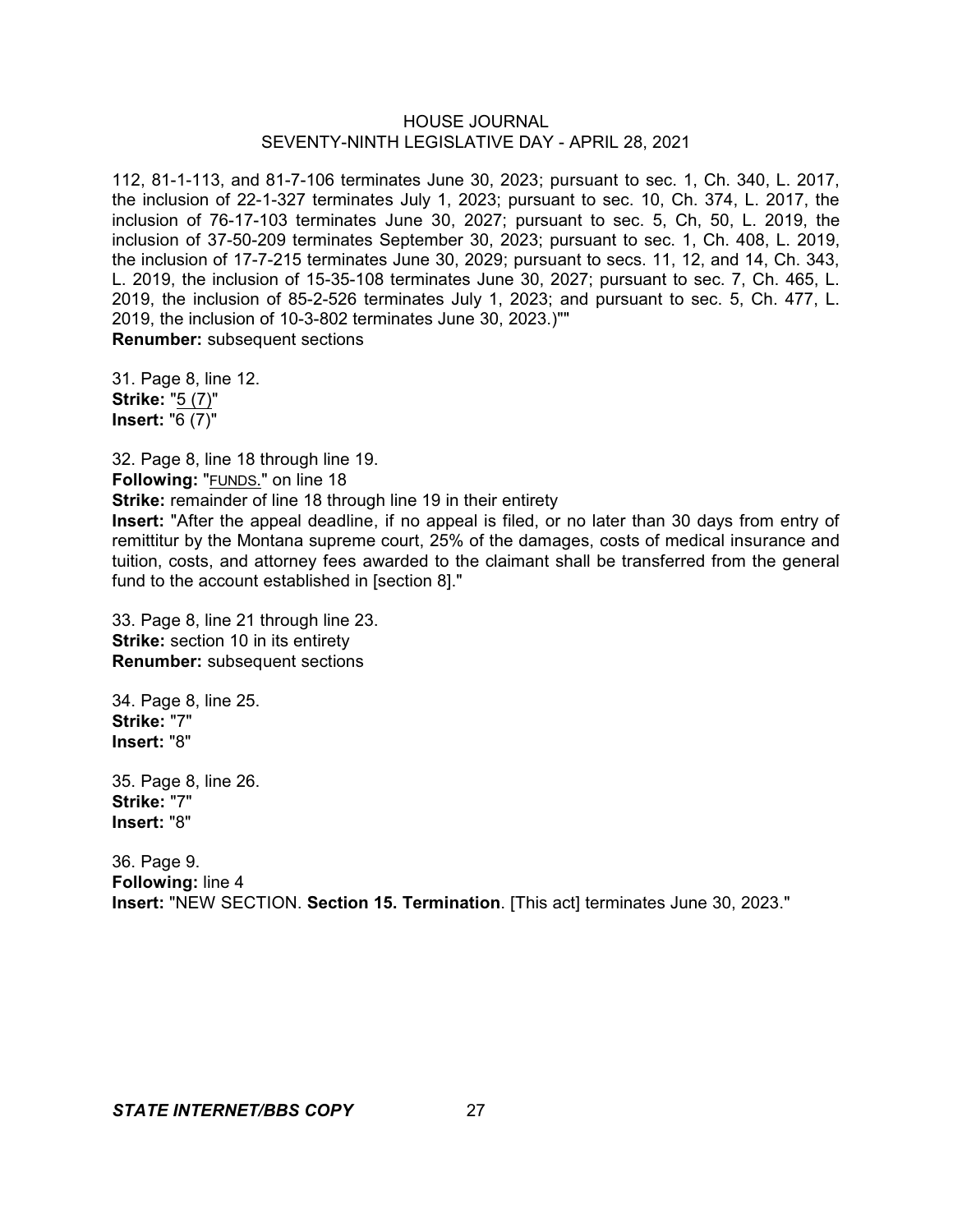April 28, 2021

The Honorable Wylie Galt Speaker of the House State Capitol Helena, Montana 59620

The Honorable Mark Blasdel President of the Senate State Capitol Helena, Montana 59620

Dear Speaker Galt and President Blasdel:

Montana faces a tragic crisis of child abuse and neglect. The safety, health, and well-being of our children and Montana's future require us to address it. I appreciate the Legislature's efforts to protect Montana' s vulnerable children with **House Bill 459**, and I strongly support the measure. I believe this bill can be improved to ensure the responsibilities of protecting children and improving our child welfare system are housed where the greatest impact can be made.

Therefore, in accordance with the power vested in me as Governor by the Constitution and the laws of the State of Montana, I hereby return with amendments House Bill 459, "AN ACT GENERALLY REVISING LAWS RELATED TO PROVIDING FOR CERTIFICATION OF CHILD PROTECTION SPECIALISTS INVESTIGATING MATTERS OF SUSPECTED CHILD ABUSE, NEGLECT, OR ENDANGERMENT; PROVIDING IMPLEMENTATION INSTRUCTIONS; PROVIDING RULEMAKING AUTHORITY; PROVIDING DEFINITIONS; AND AMENDING SECTIONS 37-22-201, 41-3-102, 41-3-108, 41-3- 201, 41-3-202, 41-3-205, 41-3-301, 41-3-427, AND 41-3-445, MCA."

HB 459 has my strong endorsement and improves Montana' s child welfare system. Like you, I'm unsettled by the number of preventable child fatalities that our state has experienced in recent years. No child should face abuse and neglect, and certainly no child should die because of it. This is especially true fo·r vulnerable Montana kids who tragically are already known to our child welfare system. They must be protected. Together, we share this commitment, and my administration will continue to take steps to reassess our framework for detecting and preventing child abuse, neglect, abandonment, and fatalities.

I remain encouraged by our Legislature's dedication to exploring and offering meaningful child welfare reforms. By providing for the ongoing certification, training, and continuing education of frontline child protection specialists, HB 459 ensures this critical workforce considers current trends, research, and developments in the law, as well as applying evidence-based or evidence- informed practices when making grave decisions regarding the welfare of a child.

Representative Lenz and I agree the Department of Public Health and Human Services (DPHHS) is best suited to establish and oversee child protection specialist certification, training, and continuing education. The proposed amendment, which the sponsor supports, allows for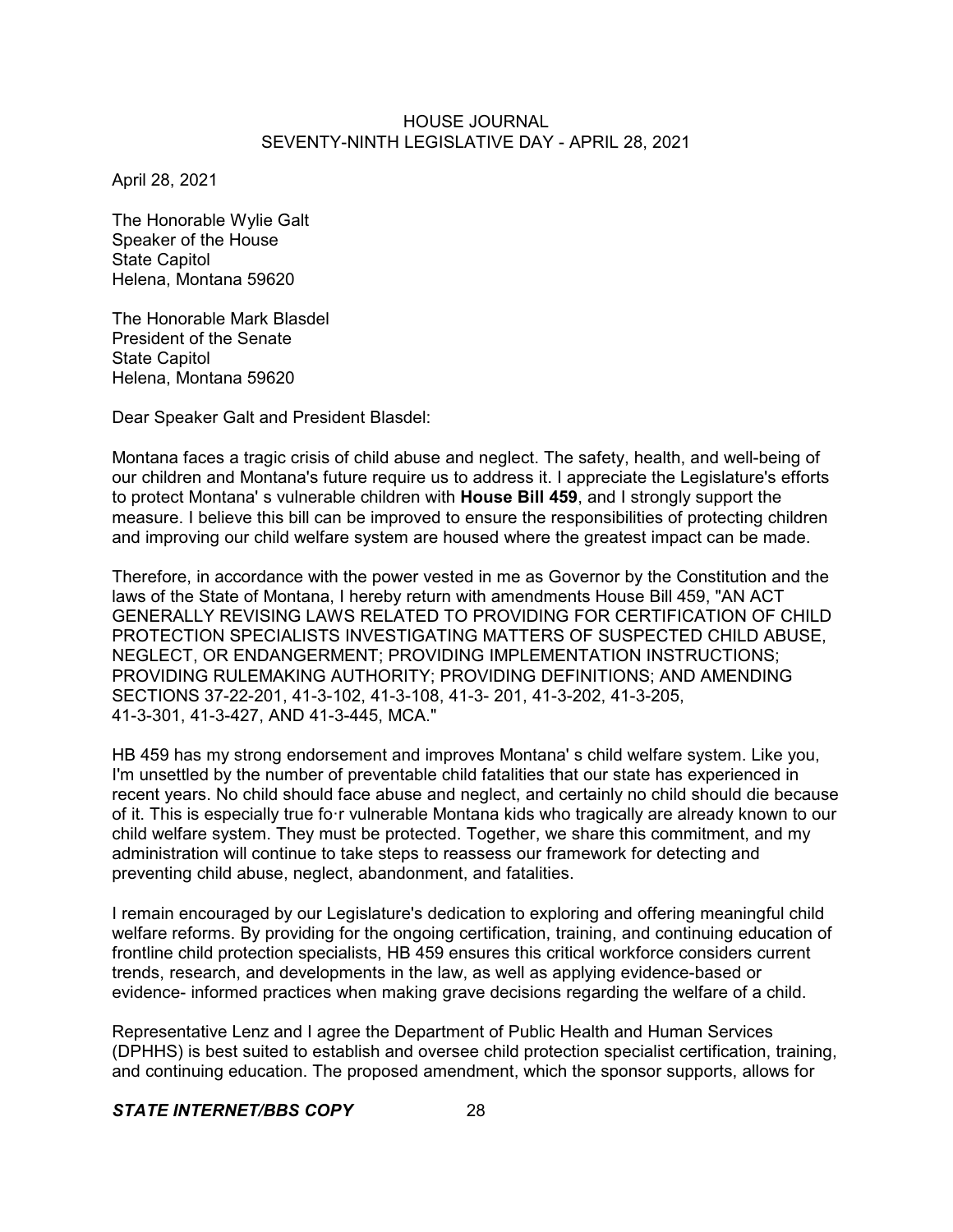lasting improvements to Montana's child welfare system by shifting responsibility for such activities from the Board of Behavioral Health to DPHHS, where it truly belongs.

For these reasons, I respectfully ask for your support of this amendment.

Sincerely,

# GREG GIANFORTE Governor

# GOVERNOR'S AMENDMENTS TO HOUSE BILL 459

Report No. 1, April 27, 2021

Governor's recommendations for amendments to **House Bill 459** are as follows:

1. Title, line 7 through line 8. **Strike:** "37-22-201," on line 7 through line 8

2. Page 1, line 12 through line 22. **Strike:** sections 1 and 2 in their entirety **Renumber:** subsequent sections

3. Page 1, line 25. **Strike:** "5" **Insert:** "4"

4. Page 2, line 12 through line 14. **Strike:** "submit" on line 12 through "have" on line 14

5. Page 2, line 15. **Strike:** "completed" **Insert:** "complete"

6. Page 2, line 15. **Strike:** "board" **Insert:** "department"

7. Page 2, line 21. **Following:** "research;" **Strike:** "and"

8. Page 2. **Following:** line 22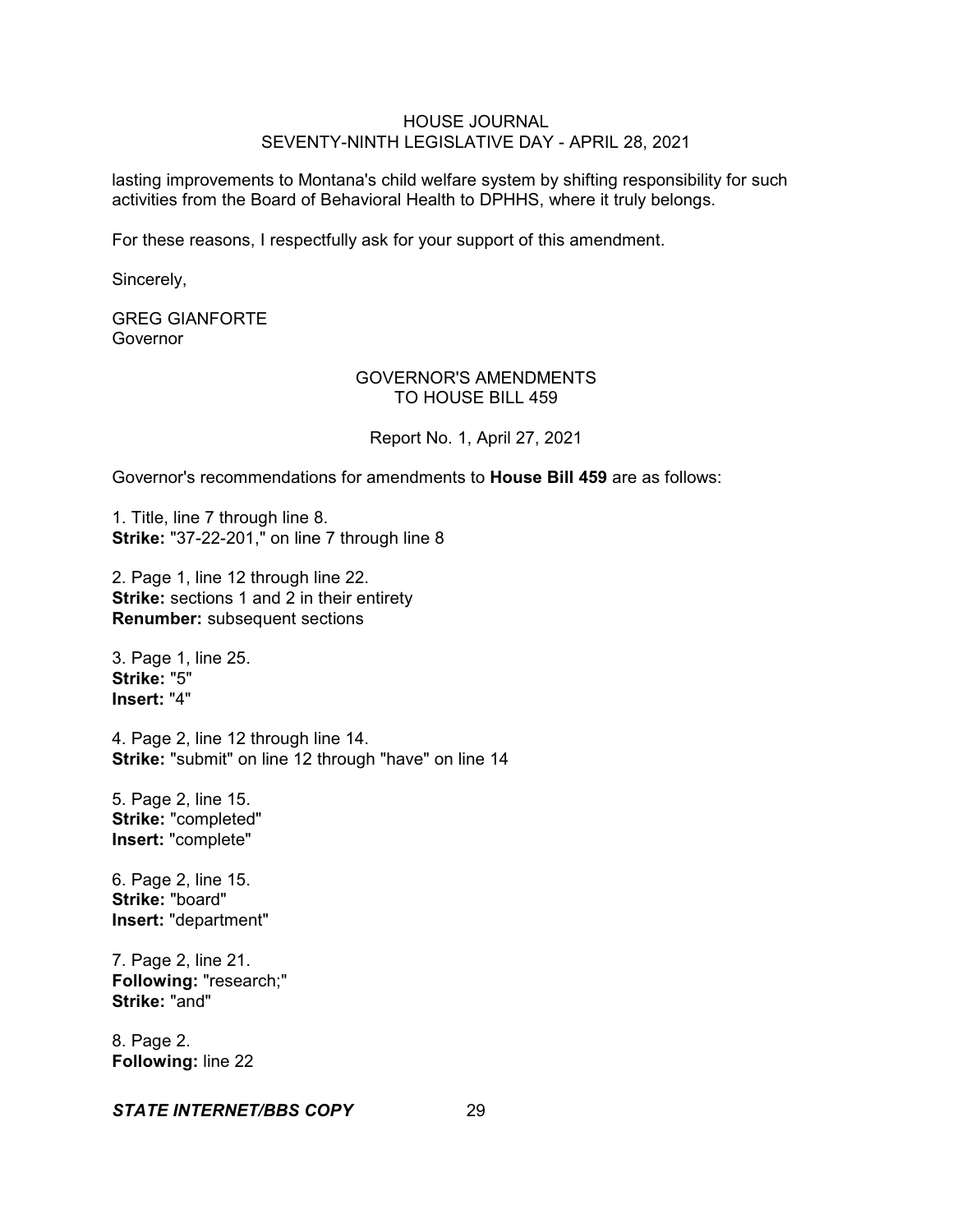**Insert:** "(vii) the provisions of the Indian Child Welfare Act, 25 U.S.C. 1902, et seq.; and"

9. Page 2, line 23. **Strike:** "demonstrated" **Insert:** "demonstrate"

10. Page 2, line 24. **Strike:** "as provided for by the board" **Insert:** "developed pursuant to [section 4]"

11. Page 2, line 25. **Strike:** "(3)" **Insert:** "(2)" **Renumber:** subsequent subsections

12. Page 2, line 25. **Strike:** "board" **Insert:** "department"

13. Page 2, line 28. **Strike:** "Pursuant to 37-1-203, an" **Insert:** "An"

14. Page 3, line 1. **Strike:** "board" in two places **Insert:** "department" in two places

15. Page 3, line 4. **Following:** "education." **Insert:** "(1)"

16. Page 3, line 5. **Strike:** "board" **Insert:** "department"

17. Page 3, line 6 through line 8. **Strike:** ":" on line 6 through "(2)" on line 8

18. Page 3, line 9. **Strike:** ", which" **Insert:** ". (2) The continuing education"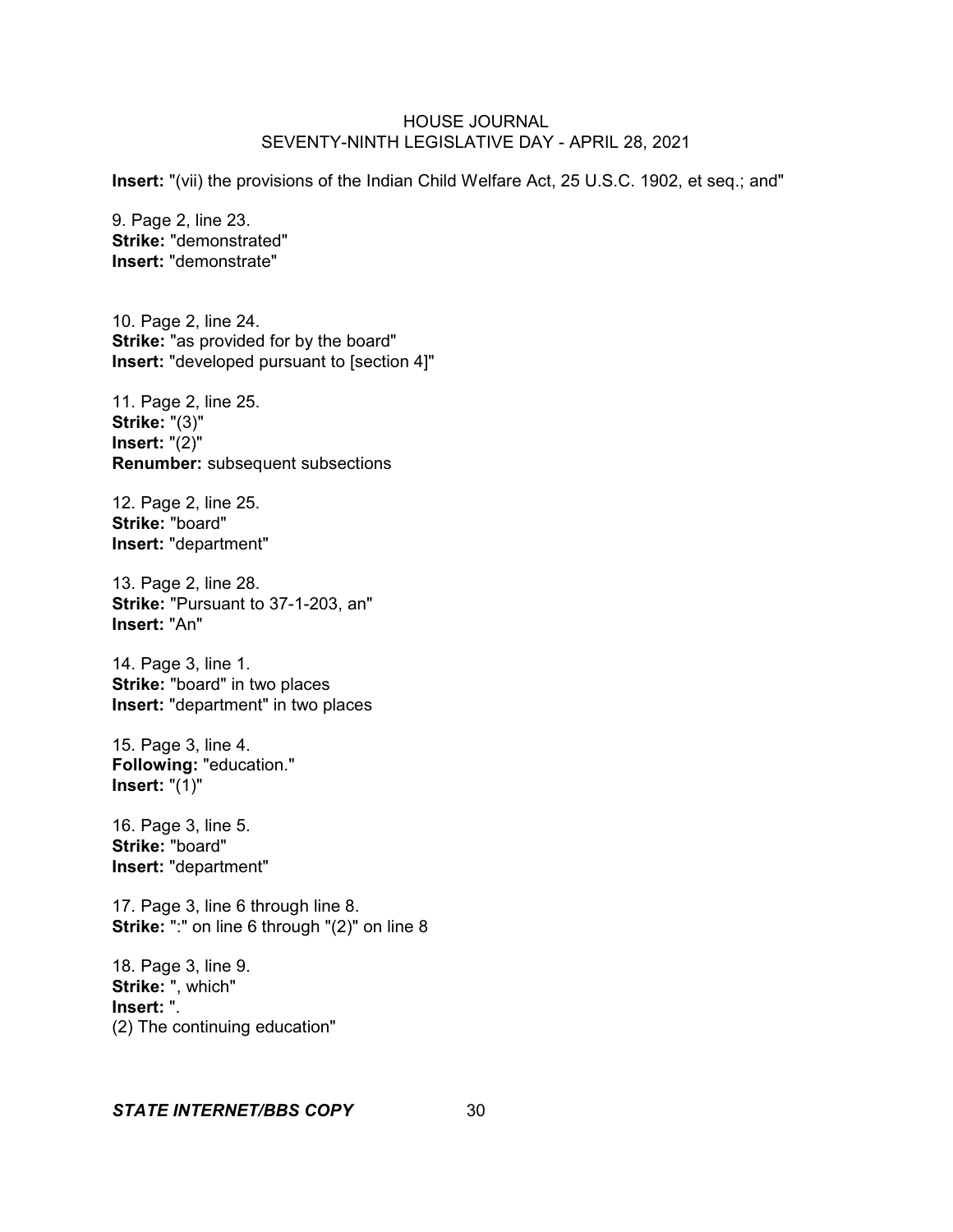19. Page 3, line 9. **Strike:** "(2)" **Insert:** "(1)"

20. Page 3, line 9. **Strike:** "4" **Insert:** "2"

21. Page 3, line 15.

**Following:** "(1)"

**Insert:** "(a) The department shall engage and collaborate with an external organization to develop a child welfare certification and training program, including a competency examination, that must be an ongoing component of the department's child welfare work. (b) The program and examination must be reevaluated every 2 years to ensure that they: (i) reflect current trends, research, and developments in the law; and (ii) promote evidence-based or evidence-informed practices. (2)"

22. Page 3, line 16. **Strike:** "5" **Insert:** "4"

23. Page 3, line 16 through line 17. **Strike:** "before" on line 16 through "minors" on line 17 **Insert:** "within 1 year of the date of hire"

24. Page 3, line 18. **Strike:** "(2)" **Insert:** "(3)" **Renumber:** subsequent subsections

25. Page 3, line 19. **Strike:** "5" **Insert:** "4"

26. Page 3, line 25 through page 4, line 11. **Strike:** section 7 in its entirety **Renumber:** subsequent sections

27. Page 6, line 10. **Strike:** "3" **Insert:** "1"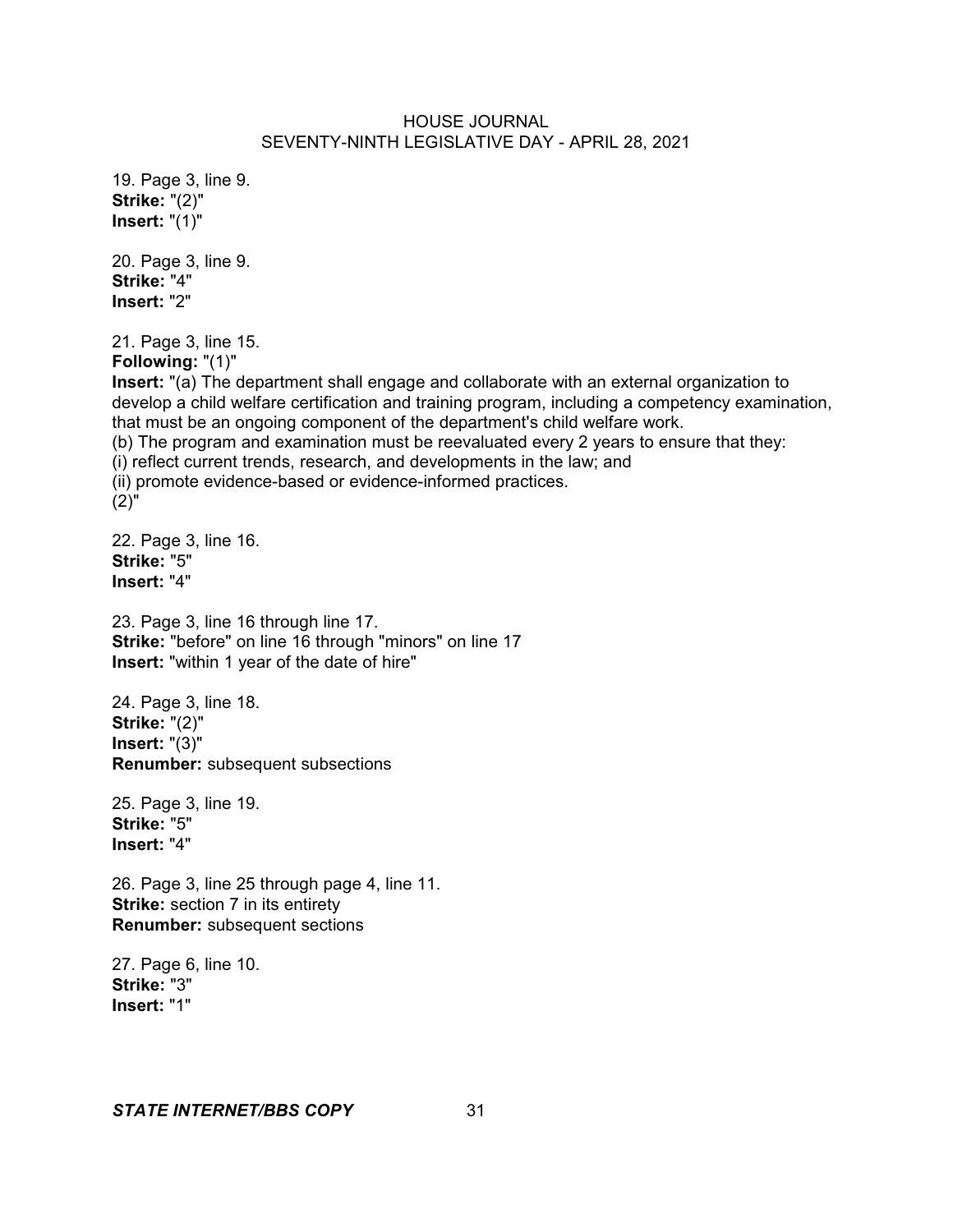28. Page 30, line 2. **Following:** "instruction." **Strike:** "(1)"

29. Page 30, line 2. **Strike:** "5" **Insert:** "4"

30. Page 30, line 3 through line 4. **Strike:** "a" on line 3 through "as" on line 4

31. Page 30, line 4. **Strike:** "40" **Insert:** "41"

32. Page 30, line 5. **Strike:** "40" **Insert:** "41"

33. Page 30, line 5. **Strike:** "section 6" **Insert:** "sections 1 through 4"

#### **MOTIONS**

Majority Leader Vinton moved the Speaker accede to the request of the Senate and be authorized to appoint a Free Conference Committee to meet with a like committee from the Senate to confer on House Amendments to **SB 388**. Without objection, Speaker Galt appointed:

Representative Welch Representative Kassmier Representative Harvey

House recessed. House reconvened.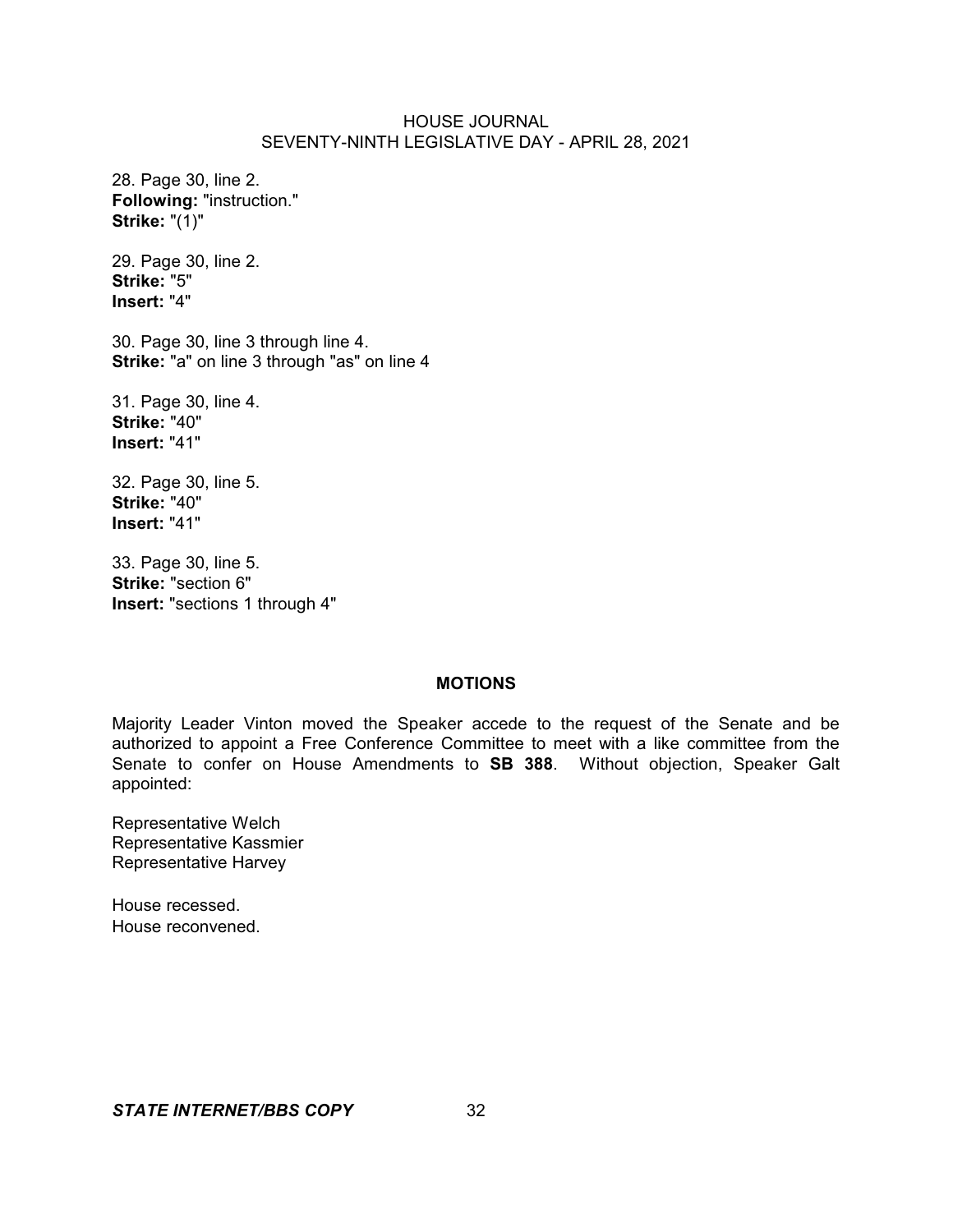# **REPORTS OF SELECT COMMITTEES**

# **FREE** CONFERENCE COMMITTEE on **House Bill 637** Report No. 001, April 28, 2021

Mr. President and Mr. Speaker:

We, your Free Conference Committee met and considered **House Bill 637** (reference copy - salmon) and recommend this Free Conference Committee report be adopted.

And, recommend that **House Bill 637** (reference copy -- salmon) be amended as follows:

1. Title, line 5. **Following:** "AUTHORITY;" **Insert:** "REVISING LAWS RELATED TO BLOCK MANAGEMENT PROGRAM PAYMENTS; REVISING LAWS RELATED TO PUBLIC ACCESS LAND AGREEMENTS;"

2. Title, line 6. **Following:** "LICENSES;" **Insert:** "REVISING LAWS RELATED TO ELK LICENSES AND PERMITS FOR LANDOWNERS OFFERING PUBLIC HUNTING;" **Following:** "REVISING" **Strike:** "THE CALCULATION OF"

3. Title, line 7. **Following:** "POINTS" **Insert:** "LAWS;" **Strike:** "FOR PARTY APPLICANTS;"

4. Title, line 13. **Following:** "OFFENSES;" **Insert:** "REVISING LAWS RELATED TO THE TRANSFER OF OWNERSHIP INTERESTS IN COMMERCIAL LICENSES HELD BY INCORPORATED ENTITIES; AUTHORIZING ONE-TIME ISSUANCE OF CLASS B-10 AND CLASS B-11 LICENSES TO CERTAIN NONRESIDENTS; ALLOCATING REVENUE; PROVIDING RULEMAKING AUTHORITY;"

5. Title, line 14. **Following:** "APPROPRIATIONS;" **Insert:** "MAKING REISSUANCE OF CERTAIN SPECIAL MOOSE LICENSES FOR ANIMALS FOUND UNFIT FOR HUMAN CONSUMPTION RETROACTIVELY APPLICABLE;" **Following:** "87-1-265," **Insert:** "87-1-295,"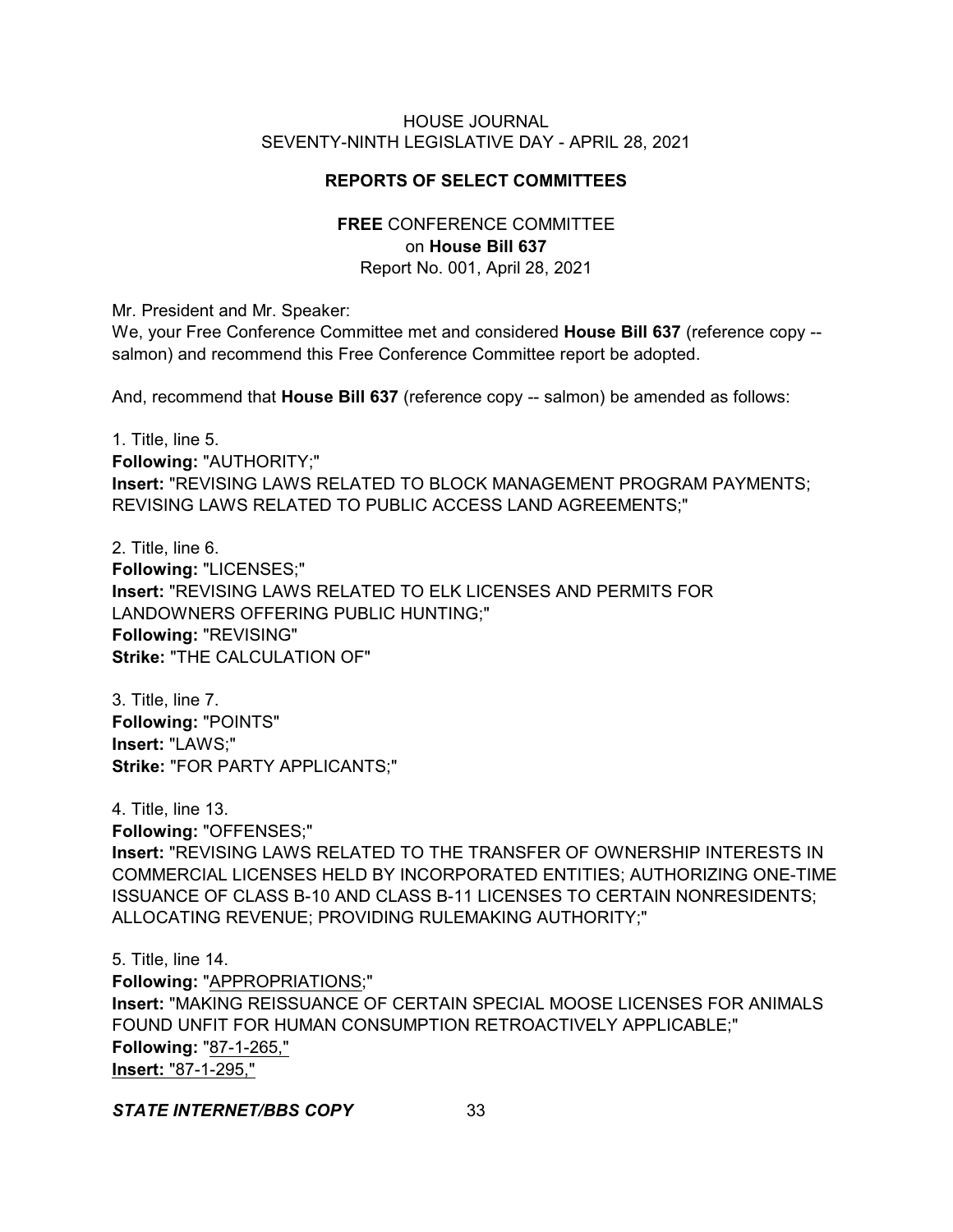**Following:** "87-2-115," **Insert:** "87-2-513,"

6. Title, line 16. **Following:** "SECTIONS" **Insert:** "87-1-296, 87-1-297," **Following:** "87-1-505" **Insert:** ","

7. Page 4, line 13. **Following:** "(8)" **Insert:** "(a)" **Following:** "87-1-264" **Insert:** "and subsection (8)(b) of this section"

8. Page 4, line 14. **Strike:** "\$17,500" **Insert:** "\$25,000"

# 9. Page 4.

**Following:** line 14

**Insert:** "(b) Each landowner who participates in a unified cooperative agreement pursuant to subsection (3) may be eligible for payments not to exceed \$25,000 per year."

10. Page 4.

**Following:** line 17

**Insert:** "**Section 3.** Section 87-1-295, MCA, is amended to read:

- "**87-1-295. Public access land agreement -- terms -- application fee.** (1) A public access land agreement may be granted only to a landowner who is providing access across the landowner's land to public land that is leased by the landowner or to public land for which there is no leaseholder. An agreement may not include land for which the landowner is also compensated pursuant to 76-17-102 or 87-1-294.
- (2) The department shall negotiate the terms of a proposed public access land agreement with the landowner. Negotiable terms include:
- (a) the amount of compensation, not to exceed \$15,000 annually, and the duration of the agreement;
- (b) improvements to the land provided by the department that may facilitate public access;
- (c) the location of the access and the transportation mode by which the public may use the access;
- (d) time periods when the access may and may not be used; and
- (e) penalties for trespassing on private land not covered by the agreement.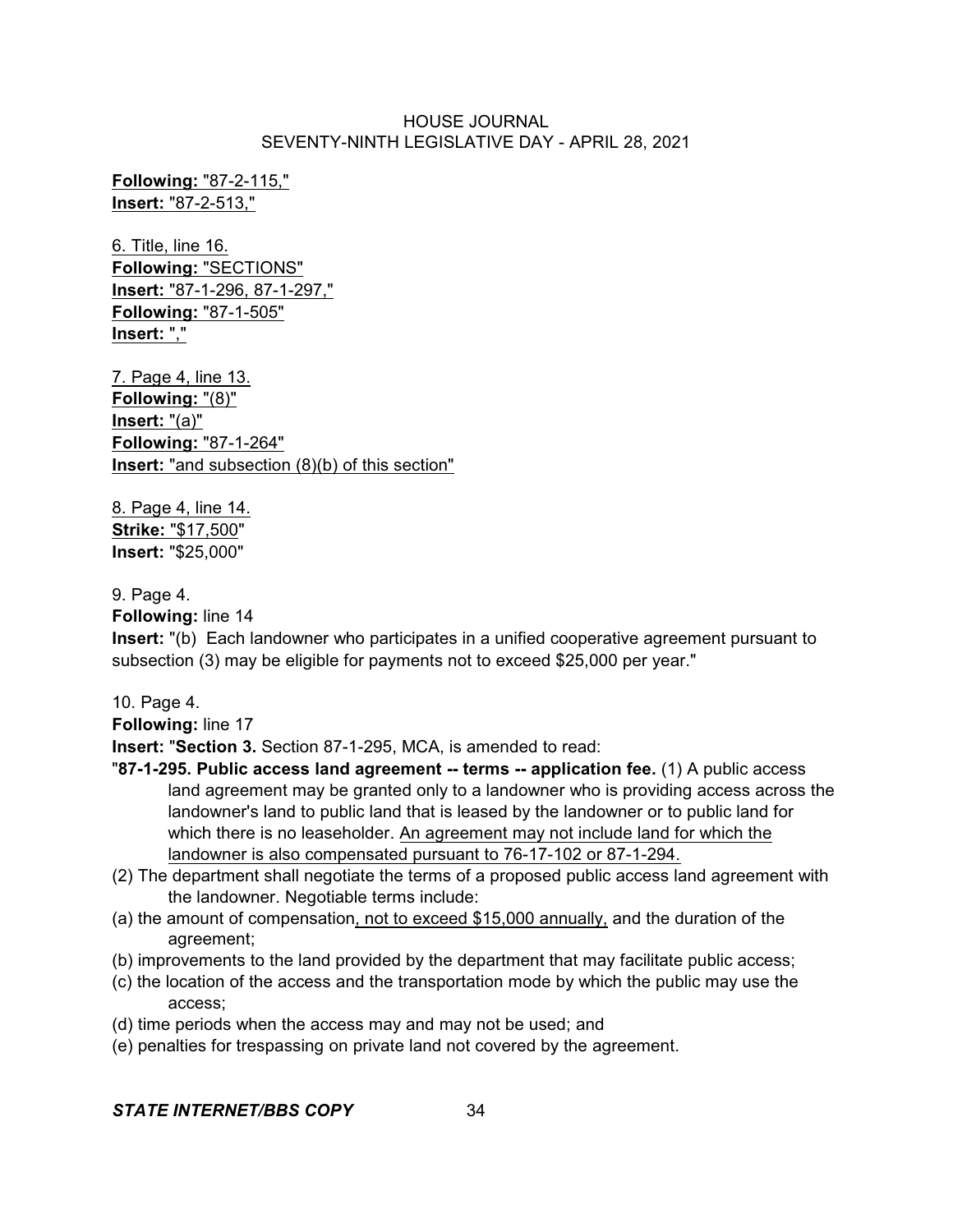- (3) The private land/public wildlife advisory committee appointed pursuant to 87-1-269 shall review proposed public access land agreements and make recommendations to the department. The department shall consider the recommendations when issuing agreements.
- (4) The department may revoke a public access land agreement for a violation of the terms of the agreement.
- (5) The restriction on liability of a landowner, agent, or tenant that is provided under 70-16- 302(1) applies to a landowner who holds a public access land agreement.
- (6) (a) A landowner who proposes a public access land agreement to the department shall pay a \$5 application fee.
- (b) All application fees must be deposited in the department's general license account and used for the purpose of establishing public access land agreements. At the end of each fiscal year, application revenue that remains unobligated is available to the department for any purpose pursuant to 87-1-201(3).

(7) The department may adopt rules to implement the provisions of this section."" **Renumber:** subsequent sections

11. Page 7, line 22. **Strike:** "\$50" **Insert:** "\$100"

12. Page 7, line 26.

**Following:** "year"

**Insert:** "except a nonresident hunting with an outfitter licensed pursuant to Title 37, chapter 47, part 3, and providing the documentation required in subsection (8), may purchase two preference points per license year. No applicant may accumulate more than three preference points total."

**Strike:** "; and"

13. Page 8, line 1. **Strike:** "September 30" **Insert:** "December 31"

14. Page 8, line 1 through line 2. **Following:** "year." on line 1 **Strike:** remainder of line 1 through line 2 in their entirety

15. Page 8, line 3 through line 4. **Following:** "(4)" on line 3 **Insert:** "(a)" **Strike:** remainder of line 3 through line 4 in their entirety **Insert:** "The"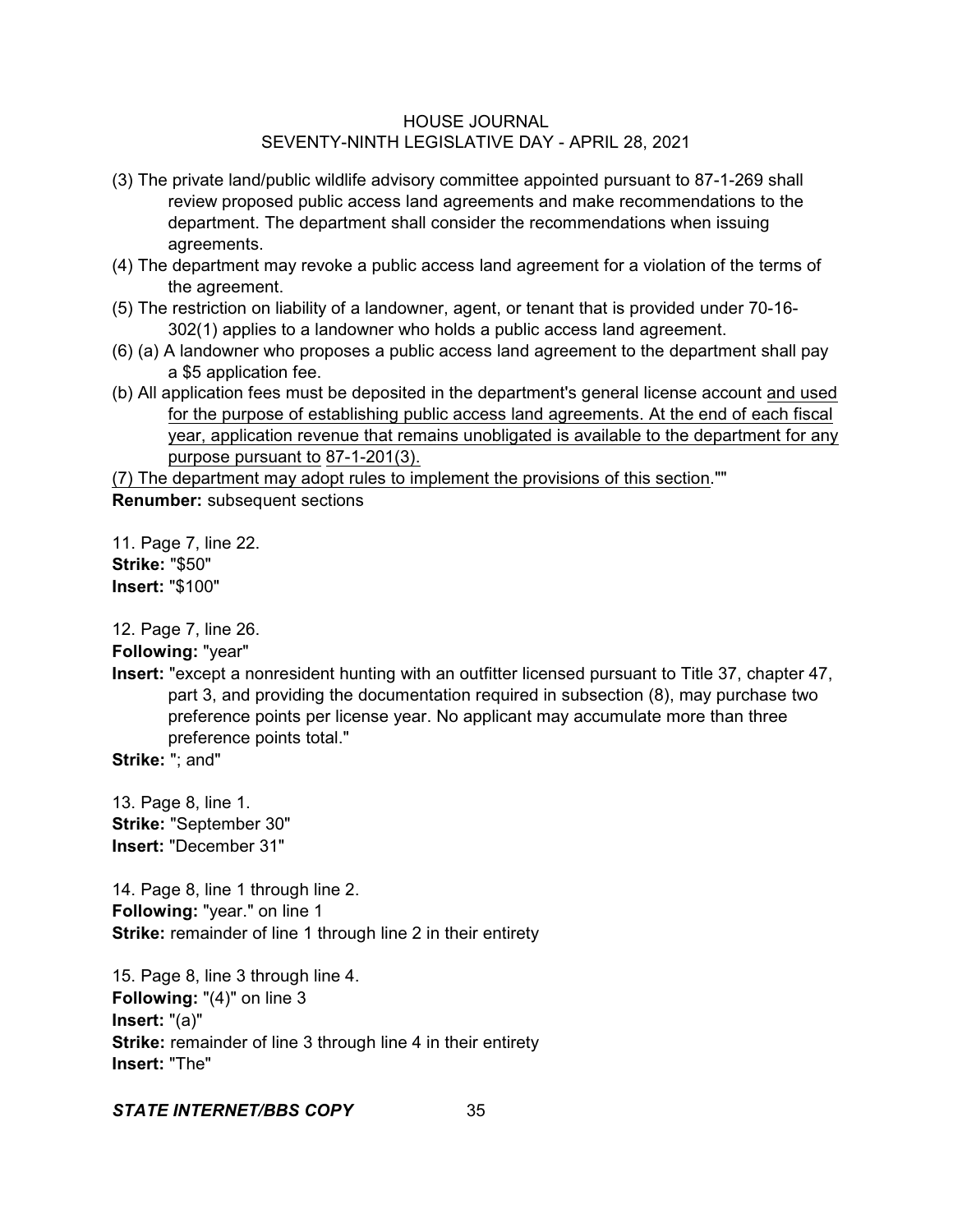16. Page 8, line 5. **Strike:** "the" **Insert:** "an"

17. Page 8, line 5.

**Following:** "points"

**Insert:** "if the applicant:

(i) obtains a Class B-10 or Class B-11 license; or

(ii) does not apply for a Class B-10 or Class B-11 license in consecutive years.

(b) If an applicant is unsuccessful in drawing a Class B-10 or Class B-11 license, the department shall allow the applicant to keep and apply preference points to subsequent drawings if done in consecutive years"

18. Page 8.

**Following:** line 20

- **Insert**: "(8) A nonresident purchasing a second preference point pursuant to subsection (3)(a) shall provide written affirmation at the time of application indicating the name and license number of the outfitter with whom the person intends to hunt. If the nonresident obtains the license applied for with the preference points purchased pursuant to subsection (3)(a), the nonresident may only use the license when accompanied by an outfitter or the outfitter's designee licensed to provide guiding services.
- (9) (a) Fees collected from a nonresident purchasing a second preference point pursuant to subsection (3)(a) must be allocated as follows:
- (i) 25% to public access land agreements established pursuant to 87-1-295;
- (ii) 25% to hunting access programs established pursuant to 87-1-265;
- (iii) 25% to the future fisheries program established in 87-1-272 with a priority given to funding projects that provide public access through private property; and
- (iv) 25% to the purchase of permanent easements through private property to access otherwise inaccessible lands. An easement funded by this subsection  $(9)(a)(iv)$  may be granted only across private land to public land that is leased by the landowner, public land for which there is no leaseholder, or public land for which the landowner has consent of the leaseholder.
- (b) The department may expend up to 10% of the revenue allocated pursuant to subsection (9)(a) to pay administrative costs incurred by the department for the purposes outlined in subsection (9)(a), including but not limited to contracting and transaction costs incurred by the department or entities partnering with the department, and for providing support to the private land/public wildlife advisory committee for its review of public access land agreements pursuant to 87-1-295.
- (c) At the end of each fiscal year, funds allocated pursuant to subsection (9)(a) that remain unobligated are available to the department for any purpose pursuant to 87-1-201(3)."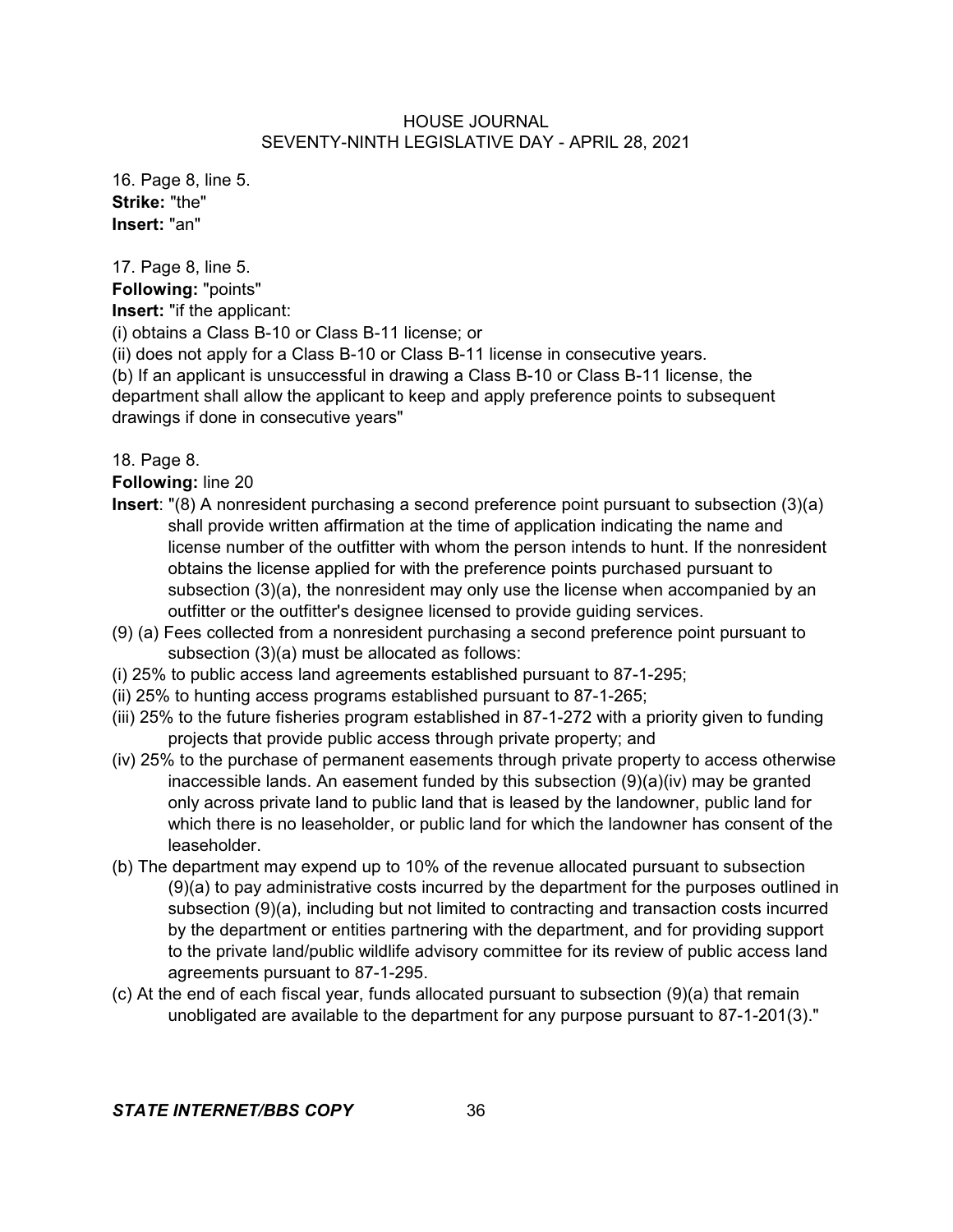19. Page 9, line 3. **Strike:** "50" **Insert:** "80"

20. Page 9. **Following:** line 23

**Insert:** "**Section 8.** Section 87-2-513, MCA, is amended to read:

- "**87-2-513. Either-sex or antlerless elk license or permit for landowner who offers free public elk hunting -- terms, conditions, and issuance.** (1) For wildlife management purposes, the department may issue, at no cost to a landowner who provides free public elk hunting on the landowner's property and pursuant to this section, an either-sex or antlerless elk license, permit, or combination thereof as required in that hunting district for the landowner or the landowner's designee to hunt on the landowner's property. A designee may be an immediate family member or an authorized full-time employee of the landowner.
- (2) To be eligible for a license or permit pursuant to this section, a landowner:
- (a) must own occupied elk habitat that is large enough, in the department's determination, to accommodate successful public hunting;
- (b) may not have been issued a Class A-7 landowner license pursuant to 87-2-501(3) during the license year;
- (c) must have entered into a contractual public elk hunting access agreement with the department in accordance with subsection (7) that allows public access for free public elk hunting on the landowner's property throughout the regular hunting season; and
- (d) may not charge a fee or authorize a person to charge a fee for hunting access on the landowner's property.
- (3) For every four three members of the public allowed to hunt under the contractual public elk hunting access agreement, the department may issue one license, permit, or combination thereof pursuant to subsection (1). The department may limit the total number of licenses and permits issued under this section.
- (4) A license or permit issued pursuant to this section:
- (a) is nontransferable and may not be sold or bartered; and
- (b) may only be used for hunting conducted on property that is opened to public access pursuant to this section.
- (5) The department may prioritize distribution of licenses or permits under subsection (1) according to the areas the department determines are most in need of management.
- (6) If the department determines that a landowner or landowner's designee has not abided by the restrictions and conditions of a license or permit issued pursuant to this section, that landowner or landowner's designee is not eligible to receive another license or permit pursuant to this section during any subsequent license year.
- (7) (a) A contractual public elk hunting access agreement must define the areas that will be open to public elk hunting, the number of public elk hunting days that will be allowed on the property, and other factors that the department and the landowner consider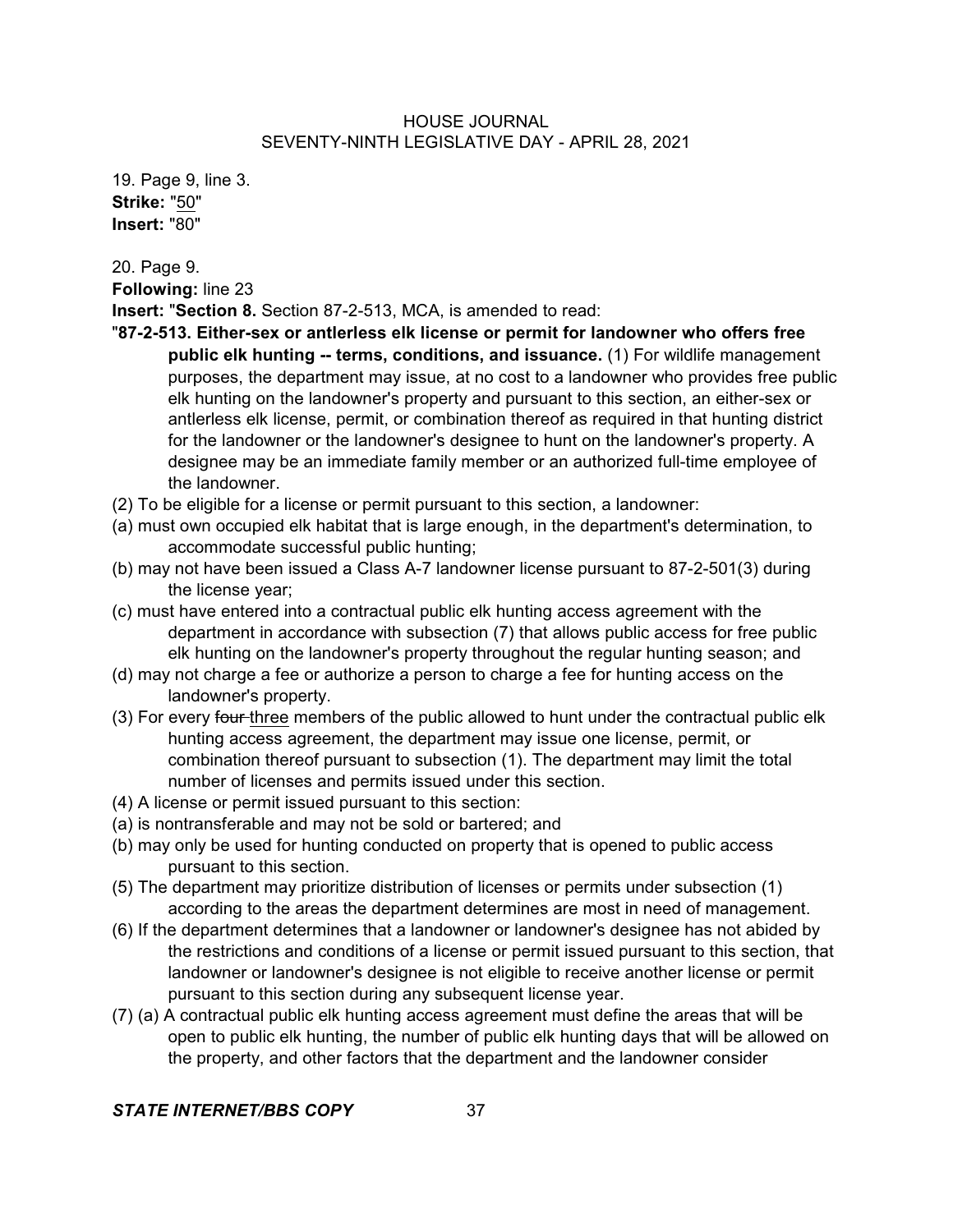necessary for the proper management of elk on the landowner's property. The agreement must include a process or methodology the landowner may use to select up to one-third of the public hunters required by subsection (3) and must reserve the right of the landowner to deny access to the landowner's property by a public hunter selected pursuant to subsection (7)(b) for cause, including but not limited to intoxication, violation of landowner conditions for use of the property, or previous misconduct on a landowner's property.

(b)  $\overline{\text{The}}$  Except for public hunters selected by the landowner pursuant to subsection (7)(a), the department shall select public hunters eligible to hunt on the landowner's property through a random drawing of holders of existing licenses or permits in that hunting district." "

**Renumber:** subsequent sections

21. Page 22.

**Following:** line 24

- **Insert:** "NEW SECTION. **Section 23. One-time issuance of Class B-10 and Class B-11 licenses for nonresidents hunting with licensed outfitters.** (1) The department of fish, wildlife, and parks shall issue, for the requisite fee, the applicable Class B-10 or Class B-11 license to a nonresident who booked a trip for the 2021 license year with an outfitter licensed pursuant to Title 37, chapter 47, part 3, prior to April 1, 2021, but was unsuccessful in the drawing for a 2021 Class B-10 or Class B-11 license.
- (2) To be eligible to obtain a license pursuant to this section, the nonresident:
- (a) shall apply to obtain the license prior to August 30, 2021; and
- (b) shall provide as proof of the booking a reservation record or contract or a deposit payment verification using a credit card record or cancelled check.
- (3) A nonresident issued a license pursuant to this section:
- (a) forfeits the person's accumulated preference points; and
- (b) is not eligible to receive any limited special permit for which the person was also unsuccessful in drawing.
- (4) Fees collected for licenses issued pursuant to this section must be allocated in the same manner and used by the department for the same purposes as provided in [section 6(9)]."
- **Insert:** "NEW SECTION. **Section 24. Transfer of ownership interest in commercial licenses.** Unless otherwise specifically provided in this chapter, the sale or transfer of an ownership interest in an incorporated entity that holds a commercial license issued pursuant to this chapter does not constitute a transfer of the license so long as the license remains in the name of the incorporated entity."

**Renumber:** subsequent sections

22. Page 22. **Following:** line 26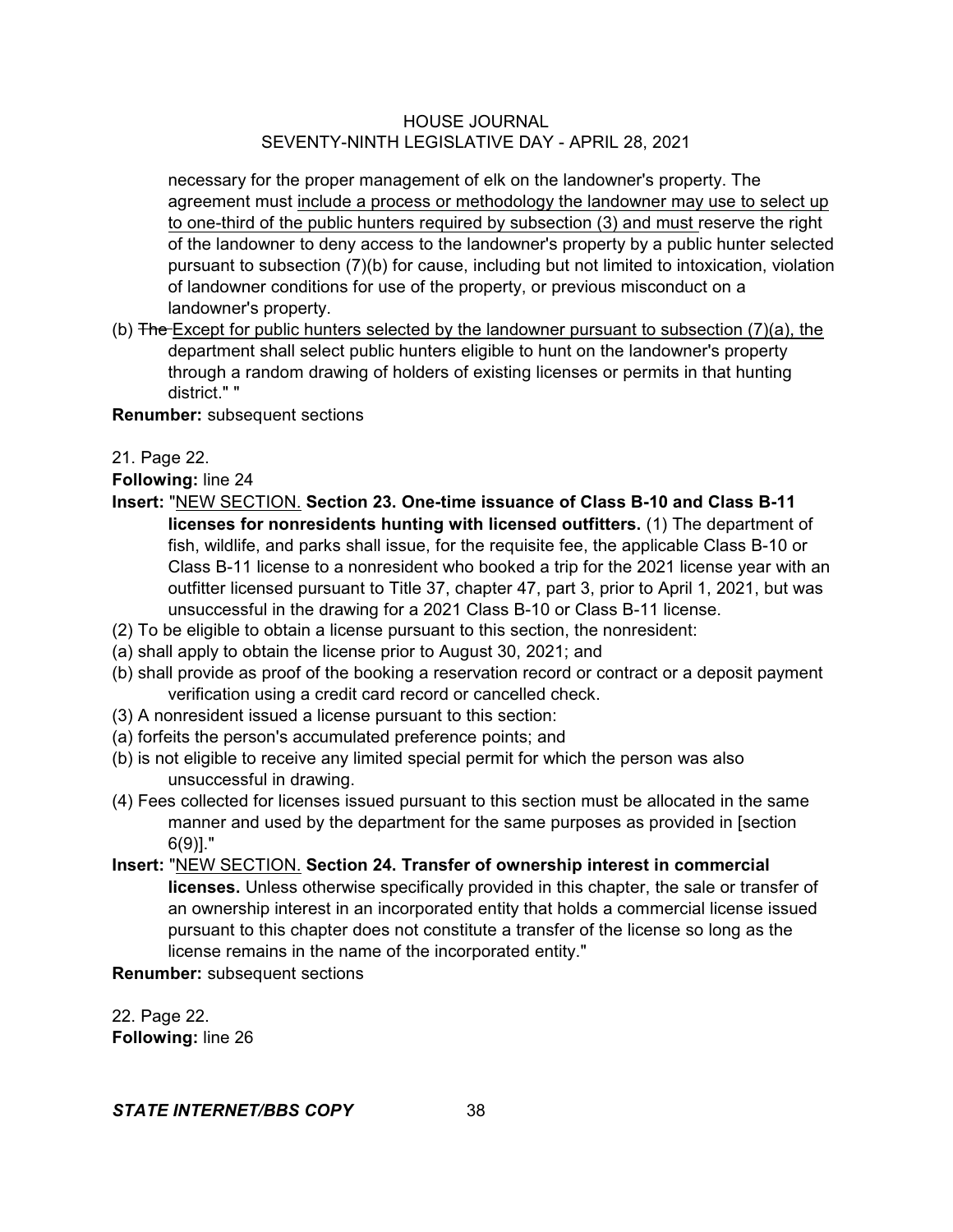**Insert:** "87-1-296. Funding agreement limits -- administrative costs. 87-1-297. Rulemaking authority."

23. Page 23, line 20. **Following:** "**instruction.**" **Insert:** "(1)"

24. Page 23, line 20. **Strike:** "13" **Insert:** "15"

25. Page 23, line 22. **Strike:** "13" **Insert:** "15"

26. Page 23, line 22.

**Following:** "15]."

**Insert:** "(2) [Section 24] is intended to be codified as an integral part of Title 87, chapter 4, and the provisions of Title 87, chapter 4, apply to [section 24]."

27. Page 23, line 25. **Strike:** "5" **Insert:** "7"

28. Page 24, line 7. **Strike:** "50" **Insert:** "80"

29. Page 25, line 3. **Strike:** "16" **Insert:** "19"

30. Page 27. **Following:** line 3

**Insert:** "COORDINATION SECTION. **Section 31. Coordination instruction**. If both House Bill No. 353 and [this act] are passed and approved, then the provisions of House Bill No. 353 apply retroactively to special moose licenses issued on or after March 1, 2019. A person who is eligible to receive a replacement license pursuant to this section may only receive the replacement license in the 2021 license year."

**Renumber:** subsequent sections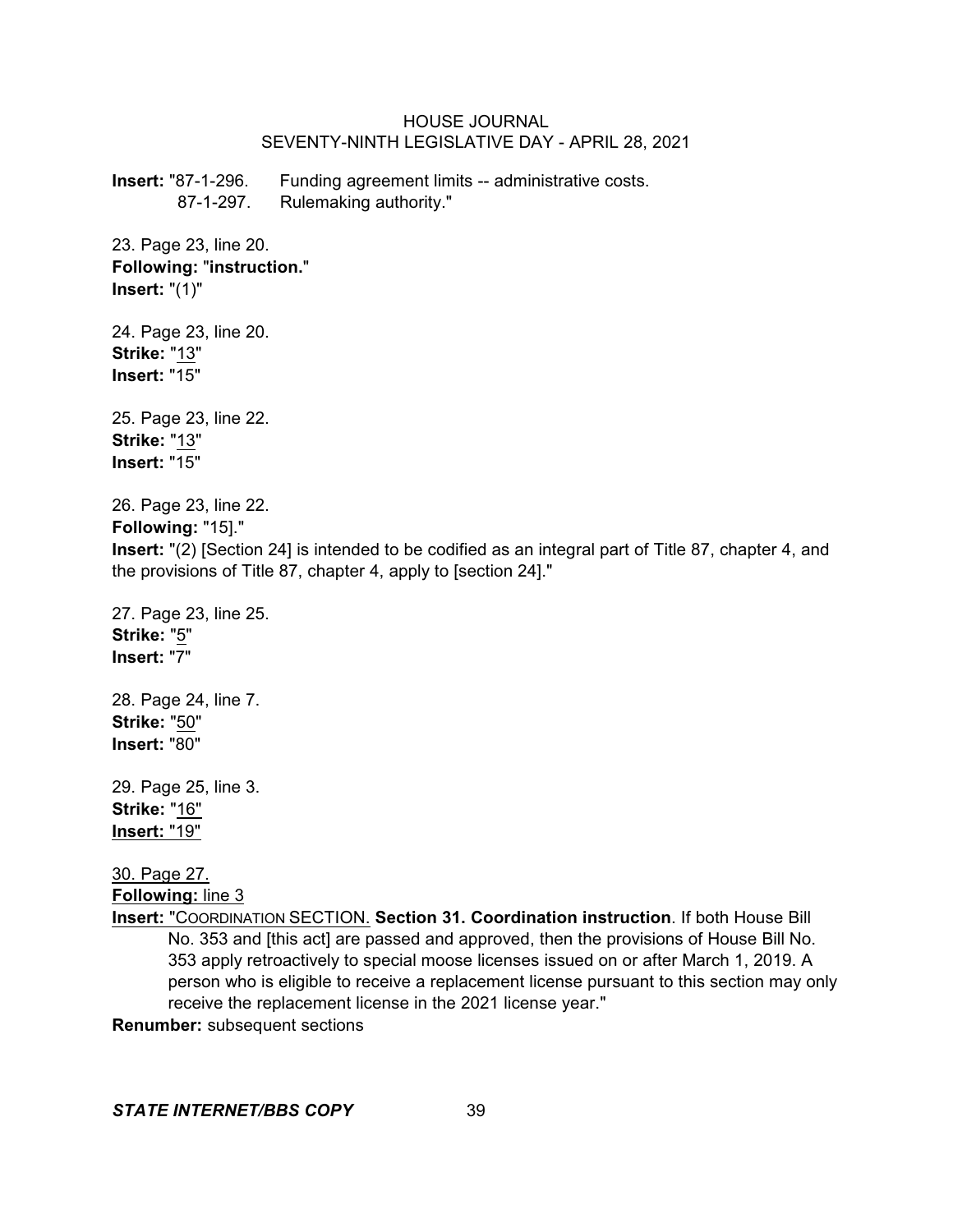31. Page 27, line 6. **Strike:** "5" **Insert:** "6"

For the Senate: For the House:

Hinebauch **Loge** 

Brown, Chair **Brown, Chair** Berglee, Vice Chair

## **FREE** CONFERENCE COMMITTEE on **House Bill 693** Report No. 001, April 28, 2021

Mr. President and Mr. Speaker:

We, your Free Conference Committee met and considered **House Bill 693** (reference copy - salmon) and recommend this Free Conference Committee report be adopted.

And, recommend that **House Bill 693** (reference copy -- salmon) be amended as follows:

1. Title, line 12. **Strike:** "REQUIRING THE INVESTIGATION OF CERTAIN ORGANIZATIONS BY THE DEPARTMENT OF JUSTICE;"

2. Title, line 13. **Following:** "EVALUATION;" **Insert:** "TRANSFERRING ADMINISTRATION OF 9-1-1 FUNDS FROM THE DEPARTMENT OF ADMINISTRATION TO THE DEPARTMENT OF JUSTICE;"

3. Title, line 15 through line 16. **Strike:** "ESTABLISHING" on line 15 through "CORRECTIONS;" on line 16

4. Title, line 19. **Following:** "RENEWAL;" **Insert:** "REVISING FUNDING FOR THE MOTOR VEHICLE INFORMATION TECHNOLOGY SYSTEM ACCOUNT;" **Following:** "3-5-102," **Insert:** "10-4-101, 10-4-105, 10-4-304,"

5. Title, line 20. **Strike:** "53-1-211," **Insert:** "61-3-103, 61-3-109, 61-3-203,"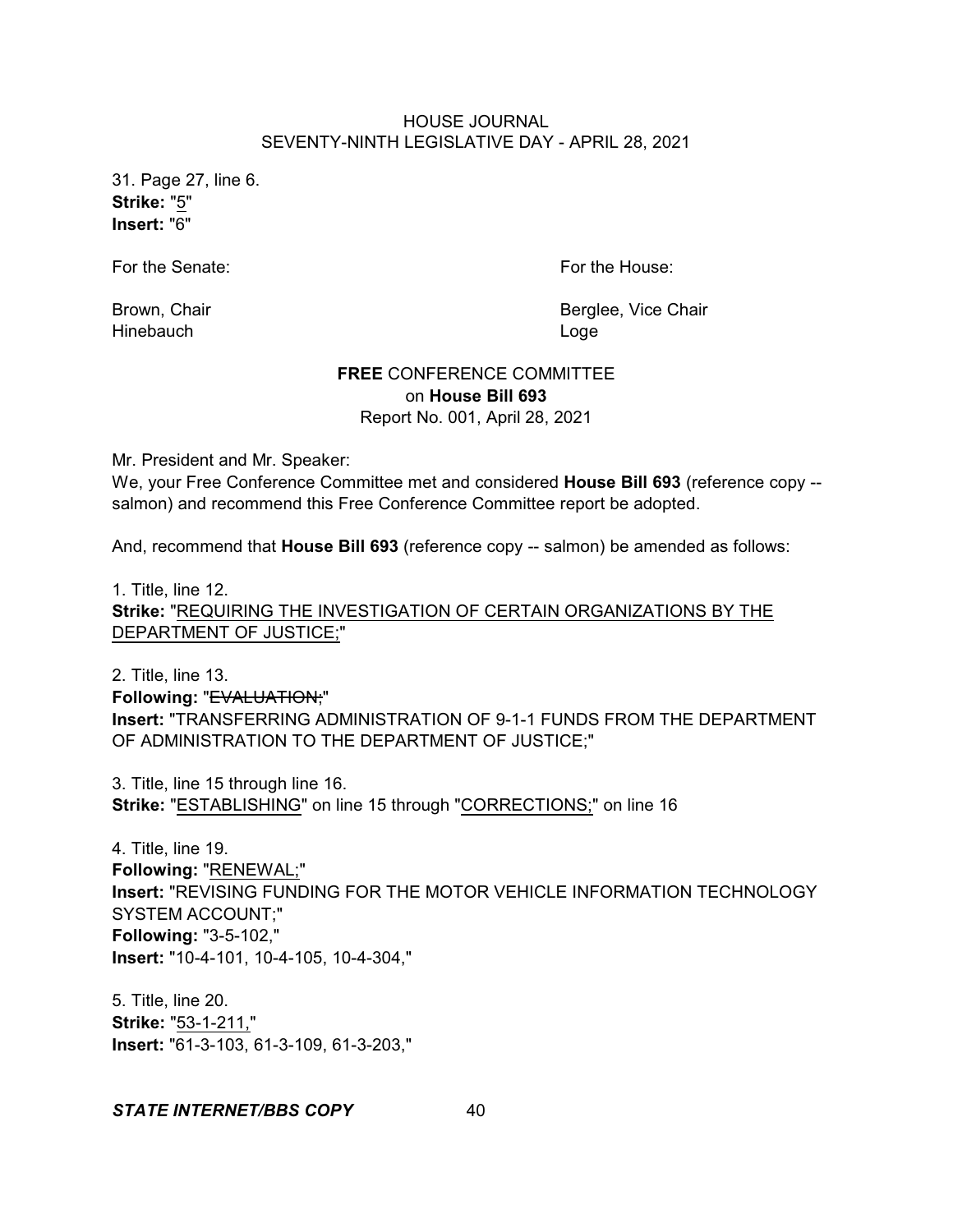6. Page 8, line 26 through page 9, line 21. **Strike:** section 6 in its entirety **Renumber:** subsequent sections

7. Page 10.

**Following:** line 16

**Insert:** "**Section 9.** Section 10-4-101, MCA, is amended to read:

"**10-4-101. Definitions.** As used in this chapter, unless the context requires otherwise, the following definitions apply:

- (1) "9-1-1 system" means telecommunications facilities, circuits, equipment, devices, software, and associated contracted services for the transmission of emergency communications. A 9-1-1 system includes the transmission of emergency communications:
- (a) from persons requesting emergency services to a primary public safety answering point and communications systems for the direct dispatch, relay, and transfer of emergency communications; and
- (b) to or from a public safety answering point to or from emergency service units.
- (2) "Access line" means a voice service of a provider of exchange access services, a wireless provider, or a provider of interconnected voice over IP service that has enabled and activated service for its subscriber to contact a public safety answering point via a 9-1-1 system by entering or dialing the digits 9-1-1. When the service has the capacity, as enabled and activated by a provider, to make more than one simultaneous outbound 9- 1-1 call, then each separate simultaneous outbound call, voice channel, or other capacity constitutes a separate access line.
- (3) "Commercial mobile radio service" means:
- (a) a mobile service that is:
- (i) provided for profit with the intent of receiving compensation or monetary gain;
- (ii) an interconnected service; and
- (iii) available to the public or to classes of eligible users so as to be effectively available to a substantial portion of the public; or
- (b) a mobile service that is the functional equivalent of a mobile service described in subsection  $(3)(a)$ .
- (4) "Department" means the department of administration justice provided for in Title 2, chapter 15, part  $10-20$ .
- (5) "Emergency communications" means any form of communication requesting any type of emergency services by contacting a public safety answering point through a 9-1-1 system, including voice, nonvoice, or video communications, as well as transmission of any text message or analog digital data.
- (6) "Emergency services" means services provided by a public or private safety agency, including law enforcement, firefighting, ambulance or medical services, and civil defense services.
- (7) "Exchange access services" means: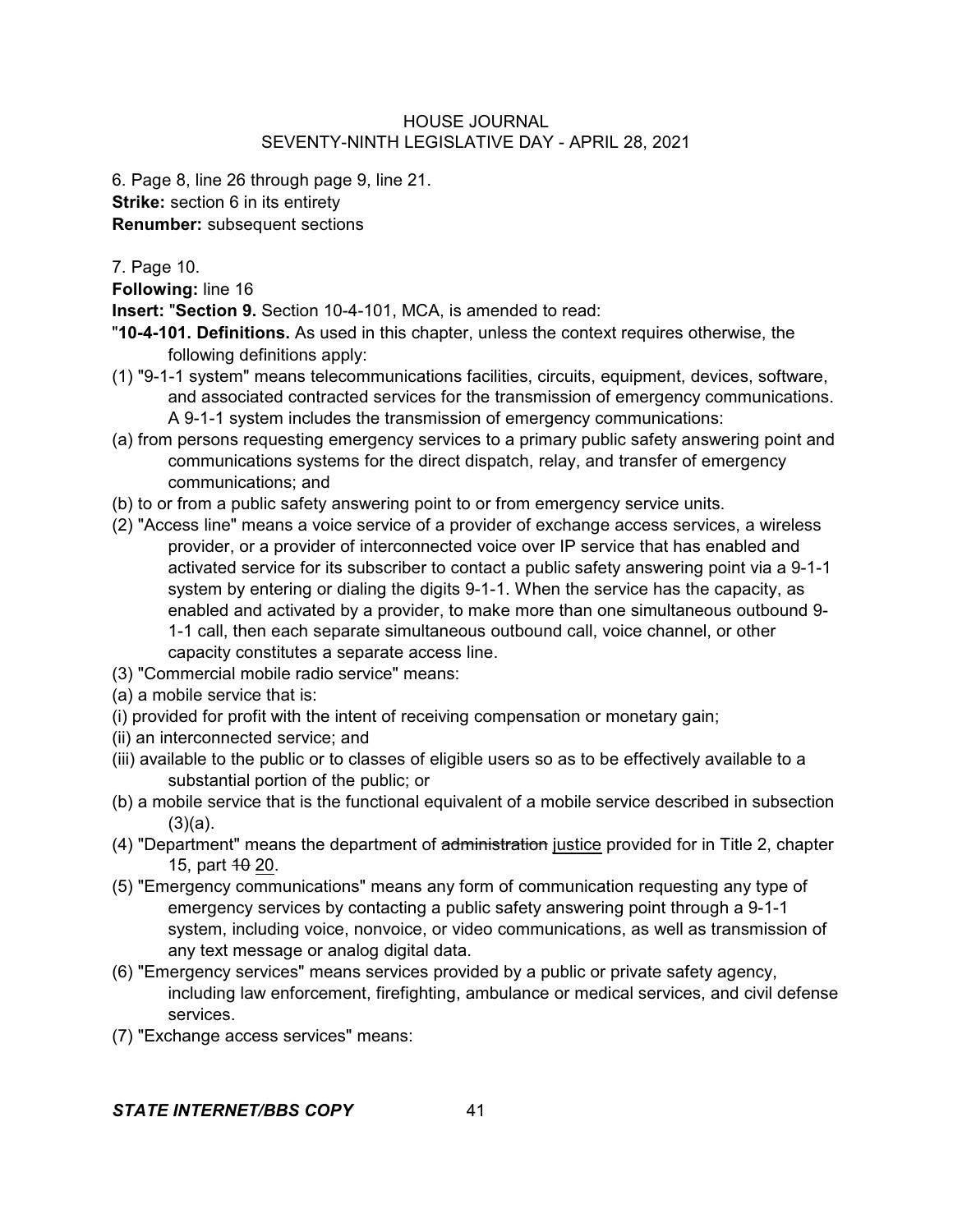- (a) telephone exchange access lines or channels that provide local access from the premises of a subscriber in this state to the local telecommunications network to effect the transfer of information; and
- (b) unless a separate tariff rate is charged for the exchange access lines or channels, a facility or service provided in connection with the services described in subsection (7)(a).
- (8) "Interconnected voice over IP service" means a service that:
- (a) enables real-time, two-way voice communications;
- (b) requires a broadband connection from a user's location;
- (c) requires IP-compatible customer premises equipment; and
- (d) permits users generally to receive calls that originate on the public switched telephone network and to terminate calls to the public switched telephone network.
- (9) "IP" means internet protocol, or the method by which data are sent on the internet, or a communications protocol for computers connected to a network, especially the internet.
- (10) "Local government" has the meaning provided in 7-11-1002.
- (11) "Next-generation 9-1-1" means a system composed of hardware, software, data, and operational policies and procedures that:
- (a) provides standardized interfaces from call and message services;
- (b) processes all types of emergency calls, including nonvoice or multimedia messages;
- (c) acquires and integrates additional data useful to emergency communications;
- (d) delivers the emergency communications or messages, or both, and data to the appropriate public safety answering point and other appropriate emergency entities;
- (e) supports data and communications needs for coordinated incident response and management; and
- (f) provides a secure environment for emergency communications.
- (12) "Originating service provider" means an entity that provides capability for a retail customer to initiate emergency communications.
- (13) "Per capita basis" means a calculation made to allocate a monetary amount for each person residing within the jurisdictional boundary of a county according to the most recent decennial census compiled by the United States bureau of the census.
- (14) "Private safety agency" means an entity, except a public safety agency, providing emergency fire, ambulance, or medical services.
- (15) "Provider" means a public utility, a cooperative telephone company, a wireless provider, a provider of interconnected voice over IP service, a provider of exchange access services, or any other entity that provides access lines.
- (16) "Public safety agency" means a functional division of a local or tribal government or the state that dispatches or provides law enforcement, firefighting, or emergency medical services or other emergency services.
- (17) "Public safety answering point" means a communications facility operated on a 24-hour basis that first receives emergency communications from persons requesting emergency services and that may, as appropriate, directly dispatch emergency services or transfer or relay the emergency communications to appropriate public safety agencies.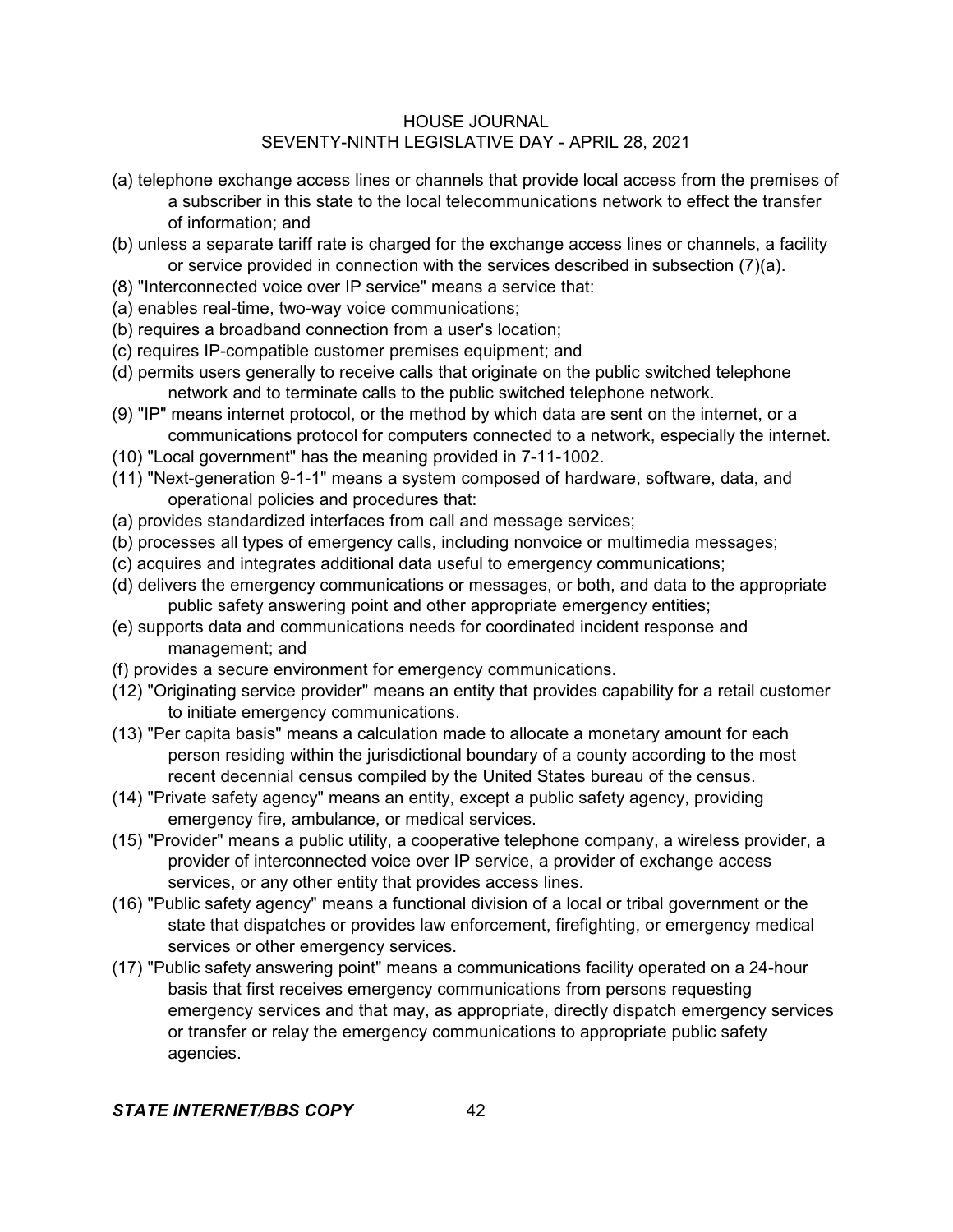- (18) "Relay" means a 9-1-1 service in which a public safety answering point, upon receipt of a telephone request for emergency services, notes the pertinent information from the caller and relays the information to the appropriate public safety agency, other agencies, or other providers of emergency services for dispatch of an emergency unit.
- (19) "Subscriber" means an end user who has an access line or who contracts with a wireless provider for commercial mobile radio services.
- (20) "Transfer" means a service in which a public safety answering point, upon receipt of a telephone request for emergency services, directly transfers the request to an appropriate public safety agency or other emergency services provider.
- (21) "Tribal government" has the meaning provided in 2-15-141.
- (22) "Wireless provider" means an entity that is authorized by the federal communications commission to provide facilities-based commercial mobile radio service within this state."

**Insert:** "**Section 10.** Section 10-4-105, MCA, is amended to read:

- "**10-4-105. 9-1-1 advisory council.** (1) There is a 9-1-1 advisory council.
- (2) The council consists of 18 members appointed by the governor as follows:
- (a) the director of the department or the director's attorney general or the attorney general's designee, who serves as presiding officer of the council;
- (b) a representative of the department of justice, Montana highway patrol;
- (c) a representative of the Montana emergency medical services association;
- (d) three representatives of Montana telecommunications providers, including at least one wireless provider;
- (e) a representative of the Montana association of public safety communications officials;
- (f) two public safety answering point managers, one serving a population of less than 30,000 and one serving a population of greater than 30,000;
- (g) a representative of the department of military affairs, disaster and emergency services division;
- (h) a representative of the Montana association of chiefs of police;
- (i) a representative of the Montana sheriffs and peace officers association;
- (j) a representative of the Montana state fire chiefs' association;
- (k) a representative of the Montana state volunteer firefighters association;
- (l) a representative of the Montana association of counties;
- (m) a representative of the Montana league of cities and towns;
- (n) the state librarian or the state librarian's designee; and
- (o) the state director of Indian affairs provided for in 2-15-217.
- (3) The council is attached to the department for administrative purposes only, as provided in 2- 15-121.
- (4) The council shall, within its authorized budget, hold quarterly meetings.
- (5) Council members shall serve without additional salary but are entitled to reimbursement for travel expenses incurred while engaged in council activities as provided for in 2-18-501 through 2-18-503.""
- **Insert:** "**Section 11.** Section 10-4-304, MCA, is amended to read: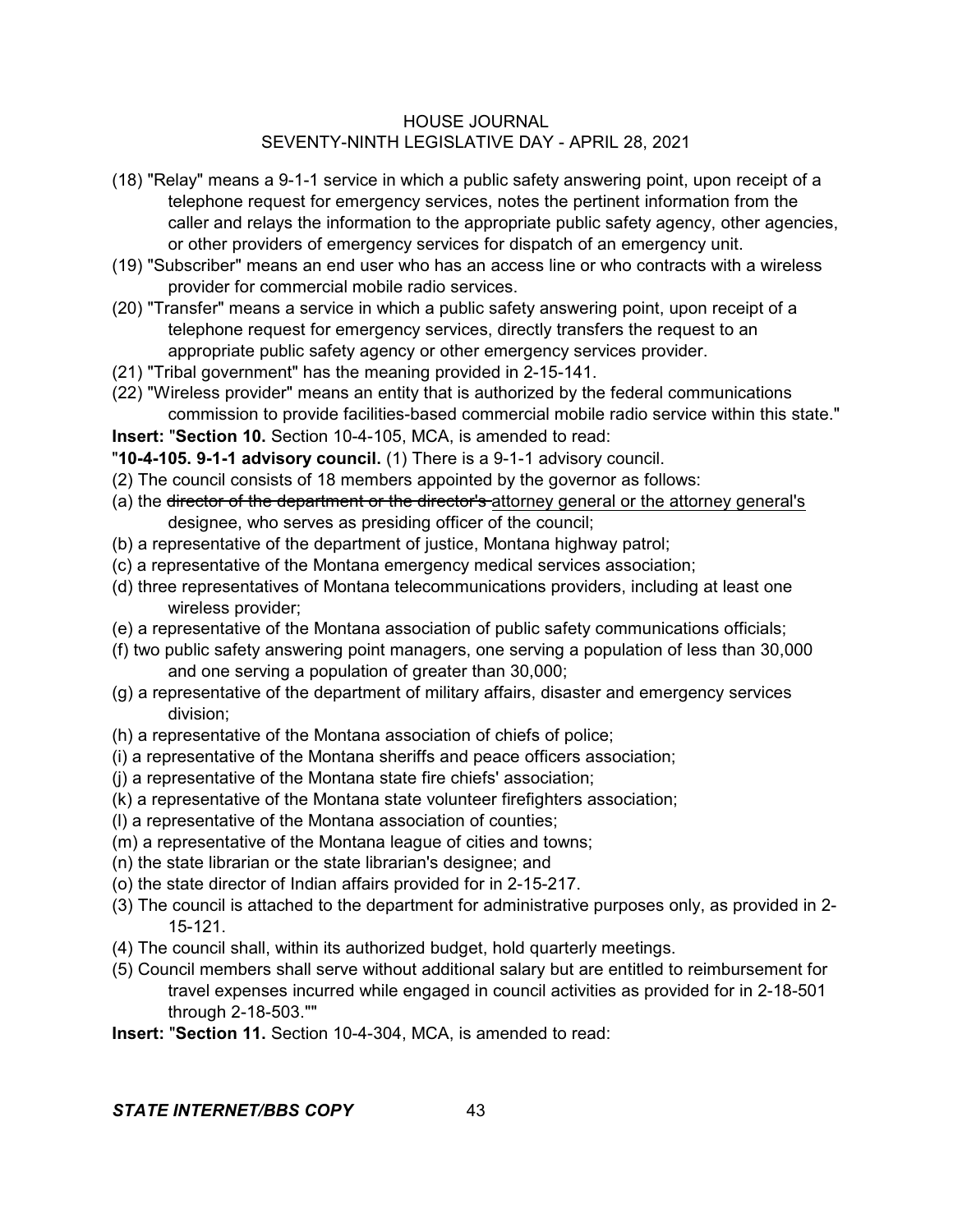- "**10-4-304. Establishment of 9-1-1 accounts.** (1) Beginning July 1, 2018, there is established in the state special revenue fund an account for fees collected for 9-1-1 services pursuant to 10-4-201.
- (2) Funds in the account are statutorily appropriated to the department, as provided in 17-7- 502. Except as provided in subsection (3), beginning July 1, 2018, funds that are not used for the administration of this chapter by the department or used for public safety radio communications, if allowable, are allocated as follows:
- (a) 75% of the account must be deposited in an account for distribution to local and tribal government entities that host public safety answering points in accordance with 10-4- 305 and with rules adopted by the department in accordance with 10-4-108; and
- (b) 25% of the account must be deposited in an account for distribution in the form of grants to private telecommunications providers, local or tribal government entities that host public safety answering points, or both in accordance with 10-4-306.
- (3) Beginning July 1, 2018, all money received by the department of revenue pursuant to 10-4- 201 must be paid to the state treasurer for deposit in the appropriate account.
- (4) The accounts established in subsections (1) and (2) retain interest earned from the investment of money in the accounts.""

**Renumber:** subsequent sections

8. Page 16, line 8 through line 13. **Strike:** section 11 in its entirety **Renumber:** subsequent sections

9. Page 19, line 9 through page 20, line 15.

**Strike:** section 13 in its entirety

**Insert:** "**Section 14.** Section 61-3-103, MCA, is amended to read:

- "**61-3-103. Filing of security interests -- perfection -- rights -- procedure -- fees.** (1) (a) Except as provided in subsection (2), the department, its authorized agent, or a county treasurer shall, upon payment of the fee required by subsection (8), enter a voluntary security interest or lien against the electronic record of title for a motor vehicle, trailer, semitrailer, pole trailer, camper, motorboat, personal watercraft, sailboat, or snowmobile upon receipt of a written acknowledgment of a voluntary security interest or lien by the owner of a motor vehicle, trailer, semitrailer, pole trailer, camper, motorboat, personal watercraft, sailboat, or snowmobile on a form prescribed by the department.
- (b) After the voluntary security interest or lien has been entered on the electronic record of title for the motor vehicle, trailer, semitrailer, pole trailer, camper, motorboat, personal watercraft, sailboat, or snowmobile, the department, its authorized agent, or a county treasurer shall issue a transaction summary receipt to the owner and, if requested, to the secured party or lienholder, showing the date that the security interest or lien was perfected.
- (c) A voluntary security interest or lien is perfected on the date that the department, its authorized agent, or a county treasurer receives the written acknowledgment of the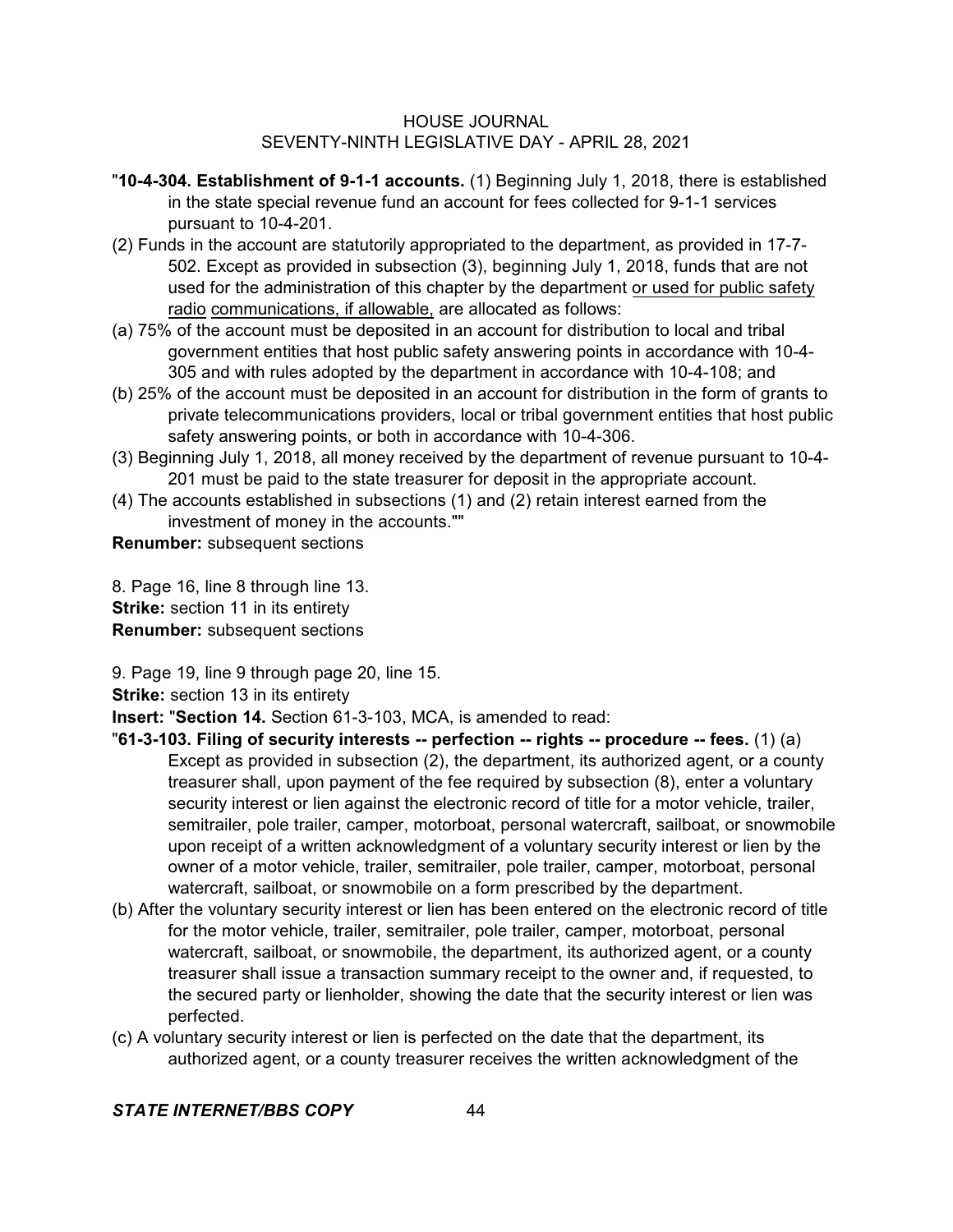voluntary security interest or lien from the owner of the motor vehicle, trailer, semitrailer, pole trailer, camper, motorboat, personal watercraft, sailboat, or snowmobile.

- (d) Except as provided in subsection (3), when a person applying for a certificate of title requests issuance of a certificate of title under 61-3-201, the department shall record the voluntary security interest or lien on the face of a certificate of title.
- (2) A security interest in a motor vehicle, trailer, semitrailer, pole trailer, camper, motorboat, personal watercraft, sailboat, or snowmobile held as inventory by a dealer licensed under Title 23, chapter 2, part 5, 6, or 8, or chapter 4 of this title must be perfected in accordance with Title 30, chapter 9A.
- (3) Whenever a security interest or lien is filed against the electronic record of title for a motor vehicle, trailer, semitrailer, pole trailer, camper, motorboat, personal watercraft, sailboat, or snowmobile that is subject to two security interests previously perfected under this section and the applicant has requested issuance of a certificate of title under 61-3-201, the department shall endorse on the face of the certificate of title, "NOTICE. This vehicle is subject to additional security interests on file with the Department of Justice." Other information regarding the additional security interests is not required to be endorsed on the certificate.
- (4) Upon default under a chattel mortgage or conditional sales contract covering a motor vehicle, trailer, semitrailer, pole trailer, camper, motorboat, personal watercraft, sailboat, or snowmobile, the mortgagee or vendor has the same remedies as in the case of other personal property. In case of attachment of motor vehicles, trailers, semitrailers, pole trailers, campers, motorboats, personal watercraft, sailboats, or snowmobiles, all the provisions of 27-18-413, 27-18-414, and 27-18-804 are applicable except that deposits must be made with the department.
- (5) A secured party or lienholder who has a perfected security interest in a motor vehicle, trailer, semitrailer, pole trailer, camper, motorboat, personal watercraft, sailboat, or snowmobile and who fails to file a satisfaction of the security interest or lien within 21 days after receiving final payment is required to pay the department \$25 for each day that the secured party or lienholder fails to file the satisfaction.
- (6) Within 24 hours after receiving notice of any involuntary liens or attachments against the record of any motor vehicle, trailer, semitrailer, pole trailer, camper, motorboat, personal watercraft, sailboat, or snowmobile registered in this state, the department shall mail to the owner or any secured party or lienholder of record a notice showing the name and address of the lien claimant, the amount of the lien, the date of execution of the lien, and, in the case of attachment, the full title of the court and the action and the names of the attorneys for the plaintiff and attaching creditor.
- (7) (a) This section does not prevent a secured party or lienholder from assigning the secured party's or lienholder's interest in a motor vehicle, trailer, semitrailer, pole trailer, camper, motorboat, personal watercraft, sailboat, or snowmobile, for which a certificate of title is issued under this chapter, to any other person without the consent of and without affecting the interest of the holder of the certificate of title.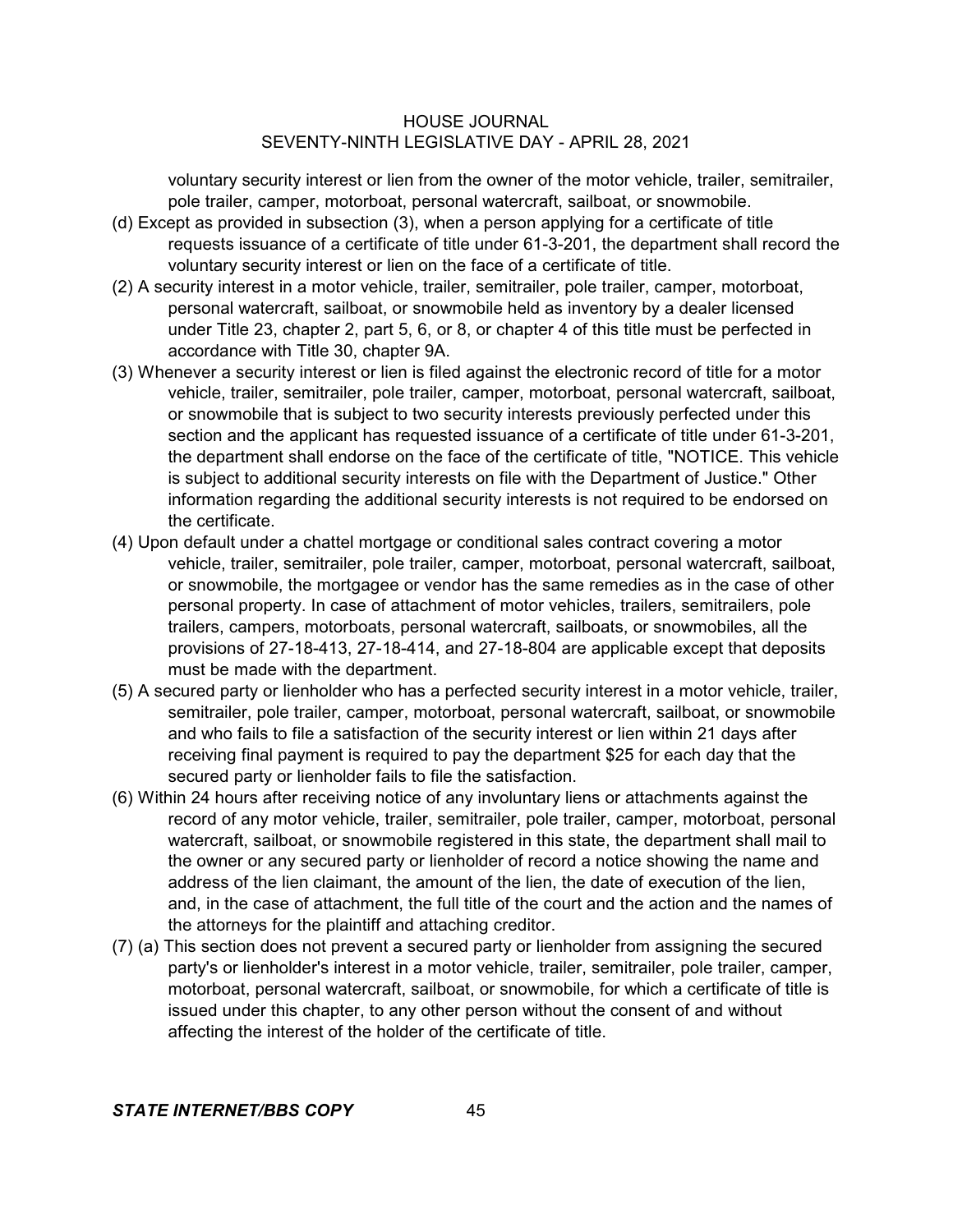- (b) If a secured party assigns all or part of the party's interest in a motor vehicle, trailer, semitrailer, pole trailer, camper, motorboat, personal watercraft, sailboat, or snowmobile for which a certificate of title is issued under this chapter, the secured party assigning the interest shall file a copy of the assignment with the department and the department shall record the assignment in the department's records.
- (8) (a) A fee must be paid to the department to file any security interest or other lien against a motor vehicle, trailer, semitrailer, pole trailer, camper, motorboat, personal watercraft, sailboat, or snowmobile. The fee covers the cost of entering and, upon the subsequent satisfaction or release, of removing the security interest or lien from the electronic record of title.
- (b) Beginning January 1, 2002, and ending June 30, 2019, the The fee to file a lien is \$8. Of the \$8 fee, \$4 must be deposited in the state general fund in accordance with 15-1-504. The remaining \$4 must be forwarded to the state for deposit in the motor vehicle information technology system account provided for in 61-3-550.
- (c) Beginning July 1, 2019, the fee is \$4 and must be deposited in the state general fund.
- (9) (a) Until June 30, 2026 2034, a fee of \$10 must be paid to the department by a vehicle owner if, following satisfaction or release of a security interest and its removal from the department's records, the motor vehicle, trailer, semitrailer, pole trailer, camper, motorboat, personal watercraft, sailboat, or snowmobile owner requests issuance of a new certificate of title without the security interest or lien shown on the face of the title. Beginning July 1,  $2026$  2034, the fee for a new certificate of title under this subsection is \$5.
- (b) Until June 30, 2026 2034, the fee must be deposited in the motor vehicle information technology system account provided for in 61-3-550.
- (c) Beginning July 1, 2026 2034, the \$5 fee must be deposited in the state general fund.""
- **Insert:** "**Section 15.** Section 61-3-109, MCA, is amended to read:
- "**61-3-109. Electronic title, lien filing, and registration.** (1) The department shall develop and implement a pilot program to allow:
- (a) electronic transmission of data by an authorized agent, a county treasurer, or a person to or from the department in lieu of the transmission of paper documents;
- (b) substantiation of electronic record transactions performed by the department, an authorized agent, a county treasurer, or a person;
- (c) the production and certification by a court or an authorized agent of a motor vehicle record generated from electronic records of title and registration maintained by the department;
- (d) electronic filing, perfection, and release of security interests or liens of record;
- (e) certification and audit by the department of its authorized agents; and
- (f) expedited title services for customers with exceptional needs who are willing to pay an optional fee prescribed by the department by rule.
- (2) Money collected from the fee imposed under subsection (1)(f) must be deposited in the highway nonrestricted motor vehicle information technology system account provided for in 15-70-125 61-3-550.""
- **Insert:** "**Section 16.** Section 61-3-203, MCA, is amended to read: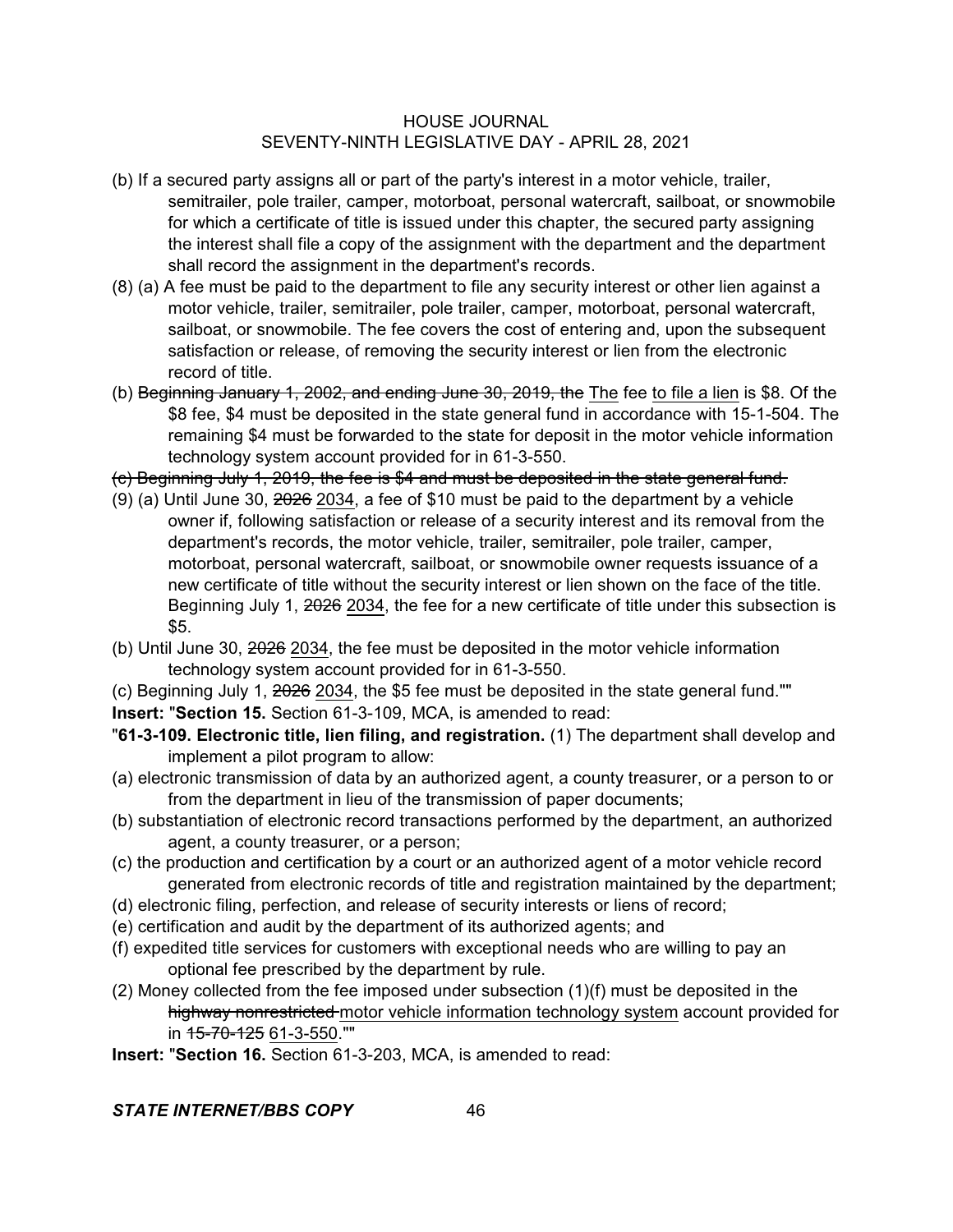- "**61-3-203. Fee for original certificate of title -- disposition.** (1) Until June 30, 2026 2028, a person applying for a certificate of title shall pay the department, its authorized agent, or a county treasurer a fee of:
- (a) \$10 if the vehicle for which a certificate of title is sought is not a light vehicle or a truck or bus that weighs 1 ton or less; or
- (b) \$12 if the vehicle for which application is made is a light vehicle or a truck or bus that weighs 1 ton or less.
- (2) The amount of \$5 of the fee imposed pursuant to subsection (1) must be forwarded to the department for deposit in the motor vehicle information technology system account provided for in 61-3-550, and the remaining amount must be deposited in the state general fund.
- (3) For expedited certificates of title, which may only be issued by the Montana motor vehicle division, the entirety of the fee imposed pursuant to subsection (1) must be deposited into the motor vehicle information technology system account provided for in 61-3-550.
- (4) Beginning July 1,  $2026$  2028, the fee imposed in subsection  $(1)(a)$  is \$5 and the fee imposed in subsection (1)(b) is \$7 and all fees paid pursuant to this section must be deposited in the state general fund.""

**Renumber:** subsequent sections

10. Page 25, line 20. **Strike:** "5" **Insert:** "4"

11. Page 26, line 1. **Strike:** "16 AND 18" **Insert:** "19 and 21"

For the Senate: The Senate: For the House:

Osmundson, Chair Mercer, Vice Chair Mercer, Vice Chair Howard **Kerr-Carpenter** Lynch

## **FREE** CONFERENCE COMMITTEE on **Senate Bill 231** Report No. 001, April 28, 2021

Mr. President and Mr. Speaker:

We, your Free Conference Committee met and considered **Senate Bill 231** (reference copy - salmon) and recommend this Free Conference Committee report be adopted.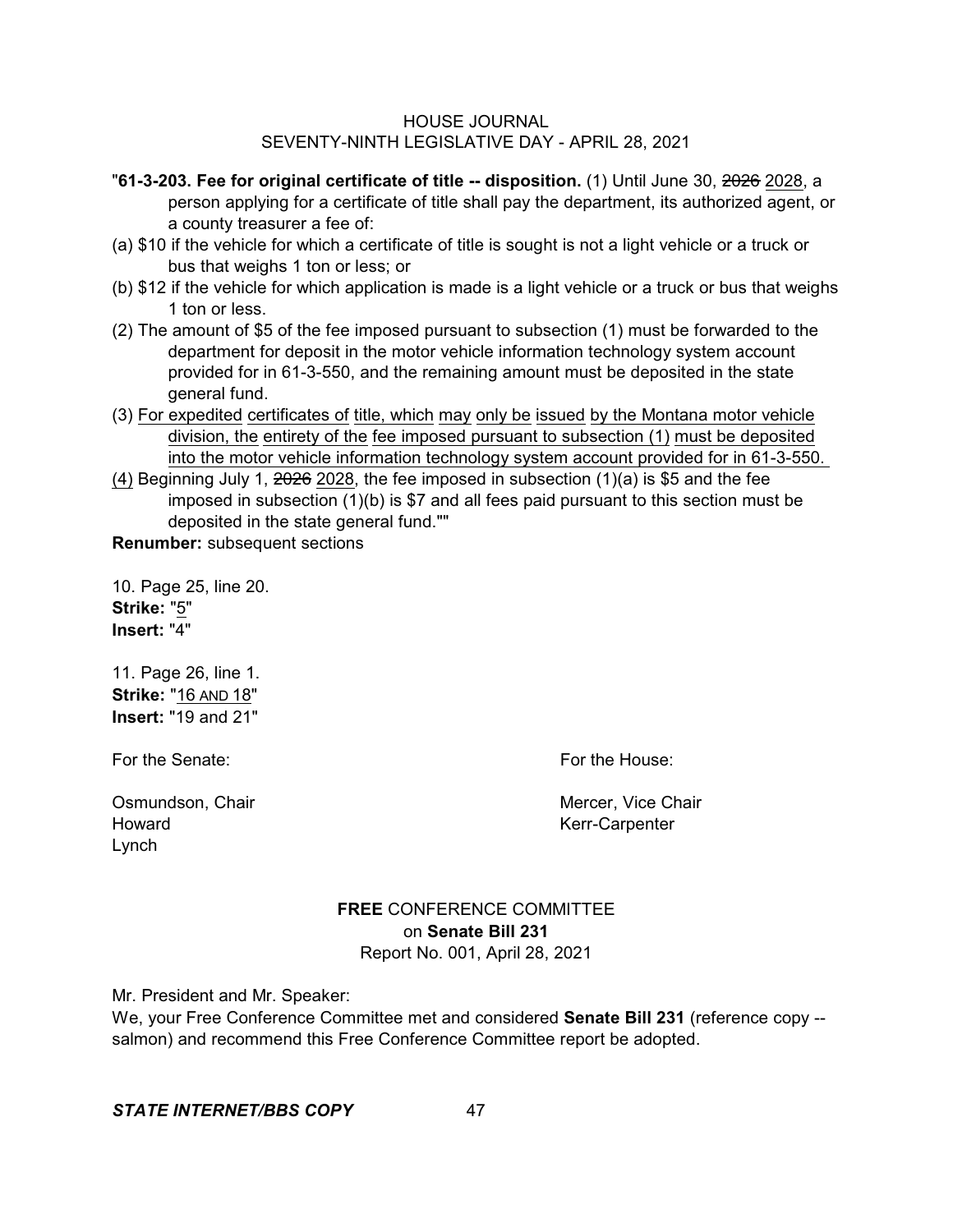And, recommend that **Senate Bill 231** (reference copy -- salmon) be amended as follows:

1. Title, line 8. **Following:** "SIZES;" **Insert:** "ALLOWING CERTAIN BOUNDARY RELOCATIONS;"

2. Page 2, line 23. **Strike:** "and" **Insert:** ";"

3. Page 2, line 24. **Strike:** "(b)"

4. Page 2, line 26 through line 27. **Strike:** "(C)" on line 26 through "DISTRICT" on line 27

5. Page 3, line 5 through line 6. **Strike:** "EACH" on line 5 through "MADE" on line 6

6. Page 3.

**Following:** line 7

**Insert:** "(b) relocating common boundary lines between adjoining properties located within a zoning district is allowed provided the adjoining properties are owned by the same person or entity;

 (c) a division of land exempted under subsection (1)(b) that is also located in a zoning district is allowed if each family transfer parcel created by the division is at least 5 acres, unless the zoning district allows for smaller lot sizes"

**Renumber:** subsequent subsections

For the Senate: For the House:

Fitzpatrick **Harvey** 

Blasdel, Chair **Malone, Vice Chair** Malone, Vice Chair Walsh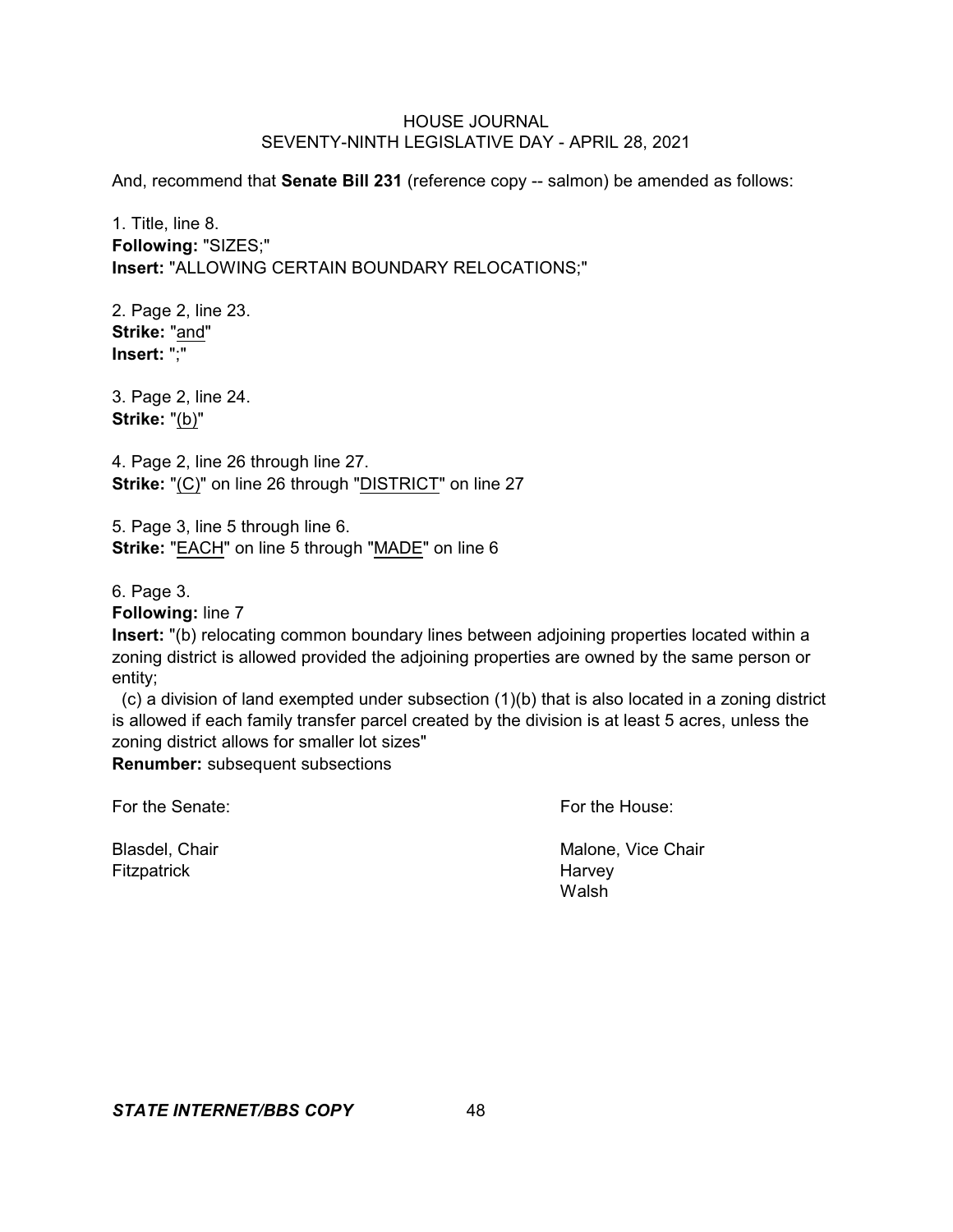## **MESSAGES FROM THE GOVERNOR**

April 28, 2021

The Honorable Wylie Galt Speaker of the House State Capitol Helena, Montana 59620

The Honorable Mark Blasdel President of the Senate State Capitol Helena, Montana 59620

Dear Speaker Galt and President Blasdel:

"Vaccine passports" undermine individual liberty and threaten personal privacy, tenets Montanans hold dear. No person should be compelled to involuntarily divulge their personal health information as a condition of participating in everyday life, and so-called vaccine passports are one step down a dangerous path that erodes personal privacy. "Vaccine passports" are steeped in discrimination and have no place in our state.

I appreciate the Legislature's work to prohibit "vaccine passports" in Montana with House Bill 702, and I support the sponsor's efforts and intent. However, I believe this measure can be strengthened.

Therefore, in accordance with the power vested in me as Governor by the Constitution and the laws of the State of Montana, I hereby return with amendments House Bill 702: "A BILL FOR AN ACT ENTITLED: "AN ACT PROHIBITING DISCRIMINATION BASED ON A PERSON'S VACCINATION STATUS OR POSSESSION OF AN IMMUNITY PASSPORT; PROVIDING AN EXCEPTION; PROVIDING AN APPROPRIATION ; AND PROVIDING EFFECTIVE DATES.

"In line with Executive Order 7-2021, I firmly believe that "vaccine passports," or any documentation related to an individual's vaccination status, are an unwarranted infringement on our liberties.

Many Montanans have deeply held religious reasons for not obtaining a vaccine. Others have health conditions that prohibit them from getting one. Ultimately, the decision to receive a vaccine is voluntary, and Montanans should not face the threat of discrimination rooted in whether they decide to receive a vaccine. Furthermore, employers must not discriminate or take punitive action against employees who opt out of immunizations, but instead should work to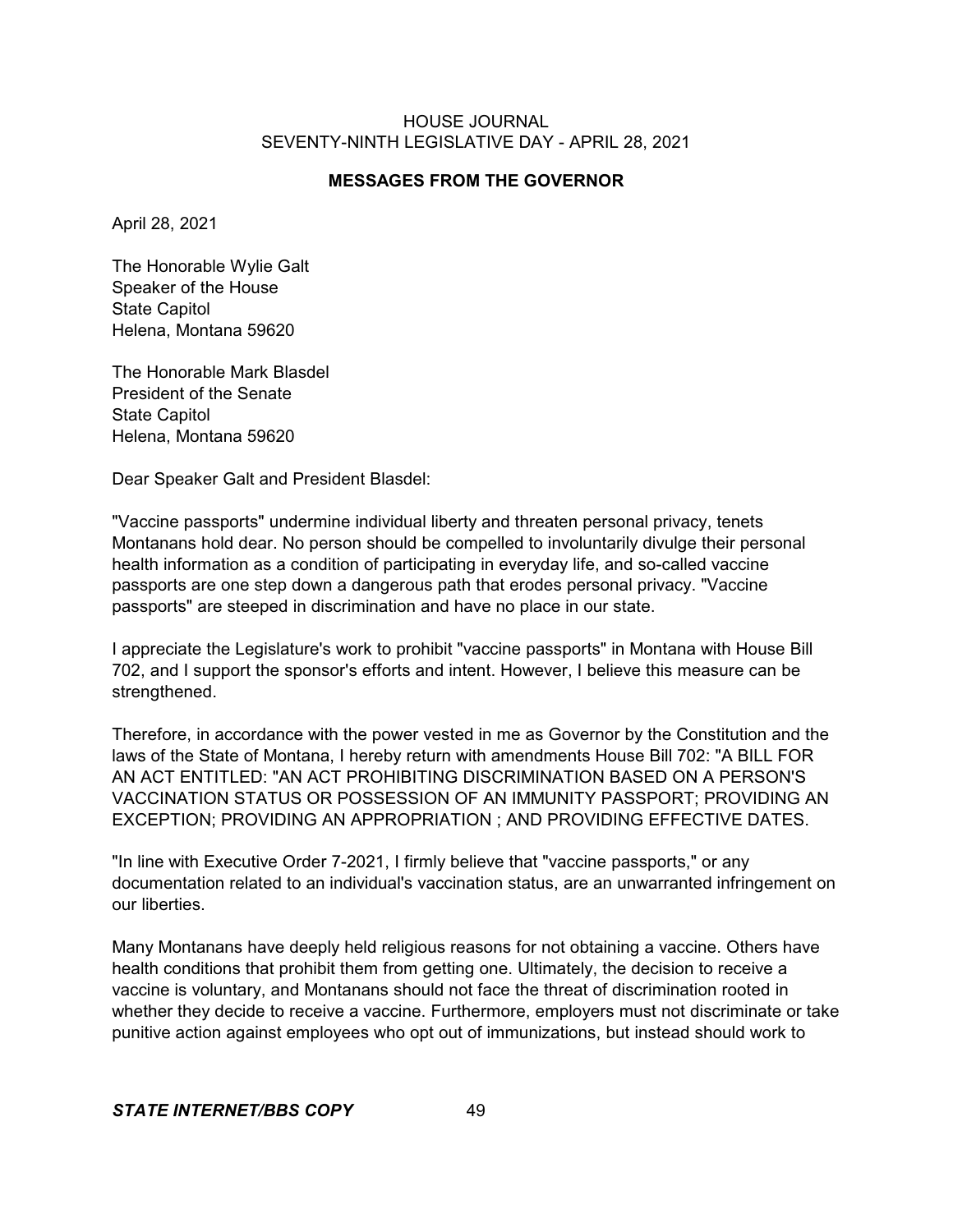provide well established, reasonable accommodations that protect the health and safety of all involved.

For these reasons, I am pleased to offer an amendment that strengthens HB 702 and promotes its proper enactment. Specifically, my amendment clarifies that an employer may ask an employee to volunteer their vaccination or immunization status under certain circumstances.

My amendment also makes clear that an employer's implementation of reasonable accommodation measures for persons who are not vaccinated or not immune to protect the safety and health of employees, customers, patients, visitors, and other persons from communicable diseases is not unlawful discrimination.

Additionally, my amendment would ensure that provisions ofHB 702 do not put licensed nursing homes, long-term care facilities, or assisted living facilities in violation of regulations or guidance issued by the U.S. Centers for Medicare and Medicaid Services.

This is an important bill that can be reinforced to further protect Montanans, and I respectfully ask for your support of this amendment.

Sincerely,

GREG GIANFORTE Governor

## GOVERNOR'S AMENDMENTS TO HOUSE BILL 702

## Report No. 1, April 27, 2021

Governor's recommendations for amendments to **House Bill 702** are as follows:

1. Title, line 10. **Following:** "EXCEPTION" **Insert:** "AND AN EXEMPTION"

2. Page 2, line 12. **Following:** "(3)(2)(3)" **Insert:** "(a)"

3. Page 2. **Following:** line 13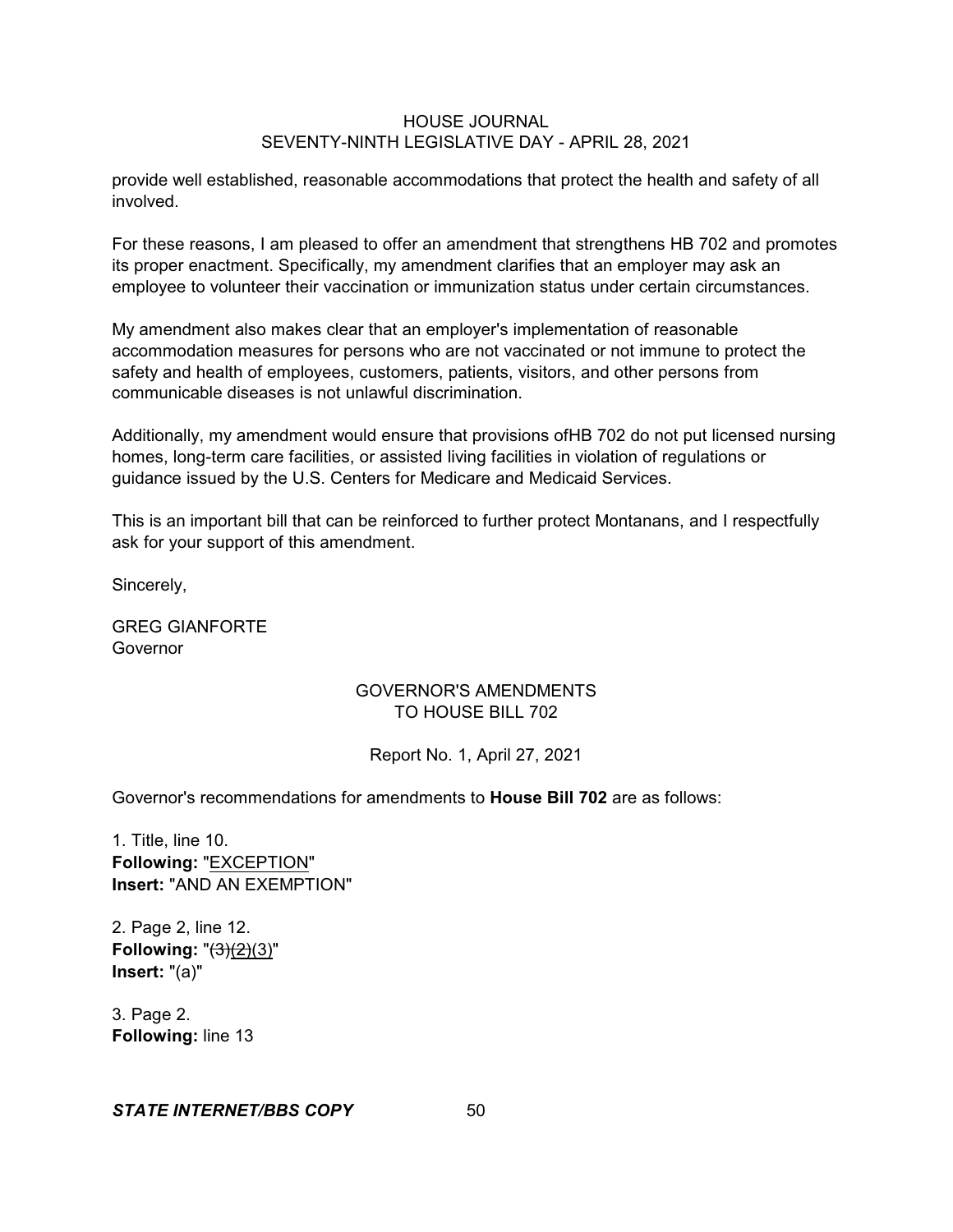**Insert:** "(b) A health care facility, as defined in 50-5-101, does not unlawfully discriminate under this section if it complies with both of the following:

(i) asks an employee to volunteer the employee's vaccination or immunization status for the purpose of determining whether the health care facility should implement reasonable accommodation measures to protect the safety and health of employees, patients, visitors, and other persons from communicable diseases. A health care facility may consider an employee to be nonvaccinated or nonimmune if the employee declines to provide the employee's vaccination or immunization status to the health care facility for purposes of determining whether reasonable accommodation measures should be implemented.

(ii) implements reasonable accommodation measures for employees, patients, visitors, and other persons who are not vaccinated or not immune to protect the safety and health of employees, patients, visitors, and other persons from communicable diseases."

4. Page 2.

**Following:** line 21

**Insert:** "NEW SECTION. **Section 2. Exemption.** A licensed nursing home, long-term care facility, or assisted living facility is exempt from compliance with [section 1] during any period of time that compliance with [section 1] would result in a violation of regulations or guidance issued by the centers for medicare and medicaid services or the centers for disease control and prevention."

**Renumber:** subsequent sections

5. Page 3, line 3. **Strike:** "[Section 1] is" **Insert:** "[Sections 1 and 2] are"

6. Page 3, line 4. **Strike:** "[section 1]" **Insert:** "[sections 1 and 2]"

7. Page 3, line 12. **Strike:** "2" **Insert:** "3"

# **SECOND READING OF BILLS (COMMITTEE OF THE WHOLE)**

Majority Leader Vinton moved the House resolve itself into a Committee of the Whole for consideration of business on second reading. Motion carried. Representative Garner in the chair.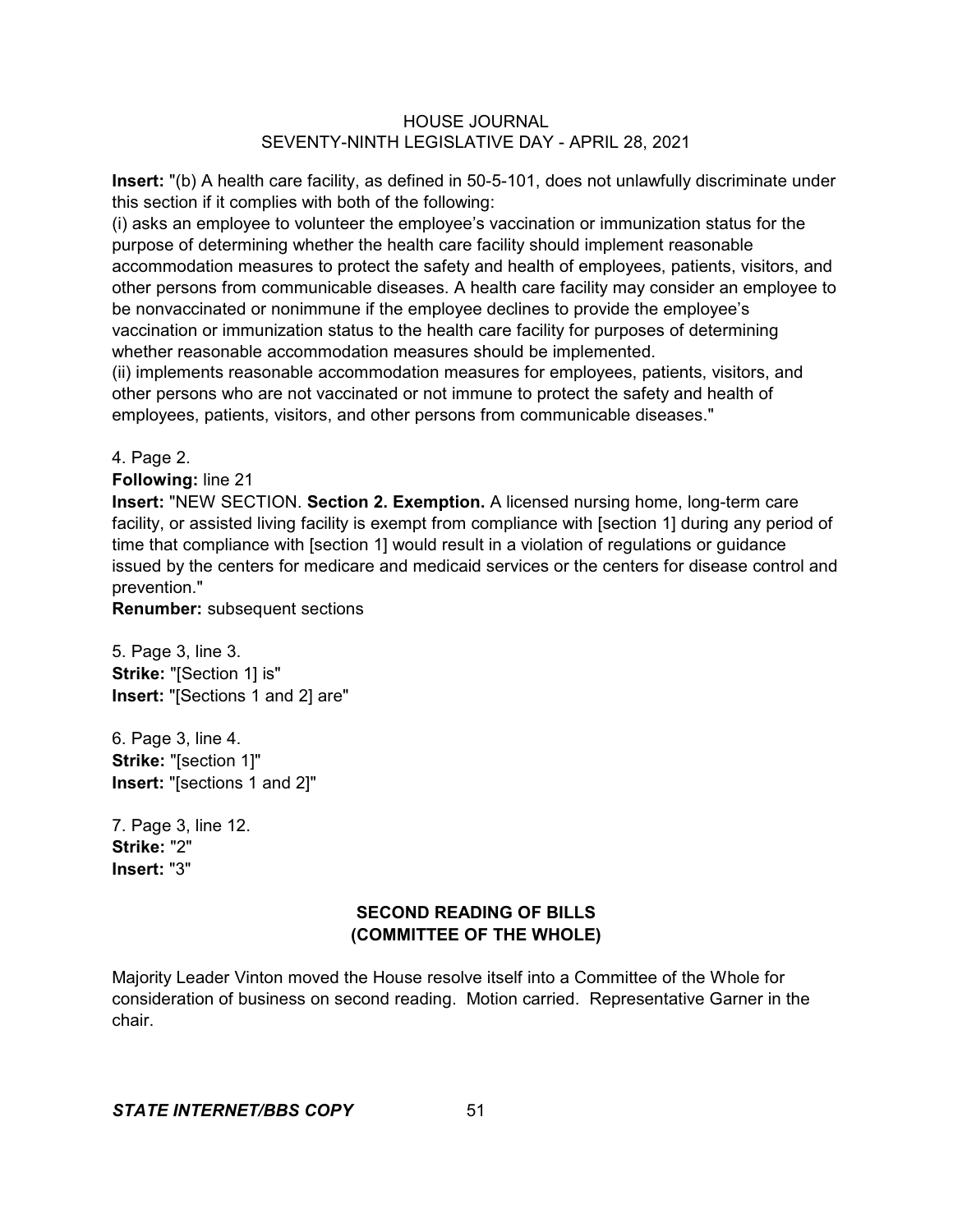Mr. Speaker: We, your Committee of the Whole, having had under consideration business on second reading, recommend as follows:

**HB 188** - **Conference Committee Report No. 1** - Representative Loge moved the Conference Committee report to **HB 188** be adopted. Motion carried as follows:

Yeas: Anderson, Bartel, Beard, Bedey, Berglee, Bertoglio, Binkley, Brewster, Buttrey, Caferro, Carlson, Custer, Dooling, Duram, Fielder, Fitzgerald, Fleming, Frazer, Fuller, Galloway, Garner, Gillette, Gist, Greef, Gunderson, Hill, Hinkle C, Hinkle J, Holmlund, Hopkins, Jones, Kassmier, Keane, Kerns, Knudsen C, Knudsen R, Lenz, Ler, Loge, Malone, Marshall, McKamey, Mercer, Mitchell, Moore, Nave, Noland, Patelis, Phalen, Putnam, Read, Regier A, Regier M, Reksten, Ricci, Schillinger, Seekins-Crowe, Skees, Stromswold, Trebas, Tschida, Usher, Vinton, Walsh, Welch, Whitman, Zolnikov, Mr. Speaker. Total 68

Nays: Abbott, Bishop, Buckley, Curdy, Dunwell, Farris-Olsen, Fern, France, Funk, Hamilton, Harvey, Hawk, Hayman, Karjala, Kelker, Keogh, Kerr-Carpenter, Kortum, Marler, Novak, Olsen, Running Wolf, Sheldon-Galloway, Smith, Stafman, Stewart Peregoy, Sullivan, Tenenbaum, Thane, Weatherwax, Whiteman Pena, Windy Boy. Total 32

Voted absentee: None.

Excused: None. Total 0

Absent or not voting: None. Total 0

**SB 278** - **Free Conference Committee Report No. 1** - Representative Buttrey moved the Free Conference Committee report to **SB 278** be adopted. Motion carried as follows:

Yeas: Anderson, Bartel, Beard, Bedey, Berglee, Bertoglio, Binkley, Brewster, Buttrey, Carlson, Custer, Dooling, Duram, Fielder, Fitzgerald, Fleming, Frazer, Fuller, Galloway, Garner, Gillette, Gist, Greef, Gunderson, Hill, Hinkle C, Hinkle J, Holmlund, Hopkins, Jones, Kassmier, Kerns, Knudsen C, Knudsen R, Lenz, Ler, Loge, Malone, Marshall, McKamey, Mitchell, Moore, Nave, Noland, Patelis, Phalen, Putnam, Read, Regier A, Regier M, Reksten, Ricci, Schillinger, Seekins-Crowe, Sheldon-Galloway, Skees, Stromswold, Trebas, Tschida, Usher, Vinton, Walsh, Welch, Whitman, Zolnikov, Mr. Speaker. Total 66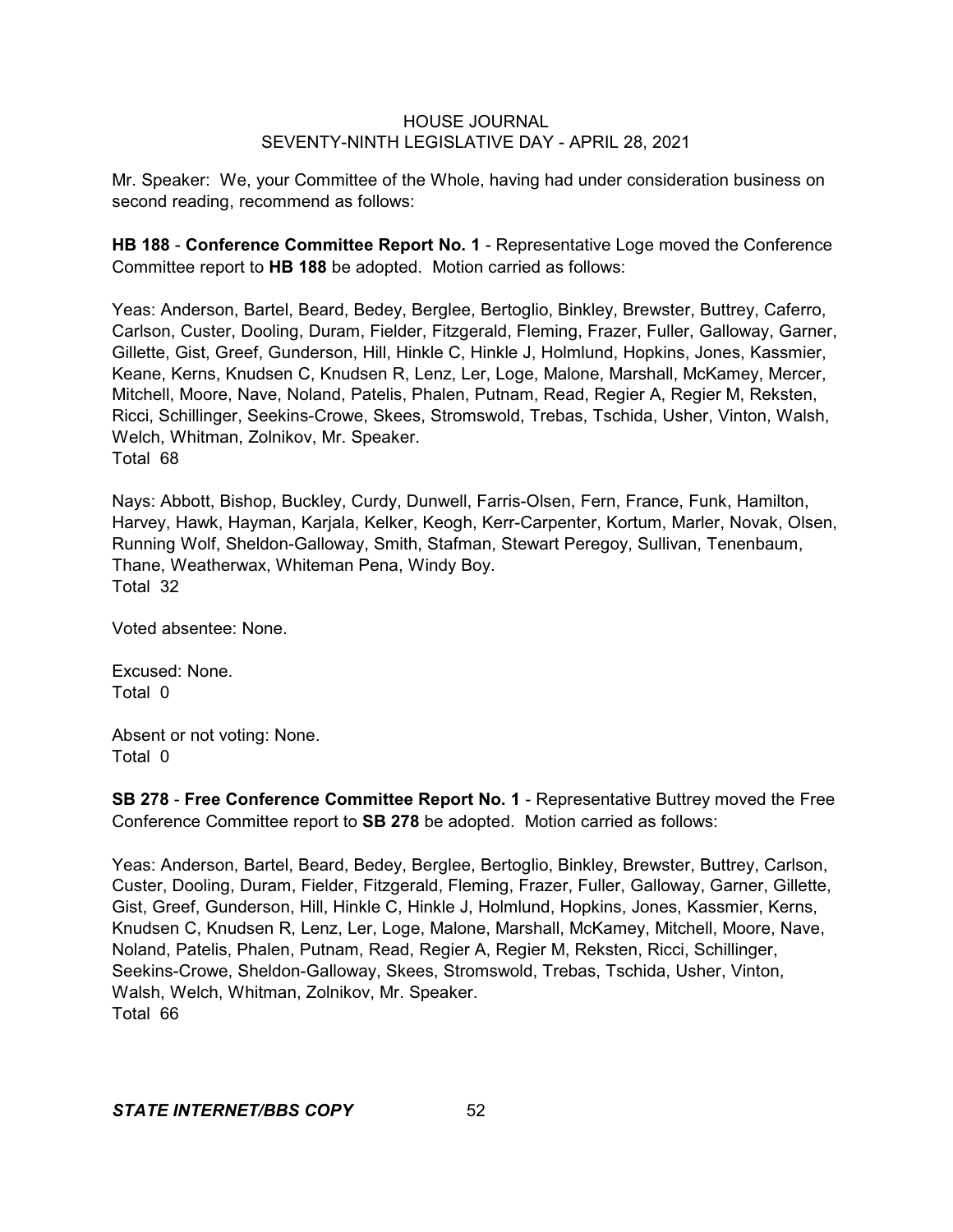Nays: Abbott, Bishop, Buckley, Caferro, Curdy, Dunwell, Farris-Olsen, Fern, France, Funk, Hamilton, Harvey, Hawk, Hayman, Karjala, Keane, Kelker, Keogh, Kerr-Carpenter, Kortum, Marler, Novak, Olsen, Running Wolf, Smith, Stafman, Stewart Peregoy, Sullivan, Tenenbaum, Thane, Weatherwax, Whiteman Pena, Windy Boy. Total 33

Voted absentee: None.

Excused: None. Total 0

Absent or not voting: Mercer. Total 1

**SB 319** - **Free Conference Committee Report No. 1** - Representative McKamey moved the Free Conference Committee report to **SB 319** be adopted. Motion carried as follows:

Yeas: Anderson, Bartel, Beard, Berglee, Bertoglio, Binkley, Brewster, Buttrey, Carlson, Dooling, Duram, Fielder, Fitzgerald, Fleming, Fuller, Galloway, Garner, Gillette, Gist, Gunderson, Hinkle J, Holmlund, Jones, Kassmier, Kerns, Knudsen C, Knudsen R, Lenz, Ler, Loge, Malone, Marshall, McKamey, Mitchell, Moore, Nave, Noland, Patelis, Phalen, Read, Regier A, Regier M, Reksten, Ricci, Schillinger, Seekins-Crowe, Sheldon-Galloway, Skees, Stromswold, Trebas, Tschida, Usher, Vinton, Welch, Whitman, Zolnikov, Mr. Speaker. Total 57

Nays: Abbott, Bedey, Bishop, Buckley, Caferro, Curdy, Custer, Dunwell, Farris-Olsen, Fern, France, Frazer, Funk, Greef, Hamilton, Harvey, Hawk, Hayman, Hill, Hinkle C, Hopkins, Karjala, Keane, Kelker, Keogh, Kerr-Carpenter, Kortum, Marler, Mercer, Novak, Olsen, Putnam, Running Wolf, Smith, Stafman, Stewart Peregoy, Sullivan, Tenenbaum, Thane, Walsh, Weatherwax, Whiteman Pena, Windy Boy. Total 43

Voted absentee: None.

Excused: None. Total 0

Absent or not voting: None. Total 0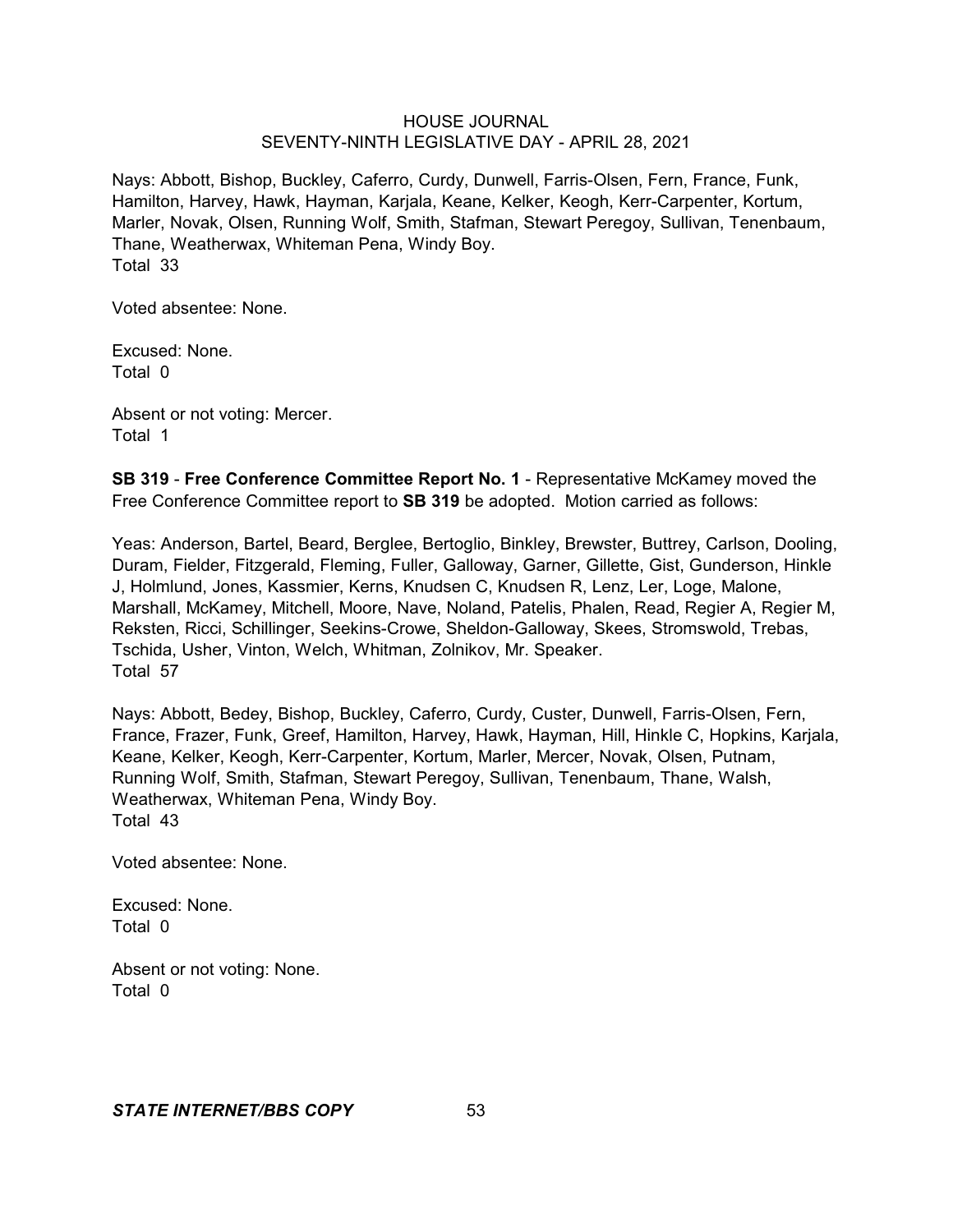**SJR 1** - **Free Conference Committee Report No. 1** - Representative Skees moved the Free Conference Committee report to **SJR 1** be adopted. Motion carried as follows:

Yeas: Anderson, Bartel, Beard, Bedey, Berglee, Bertoglio, Binkley, Brewster, Buttrey, Carlson, Custer, Dooling, Duram, Fielder, Fitzgerald, Fleming, Frazer, Fuller, Galloway, Garner, Gillette, Gist, Greef, Gunderson, Hill, Hinkle C, Hinkle J, Holmlund, Hopkins, Jones, Kassmier, Kerns, Knudsen C, Knudsen R, Lenz, Ler, Loge, Malone, Marshall, McKamey, Mercer, Mitchell, Moore, Nave, Noland, Patelis, Phalen, Putnam, Read, Regier A, Regier M, Reksten, Ricci, Schillinger, Seekins-Crowe, Sheldon-Galloway, Skees, Stromswold, Trebas, Tschida, Usher, Vinton, Walsh, Welch, Whitman, Zolnikov, Mr. Speaker. Total 67

Nays: Abbott, Bishop, Buckley, Caferro, Curdy, Dunwell, Farris-Olsen, Fern, France, Funk, Hamilton, Harvey, Hawk, Hayman, Karjala, Keane, Kelker, Keogh, Kerr-Carpenter, Kortum, Marler, Novak, Olsen, Running Wolf, Smith, Stafman, Stewart Peregoy, Sullivan, Tenenbaum, Thane, Weatherwax, Whiteman Pena, Windy Boy. Total 33

Voted absentee: None.

Excused: None. Total 0

Absent or not voting: None. Total 0

**SJR 33** - Representative Zolnikov moved **SJR 33** be concurred in. Motion carried as follows:

Yeas: Abbott, Anderson, Bartel, Beard, Bedey, Berglee, Bertoglio, Binkley, Bishop, Brewster, Buckley, Buttrey, Caferro, Carlson, Curdy, Custer, Dooling, Dunwell, Duram, Farris-Olsen, Fern, Fielder, Fitzgerald, Fleming, France, Frazer, Funk, Galloway, Garner, Gist, Greef, Gunderson, Hamilton, Harvey, Hawk, Hayman, Hill, Hinkle C, Hinkle J, Holmlund, Hopkins, Jones, Karjala, Kassmier, Keane, Kelker, Keogh, Kerns, Kerr-Carpenter, Knudsen C, Knudsen R, Kortum, Lenz, Ler, Loge, Malone, Marler, Marshall, McKamey, Mercer, Mitchell, Moore, Nave, Noland, Novak, Olsen, Patelis, Phalen, Putnam, Read, Reksten, Running Wolf, Schillinger, Seekins-Crowe, Sheldon-Galloway, Skees, Smith, Stafman, Stewart Peregoy, Stromswold, Sullivan, Tenenbaum, Thane, Trebas, Tschida, Usher, Vinton, Walsh, Weatherwax, Welch, Whiteman Pena, Whitman, Windy Boy, Zolnikov, Mr. Speaker. Total 95

Nays: Fuller, Gillette, Regier A, Regier M, Ricci. Total 5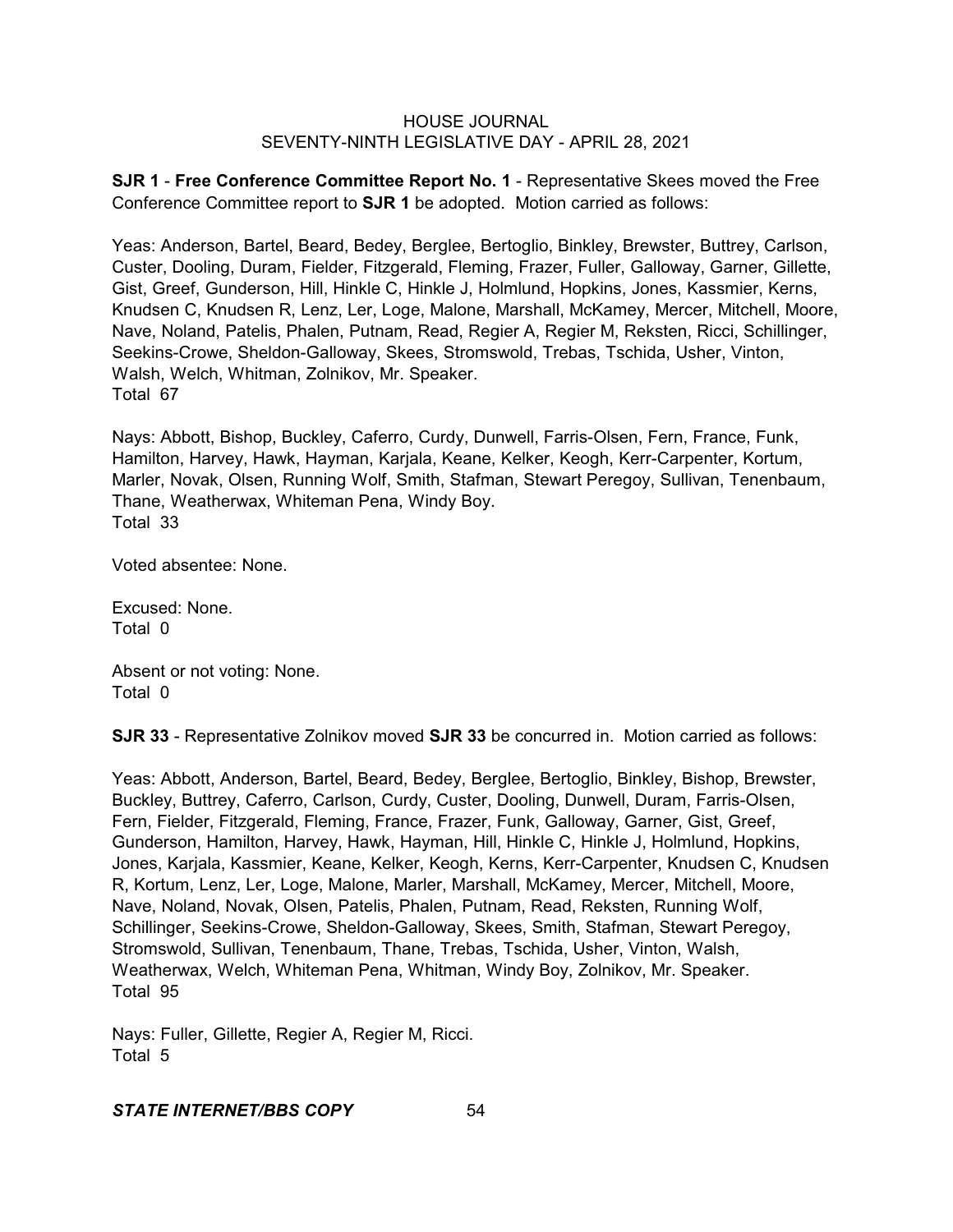Voted absentee: None.

Excused: None. Total 0

Absent or not voting: None. Total 0

**HB 92** - **Governor's Amendments** - Representative Kelker moved Governor's amendments to **HB 92** be concurred in. Motion carried as follows:

Yeas: Anderson, Bartel, Beard, Bedey, Berglee, Bertoglio, Binkley, Brewster, Buttrey, Caferro, Carlson, Curdy, Custer, Dooling, Duram, Fern, Fielder, Fitzgerald, Fleming, France, Frazer, Fuller, Funk, Galloway, Garner, Gillette, Gist, Greef, Gunderson, Hamilton, Harvey, Hawk, Hayman, Hill, Hinkle J, Holmlund, Hopkins, Jones, Kassmier, Keane, Kelker, Keogh, Kerns, Knudsen R, Lenz, Ler, Loge, Malone, Marshall, McKamey, Mercer, Mitchell, Moore, Nave, Noland, Novak, Patelis, Phalen, Putnam, Read, Regier A, Regier M, Reksten, Ricci, Running Wolf, Schillinger, Seekins-Crowe, Sheldon-Galloway, Skees, Stafman, Stromswold, Thane, Trebas, Tschida, Usher, Vinton, Walsh, Weatherwax, Welch, Whiteman Pena, Whitman, Windy Boy, Zolnikov, Mr. Speaker. Total 84

Nays: Abbott, Bishop, Buckley, Dunwell, Farris-Olsen, Hinkle C, Karjala, Kerr-Carpenter, Knudsen C, Kortum, Marler, Olsen, Smith, Stewart Peregoy, Sullivan, Tenenbaum. Total 16

Voted absentee: None.

Excused: None. Total 0

Absent or not voting: None. Total 0

**HB 459** - **Governor's Amendments** - Representative Lenz moved Governor's amendments to **HB 459** be concurred in. Motion carried as follows:

Yeas: Abbott, Anderson, Bartel, Beard, Bedey, Berglee, Bertoglio, Binkley, Bishop, Brewster, Buckley, Buttrey, Caferro, Carlson, Curdy, Custer, Dooling, Duram, Farris-Olsen, Fern, Fielder, Fitzgerald, Fleming, France, Frazer, Fuller, Funk, Galloway, Garner, Gillette, Gist, Greef, Gunderson, Hamilton, Harvey, Hawk, Hayman, Hill, Hinkle C, Hinkle J, Holmlund, Hopkins, Jones, Karjala, Kassmier, Keane, Kelker, Keogh, Kerns, Kerr-Carpenter, Knudsen C,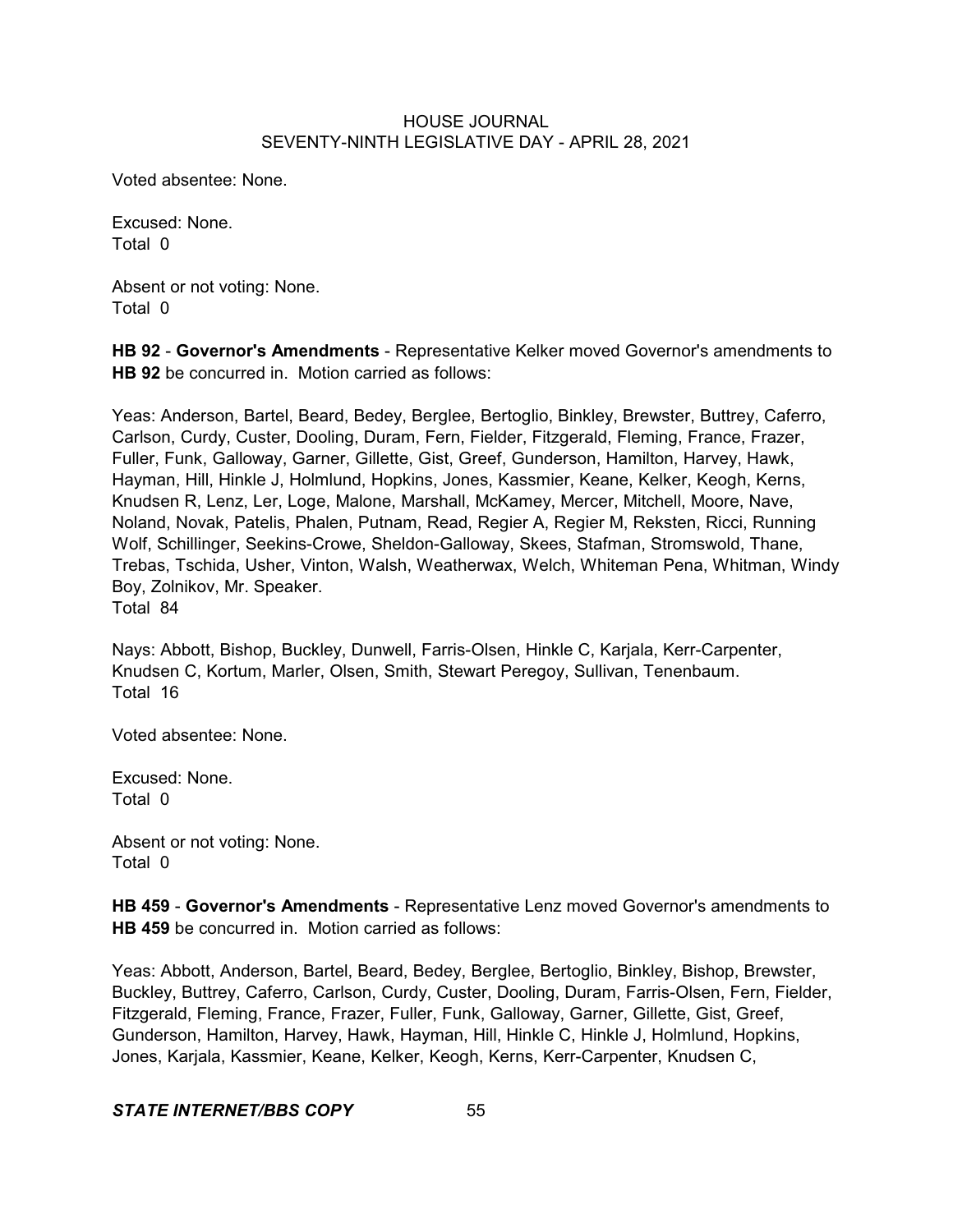Knudsen R, Kortum, Lenz, Ler, Loge, Malone, Marler, Marshall, McKamey, Mercer, Mitchell, Moore, Nave, Noland, Novak, Olsen, Patelis, Phalen, Putnam, Read, Regier A, Regier M, Reksten, Ricci, Running Wolf, Schillinger, Seekins-Crowe, Sheldon-Galloway, Skees, Stafman, Stewart Peregoy, Stromswold, Sullivan, Tenenbaum, Thane, Trebas, Tschida, Usher, Vinton, Walsh, Weatherwax, Welch, Whitman, Windy Boy, Zolnikov, Mr. Speaker. Total 97

Nays: Dunwell, Smith, Whiteman Pena. Total 3

Voted absentee: None.

Excused: None. Total 0

Absent or not voting: None. Total 0

Majority Leader Vinton moved the Committee rise, report progress, and beg leave to sit again. Motion carried. Committee arose. House resumed. Mr. Speaker presiding. Chair Garner moved the Committee of the Whole report be adopted. Report adopted as follows:

Yeas: Anderson, Bartel, Beard, Bedey, Berglee, Bertoglio, Binkley, Brewster, Buckley, Buttrey, Carlson, Curdy, Custer, Dooling, Duram, Fern, Fielder, Fitzgerald, Fleming, Frazer, Fuller, Funk, Galloway, Gillette, Gist, Greef, Gunderson, Hamilton, Hayman, Hill, Hinkle C, Hinkle J, Holmlund, Jones, Kassmier, Keane, Kelker, Keogh, Kerns, Knudsen C, Knudsen R, Lenz, Ler, Loge, Malone, Marler, Marshall, McKamey, Mercer, Mitchell, Moore, Nave, Noland, Novak, Phalen, Putnam, Read, Regier A, Regier M, Reksten, Ricci, Schillinger, Seekins-Crowe, Sheldon-Galloway, Skees, Smith, Stafman, Stewart Peregoy, Stromswold, Tenenbaum, Thane, Trebas, Tschida, Usher, Vinton, Walsh, Welch, Whitman, Windy Boy, Zolnikov, Mr. Speaker. Total 81

Nays: Abbott, Bishop, Caferro, Dunwell, Farris-Olsen, France, Garner, Harvey, Hawk, Karjala, Kerr-Carpenter, Kortum, Olsen, Running Wolf, Sullivan, Weatherwax, Whiteman Pena. Total 17

Voted absentee: None.

Excused: None. Total 0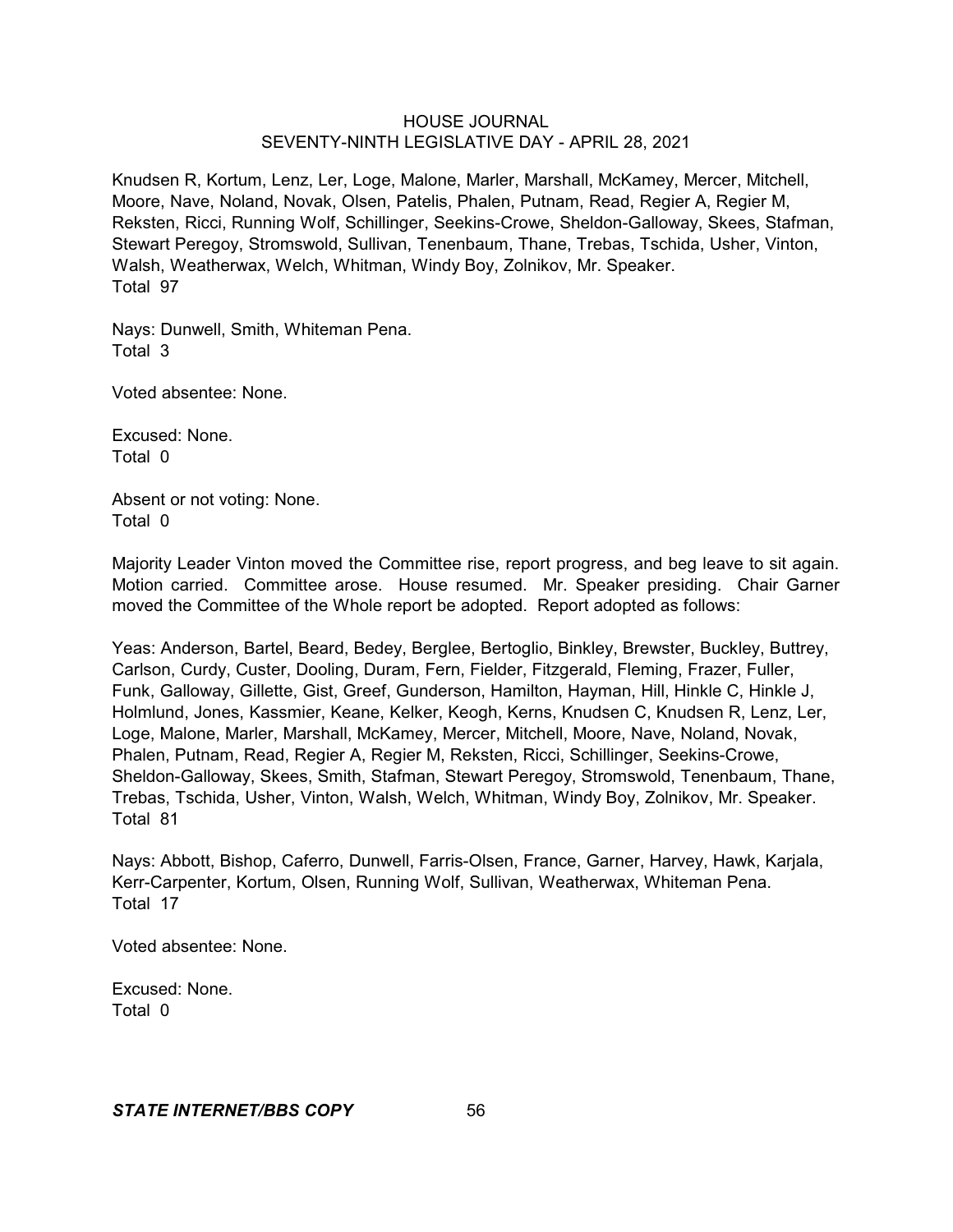Absent or not voting: Hopkins, Patelis. Total 2

House recessed. House reconvened.

## **REPORTS OF SELECT COMMITTEES**

**FREE** CONFERENCE COMMITTEE on **House Bill 2** Report No. 004, April 29, 2021

Mr. President and Mr. Speaker: We, your Free Conference Committee met and considered **House Bill 2** (reference copy - salmon) and recommend this Free Conference Committee report be adopted.

And, recommend that **House Bill 2** (reference copy -- salmon) be amended as follows:

1. Page A-1: . **Following:** line 14 **Insert:** "e. Capitol Technical Support" **Insert:** "100,000 100,000" [State Special Fund FY22 FY23]

2. Page A-1: . **Following:** line 21 **Insert:** "c. Committee on Judicial Accountability/HB 483" (Restricted/Biennial/OTO)" **Insert:** "285,496" [General Fund FY22]

3. Page A-1, line 23: . **Strike:** "2,235,078 2,386,410" [General Fund FY22 FY23] **Insert:** "2,353,655 2,459,174" [General Fund FY22 FY23]

4. Page A-2: . **Following:** line 8

**Insert:** "It is the intent of the Legislature that the Legislative Services Division may collect fees for deposit in a state special revenue account for the development, coordination, and support of remote and hybrid meetings conducted in the Capitol. Legislative meetings would not be subject to the fees."

5. Page A-3. **Following:** line 6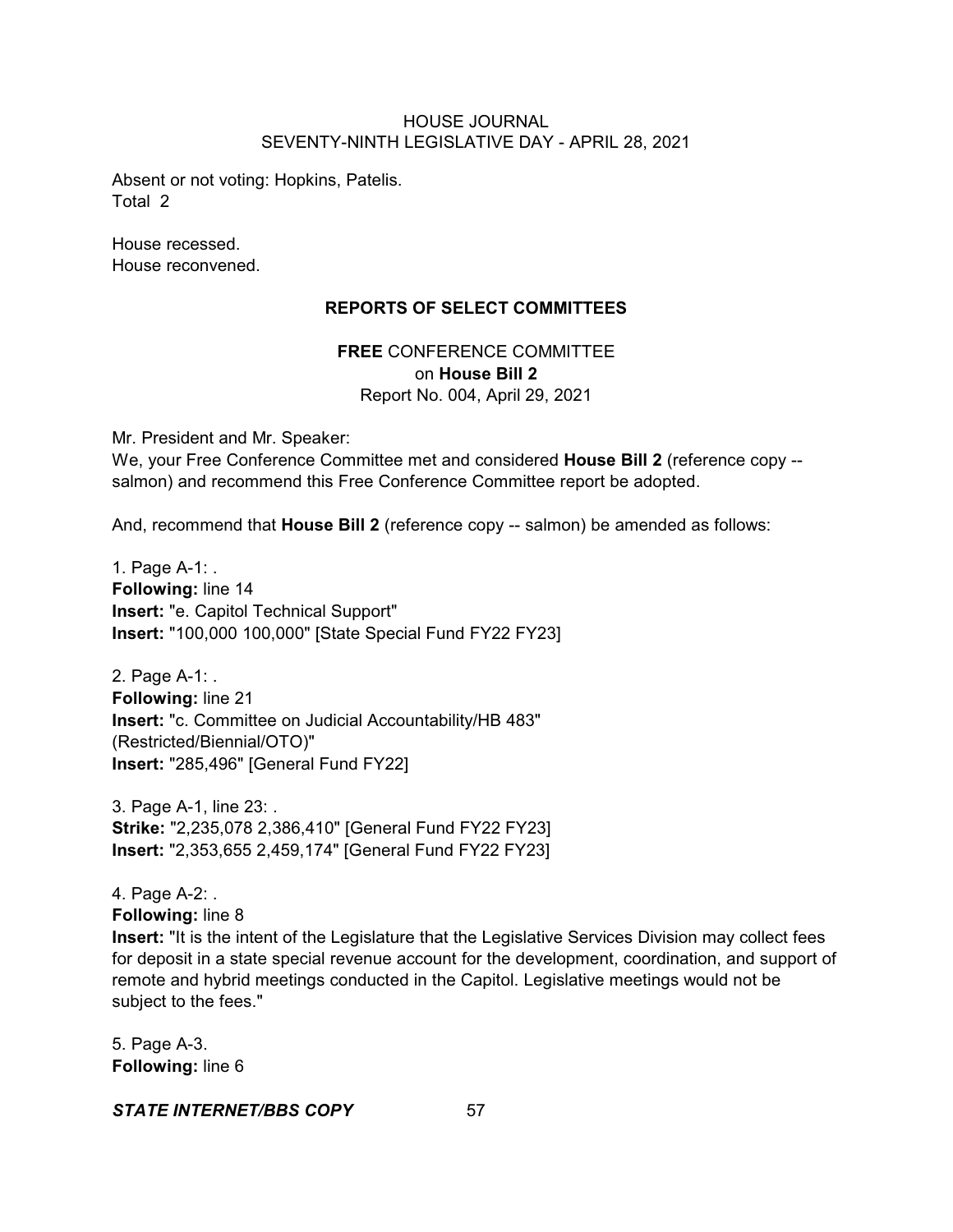**Insert:** "c. Internal Audit Management (Restricted/Biennial/OTO)" **Insert:** "125,000 125,000 " [General Fund FY22 FY23]

6. Page A-3: . **Following:** line 20 **Insert:** "**SECRETARY OF STATE (32010)**" **Insert:** "1. Business and Government Services (01)" **Insert:** "Election Litigation (Restricted/Biennial/OTO)" **Insert:** "100,000" [General Fund FY22]

7. Page A-6, line 18: . **Strike:** "14,861,532 17,662,985" [General Fund FY22 FY23] **Insert:** "9,094,743 9,454,934" [General Fund FY22 FY23] 1 HB000232-O.AKW

8. Page A-7, line 4: . **Strike:** "423,193 424,342" [State Special Fund FY22 FY23]

9. Page A-7: . **Strike:** line 5 through line 6 in their entirety

10. Page A-8: . **Following:** line 10 **Insert:** "It is the intent of the Legislature that the Department of Administration transition all statewide workforce training from the Professional Development Center to the private sector, universities, or colleges by the end of the 2023 biennium. It is the intent of the Legislature that the Professional Development Center be closed by the end of the 2023 biennium."

11. Page A-8: **Following:** line 10 **Insert:** "The Director's Office includes a one-time-only general fund reduction of \$5,766,789 in FY 2022 and \$8,208,051 in FY 2023 for the transfer to the capital development account."

12. Page A-8: **Following:** Line 24 **Insert:** "Taiwan Economic Development and Business Recruitment (Biennial)" **Insert:** "500,000 500,000" [State Special Fund FY22 FY23]

13. Page A-9, line 9: . **Strike:** "0 0" [State Special Fund FY22 FY23] **Insert:** "1,270,000 1,270,000" [State Special Fund FY22 FY23]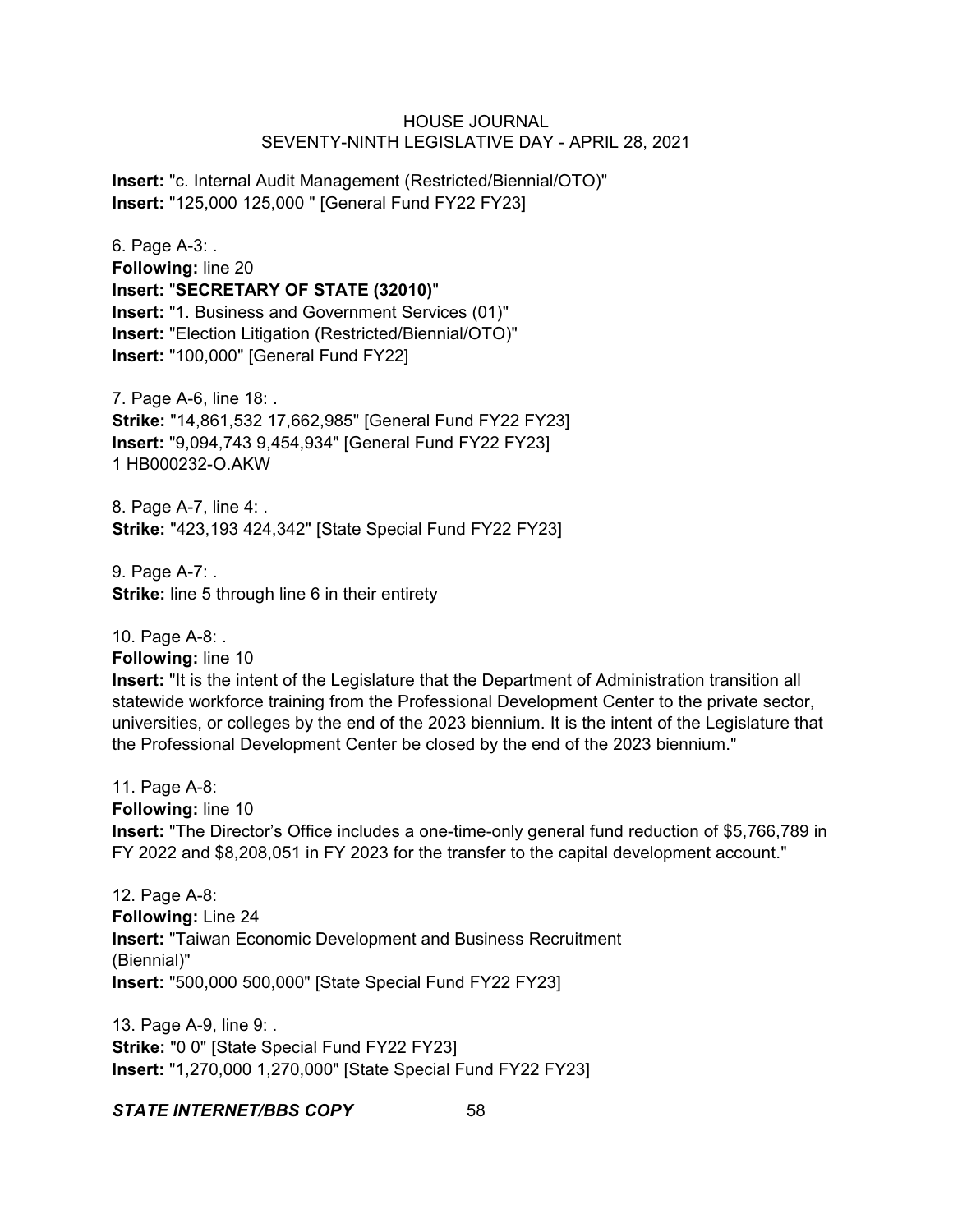14. Page A-9, line 11: **Strike:** "600,000 600,000" [State Special Fund FY22 FY23] **Insert:** "1,000,000 1,000,000" [State Special Fund FY22 FY23]

15. Page A-11, line 19: . **Strike:** "653,674 654,614" [Federal Special Fund FY22 FY23] **Insert:** "653,924 655,299" [Federal Special Fund FY22 FY23]

16. Page B-1: . **Following:** line 19 **Insert:** "a. Report on Medicaid Paid Abortions" **Insert:** "45,000 45,000" [General Fund FY22 FY23]

17. Page B-2, line 18: . **Strike:** "1,905,267 3,810,534" [General Fund FY22 FY23] **Insert:** "1,339,072 2,678,145" [General Fund FY22 FY23] **Strike:** "3,522,843 7,045,686" [Federal Special Fund FY22 FY23] **Insert:** "2,481,465 4,951,894" [Federal Special Fund FY22 FY23]

18. Page B-3: . **Following:** line 5 **Insert:** "g. Home and Community Based Services Direct Care Worker Recruitment and Retention" **Insert:** "386,439 772,878" [General Fund FY22 FY23] **Insert:** "1,163,968 2,306,316" [Federal Special Fund FY22 FY23]

19. Page B-3, line 7: . **Strike:** "8,190,180 10,380,259" [General Fund FY22 FY23] **Insert:** "8,164,143 10,354,222" [General Fund FY22 FY23] **Strike:** "37,483 39,865" [State Special Fund FY22 FY23] **Insert:** "34,472 36,854" [State Special Fund FY22 FY23]

20. Page B-3, line 8: . **Strike:** "23,296,688 29,093,867" [Federal Special Fund FY22 FY23] **Insert:** "23,243,237 29,040,416" [Federal Special Fund FY22 FY23]

21. Page B-3, line 22: . **Strike:** "2,157,514 4,315,028" [General Fund FY22 FY23] **Insert:** "305,879 611,758" [General Fund FY22 FY23] **Strike:** "3,989,250 7,978,498" [Federal Special Fund FY22 FY23] **Insert:** "554,539 1,109,076" [Federal Special Fund FY22 FY23]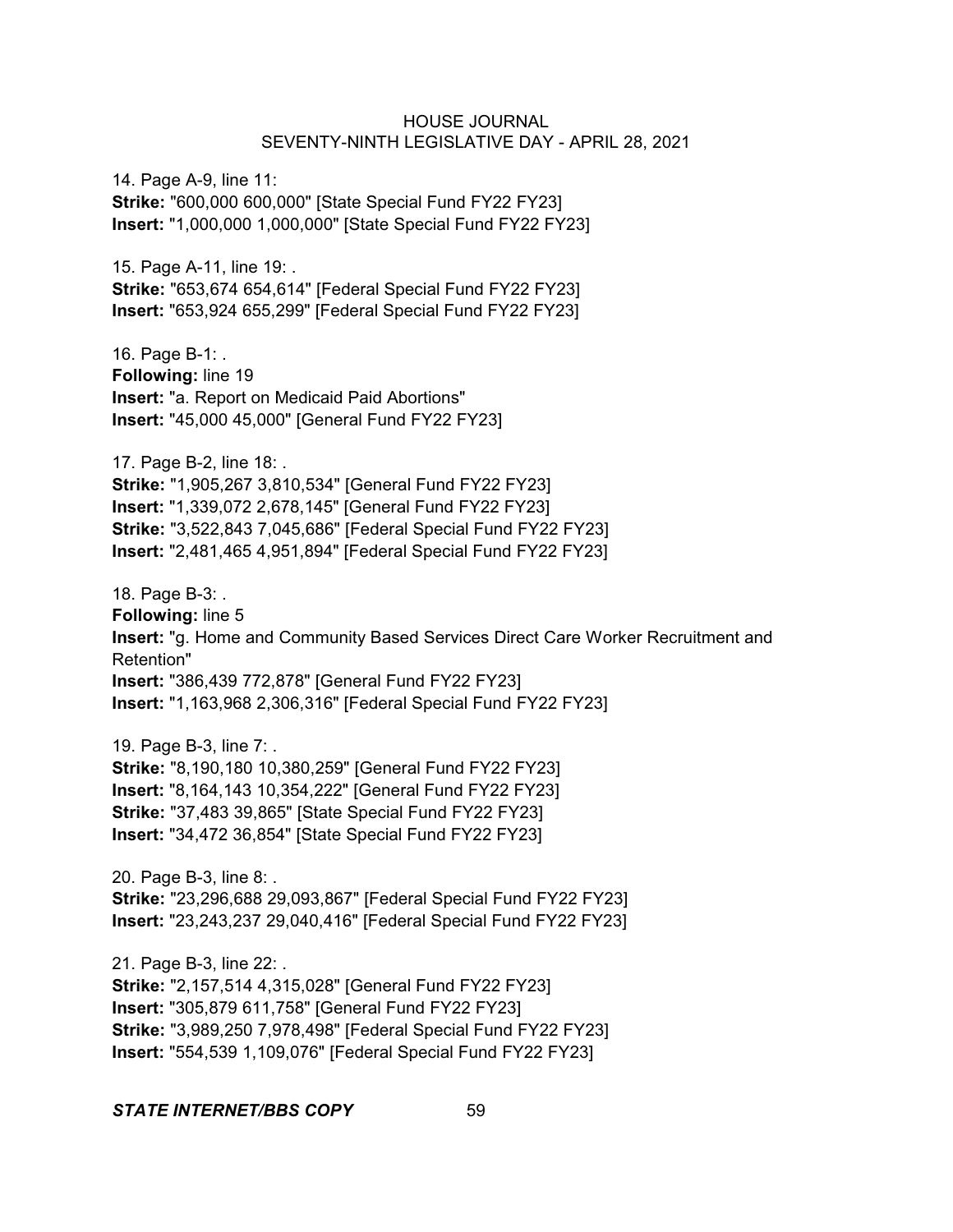22. Page B-4, line 12: . **Strike:** "935,563 1,871,126" [General Fund FY22 FY23] **Insert:** "467,782 935,563" [General Fund FY22 FY23] **Strike:** "1,729,859 3,459,718" [Federal Special Fund FY22 FY23] **Insert:** "864,930 1,729,859" [Federal Special Fund FY22 FY23]

23. Page B-5: . **Strike:** lines 13 through 14 in their entirety

24. Page B-5: .

**Following:** line 24

**Insert:** "The Legislature intends that the Department of Public Health and Human Services eliminate the policy of 12-month continuous eligibility for the Medicaid expansion population."

25. Page B-5: . **Following:** line 24 **Insert:** "The line item for report on Medicaid paid abortions is to be used by the Department of Public Health and Human Services to review and report the history, utilization data,

policies, rules, and definitions for Medicaid paid abortions to the Interim Budget Committee for the Department of Public Health and Human Services and the Children, Families, Health, and Human Services Interim Committee at a meeting in September of 2021 with follow up work as the committees request."

26. Page C-3, line 17: **Strike:** "12,865,334 12,888,848" [State Special Fund FY22 FY23] **Insert:** "11,365,334 11,388,848" [State Special Fund FY22 FY23]

27. Page D-1, line 5: .

**Strike:** "18,093,075 18,348,767" [General Fund FY22 FY23] **Insert:** "18,481,759 18,713,942" [General Fund FY22 FY23]

28. Page D-2, line 15: . **Strike:** "500,000 500,000" [General Fund FY22 FY23] **Insert:** "1,000,000 1,000,000" [State Special Fund FY22 FY23]

29. Page D-2, line 17: . **Strike:** "566,339 566,796" [State Special Fund FY22 FY23] **Insert:** "989,532 991,138" [State Special Fund FY22 FY23] **Following:** "line 17" **Insert:** "a. Legislative Audit (Restricted/Biennial)" **Insert:** "695" [State Special Fund FY22]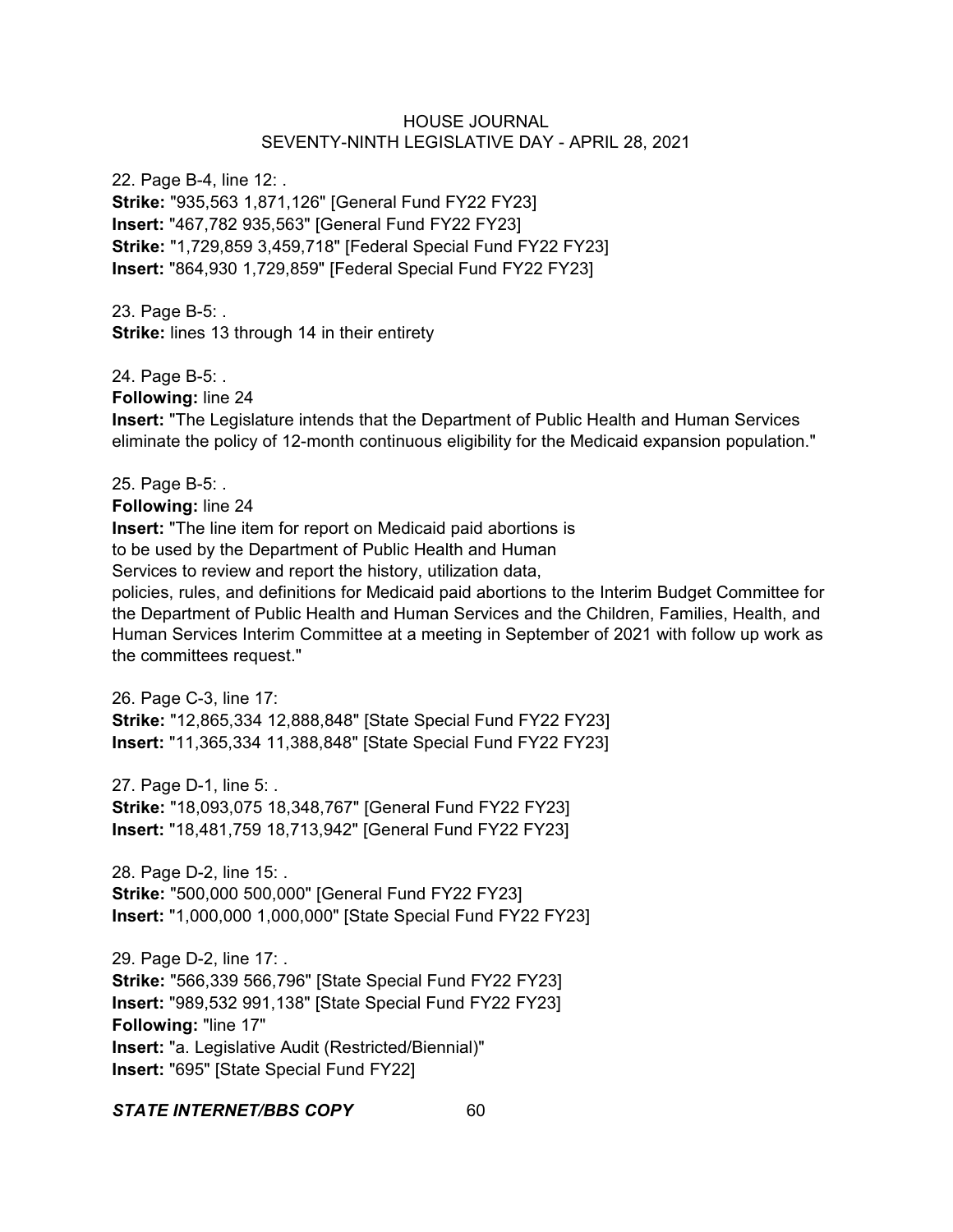30. Page D-2, line 19: . **Strike:** "7,980,701 8,127,106" [General Fund FY22 FY23] **Insert:** "8,257,140 8,551,862" [General Fund FY22 FY23]

31. Page D-2, line 25: . **Strike:** "5,278,367 5,364,861" [General Fund FY22 FY23] **Insert:** "6,542,928 5,918,105" [General Fund FY22 FY23]

32. Page D-3: .

**Following:** line 26

**Insert:** "The motor vehicle information technology system account includes a reduction in state special revenue due to the elimination of a deposit of a \$4 fee pursuant to 61-3-103(8) made July 1, 2019. If HB 693 is passed and approved with a section that amends the termination date of the \$4 fee, the motor vehicle information technology system account is considered eligible to be amended under 17-07-402(1)(a)(xii) in the 2023 biennium budget."

33. Page D-4: . **Strike:** line 18 through line 19 in their entirety

34. Page D-6, line 25: .

**Strike:** "72,842,854 73,408,078" [General Fund FY22 FY23] **Insert:** "72,334,356 72,889,410" [General Fund FY22 FY23] **Strike:** "1,123,962 1,123,976" [State Special Fund FY22 FY23] **Insert:** "1,123,296 1,123,296" [State Special Fund FY22 FY23] **Following:** line 27 **Insert:** "b. Nonprofit Provider Per Diem (Restricted)" **Insert:** "508,498 518,668" [General Fund FY22 FY23] **Insert:** "666 680" [State Special Fund FY22 FY23]

35. Page D-7, line 2: . **Strike:** "86,492,071 87,895,483" [General Fund FY22 FY23] **Insert:** "86,492,621 87,896,990" [General Fund FY22 FY23]

36. Page D-7, line 5: . **Strike:** "237,170 651,098" [General Fund FY22 FY23] **Insert:** "304,229 781,639" [General Fund FY22 FY23]

37. Page D-7, line 7: . **Strike:** "134,962 262,725" [General Fund FY22 FY23] **Insert:** "67,903 132,184" [General Fund FY22 FY23]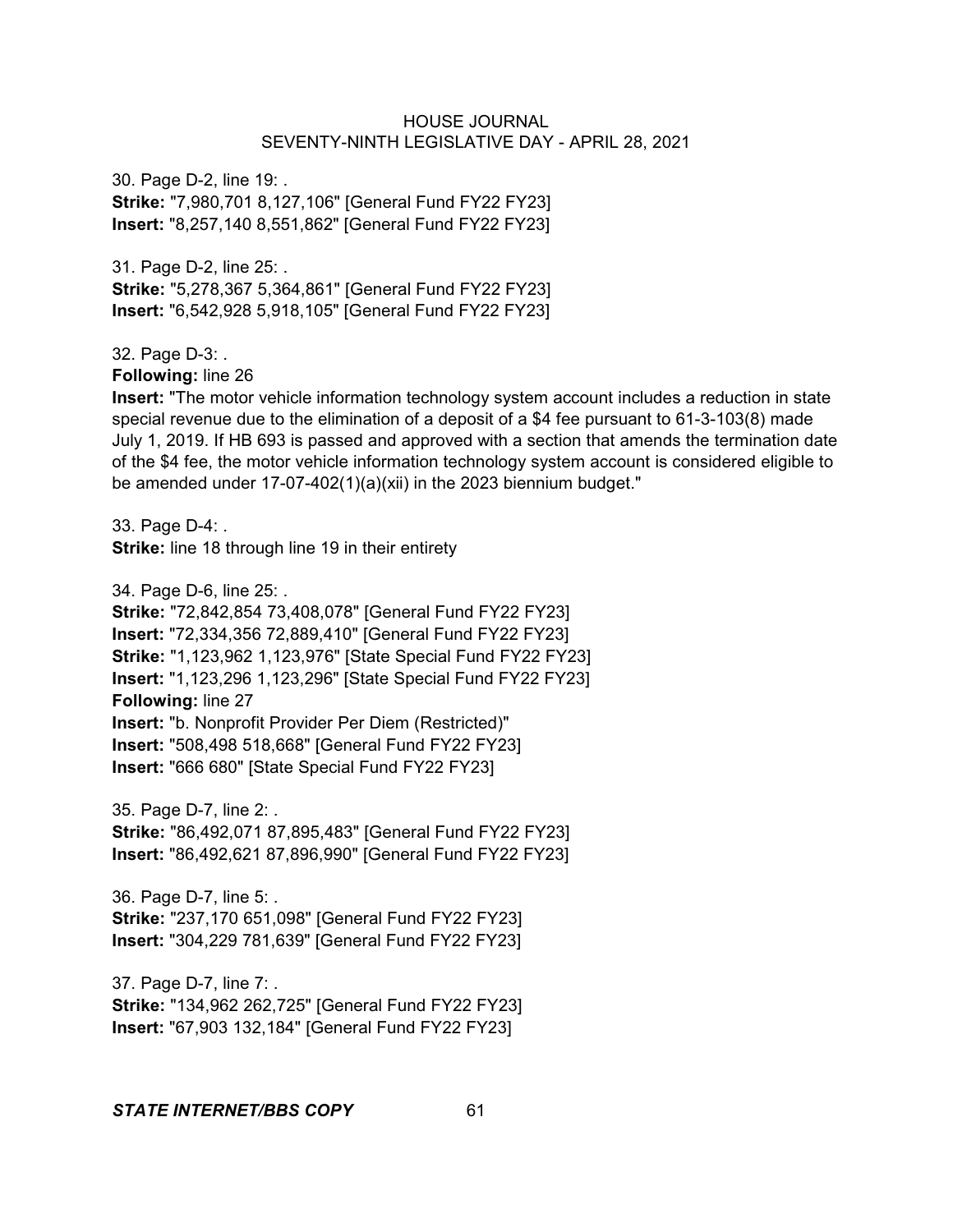38. Page D-8, line 2: .

**Following:** "community."

**Strike:** "The department may not place offenders based on an ASAM score and shall primarily rely on the risk and needs assessment and the underlying offense when placing offenders." **Insert:** "In placing offenders in treatment facilities, the department shall rely on risk and needs assessment tools and the underlying offense. Behavioral health assessment tools will be used to determine an offender's treatment dosage and needs."

39. Page D-8, line 4: .

**Following:** "placement."

**Insert:** "Pre-screening is not required for offenders who have a plea agreement for a suspended or deferred sentence, a prison commitment, or when no PSI is ordered. Contracted treatment and pre-release centers should simultaneously screen an offender's application."

40. Page D-8, line 6: . **Following:** "branch." **Insert:** "Pre-screening and providing placement recommendations will begin no later than July 1, 2021."

41. Page D-8, line 9: .

**Strike:** "for the previous 18 months." **Insert:** "each month of the biennium beginning on July 1, 2021.

Funds will be certified on a monthly basis by the budget director."

42. Page D-8, line 20: . **Following:** "approved" **Insert:** "as introduced"

43. Page E-1, line 5: **Strike:** "11,273,957 11,427,175" [General Fund FY22 FY23] **Insert:** "8,739,997 8,882,546" [General Fund FY22 FY23] **Following:** line 5 **Insert**: "a. Audiology (Restricted) 533,460 544,129" [General Fund FY22 FY23] **Insert:** "b. Montana Digital Academy (Restricted) 2,000,500 2,000,500" [General Fund FY22 FY23] **Renumber:** subsequent subsections

44. Page E-1, line 13: . **Following:** line 13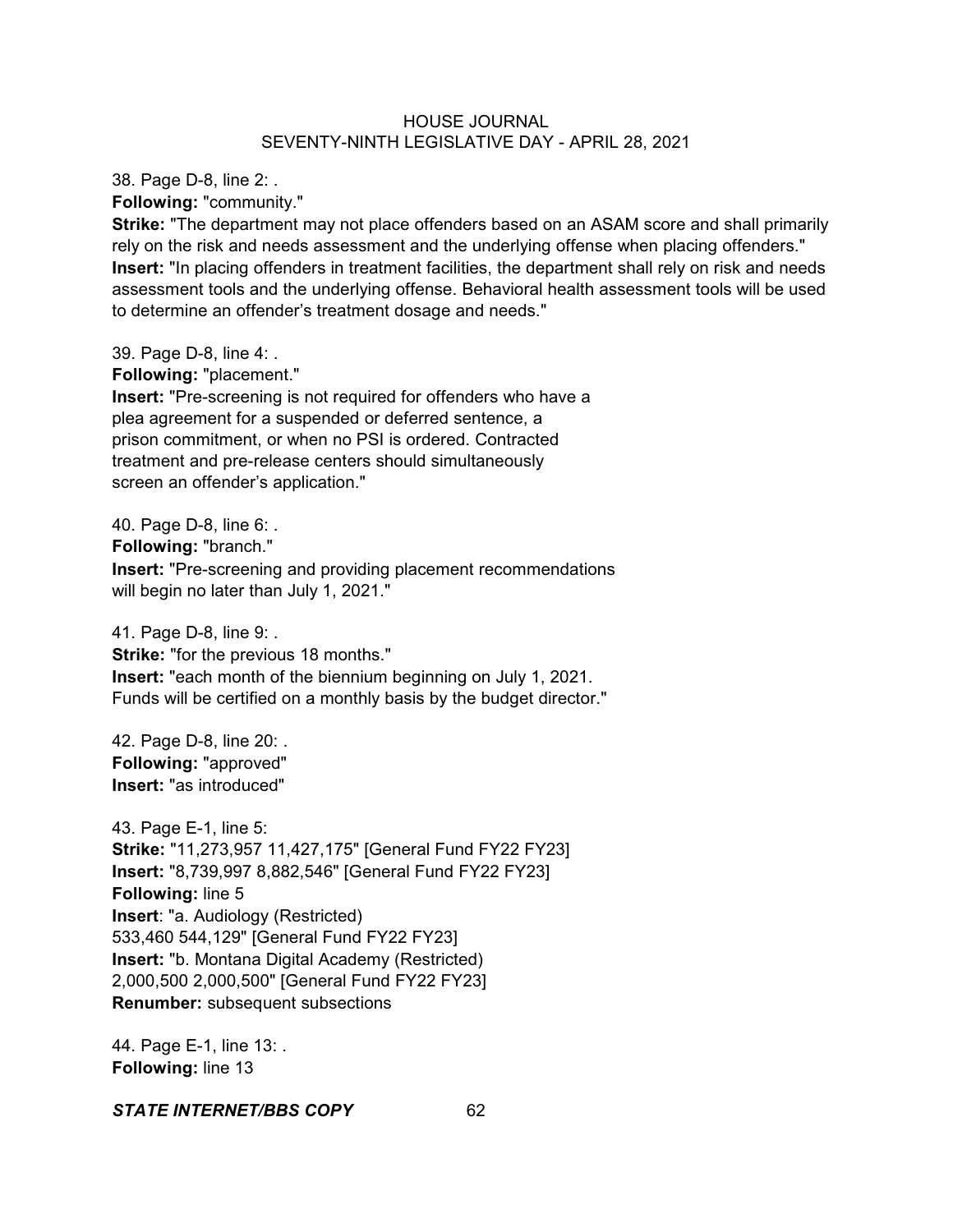**Insert:** "e. Medicaid Services to Schools Director (RST)" **Insert:** "67,500 67,500" [General Fund FY22 FY23] **Insert:** "67,500 67,500" [Federal Special Fund FY22 FY23] **Following:** line 13 **Insert:** "f. Medicaid Services to Schools Technical Support (RST) (OTO)" **Insert:** "55,000 55,000" [General Fund FY22 FY23] **Insert:** "55,000 55,000" [Federal Special Fund FY22 FY23]

45. Page E-1, line 22: **Strike:** "785,684,113 823,862,141" [General Fund FY22 FY23] **Insert:** "784,643,285 823,021,316" [General Fund FY22 FY23]

46. Page E-3: **Strike:** line 26 in its entirety

47. Page E-5, line 10: **Strike:** "4,977,617 5,136,239" [General Fund FY22 FY23] **Insert:** "4,978,887 5,139,719" [General Fund FY22 FY23]

48. Page E-8: . **Following:** line 11 **Insert:** "c. Bureau of Business and Economic Research Study (Restricted/Biennial/OTO)" **Insert:** "75,000" [General Fund FY22]

49. Page E-8, line 22: . **Strike:** "13,741,815" [General Fund FY22] **Insert:** "14,041,815" [General Fund FY22]

50. Page E-8: . **Following:** line 24 **Insert:** "b. Flathead Valley Community College (OTO)" **Insert:** "300,000" [General Fund FY22] **Insert:** "c. Bitterroot Community College (Restricted/Biennial)" **Insert:** "400,000" [General Fund FY22]

51. Page E-9, line 9: . **Strike:** "250,000 750,000" [General Fund FY22 FY23] **Insert:** "500,000 500,000" [General Fund FY22 FY23]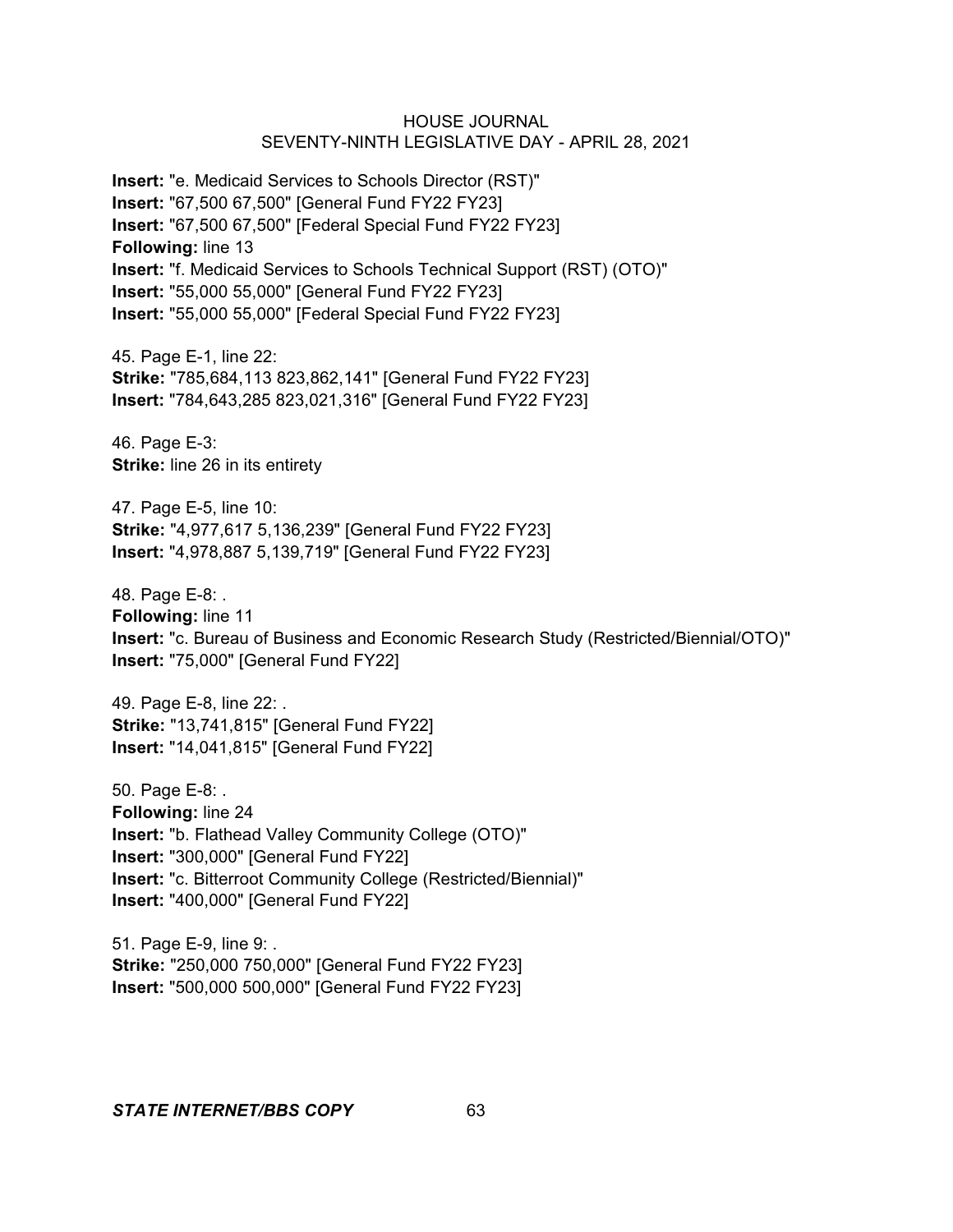52. Page E-9, line 11: . **Strike:** "250,000 750,000" [General Fund FY22 FY23] **Insert:** "375,000 375,000" [General Fund FY22 FY23]

53. Page E-9, line 13: . **Strike:** "500,000 1,500,000" [General Fund FY22 FY23] **Insert:** "750,000 750,000" [General Fund FY22 FY23]

54. Page E-9, line 15: . **Strike:** "375,000 1,125,000" [General Fund FY22 FY23] **Insert:** "750,000 750,000" [General Fund FY22 FY23]

55. Page E-9: . **Strike:** line 16 through line 17 in their entirety

For the Senate: For the House: Osmundson, Chair **Jones, Vice Chair Jones**, Vice Chair C. Smith Bartel

Caferro

# **FREE** CONFERENCE COMMITTEE on **House Bill 5**

Report No. 001, April 28, 2021

Mr. President and Mr. Speaker:

We, your Free Conference Committee met and considered **House Bill 5** (reference copy - salmon) and recommend this Free Conference Committee report be adopted.

And, recommend that **House Bill 5** (reference copy -- salmon) be amended as follows:

1. Title, line 12. **Following:** "DEFINITIONS;" **Insert:** "PROVIDING FOR A TRANSFER OF FUNDS;"

2. Page 5. **Following:** line 20 **Insert:** "COVID-19 Remote and Office Workspace Study and Planning Fund 1,400,000 1,400,000 Legislative Staff Workspace Renovation and Reorganization 500,000 500,000 Removal and Replacement of Legislative Chambers Carpeting 1,000,000 1,000,000"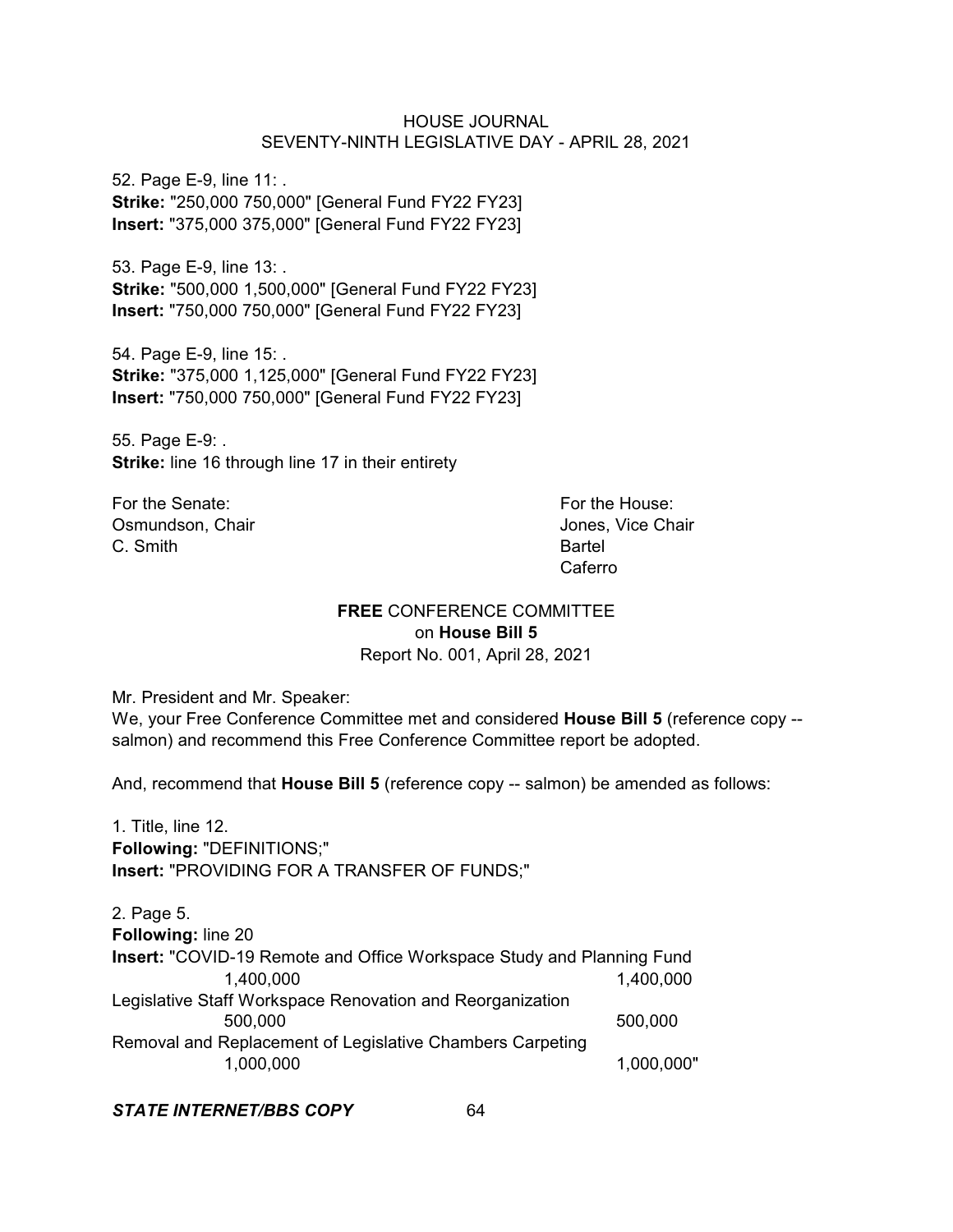3. Page 8. **Following:** line 8 **Insert:** "MAES Greenhouse Laboratories 2,000,000 2,000,000 Capitol Complex Building Renovations for Remote and Office Workspace Improvements 10,000,000 10,000,000 Mazurek Building Renovations 3,000,000 3,000,000"

4. Page 10, line 17 through line 20. **Strike:** "(A)" on line 17 through "210." on line 20

5. Page 10, line 21. **Strike:** "(B)" **Insert:** "(a)" **Renumber:** subsequent subsections

6. Page 10, line 28. **Strike:** "(3)(E)" **Insert:** "(3)(d)"

7. Page 11, line 17. **Strike:** "(3)(C)" **Insert:** "(3)(b)"

8. Page 11, line 18. **Strike:** "(3)(C)" **Insert:** "(3)(b)"

9. Page 11.

**Following:** line 18

**Insert:** "(4)(a) As part of the COVID-19 remote and office workspace study and planning, the department of justice, the Montana state library, and the judicial branch shall participate in a working group for the Mazurek building led by the department of administration.

(b) The working group shall:

 (i) determine the minimum space needs of the current occupants of the Mazurek building, including whether the footprint of the state law library can be reduced and opportunities exist to move department of justice staff to the building from private leased space. Tenants should determine whether remote work is a viable option for employees, and the working group should look for opportunities to reduce agency space.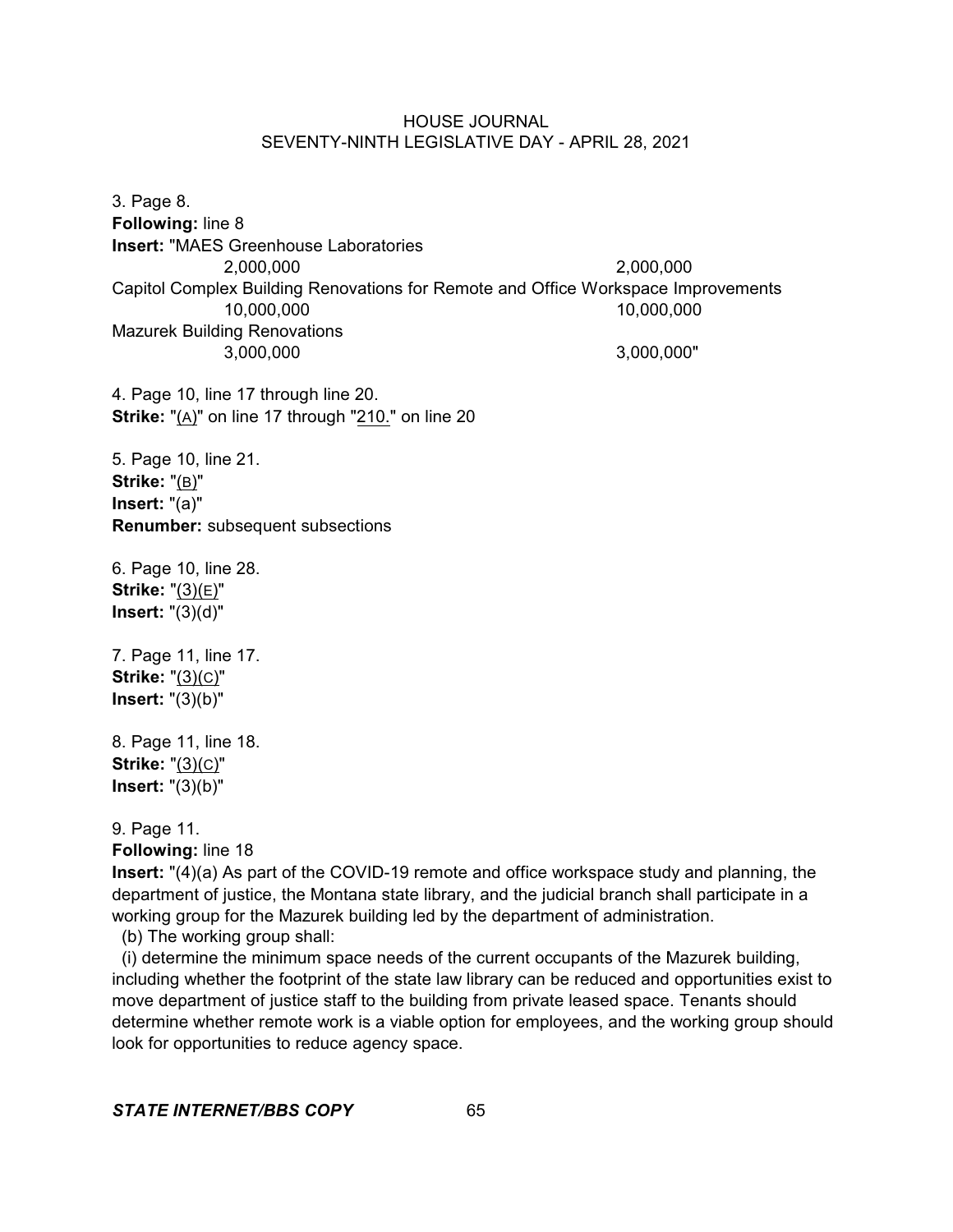(ii) determine the space configuration that is most efficient and effective for each tenant and its mission. To minimize disruption to the agencies and minimize costs, the configurations should minimize moves from current space and remodeling costs.

 (iii) consider how to use the unoccupied space in the building for the needs of the agencies to meet their minimum space needs. If the agencies do not use all of the unoccupied space, then the remaining space should be maintained in a sufficient block to allow for an additional agency tenant.

 (c) Prior to the commencement of any renovations on the Mazurek building, the budget director must approve the renovation plan."

10. Page 13, line 17. **Insert:** "600,000" [state special revenue] **Strike:** "600,000" [federal special revenue]

11. Page 14.

**Following:** line 23

**Insert:** "(6) The following money is appropriated to the department of environmental quality in the indicated amount for the purpose of leaking petroleum tank remediation to address risks to human health or the environment at petroleum sites where there is no readily apparent potentially liable person or entity that is financially viable:

Agency/Project [stack these 6 lines as column heads per AIC]

LRBP MR Fund

State Special Revenue

Federal Special Revenue

Authority Only Sources

Total

Remediation of Leaking Petroleum Tanks

2,000,000 [state special revenue] 2,000,000 [total]" [note: bracketed labels not to be included in actual inserted text]

12. Page 18.

**Following:** line 17

**Insert:** "NEW SECTION. **Section 12. Transfer of funds.** By July 1, 2021, the state treasurer shall transfer \$2,000,000 from the general fund to a state special account for the purpose of leaking petroleum tank remediation."

**Renumber:** subsequent sections

For the Senate: For the House: Cuffe, Chair **Cuffe**, Chair **Cuffe**, Chair **Jones**, Vice Chair Boldman **Hamilton** Osmundson **Hopkins**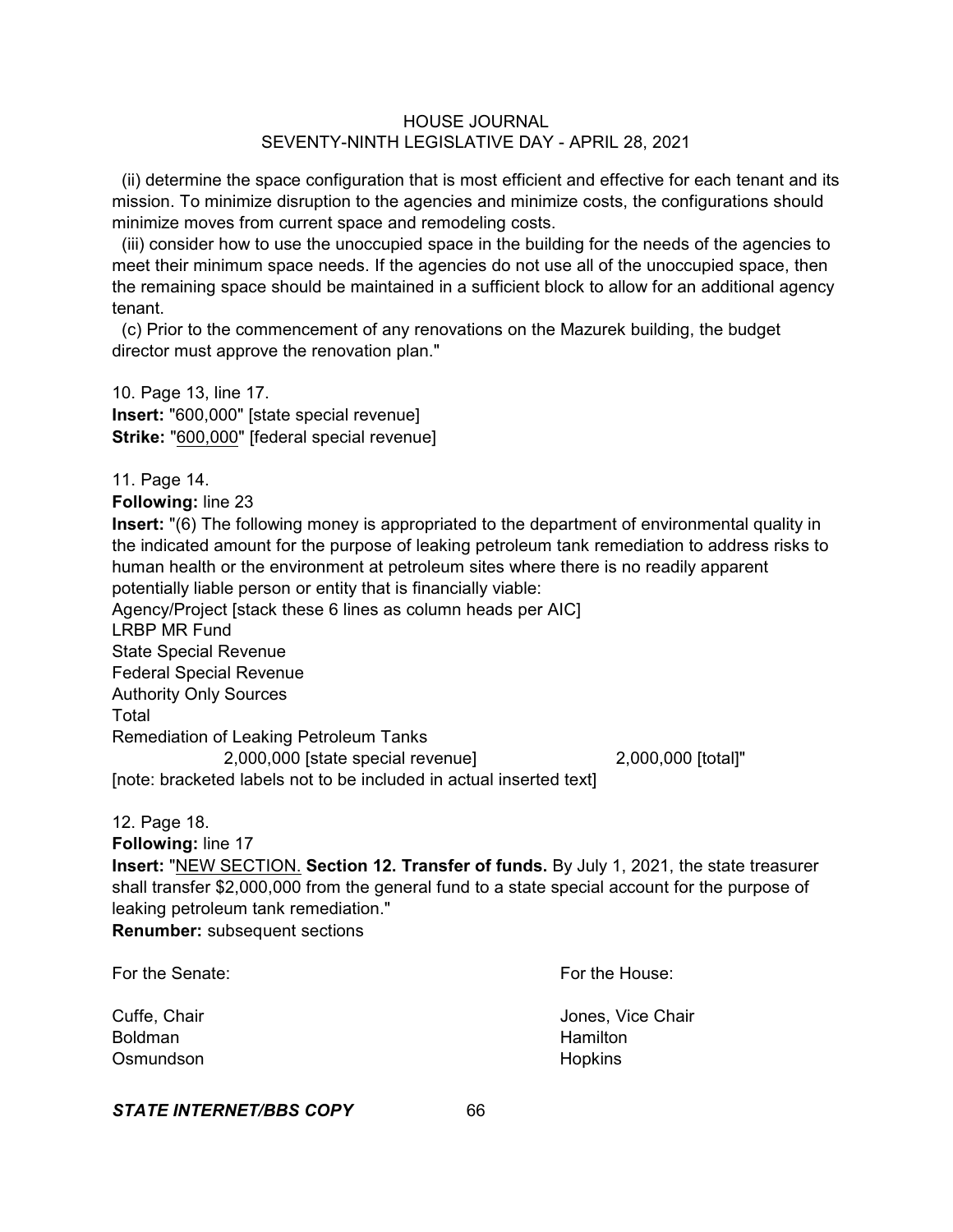# **FREE** CONFERENCE COMMITTEE on **House Bill 632**

Report No. 001, April 28, 2021

Mr. President and Mr. Speaker:

We, your Free Conference Committee met and considered **House Bill 632** (reference copy - salmon) and recommend this Free Conference Committee report be adopted.

And, recommend that **House Bill 632** (reference copy -- salmon) be amended as follows:

*The amendment reference, authorized print version is available at the end of this Journal.*

For the Senate: For the House:

Osmundson, Chair Garner, Vice Chair Garner, Vice Chair Cuffe **Bartel** Lynch **Example 2018** Contract the Contract of the Contract of the Keane

# **FREE** CONFERENCE COMMITTEE on **House Bill 663**

Report No. 001, April 28, 2021

Mr. President and Mr. Speaker:

We, your Free Conference Committee met and considered **House Bill 663** (reference copy - salmon) and recommend this Free Conference Committee report be adopted.

And, recommend that **House Bill 663** (reference copy -- salmon) be amended as follows:

1. Title, line 10. **Following:** "TAXES;" **Insert:** "PROVIDING AN APPROPRIATION;"

2. Page 3. **Following:** line 16 **Insert:** "NEW SECTION. **Section 2. Appropriation**. (1) The following money is appropriated from the state general fund to the office of public instruction for the purposes of increased guaranteed tax base aid pursuant to [section 1]:

| Fiscal year 2022 | \$10,245,460 |
|------------------|--------------|
| Fiscal year 2023 | \$10,439,655 |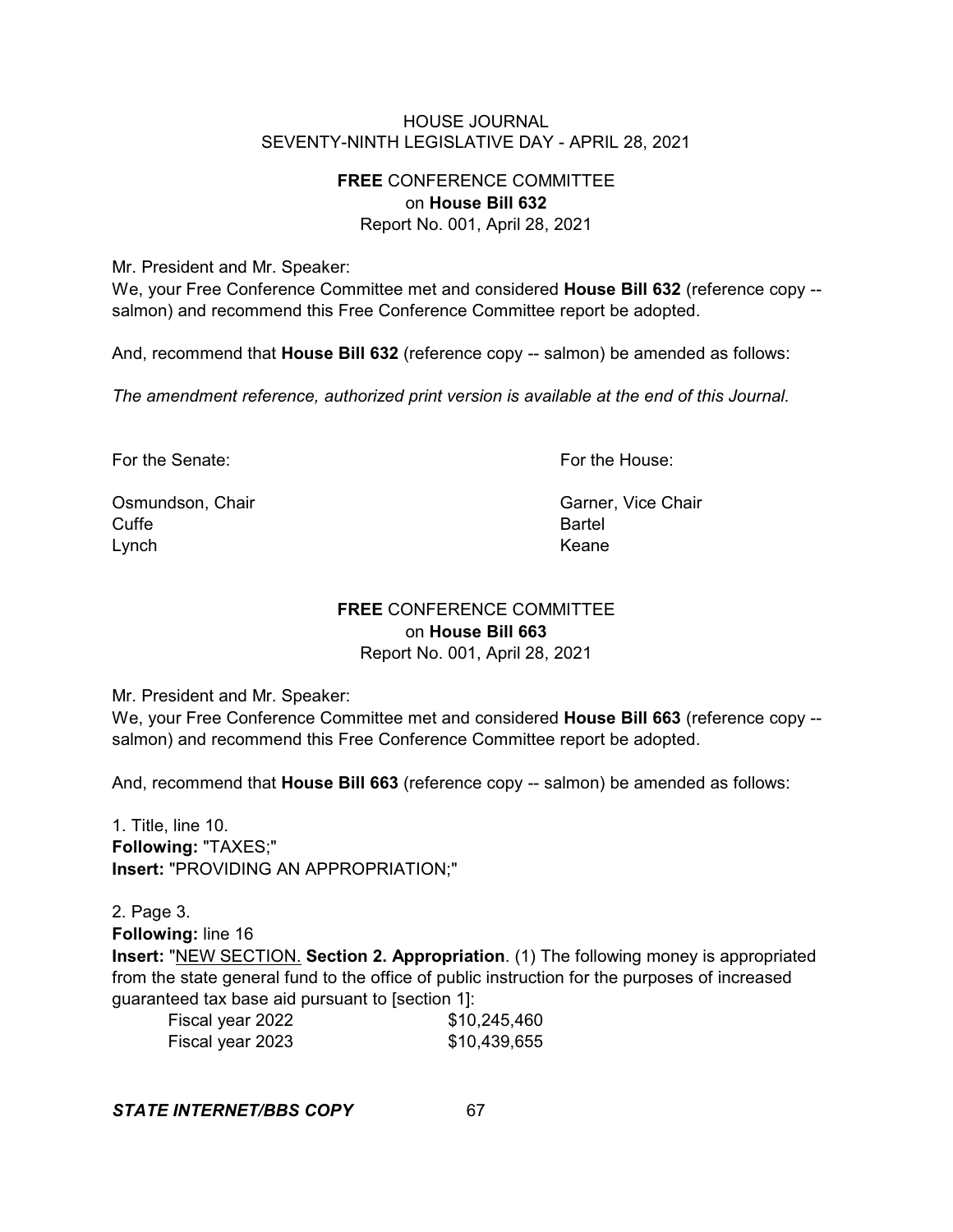(2) The legislature intends that the appropriation in fiscal year 2023 be considered as part of the ongoing base for the BASE aid appropriation for the next legislative session." **Renumber:** subsequent sections

3. Page 4, line 24. **Strike:** "252%" **Insert:** "254%"

4. Page 5, line 28. **Strike:** "2" **Insert:** "4"

5. Page 6.

**Following:** line 6

**Insert:** "COORDINATION SECTION. **Section 4. Coordination instruction**. If both House Bill No. 303 and [this act] are passed and approved, then [section 2 of this act] is void and must be replaced with:

"NEW SECTION. **Appropriation**. (1) The following money is appropriated from the state general fund to the office of public instruction for the purposes of increased guaranteed tax base aid pursuant to [section 3]:

Fiscal year 2022 \$10,245,460 Fiscal year 2023 \$12,889,751

(2) The legislature intends that the appropriation in fiscal year 2023 be considered as part of the ongoing base for the BASE aid appropriation for the next legislative session."" **Renumber:** subsequent section

For the Senate: For the House:

Salomon, Chair **Ler, Vice Chair Ler, Vice Chair** Bogner Jones McClafferty Novak

**FREE** CONFERENCE COMMITTEE on **Senate Bill 191** Report No. 001, April 28, 2021

Mr. President and Mr. Speaker:

We, your Free Conference Committee met and considered **Senate Bill 191** (reference copy - salmon) and recommend this Free Conference Committee report be adopted.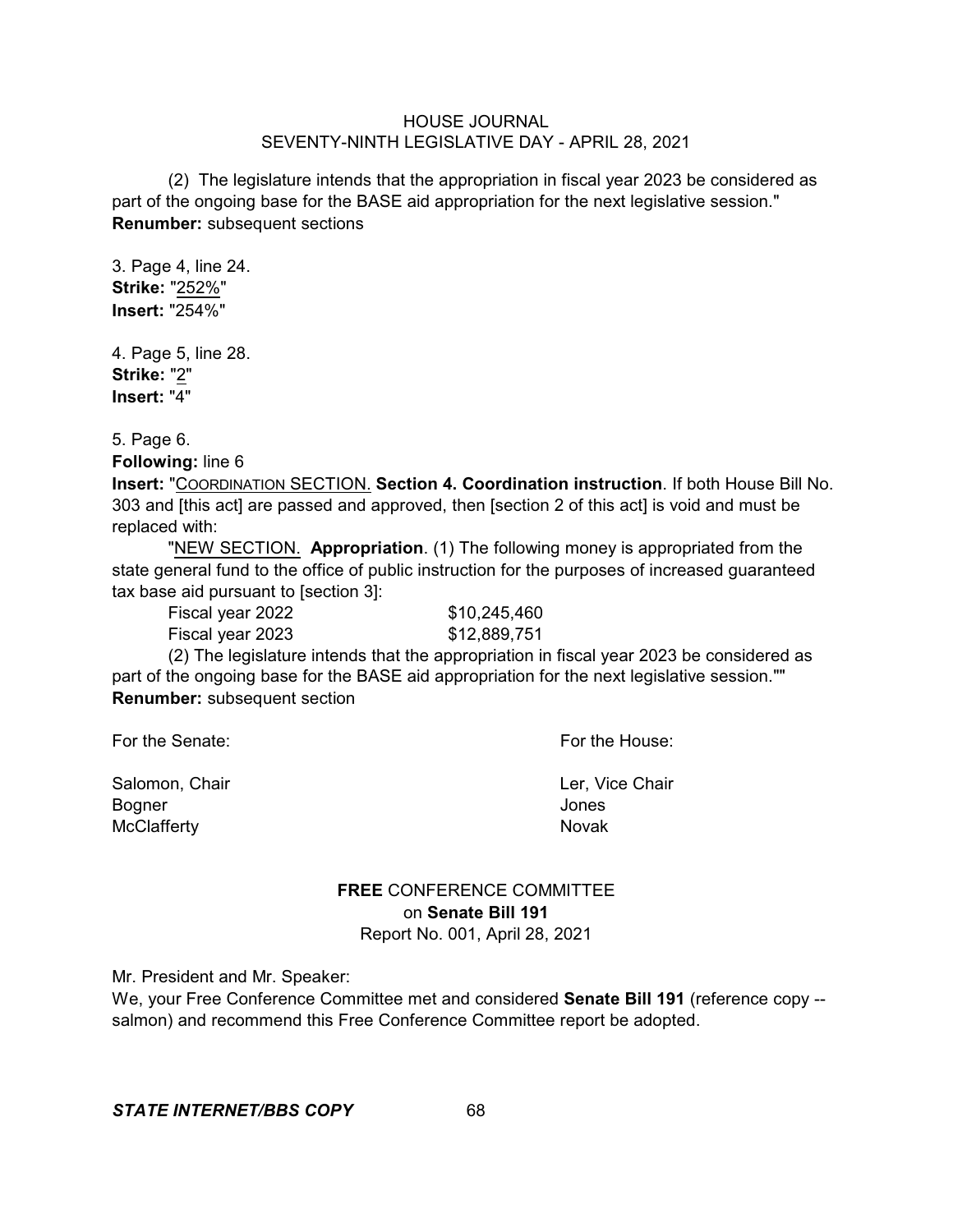And, recommend that **Senate Bill 191** (reference copy -- salmon) be amended as follows:

1. Title, line 7.

**Following:** "REQUIREMENTS;"

**Insert:** "PROVIDING LEGISLATIVE INTENT; REVISING LAWS RELATING TO THE TRANSFER OF DEFENDANTS AFTER SENTENCING; REQUIRING THE DEPARTMENT OF PUBLIC HEALTH AND HUMAN SERVICES TO REPORT TO LEGISLATIVE COMMITTEES PRIOR TO TAKING CERTAIN ACTIONS; PROVIDING FOR TRANSFERS AND APPROPRIATIONS; AMENDING SECTION 1, CHAPTER 1, LAWS OF 2019;"

2. Title, line 8. **Following:** "17-7-209," **Strike:** "AND" **Following:** "17-7-402," **Insert:** "46-19-101, AND 53-6-101," **Following:** "AN" **Insert:** "IMMEDIATE"

3. Page 2, line 9.

**Following: "the"** 

**Insert:** "The state treasurer shall calculate the operating reserve level of general fund balance defined in 17-7-102(11). The treasurer shall first apply the excess revenue to reach the operating reserve level general fund balance, if necessary. Once the general fund balance is at the reserve level, 75% of the remaining excess revenue is transferred to the budget stabilization reserve fund."

4. Page 2, line 9 through line 12 **Strike:** "By" on line 9 through "(6)." on line 12

5. Page 2, line 15. **Following:** "THEN" **Insert:** "50% of"

6. Page 2, line 15. **Strike:** "17-7-208" **Insert:** "17-7-209 and 50% to the general fund"

7. Page 4, line 16. **Strike:** "and proprietary funds"

8. Page 5. **Following:** line 20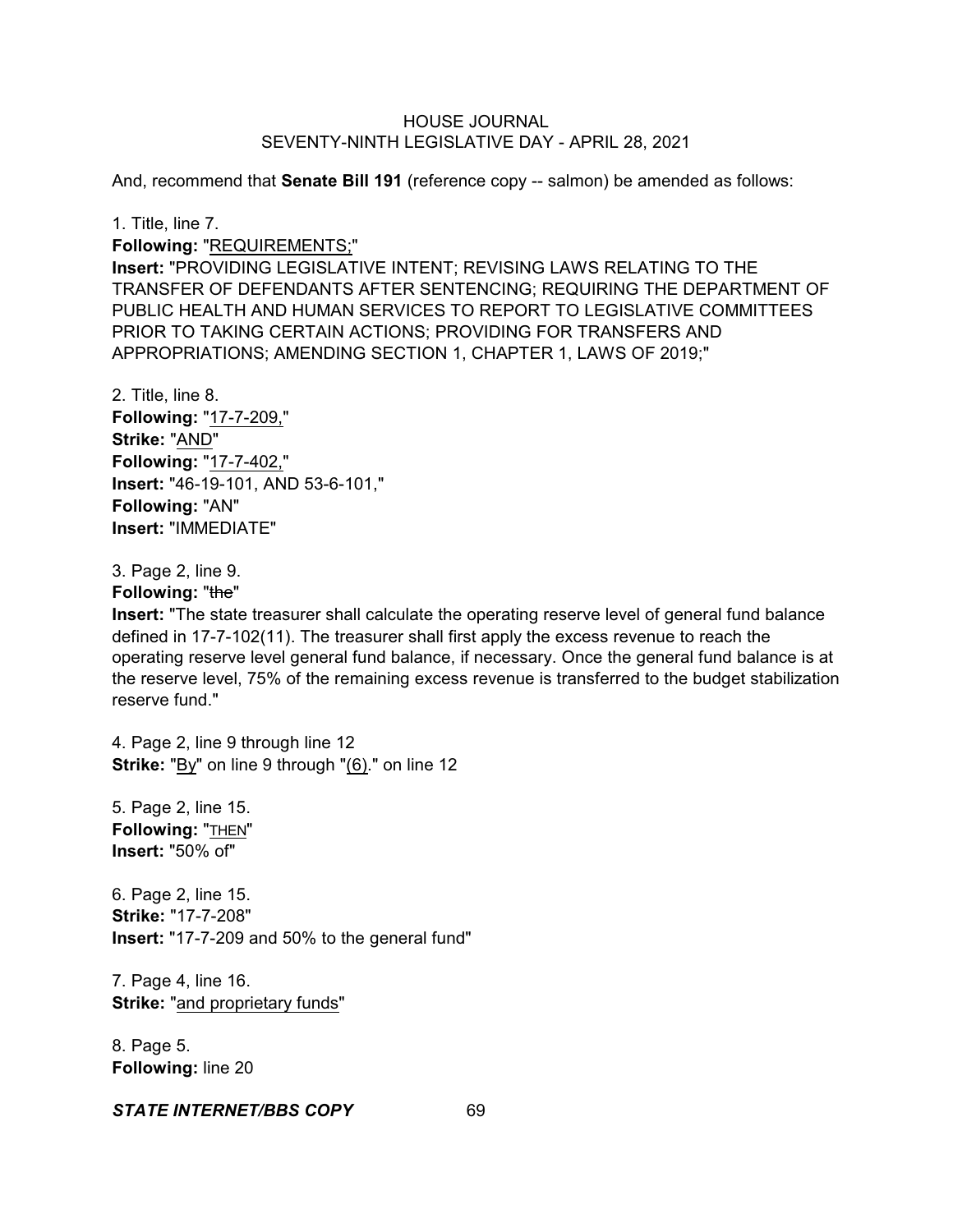**Insert:** "**Section 4.** Section 53-6-101, MCA, is amended to read:

- "**53-6-101. Montana medicaid program -- authorization of services.** (1) There is a Montana medicaid program established for the purpose of providing necessary medical services to eligible persons who have need for medical assistance. The Montana medicaid program is a joint federal-state program administered under this chapter and in accordance with Title XIX of the Social Security Act, 42 U.S.C. 1396, et seq. The department shall administer the Montana medicaid program.
- (2) The department and the legislature shall consider the following funding principles when considering changes in medicaid policy that either increase or reduce services:
- (a) protecting those persons who are most vulnerable and most in need, as defined by a combination of economic, social, and medical circumstances;
- (b) giving preference to the elimination or restoration of an entire medicaid program or service, rather than sacrifice or augment the quality of care for several programs or services through dilution of funding; and
- (c) giving priority to services that employ the science of prevention to reduce disability and illness, services that treat life-threatening conditions, and services that support independent or assisted living, including pain management, to reduce the need for acute inpatient or residential care.
- (3) Medical assistance provided by the Montana medicaid program includes the following services:
- (a) inpatient hospital services;
- (b) outpatient hospital services;
- (c) other laboratory and x-ray services, including minimum mammography examination as defined in 33-22-132;
- (d) skilled nursing services in long-term care facilities;
- (e) physicians' services;
- (f) nurse specialist services;
- (g) early and periodic screening, diagnosis, and treatment services for persons under 21 years of age, in accordance with federal regulations and subsection (10)(b);
- (h) ambulatory prenatal care for pregnant women during a presumptive eligibility period, as provided in 42 U.S.C. 1396a(a)(47) and 42 U.S.C. 1396r-1;
- (i) targeted case management services, as authorized in 42 U.S.C. 1396n(g), for high-risk pregnant women;
- (j) services that are provided by physician assistants within the scope of their practice and that are otherwise directly reimbursed as allowed under department rule to an existing provider;
- (k) health services provided under a physician's orders by a public health department;
- (l) federally qualified health center services, as defined in 42 U.S.C. 1396d(l)(2);
- (m) routine patient costs for qualified individuals enrolled in an approved clinical trial for cancer as provided in 33-22-153;
- (n) for children 18 years of age and younger, habilitative services as defined in 53-4-1103; and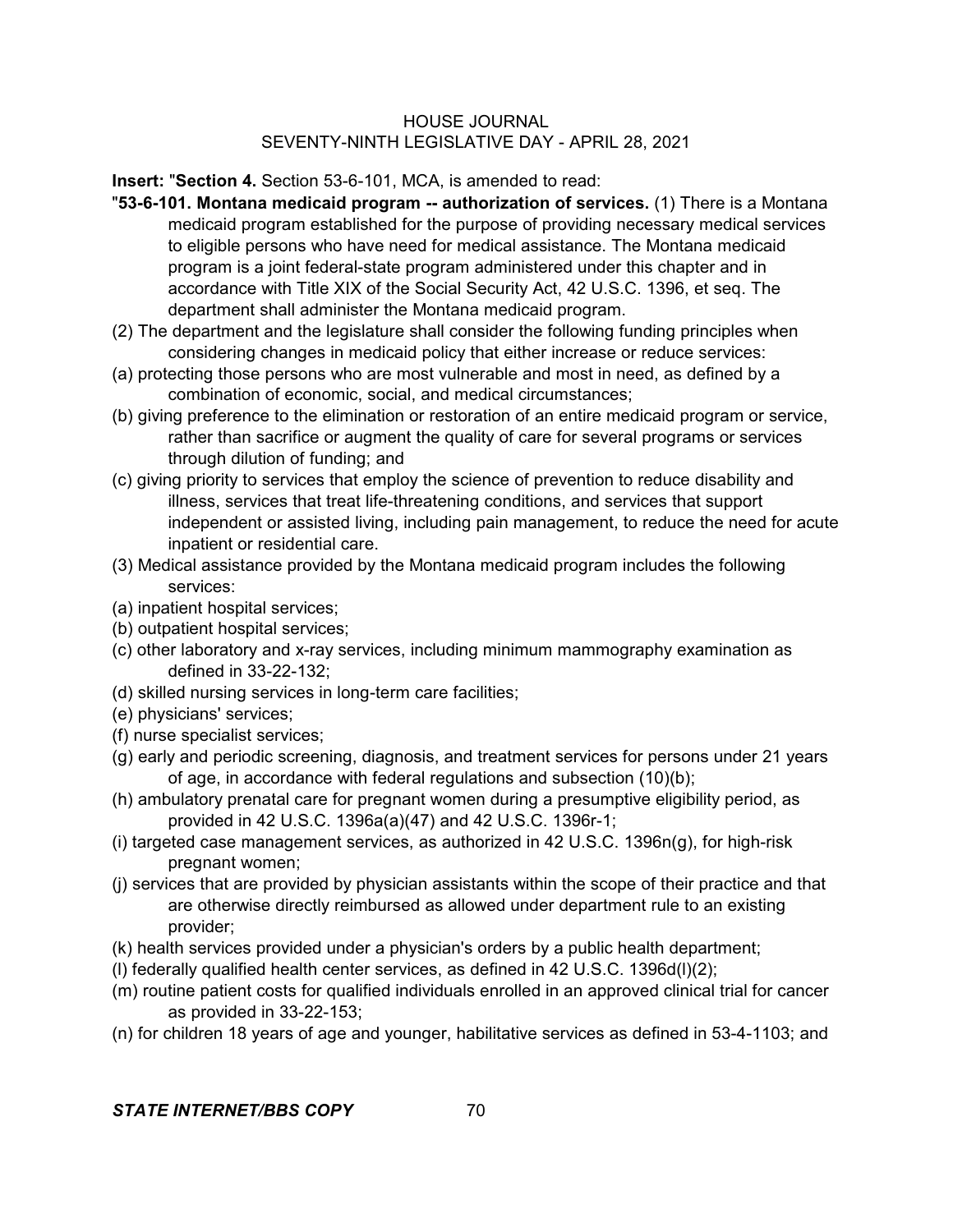- (o) services provided by a person certified in accordance with 37-2-318 to provide services in accordance with the Indian Health Care Improvement Act, 25 U.S.C. 1601, et seq.
- (4) Medical assistance provided by the Montana medicaid program may, as provided by department rule, also include the following services:
- (a) medical care or any other type of remedial care recognized under state law, furnished by licensed practitioners within the scope of their practice as defined by state law;
- (b) home health care services;
- (c) private-duty nursing services;
- (d) dental services;
- (e) physical therapy services;
- (f) mental health center services administered and funded under a state mental health program authorized under Title 53, chapter 21, part 10;
- (g) clinical social worker services;
- (h) prescribed drugs, dentures, and prosthetic devices;
- (i) prescribed eyeglasses;
- (j) other diagnostic, screening, preventive, rehabilitative, chiropractic, and osteopathic services;
- (k) inpatient psychiatric hospital services for persons under 21 years of age;
- (l) services of professional counselors licensed under Title 37, chapter 23;
- (m) hospice care, as defined in 42 U.S.C. 1396d(o);
- (n) case management services, as provided in 42 U.S.C. 1396d(a) and 1396n(g), including targeted case management services for the mentally ill;
- (o) services of psychologists licensed under Title 37, chapter 17;
- (p) inpatient psychiatric services for persons under 21 years of age, as provided in 42 U.S.C. 1396d(h), in a residential treatment facility, as defined in 50-5-101, that is licensed in accordance with 50-5-201; (q) services of behavioral health peer support specialists certified under Title 37, chapter 38, provided to adults 18 years of age and older with a diagnosis of a mental disorder, as defined in 53-21-102; and
- (r) any additional medical service or aid allowable under or provided by the federal Social Security Act.
- (5) Services for persons qualifying for medicaid under the medically needy category of assistance, as described in 53-6-131, may be more limited in amount, scope, and duration than services provided to others qualifying for assistance under the Montana medicaid program. The department is not required to provide all of the services listed in subsections (3) and (4) to persons qualifying for medicaid under the medically needy category of assistance.
- (6) In accordance with federal law or waivers of federal law that are granted by the secretary of the U.S. department of health and human services, the department may implement limited medicaid benefits, to be known as basic medicaid, for adult recipients who are eligible because they are receiving cash assistance, as defined in 53-4-201, as the specified caretaker relative of a dependent child and for all adult recipients of medical assistance only who are covered under a group related to a program providing cash assistance, as defined in 53-4-201. Basic medicaid benefits consist of all mandatory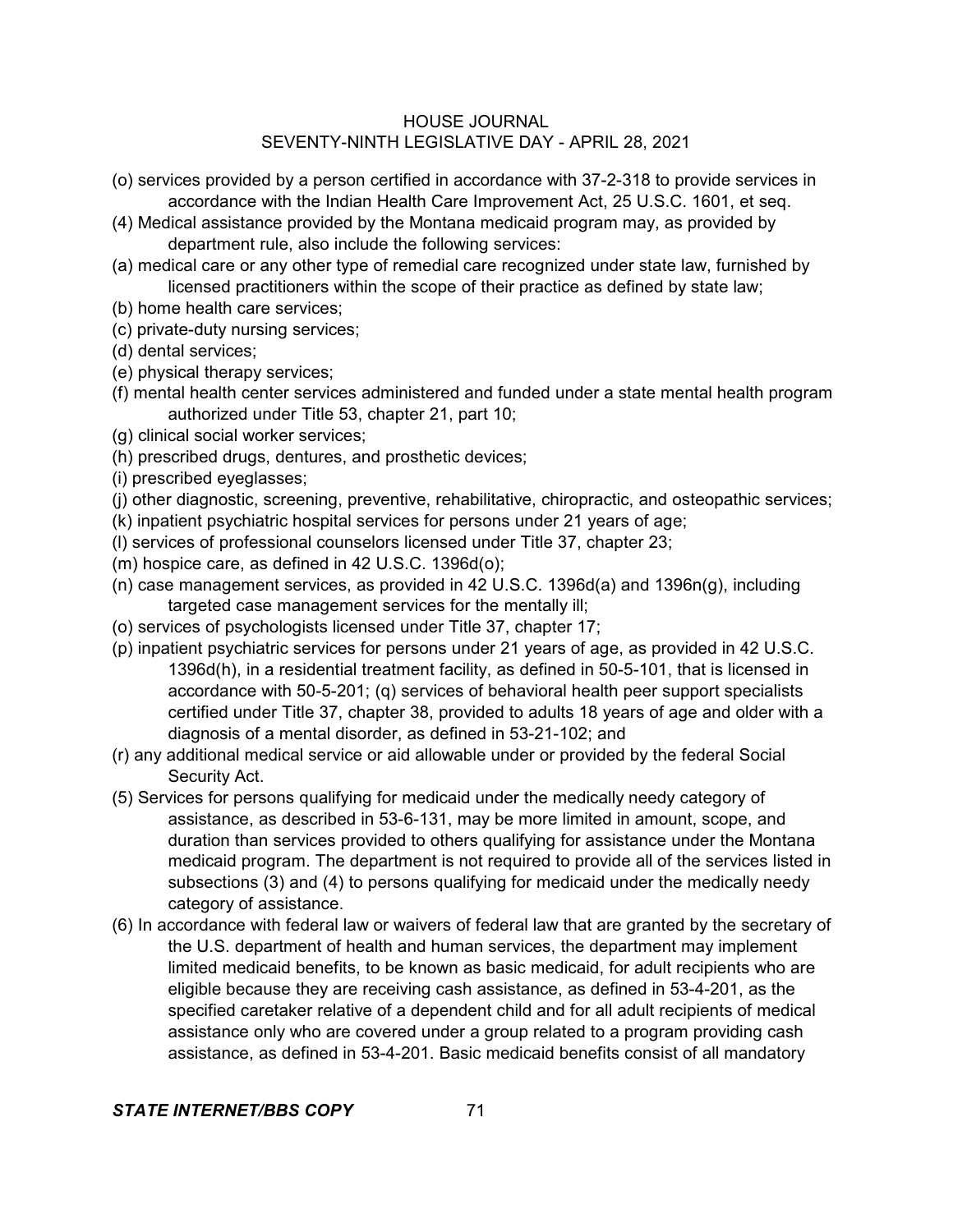services listed in subsection (3) but may include those optional services listed in subsections (4)(a) through (4)(r) that the department in its discretion specifies by rule. The department, in exercising its discretion, may consider the amount of funds appropriated by the legislature, whether approval has been received, as provided in 53- 1-612, and whether the provision of a particular service is commonly covered by private health insurance plans. However, a recipient who is pregnant, meets the criteria for disability provided in Title II of the Social Security Act, 42 U.S.C. 416, et seq., or is less than 21 years of age is entitled to full medicaid coverage.

- (7) The department may implement, as provided for in Title XIX of the Social Security Act, 42 U.S.C. 1396, et seq., as may be amended, a program under medicaid for payment of medicare premiums, deductibles, and coinsurance for persons not otherwise eligible for medicaid.
- (8) (a) The department may set rates for medical and other services provided to recipients of medicaid and may enter into contracts for delivery of services to individual recipients or groups of recipients.
- (b) The department shall strive to close gaps in services provided to individuals suffering from mental illness and co-occurring disorders by doing the following:
- (i) simplifying administrative rules, payment methods, and contracting processes for providing services to individuals of different ages, diagnoses, and treatments. Any adjustments to payments must be cost-neutral for the biennium beginning July 1, 2017.
- (ii) publishing a report on an annual basis that describes the process that a mental health center or chemical dependency facility, as those terms are defined in 50-5-101, must utilize in order to receive payment from Montana medicaid for services provided to individuals of different ages, diagnoses, and treatments.
- (9) The services provided under this part may be only those that are medically necessary and that are the most efficient and cost-effective.
- (10) (a) The amount, scope, and duration of services provided under this part must be determined by the department in accordance with Title XIX of the Social Security Act, 42 U.S.C. 1396, et seq., as may be amended.
- (b) The department shall, with reasonable promptness, provide access to all medically necessary services prescribed under the early and periodic screening, diagnosis, and treatment benefit, including access to prescription drugs and durable medical equipment for which the department has not negotiated a rebate.
- (11) Services, procedures, and items of an experimental or cosmetic nature may not be provided.
- (12) (a) Prior to enacting changes to provider rates, medicaid waivers, or the medicaid state plan, the department shall report the information to:

(i) the children, families, health, and human services interim committee; and (ii) the legislative finance committee.

(b) In its report to the committees, the department shall provide an explanation for the proposed changes and an estimated budget impact to the department over the next 4 fiscal years.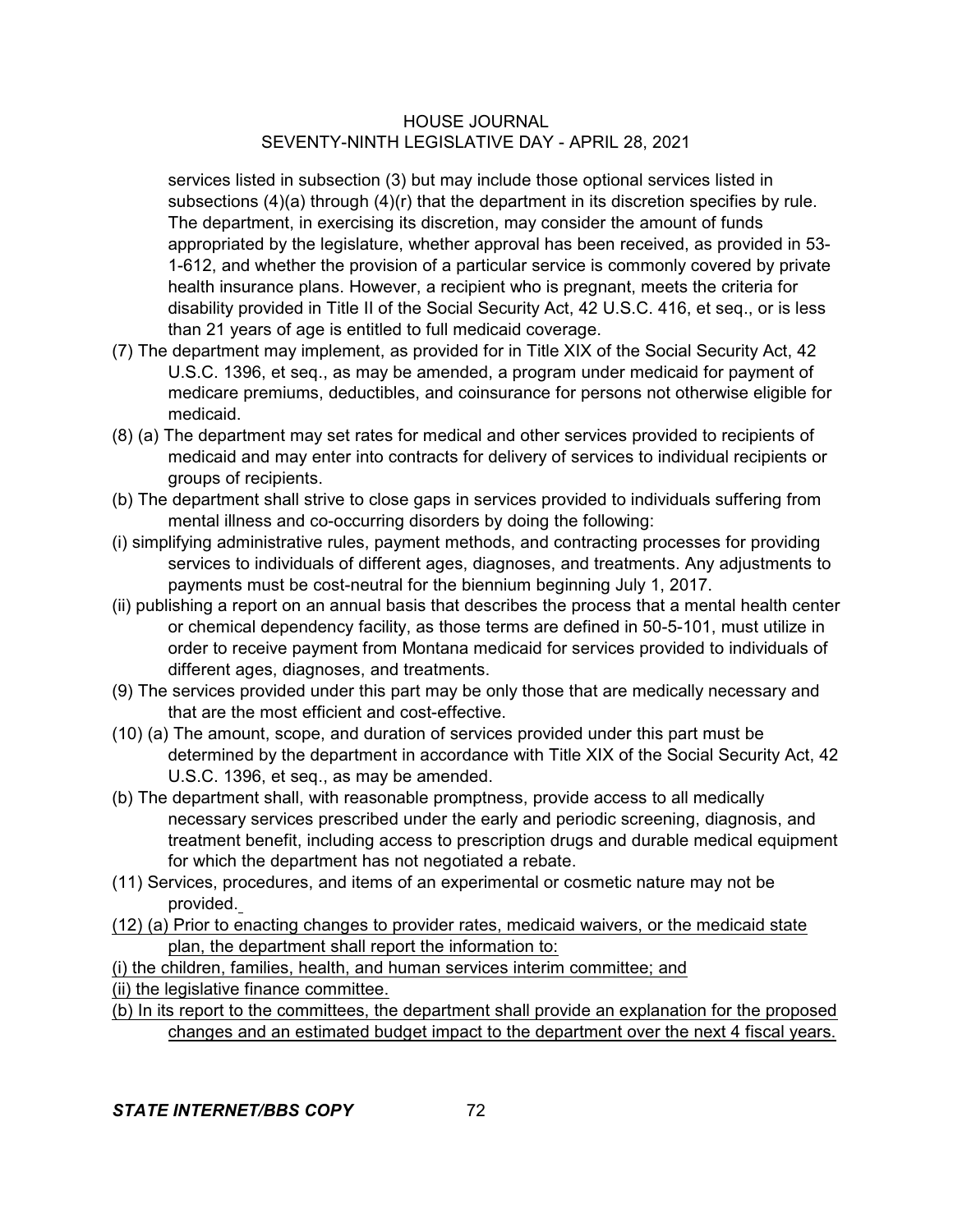- $(12)(13)$  If available funds are not sufficient to provide medical assistance for all eligible persons, the department may set priorities to limit, reduce, or otherwise curtail the amount, scope, or duration of the medical services made available under the Montana medicaid program after taking into consideration the funding principles set forth in subsection (2). (Subsection (3)(o) terminates September 30, 2023--sec. 7, Ch. 412, L. 2019.)""
- **Insert:** "NEW SECTION. **Section 5. Legislative intent -- medicaid transfers.** If, during the 2023 biennium, expenditures in the disabilities and employment transition division, the developmental services division, the health resources division, the senior and long term care division, the addictive and mental disorders division, or the child and family services division are estimated to exceed appropriations, thereby requiring actions under 17-7- 301, it is the intent of the legislature that the department of public health and human services may, with prior approval of the office of budget and program planning, transfer budget authority from any division in the department to any other division listed above to eliminate a potential deficit or supplemental request and eliminate the need for actions under 17-7-301. Total transfers to a division may not exceed 10% of the budget of the division receiving the transfer. Such transfers between divisions must be reported by the department to the legislative finance committee at its next regular meeting. For the 2023 biennium, this language supersedes language contained in House Bill No. 341 and House Bill No. 275, if passed and approved."
- **Insert:** "**Section 6.** Section 1, Chapter 1, Laws of 2019, is amended to read:
- "**Section 1. Appropriation.** (1) The following amounts are appropriated from the state general fund for fiscal years 2019, 2020, and 2021 for the operation of the 66th legislature and the costs of preparing for the 67th legislature:
- LEGISLATIVE BRANCH (1104)
- 1. Senate \$3,850,818
- 2. House of Representatives \$6,346,581
- 3. Legislative Services Division \$1,069,866
- (2) The following amounts are appropriated from the state general fund for fiscal year 2021 for the initial costs of the 67th legislature:
- LEGISLATIVE BRANCH (1104)
- 1. Senate \$316,674
- 2. House \$521,853
- 3. Legislative Services Division \$16,500
- (3) Funds in subsections (1) and (2) appropriated to the Senate and the House of Representatives that are unencumbered and unexpended on June 30, 2021, may be used to support the 67th legislature for the purposes in House Bill No. 483.""
- **Insert:** "NEW SECTION. **Section 7. Transfer of funds.** The state treasurer shall transfer \$165 million from the general fund to the capital developments long-range building program account established in 17-7-209 by June 30, 2021."
- **Insert:** "NEW SECTION. **Section 8. Appropriation**. (1) For the biennium beginning July 1, 2021, there is appropriated \$1,500,000 from the general fund to the office of budget and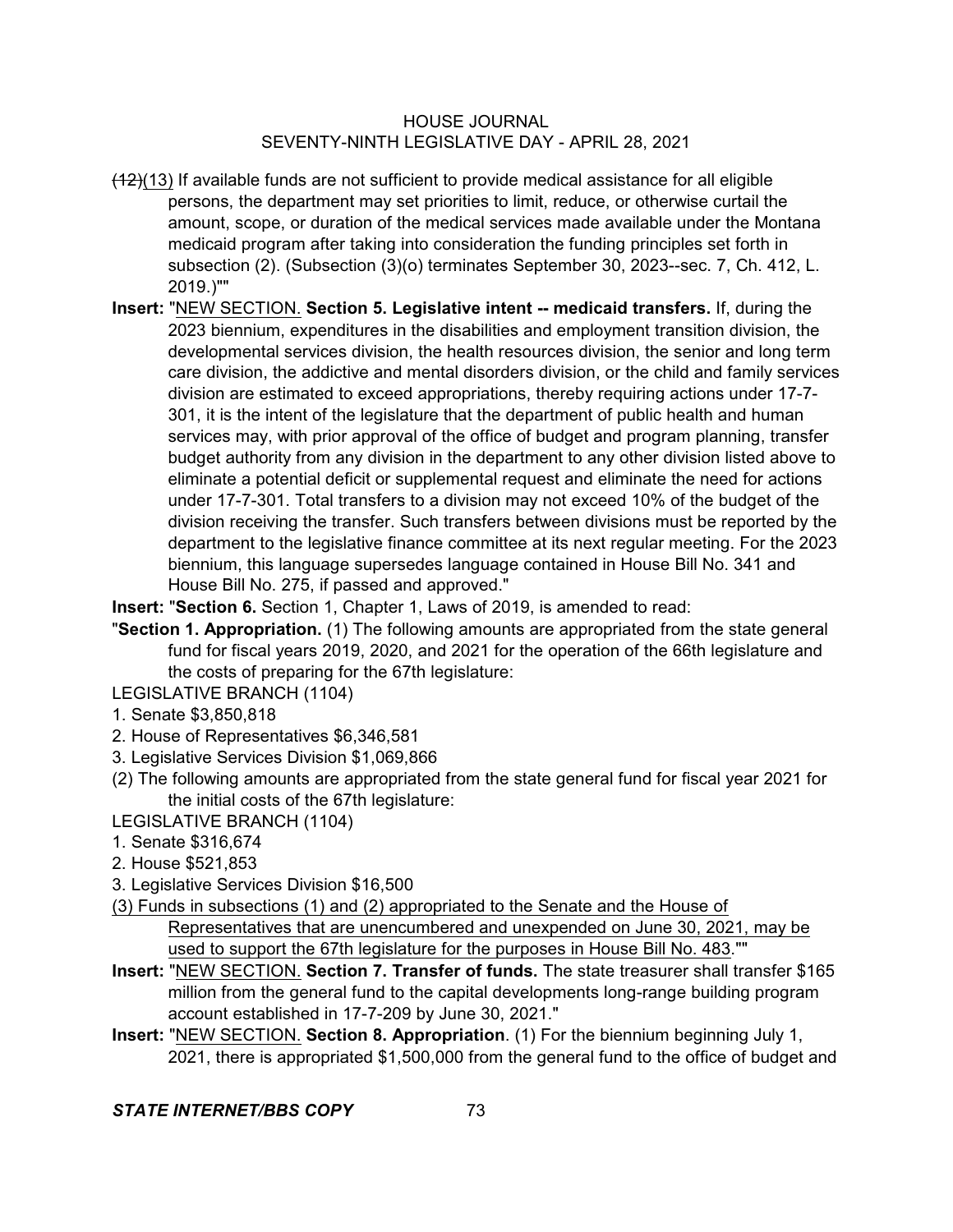program planning to be allocated to agencies at the discretion of the office of budget and program planning. Funding may be included as part of the base budget for the next legislative session.

- (2) For the biennium beginning July 1, 2021, there is appropriated \$1,000,000 from a state special revenue account to the office of budget and program planning to be allocated to agencies at the discretion of the office of budget and program planning. Funding may be included as part of the base budget for the next legislative session."
- **Insert:** "COORDINATION SECTION. **Section 9. Coordination instruction**. If both [this act] and House Bill No. 578 are passed and approved, then 46-19-101 must be amended as follows:
- "**46-19-101. Commitment of defendant -- transfer of information in possession of sheriff - notification to court of delay.** (1) Upon oral pronouncement of a sentence imposing punishment of imprisonment, commitment to the department of corrections, placement in a prerelease center, community corrections facility, or other place of confinement, or death, the court shall commit the defendant to the custody of the sheriff, who shall deliver the defendant to the place of confinement, commitment, or execution and give that place an order, which must be signed by the sentencing judge on the date of oral pronouncement of sentence, stating that the defendant is sentenced to that place for imprisonment, commitment, placement, or execution, as the case may be. The order is authority for that place to hold the defendant pending receipt by that place of a copy of the written judgment.
- (2) When a sheriff delivers the defendant to the place of confinement, commitment, or execution, the sheriff shall deliver at the same time all information in the possession of the sheriff regarding the physical and mental health of the defendant, including health information contained in a presentence investigation report.
- (3) If a defendant is sentenced to prison, another place of confinement operated by or under contract with the department of corrections, or committed to the department and the offender is not transported to the placement within 10 days of receipt of sentencing documents, the department shall notify the court in writing of the reason for the delay.""
- **Insert:** "COORDINATION SECTION. **Section 10. Coordination instruction**. If both [this act] and House Bill No. 497 are passed and approved, then [section 4 of this act], amending 53- 6-101, is void and 53-6-101 must be amended to include a new subsection (12) that reads as follows:
- "(12) (a) Prior to enacting changes to provider rates, medicaid waivers, or the medicaid state plan, the department of public health and human services shall report this information to the following committees:
- (i) the children, families, health, and human services interim committee;
- (ii) the legislative finance committee; and
- (iii) the health and human services budget committee.
- (b) In its report to the committees, the department shall provide an explanation for the proposed changes and an estimated budget impact to the department over the next 4 fiscal years.""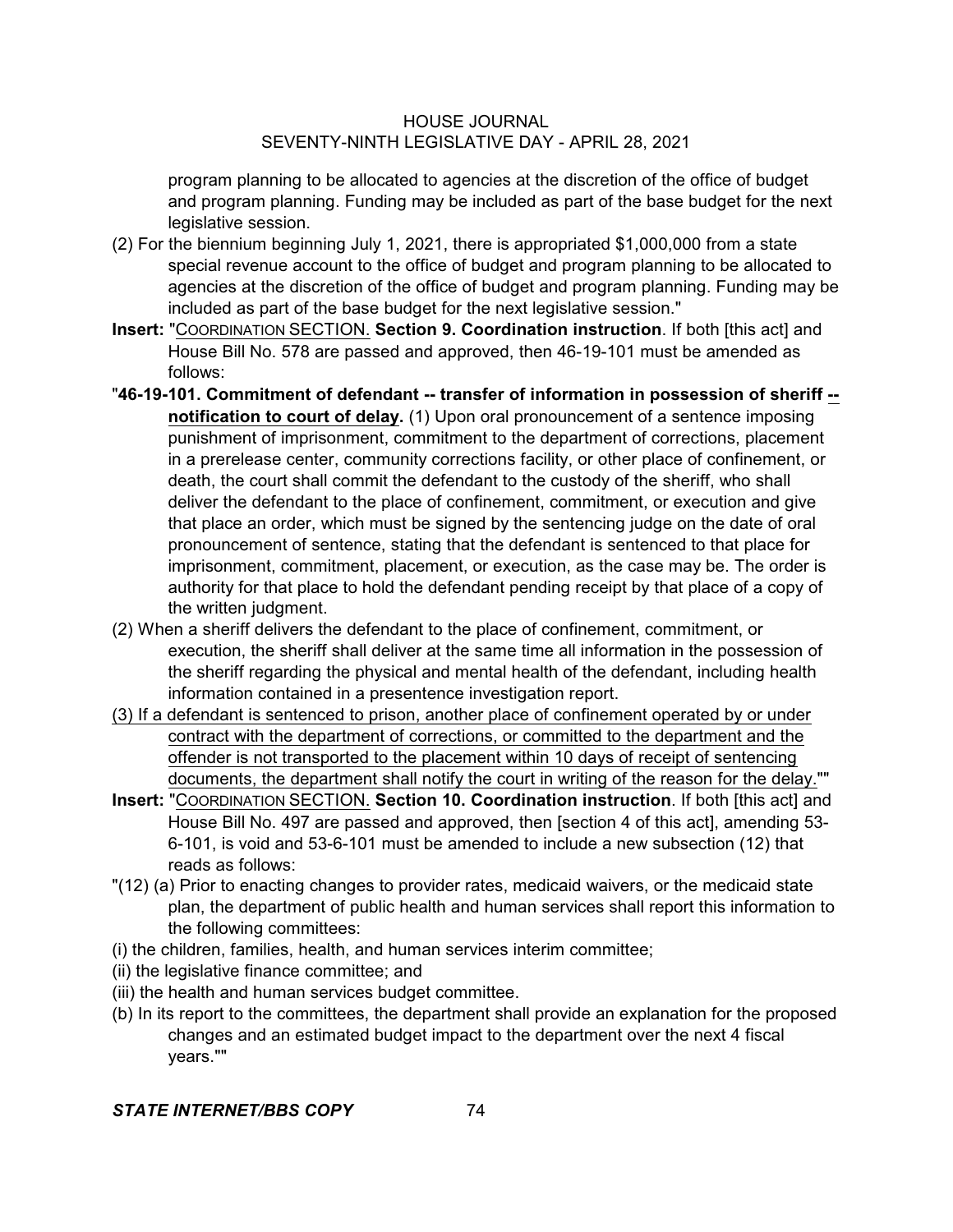- **Insert:** "COORDINATION SECTION. **Section 11. Coordination instruction**. If both [this act] and House Bill No. 8 are passed and approved, then [section 2(4)(b) of House Bill No. 8] must read:
- "(b) The loan in this subsection (4) is contingent on the following:
- (i) the forming of a water users' association of Montana users of the waters flowing from the Milk River that includes cities, towns, districts, water users' associations, and other unassociated individuals and entities; and"
- (ii) the water users' association demonstrating to the satisfaction of the department of natural resources and conservation its financial capacity, through water user fees or other available sources of funding, to pay the annual costs of the loan repayment over the term of the loan.""
- **Insert:** "COORDINATION SECTION. **Section 12. Coordination instruction**. If both [this act] and House Bill No. 629 are passed and approved, then [section 20 of House Bill No. 629] must read:
- "**Section 20. Appropriation.** There is appropriated \$271,895 from the general fund to the department of labor and industry for the fiscal year beginning July 1, 2022, for the purposes of complying with [this act].""

**Renumber:** subsequent sections

9. Page 5, line 21. **Strike:** "June 30, 2021" **Insert:** "on passage and approval"

For the Senate: For the House:

Osmundson, Chair **Jones, Vice Chair Jones**, Vice Chair Lynch **Bartel** C. Smith Kerr-Carpenter

# **FREE** CONFERENCE COMMITTEE on **Senate Bill 388**

Report No. 001, April 28, 2021

Mr. President and Mr. Speaker:

We, your Free Conference Committee met and considered **Senate Bill 388** (reference copy - salmon) and recommend this Free Conference Committee report be adopted.

And, recommend that **Senate Bill 388** (reference copy -- salmon) be amended as follows:

1. Title, line 10. **Following:** "EFFECTIVE DATE" **Strike:** "AND AN APPLICABILITY DATE"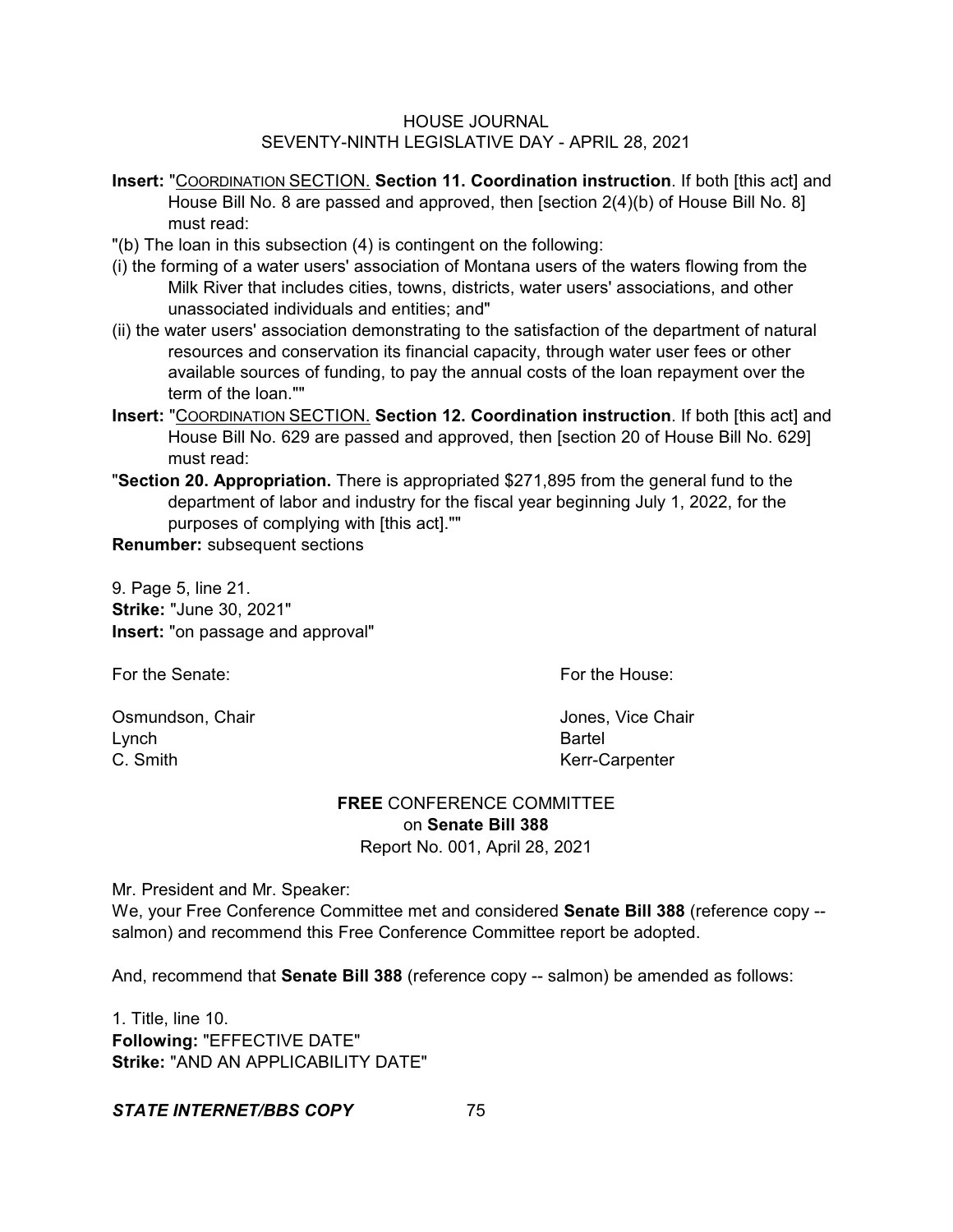2. Page 3, line 12. **Strike:** "gondolas,"

3. Page 4, line 21. **Strike:** "2021" **Insert:** "2022"

4. Page 4, line 27. **Strike:** "2021" **Insert:** "2022"

5. Page 7, line 9. **Strike:** "2021" **Insert:** "2022"

6. Page 7, line 10. **Strike:** "25 years" **Insert:** "the 30th year following the original adoption of the tax increment provision"

7. Page 8, line 25 through line 26. **Strike:** section 8 in its entirety

For the Senate: The Senate: The Senate: The House: For the House:

Kary **Kassmier** Kassmier

Hertz, Chair **Welch, Vice Chair** Welch, Vice Chair

### **MESSAGES FROM THE SENATE**

**Free** Conference Committee Report No.1 adopted: 4/28/2021

**HB 555**, introduced by M. Regier **HB 648**, introduced by J. Kassmier **HB 678**, introduced by D. Bartel

### **MESSAGES FROM THE GOVERNOR**

April 28, 2021 The Honorable Wylie Galt Speaker of the House State Capitol Helena, Montana 59620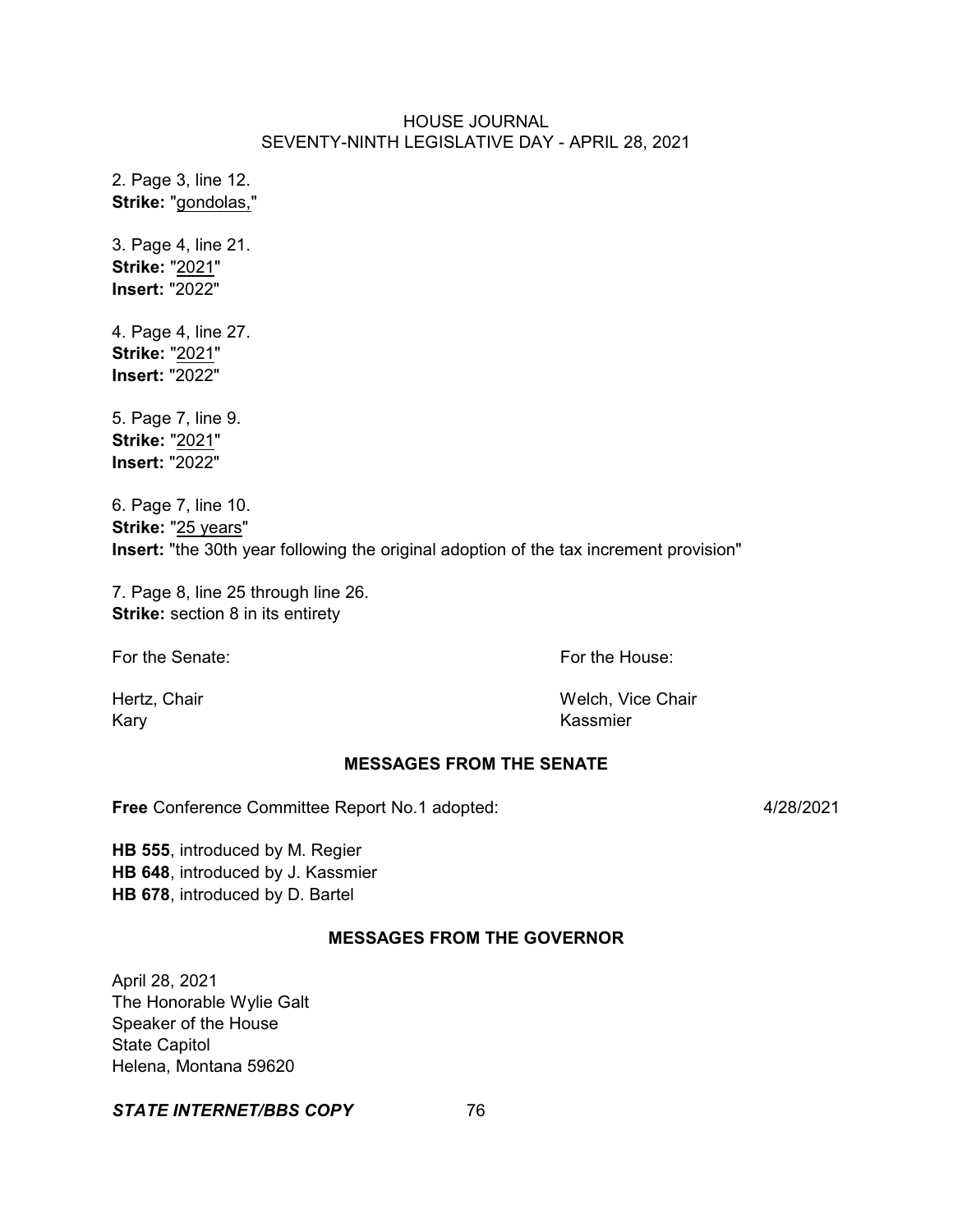Dear Speaker Galt:

On Monday, April 26, 2021, I signed the following bills:

**House Bill 136** - Sheldon-Galloway **House Bill 140** - A. Regier **House Bill 171** - Greef **House Bill 477** - Zolnikov **House Bill 491** - Funk **House Bill 517** - Mercer

The bills have been delivered to the Secretary of State's office.

Sincerely,

GREG GIANFORTE Governor

### **SECOND READING OF BILLS (COMMITTEE OF THE WHOLE)**

Majority Leader Vinton moved the House resolve itself into a Committee of the Whole for consideration of business on second reading. Motion carried. Representative Noland in the chair.

Mr. Speaker: We, your Committee of the Whole, having had under consideration business on second reading, recommend as follows:

**HB 637** - **Free Conference Committee Report No. 1** - Representative Berglee moved the Free Conference Committee report to **HB 637** be adopted. Motion carried as follows:

Yeas: Anderson, Bartel, Bedey, Berglee, Bertoglio, Binkley, Brewster, Buttrey, Carlson, Dooling, Duram, Fern, Fielder, Fitzgerald, Fleming, Frazer, Fuller, Galloway, Garner, Gillette, Gist, Greef, Gunderson, Hill, Hinkle C, Hinkle J, Holmlund, Jones, Kassmier, Kerns, Knudsen C, Knudsen R, Lenz, Ler, Loge, Malone, Marshall, McKamey, Mercer, Mitchell, Moore, Nave, Noland, Patelis, Phalen, Putnam, Read, Regier A, Regier M, Reksten, Ricci, Schillinger, Seekins-Crowe, Sheldon-Galloway, Skees, Stromswold, Trebas, Tschida, Usher, Vinton, Walsh, Welch, Zolnikov, Mr. Speaker. Total 64

Nays: Abbott, Beard, Bishop, Buckley, Caferro, Curdy, Custer, Dunwell, Farris-Olsen, France, Funk, Hamilton, Harvey, Hawk, Hayman, Hopkins, Karjala, Keane, Kelker, Keogh,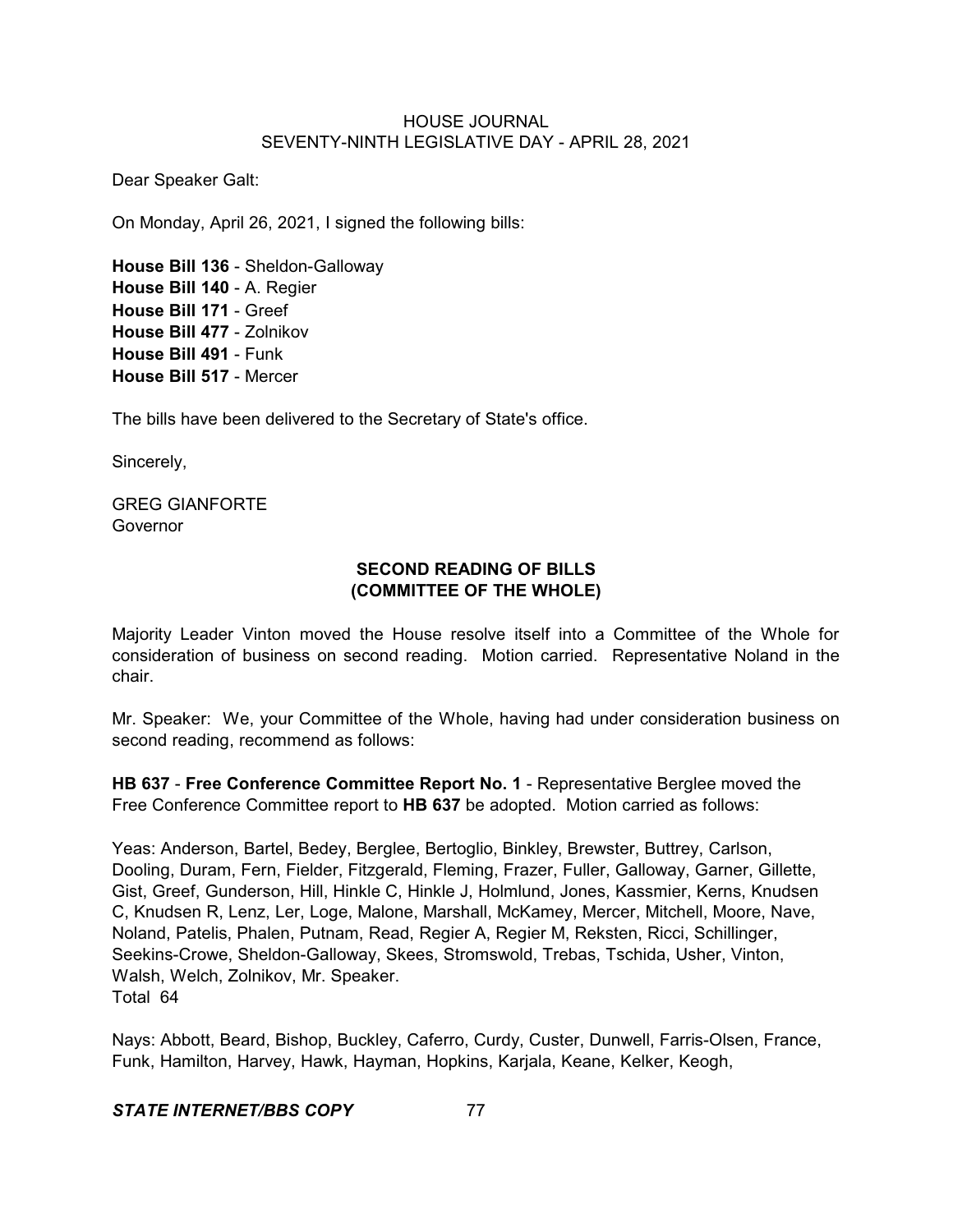Kerr-Carpenter, Kortum, Marler, Novak, Olsen, Running Wolf, Smith, Stafman, Stewart Peregoy, Sullivan, Tenenbaum, Thane, Weatherwax, Whiteman Pena, Whitman, Windy Boy. Total 36

Voted absentee: None.

Excused: None. Total 0

Absent or not voting: None. Total 0

**HB 693** - Majority Leader Vinton moved consideration of **HB 693** be placed at the bottom of the second reading board. Motion carried.

**SB 231** - **Free Conference Committee Report No. 1** - Representative Malone moved the Free Conference Committee report to **SB 231** be adopted. Motion carried as follows:

Yeas: Anderson, Bartel, Beard, Bedey, Berglee, Bertoglio, Binkley, Brewster, Buckley, Buttrey, Carlson, Custer, Dooling, Duram, Fern, Fielder, Fitzgerald, Fleming, Frazer, Fuller, Galloway, Garner, Gillette, Gist, Greef, Gunderson, Hamilton, Harvey, Hinkle C, Hinkle J, Holmlund, Hopkins, Jones, Kassmier, Keane, Kelker, Kerns, Kerr-Carpenter, Knudsen C, Knudsen R, Lenz, Ler, Loge, Malone, Marshall, McKamey, Mitchell, Nave, Noland, Novak, Patelis, Phalen, Putnam, Read, Regier A, Regier M, Reksten, Ricci, Schillinger, Seekins-Crowe, Sheldon-Galloway, Skees, Smith, Stromswold, Trebas, Tschida, Usher, Vinton, Walsh, Welch, Whitman, Zolnikov, Mr. Speaker. Total 73

Nays: Abbott, Bishop, Caferro, Curdy, Dunwell, Farris-Olsen, France, Funk, Hawk, Hayman, Hill, Karjala, Keogh, Kortum, Marler, Moore, Olsen, Running Wolf, Stafman, Stewart Peregoy, Sullivan, Tenenbaum, Thane, Weatherwax, Whiteman Pena, Windy Boy. Total 26

Voted absentee: None.

Excused: None. Total 0

Absent or not voting: Mercer. Total 1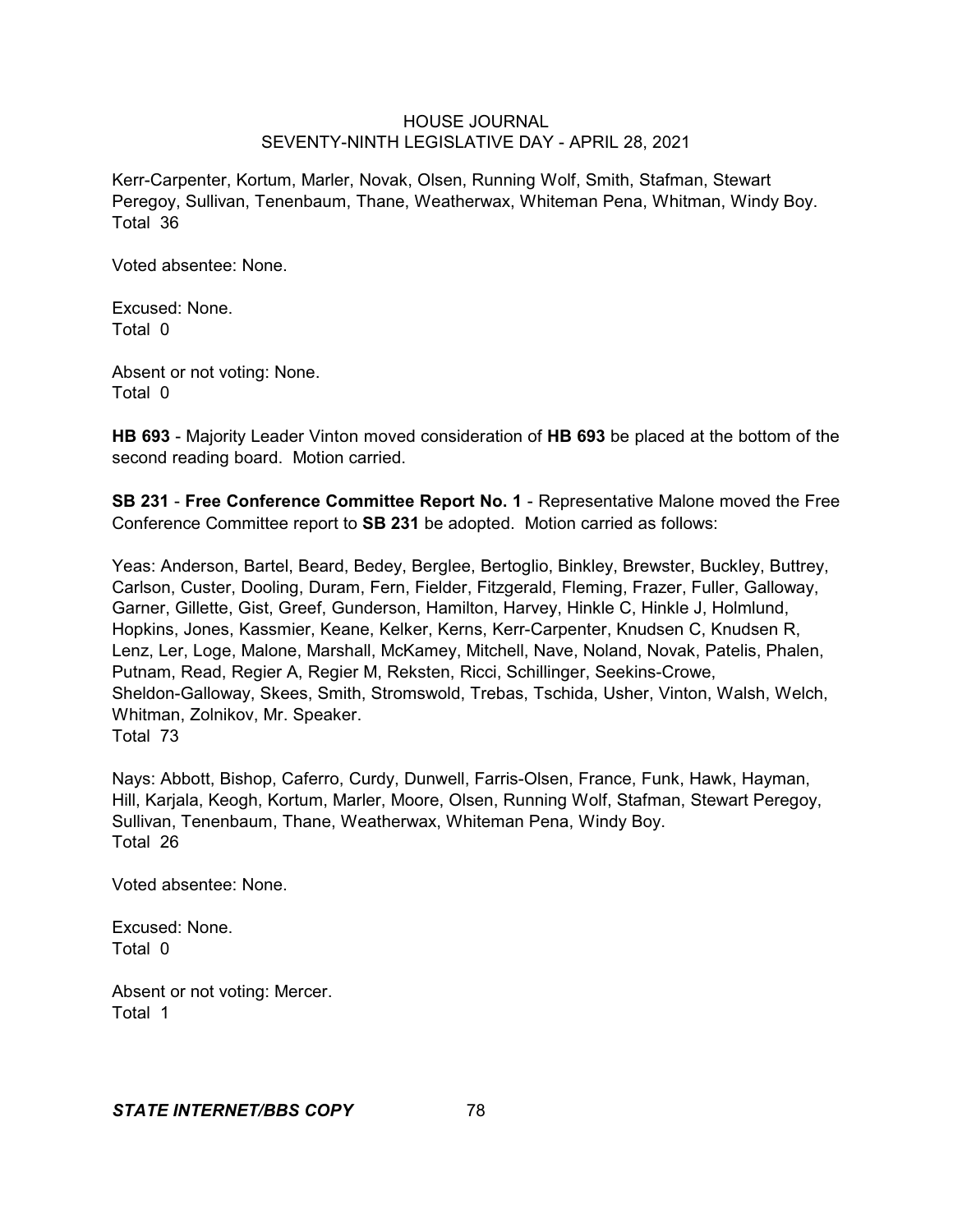**HB 702** - **Governor's Amendments** - Representative Carlson moved Governor's amendments to **HB 702** be concurred in. Motion carried as follows:

Yeas: Anderson, Bartel, Beard, Bedey, Berglee, Bertoglio, Binkley, Brewster, Buttrey, Carlson, Custer, Dooling, Duram, Fielder, Fitzgerald, Fleming, Frazer, Fuller, Garner, Gillette, Gist, Greef, Gunderson, Hill, Hinkle C, Hinkle J, Holmlund, Hopkins, Jones, Kassmier, Kerns, Knudsen C, Knudsen R, Lenz, Ler, Loge, Malone, Marshall, McKamey, Mercer, Mitchell, Moore, Nave, Noland, Patelis, Phalen, Putnam, Read, Regier A, Regier M, Reksten, Ricci, Schillinger, Seekins-Crowe, Skees, Stromswold, Trebas, Tschida, Usher, Vinton, Walsh, Welch, Whitman, Zolnikov, Mr. Speaker.

Total 65

Nays: Abbott, Bishop, Buckley, Caferro, Curdy, Dunwell, Farris-Olsen, Fern, France, Funk, Galloway, Hamilton, Harvey, Hawk, Hayman, Karjala, Keane, Kelker, Keogh, Kerr-Carpenter, Kortum, Marler, Novak, Olsen, Running Wolf, Sheldon-Galloway, Smith, Stafman, Stewart Peregoy, Sullivan, Tenenbaum, Thane, Weatherwax, Whiteman Pena, Windy Boy. Total 35

Voted absentee: None.

Excused: None. Total 0

Absent or not voting: None. Total 0

**HB 693** - **Free Conference Committee Report No. 1** - Representative Mercer moved the Free Conference Committee report to **HB 693** be adopted. Motion carried as follows:

Yeas: Abbott, Anderson, Bartel, Beard, Bedey, Berglee, Bertoglio, Binkley, Bishop, Brewster, Buckley, Buttrey, Caferro, Carlson, Curdy, Custer, Dooling, Dunwell, Duram, Farris-Olsen, Fern, Fielder, Fitzgerald, Fleming, France, Frazer, Fuller, Funk, Galloway, Garner, Gillette, Gist, Greef, Gunderson, Hamilton, Harvey, Hawk, Hayman, Hill, Hinkle C, Hinkle J, Holmlund, Hopkins, Jones, Karjala, Kassmier, Keane, Kelker, Keogh, Kerns, Kerr-Carpenter, Knudsen C, Knudsen R, Kortum, Lenz, Ler, Loge, Malone, Marshall, McKamey, Mercer, Mitchell, Moore, Nave, Noland, Novak, Patelis, Phalen, Putnam, Read, Regier A, Regier M, Reksten, Ricci, Running Wolf, Schillinger, Seekins-Crowe, Sheldon-Galloway, Skees, Smith, Stafman, Stewart Peregoy, Stromswold, Sullivan, Tenenbaum, Thane, Trebas, Tschida, Usher, Vinton, Walsh, Welch, Whitman, Zolnikov, Mr. Speaker. Total 95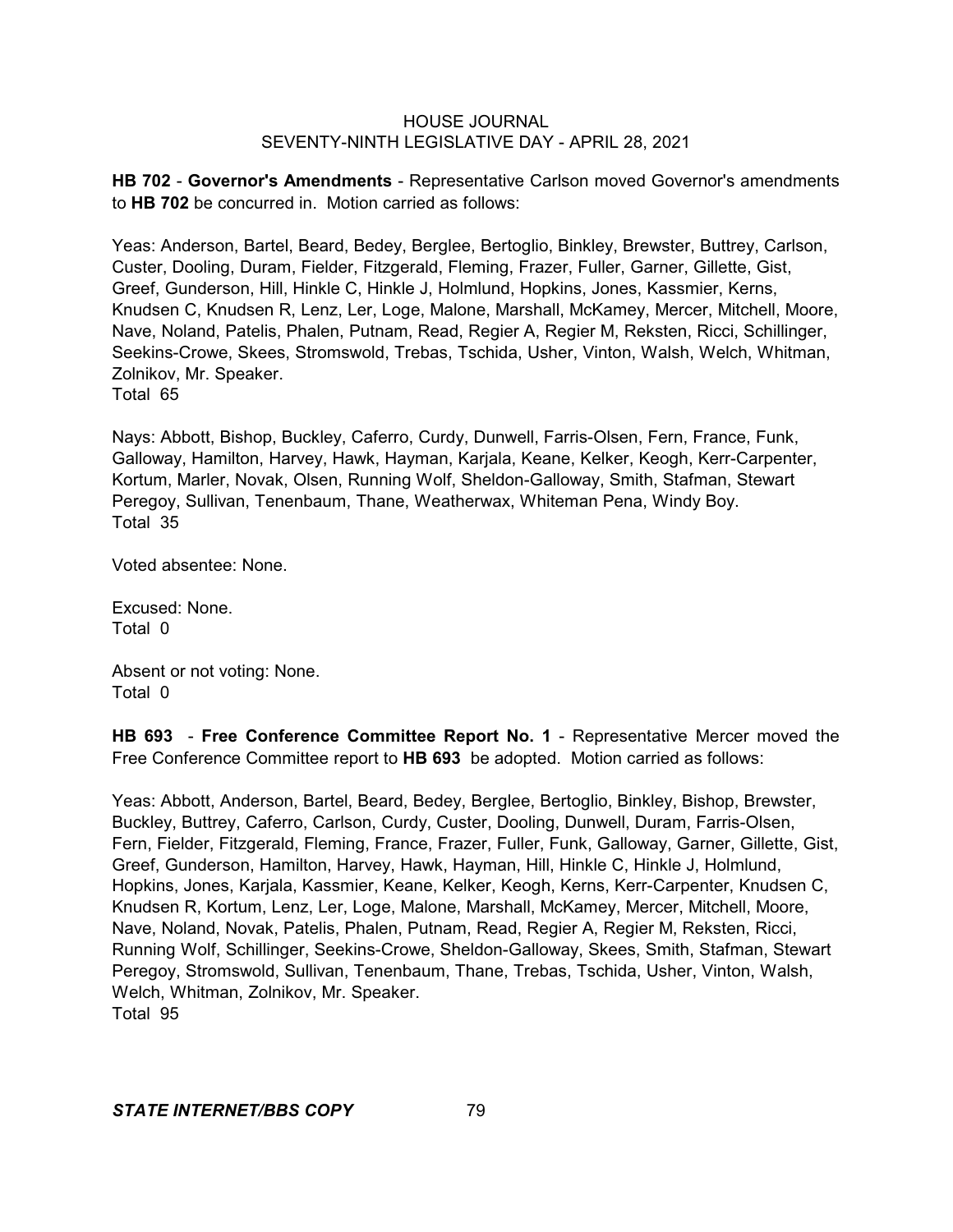Nays: Marler, Olsen, Weatherwax, Whiteman Pena, Windy Boy. Total 5

Voted absentee: None.

Excused: None. Total 0

Absent or not voting: None. Total 0

Majority Leader Vinton moved the Committee rise and report. Motion carried. Committee arose. House resumed. Mr. Speaker presiding. Chair Noland moved the Committee of the Whole report be adopted. Report adopted as follows:

Yeas: Anderson, Bartel, Beard, Bedey, Berglee, Bertoglio, Binkley, Brewster, Buckley, Buttrey, Carlson, Curdy, Custer, Dooling, Duram, Fern, Fielder, Fitzgerald, Fleming, Frazer, Fuller, Funk, Galloway, Garner, Gist, Greef, Gunderson, Hamilton, Hill, Hinkle C, Hinkle J, Holmlund, Hopkins, Jones, Kassmier, Kelker, Keogh, Kerns, Kerr-Carpenter, Knudsen C, Knudsen R, Lenz, Ler, Loge, Malone, Marler, Marshall, McKamey, Mercer, Mitchell, Moore, Nave, Novak, Phalen, Putnam, Read, Regier A, Regier M, Reksten, Ricci, Schillinger, Seekins-Crowe, Sheldon-Galloway, Skees, Stromswold, Thane, Trebas, Vinton, Walsh, Welch, Whitman, Zolnikov, Mr. Speaker. Total 73

Nays: Abbott, Bishop, Caferro, Dunwell, France, Harvey, Hawk, Hayman, Karjala, Keane, Kortum, Olsen, Running Wolf, Smith, Stafman, Stewart Peregoy, Sullivan, Tenenbaum, Tschida, Weatherwax, Whiteman Pena, Windy Boy. Total 22

Voted absentee: None.

Excused: None. Total 0

Absent or not voting: Farris-Olsen, Gillette, Noland, Patelis, Usher. Total 5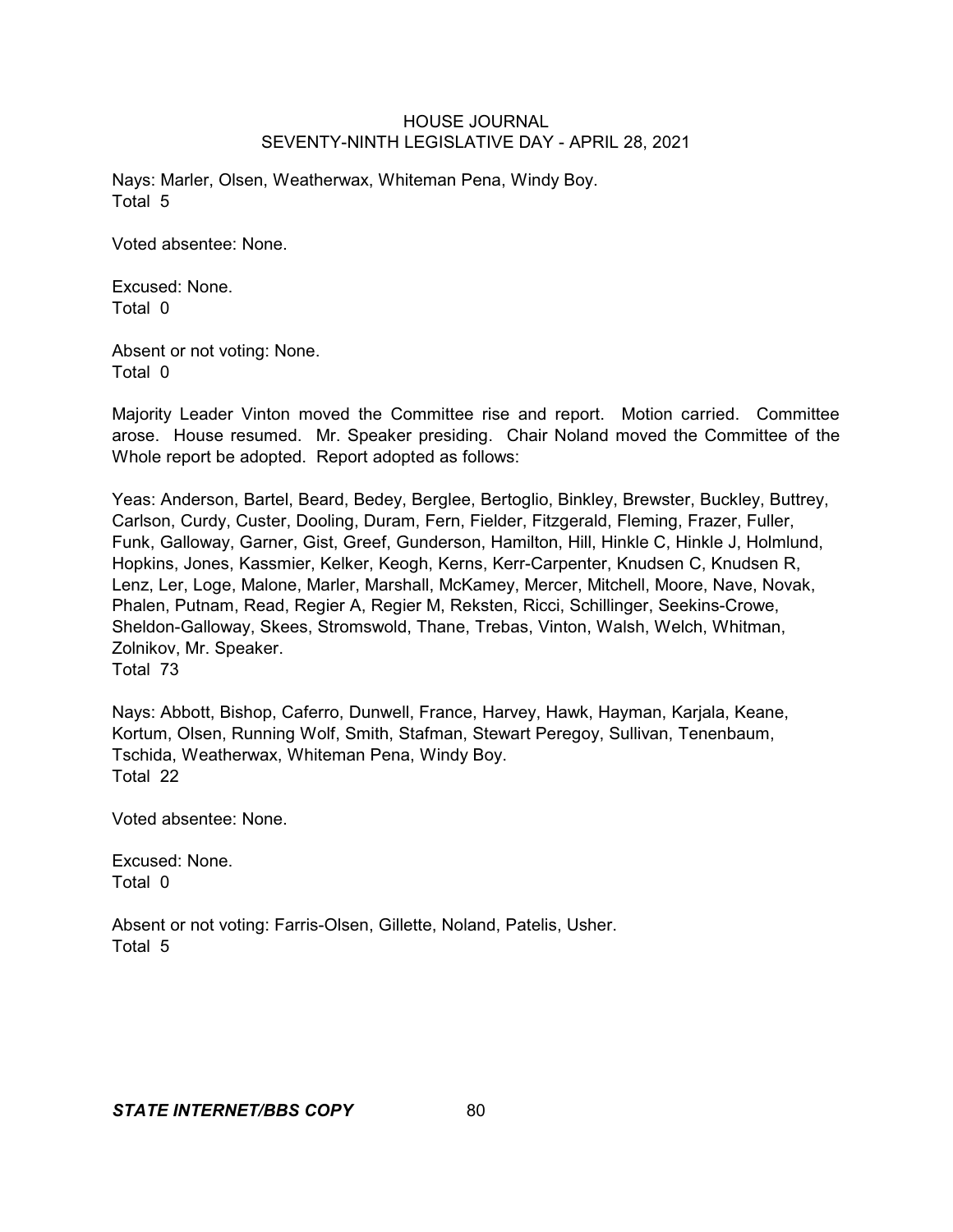### **REPORTS OF SELECT COMMITTEES**

### **FREE** CONFERENCE COMMITTEE on **House Bill 689** Report No. 001, April 28, 2021

Mr. President and Mr. Speaker:

We, your Conference Committee met and considered Senate amendments to **House Bill 689** (reference copy -- salmon) and recommend this Conference Committee report be adopted.

And, recommend that **House Bill 689** (reference copy -- salmon) be amended as follows:

1. Page 4, line 5. **Following:** "communication" **Insert:** "not for distribution to the general public"

2. Page 5, line 11. **Following:** "communication" **Insert:** "not for distribution to the general public"

3. Page 6, line 7. **Following:** "communication" **Insert:** "not for distribution to the general public"

4. Page 6, line 26. **Following:** "communication" **Insert:** "not for distribution to the general public"

5. Page 9.

**Following:** line 11

**Insert:** "(43) "Religious organization" means a house of worship with the major purpose of supporting religious activities, including but not limited to a church, mosque, shrine, synagogue, or temple. The organic documents of the organization must list a formal code of doctrine and discipline, and the organization must spend the majority of its money on religious activities such as regular religious services, educational preparation for its ministers, development and support of its ministers, membership development, outreach, and support, and the production and distribution of religious literature developed by the organization."

**Renumber:** subsequent subsections

| For the Senate: | For the House:      |
|-----------------|---------------------|
| Kary, Chair     | Dooling, Vice Chair |
| Howard          | McKamey             |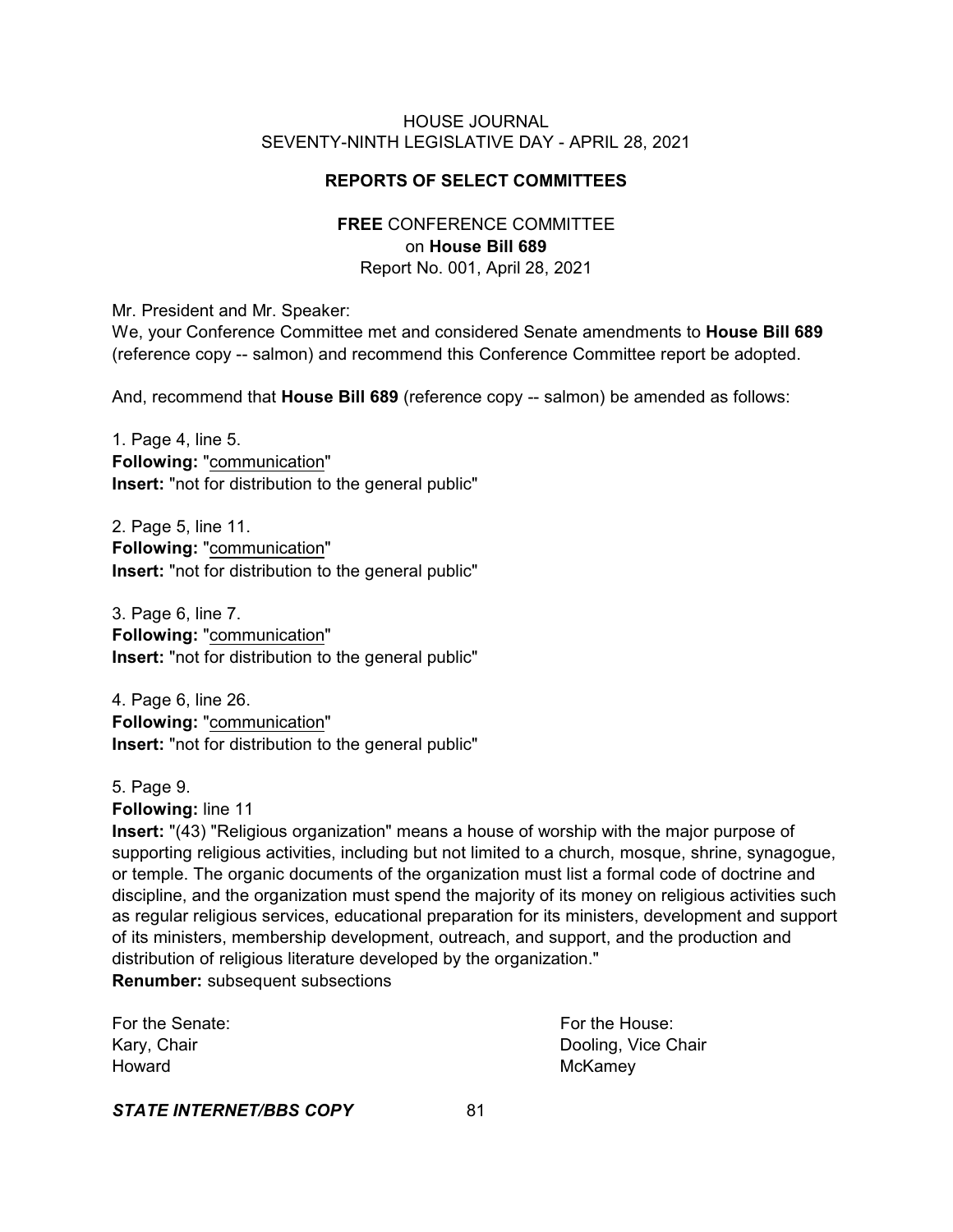## **FREE** CONFERENCE COMMITTEE on **Senate Bill 402**

Report No. 001, April 28, 2021

Mr. President and Mr. Speaker:

We, your Free Conference Committee met and considered **Senate Bill 402** (reference copy - salmon) and recommend this Free Conference Committee report be adopted.

And, recommend that **Senate Bill 402** (reference copy -- salmon) be amended as follows:

1. Page 1, line 15. **Following:** "PROCEEDING" **Insert:** "involving the constitutionality of a provision of a bill if"

2. Page 1, line 16. **Following:** "(A)" **Strike:** "WHEN"

3. Page 1, line 18. **Strike:** "OR A SIMILAR POLICY MATTER THAT LATER COMES BEFORE THE COURT" **Insert:** "legislation if it is at issue in a case"

4. Page 1, line 19. **Following:** "(B)" **Strike:** "WHEN"

5. Page 1, line 19. **Strike:** "THE LEGISLATIVE" **Insert:** "a"

6. Page 1, line 19 through line 21. **Strike:** "OF" on line 19 through "COMMITTEE" on line 21 **Insert:** "or group designed to evaluate legislation when the committee or group expressed support or opposition on a bill during the judicial officer's service on the committee or other group"

7. Page 1, line 21 through line 22. **Strike:** "OR" on line 21 through "PRESIDES" on line 22 **Insert:** "legislation is pending before the judicial officer"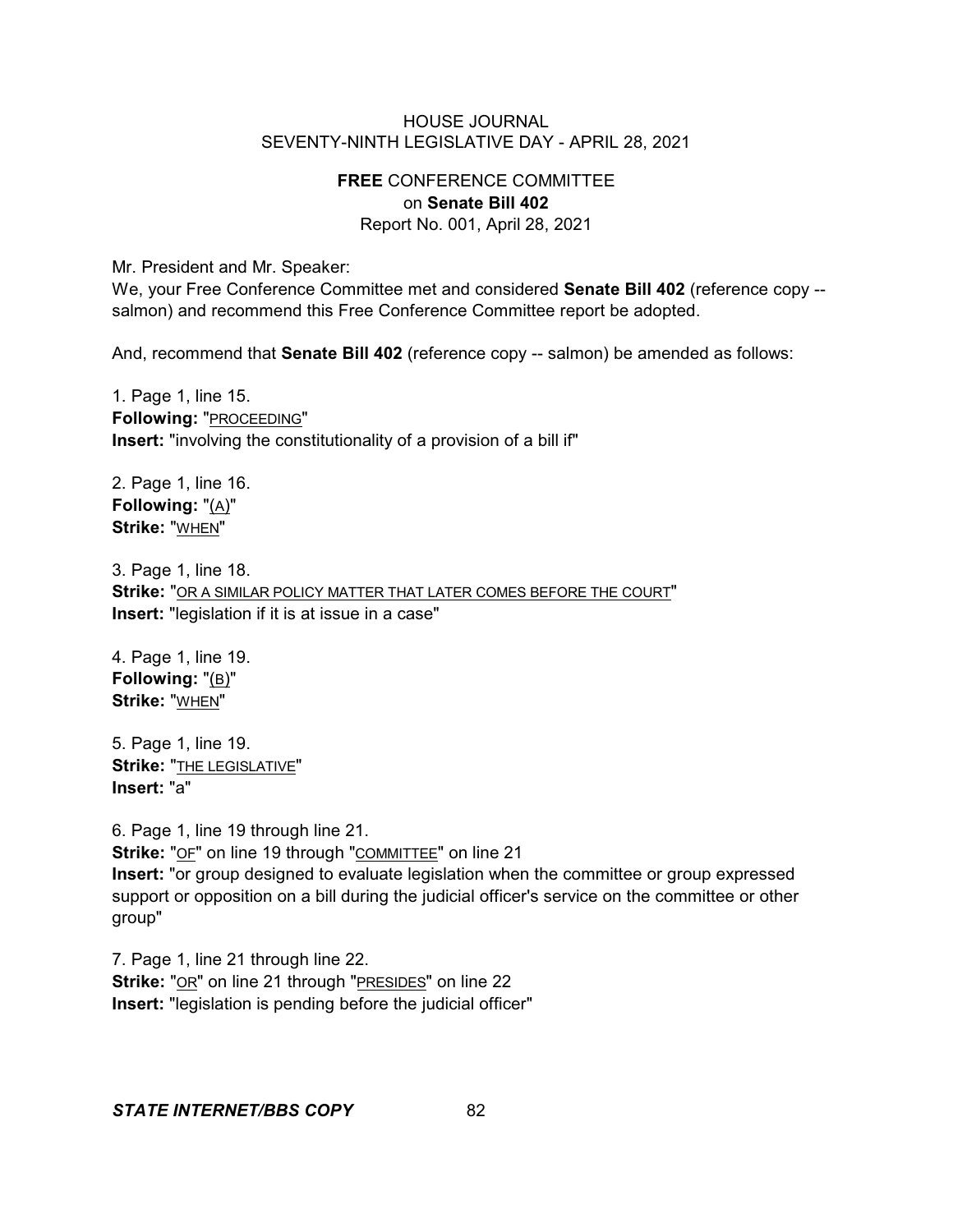8. Page 1, line 23. **Following:** "(C)" **Strike:** "WHEN"

9. Page 1, line 24 through line 25. **Strike:** "SAME" on line 24 through "PRESIDES" on line 25 **Insert:** "legislation is pending before the judicial officer"

For the Senate: For the House:

C. Smith, Chair **C. Smith, Chair Ler, Vice Chair** Esp Berglee

### **THIRD READING OF BILLS**

The following bills having been read three several times, title and history agreed to, were disposed of in the following manner:

**HB 92** passed as follows:

Yeas: Anderson, Bartel, Beard, Bedey, Berglee, Bertoglio, Binkley, Brewster, Buttrey, Caferro, Carlson, Curdy, Custer, Dooling, Dunwell, Duram, Fern, Fielder, Fitzgerald, Fleming, France, Frazer, Fuller, Funk, Galloway, Garner, Gillette, Gist, Greef, Hamilton, Harvey, Hawk, Hayman, Hill, Hinkle J, Karjala, Kassmier, Keane, Kelker, Kerns, Knudsen C, Knudsen R, Lenz, Ler, Loge, Malone, Marshall, McKamey, Mercer, Mitchell, Moore, Nave, Noland, Olsen, Phalen, Putnam, Regier A, Regier M, Reksten, Ricci, Schillinger, Seekins-Crowe, Sheldon-Galloway, Skees, Stafman, Tenenbaum, Thane, Trebas, Tschida, Usher, Vinton, Walsh, Weatherwax, Welch, Whiteman Pena, Whitman, Windy Boy, Zolnikov, Mr. Speaker. Total 79

Nays: Abbott, Bishop, Buckley, Farris-Olsen, Gunderson, Hinkle C, Holmlund, Keogh, Kerr-Carpenter, Kortum, Marler, Novak, Read, Smith, Stewart Peregoy, Stromswold, Sullivan. Total 17

Voted absentee: None.

Excused: None. Total 0

Absent or not voting: Hopkins, Jones, Patelis, Running Wolf. Total 4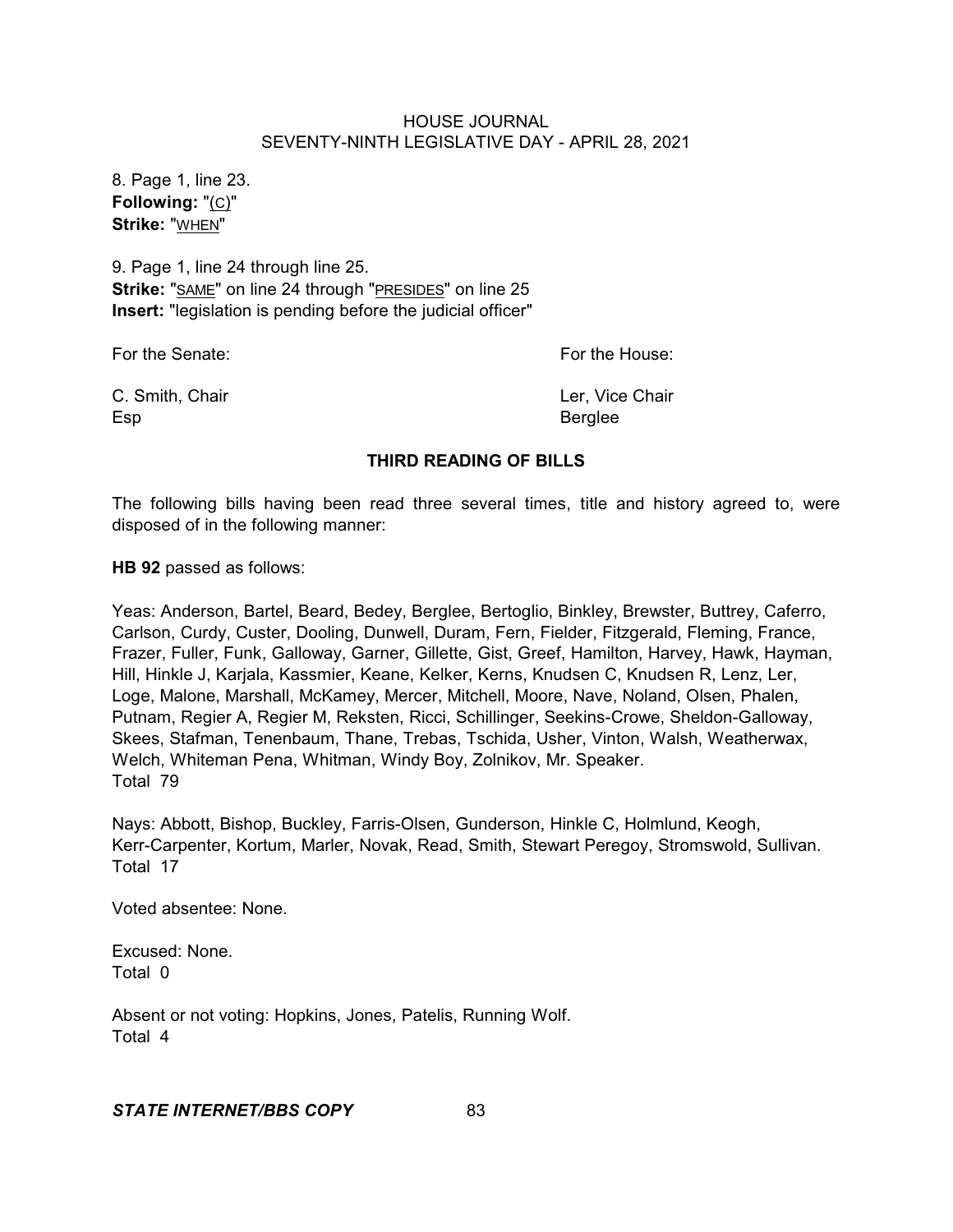**HB 188** passed as follows:

Yeas: Anderson, Bartel, Beard, Bedey, Berglee, Bertoglio, Binkley, Brewster, Buttrey, Caferro, Carlson, Custer, Dooling, Duram, Fielder, Fitzgerald, Fleming, Frazer, Galloway, Garner, Gillette, Gist, Greef, Gunderson, Hill, Hinkle C, Hinkle J, Holmlund, Kassmier, Keane, Kerns, Knudsen C, Knudsen R, Lenz, Ler, Loge, Malone, Marshall, McKamey, Mercer, Mitchell, Moore, Nave, Noland, Phalen, Putnam, Read, Regier A, Regier M, Reksten, Ricci, Running Wolf, Schillinger, Seekins-Crowe, Skees, Smith, Stromswold, Trebas, Tschida, Usher, Vinton, Walsh, Welch, Whitman, Zolnikov, Mr. Speaker. Total 66

Nays: Abbott, Bishop, Buckley, Curdy, Dunwell, Farris-Olsen, Fern, France, Funk, Hamilton, Harvey, Hawk, Hayman, Karjala, Kelker, Keogh, Kerr-Carpenter, Kortum, Marler, Novak, Olsen, Sheldon-Galloway, Stafman, Stewart Peregoy, Sullivan, Tenenbaum, Thane, Weatherwax, Whiteman Pena, Windy Boy. Total 30

Voted absentee: None.

Excused: None. Total 0

Absent or not voting: Fuller, Hopkins, Jones, Patelis. Total 4

**HB 303** passed as follows:

Yeas: Anderson, Bartel, Beard, Bedey, Berglee, Bertoglio, Binkley, Brewster, Buttrey, Carlson, Custer, Dooling, Duram, Fielder, Fleming, Frazer, Fuller, Galloway, Garner, Gillette, Gist, Greef, Gunderson, Hill, Hinkle C, Hinkle J, Holmlund, Karjala, Kassmier, Kerns, Knudsen C, Knudsen R, Lenz, Ler, Loge, Malone, Marshall, McKamey, Mercer, Mitchell, Moore, Nave, Noland, Phalen, Putnam, Read, Regier A, Regier M, Reksten, Ricci, Schillinger, Seekins-Crowe, Sheldon-Galloway, Skees, Stromswold, Trebas, Tschida, Usher, Vinton, Walsh, Welch, Whitman, Zolnikov, Mr. Speaker. Total 64

Nays: Abbott, Bishop, Buckley, Caferro, Curdy, Dunwell, Farris-Olsen, Fern, Fitzgerald, France, Funk, Hamilton, Harvey, Hawk, Hayman, Keane, Kelker, Keogh, Kerr-Carpenter, Kortum, Marler, Novak, Olsen, Running Wolf, Smith, Stafman, Stewart Peregoy, Sullivan, Tenenbaum, Thane, Weatherwax, Whiteman Pena, Windy Boy. Total 33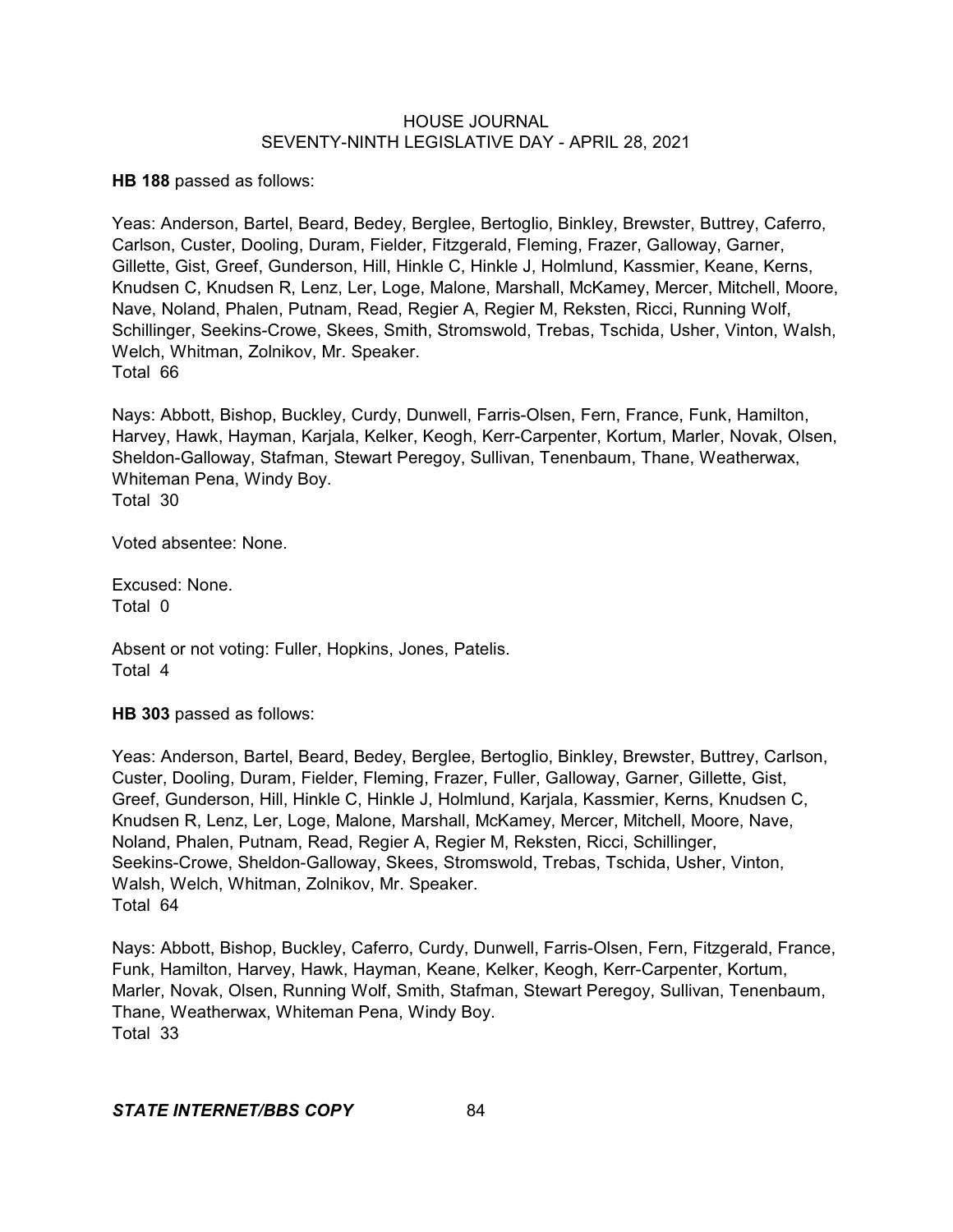Voted absentee: None.

Excused: None. Total 0

Absent or not voting: Hopkins, Jones, Patelis. Total 3

**HB 340** passed as follows:

Yeas: Anderson, Bartel, Bedey, Berglee, Bertoglio, Bishop, Brewster, Buttrey, Caferro, Carlson, Curdy, Custer, Dooling, Duram, Fern, Fielder, Fitzgerald, Fleming, Frazer, Fuller, Funk, Galloway, Garner, Gillette, Gist, Greef, Gunderson, Hamilton, Harvey, Hawk, Hill, Holmlund, Karjala, Kassmier, Keane, Kelker, Keogh, Kerns, Knudsen C, Knudsen R, Lenz, Ler, Loge, Malone, Marler, Marshall, McKamey, Nave, Noland, Novak, Phalen, Putnam, Read, Reksten, Ricci, Running Wolf, Schillinger, Seekins-Crowe, Sheldon-Galloway, Skees, Stafman, Stewart Peregoy, Stromswold, Sullivan, Thane, Trebas, Tschida, Usher, Vinton, Walsh, Weatherwax, Welch, Whiteman Pena, Whitman, Windy Boy, Zolnikov, Mr. Speaker. Total 77

Nays: Abbott, Beard, Binkley, Buckley, Dunwell, Farris-Olsen, France, Hayman, Hinkle C, Hinkle J, Kerr-Carpenter, Kortum, Mercer, Mitchell, Moore, Olsen, Regier A, Regier M, Smith, Tenenbaum. Total 20

Voted absentee: None.

Excused: None. Total 0

Absent or not voting: Hopkins, Jones, Patelis. Total 3

**HB 459** passed as follows:

Yeas: Anderson, Bartel, Beard, Bedey, Berglee, Bertoglio, Binkley, Buttrey, Carlson, Curdy, Custer, Dooling, Duram, Fern, Fielder, Fitzgerald, Fleming, Frazer, Fuller, Galloway, Garner, Gillette, Gist, Greef, Gunderson, Hill, Hinkle C, Hinkle J, Holmlund, Kassmier, Kelker, Keogh, Kerns, Knudsen C, Knudsen R, Kortum, Lenz, Ler, Loge, Malone, Marshall, McKamey, Mercer, Mitchell, Moore, Nave, Noland, Novak, Olsen, Phalen, Putnam, Read, Regier A, Regier M, Reksten, Ricci, Running Wolf, Schillinger, Seekins-Crowe, Sheldon-Galloway, Skees, Smith,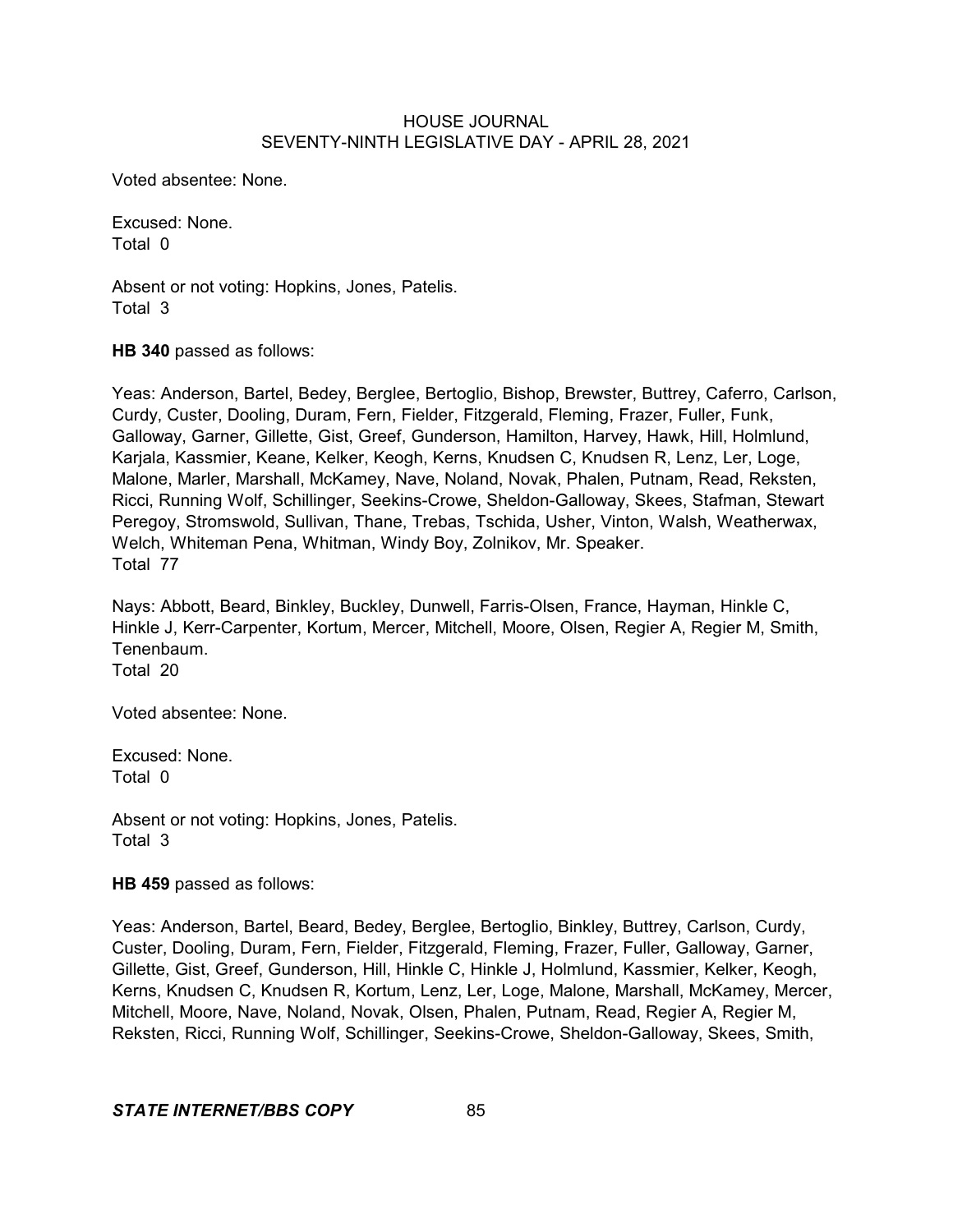Stafman, Stewart Peregoy, Stromswold, Sullivan, Tenenbaum, Thane, Trebas, Tschida, Usher, Vinton, Walsh, Weatherwax, Welch, Whitman, Windy Boy, Zolnikov, Mr. Speaker. Total 79

Nays: Abbott, Bishop, Buckley, Caferro, Dunwell, Farris-Olsen, France, Funk, Hamilton, Harvey, Hawk, Hayman, Karjala, Keane, Kerr-Carpenter, Marler, Whiteman Pena. Total 17

Voted absentee: None.

Excused: None. Total 0

Absent or not voting: Brewster, Hopkins, Jones, Patelis. Total 4

**HB 555** passed as follows:

Yeas: Abbott, Anderson, Bartel, Beard, Bedey, Berglee, Bertoglio, Binkley, Bishop, Brewster, Buckley, Buttrey, Caferro, Carlson, Curdy, Custer, Dooling, Dunwell, Duram, Farris-Olsen, Fern, Fielder, Fitzgerald, Fleming, France, Frazer, Fuller, Funk, Galloway, Garner, Gillette, Gist, Greef, Gunderson, Harvey, Hawk, Hill, Hinkle C, Hinkle J, Holmlund, Karjala, Kassmier, Keane, Kelker, Kerns, Kerr-Carpenter, Knudsen C, Knudsen R, Lenz, Ler, Loge, Malone, Marler, Marshall, McKamey, Mercer, Mitchell, Moore, Nave, Noland, Novak, Olsen, Phalen, Putnam, Read, Regier A, Regier M, Reksten, Ricci, Schillinger, Seekins-Crowe, Sheldon-Galloway, Skees, Stafman, Stromswold, Sullivan, Tenenbaum, Thane, Trebas, Tschida, Usher, Vinton, Walsh, Welch, Whitman, Zolnikov, Mr. Speaker. Total 87

Nays: Hamilton, Hayman, Keogh, Kortum, Running Wolf, Smith, Stewart Peregoy, Weatherwax, Whiteman Pena, Windy Boy. Total 10

Voted absentee: None.

Excused: None. Total 0

Absent or not voting: Hopkins, Jones, Patelis. Total 3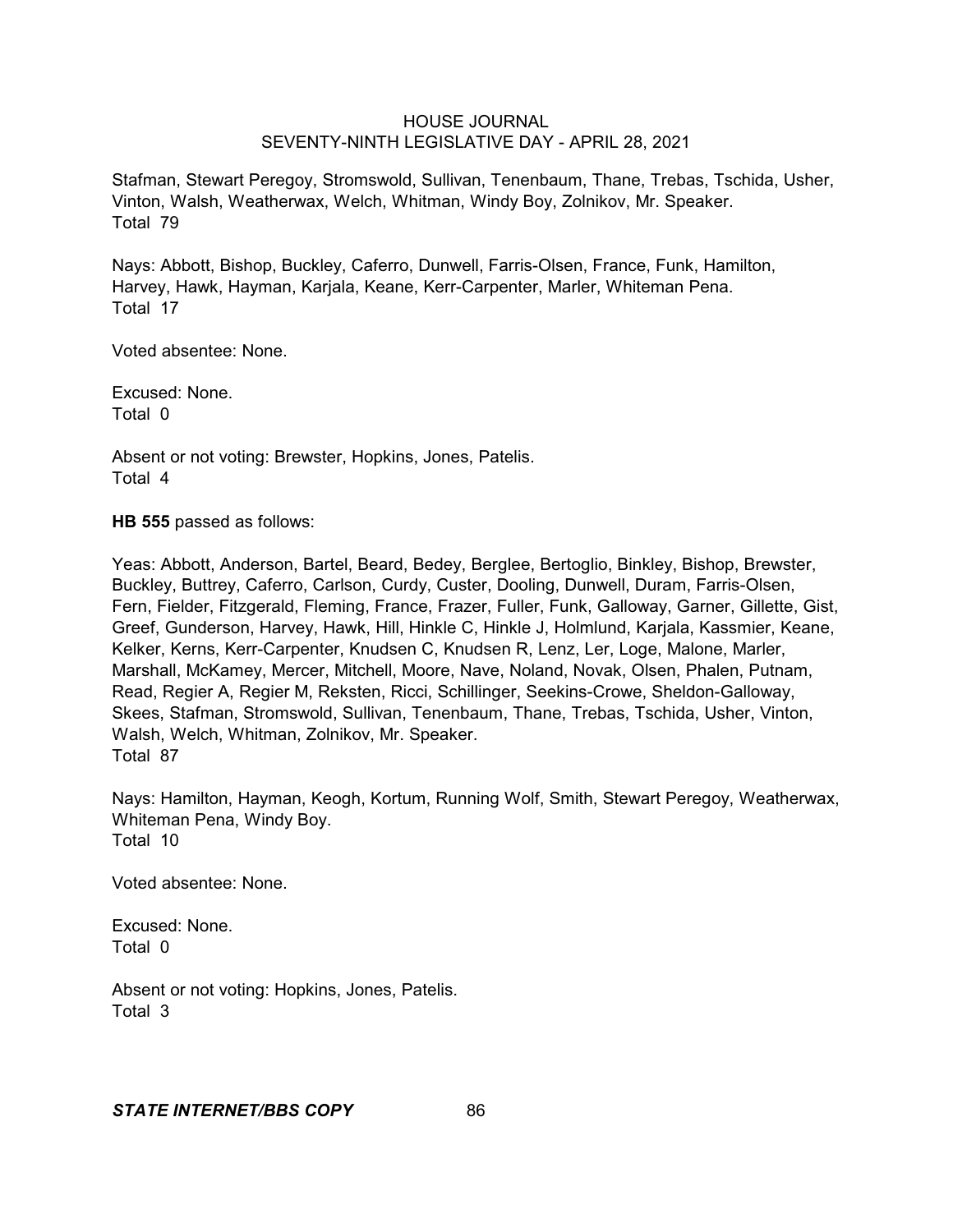**HB 637** passed as follows:

Yeas: Anderson, Bartel, Bedey, Berglee, Bertoglio, Binkley, Brewster, Buttrey, Carlson, Dooling, Duram, Fern, Fielder, Fitzgerald, Fleming, Frazer, Fuller, Galloway, Garner, Gillette, Gist, Greef, Gunderson, Hill, Hinkle C, Hinkle J, Holmlund, Kassmier, Kerns, Knudsen C, Knudsen R, Lenz, Ler, Loge, Malone, Marshall, McKamey, Mercer, Mitchell, Moore, Nave, Noland, Phalen, Putnam, Read, Regier A, Regier M, Reksten, Ricci, Schillinger, Seekins-Crowe, Sheldon-Galloway, Skees, Stromswold, Trebas, Tschida, Usher, Vinton, Walsh, Welch, Zolnikov, Mr. Speaker. Total 62

Nays: Abbott, Beard, Bishop, Buckley, Caferro, Curdy, Custer, Dunwell, Farris-Olsen, France, Funk, Hamilton, Harvey, Hawk, Hayman, Karjala, Keane, Kelker, Keogh, Kerr-Carpenter, Kortum, Marler, Novak, Olsen, Running Wolf, Smith, Stafman, Stewart Peregoy, Sullivan, Tenenbaum, Thane, Weatherwax, Whiteman Pena, Whitman, Windy Boy. Total 35

Voted absentee: None.

Excused: None. Total 0

Absent or not voting: Hopkins, Jones, Patelis. Total 3

**HB 648** passed as follows:

Yeas: Anderson, Bartel, Beard, Bedey, Berglee, Bertoglio, Binkley, Brewster, Buckley, Buttrey, Carlson, Curdy, Custer, Dooling, Fern, Fielder, Fitzgerald, Frazer, Fuller, Funk, Galloway, Garner, Gillette, Gist, Greef, Gunderson, Harvey, Hawk, Hinkle C, Hinkle J, Holmlund, Kassmier, Keane, Kerns, Knudsen C, Knudsen R, Lenz, Ler, Loge, Malone, Marshall, McKamey, Mitchell, Moore, Nave, Noland, Novak, Phalen, Putnam, Read, Regier A, Regier M, Reksten, Ricci, Schillinger, Seekins-Crowe, Skees, Stromswold, Trebas, Tschida, Usher, Vinton, Walsh, Welch, Whitman, Windy Boy, Mr. Speaker. Total 67

Nays: Abbott, Bishop, Caferro, Dunwell, Duram, Farris-Olsen, Fleming, France, Hamilton, Hayman, Hill, Karjala, Kelker, Keogh, Kerr-Carpenter, Kortum, Marler, Mercer, Olsen, Running Wolf, Sheldon-Galloway, Smith, Stafman, Sullivan, Tenenbaum, Thane, Weatherwax, Whiteman Pena, Zolnikov.

Total 29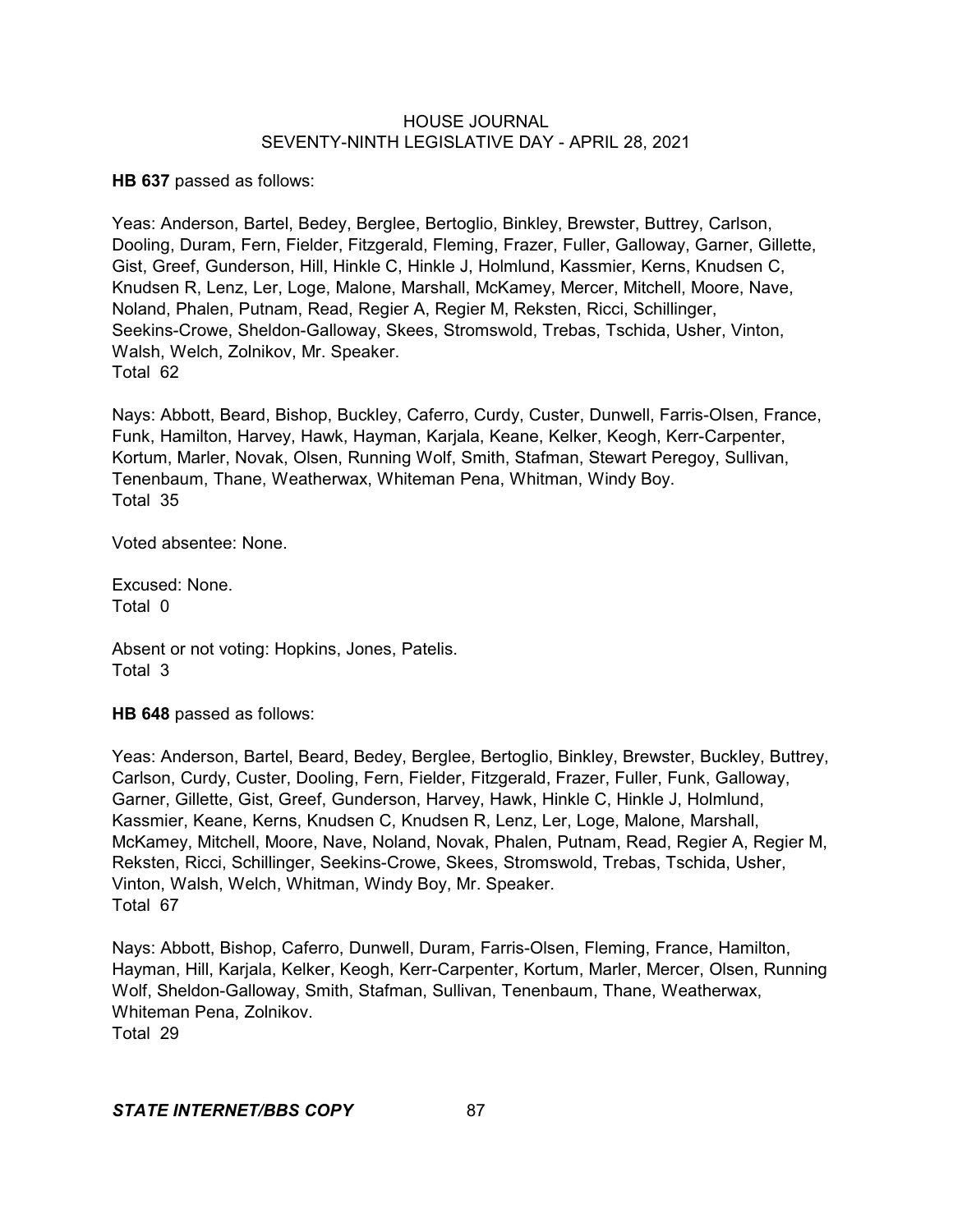Voted absentee: None.

Excused: None. Total 0

Absent or not voting: Hopkins, Jones, Patelis, Stewart Peregoy. Total 4

**HB 661** passed as follows:

Yeas: Anderson, Bartel, Beard, Bedey, Berglee, Bertoglio, Binkley, Brewster, Buttrey, Carlson, Curdy, Custer, Dooling, Duram, Fielder, Fitzgerald, Fleming, Frazer, Fuller, Galloway, Garner, Gillette, Gist, Greef, Gunderson, Hawk, Hill, Hinkle C, Hinkle J, Holmlund, Kassmier, Keane, Kerns, Knudsen C, Lenz, Ler, Loge, Malone, Marshall, McKamey, Mercer, Mitchell, Moore, Nave, Noland, Novak, Phalen, Putnam, Read, Regier A, Regier M, Reksten, Ricci, Schillinger, Seekins-Crowe, Sheldon-Galloway, Skees, Stromswold, Trebas, Tschida, Usher, Vinton, Walsh, Welch, Whitman, Zolnikov, Mr. Speaker. Total 67

Nays: Abbott, Bishop, Buckley, Caferro, Dunwell, Farris-Olsen, Fern, France, Funk, Hamilton, Harvey, Hayman, Karjala, Kelker, Keogh, Kerr-Carpenter, Knudsen R, Kortum, Marler, Olsen, Running Wolf, Smith, Stafman, Stewart Peregoy, Sullivan, Tenenbaum, Thane, Weatherwax, Whiteman Pena, Windy Boy. Total 30

Voted absentee: None.

Excused: None. Total 0

Absent or not voting: Hopkins, Jones, Patelis. Total 3

#### **HB 678** passed as follows:

Yeas: Abbott, Anderson, Bartel, Beard, Bedey, Berglee, Bertoglio, Binkley, Bishop, Brewster, Buckley, Buttrey, Caferro, Carlson, Curdy, Custer, Dooling, Dunwell, Duram, Fern, Fielder, Fitzgerald, Fleming, France, Frazer, Fuller, Funk, Galloway, Garner, Gillette, Gist, Greef, Gunderson, Hamilton, Harvey, Hawk, Hayman, Hill, Hinkle C, Hinkle J, Holmlund, Karjala, Kassmier, Keane, Kelker, Keogh, Kerns, Kerr-Carpenter, Knudsen C, Knudsen R, Kortum, Lenz, Ler, Malone, Marler, Marshall, McKamey, Mercer, Mitchell, Moore, Nave, Noland, Novak, Phalen, Putnam, Read, Regier A, Regier M, Reksten, Ricci, Running Wolf, Schillinger,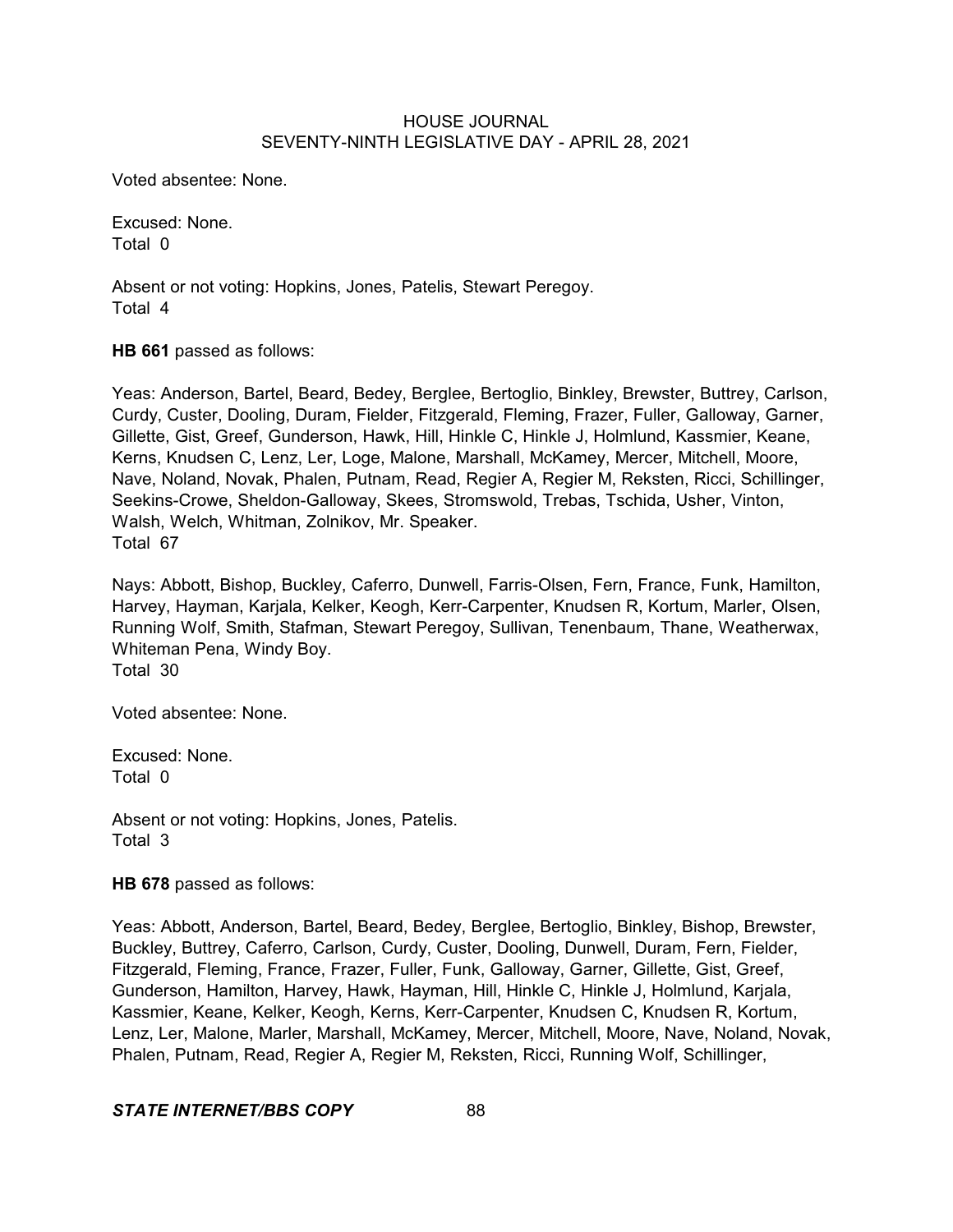Seekins-Crowe, Sheldon-Galloway, Skees, Smith, Stafman, Stewart Peregoy, Stromswold, Sullivan, Tenenbaum, Thane, Trebas, Tschida, Usher, Vinton, Walsh, Weatherwax, Welch, Whiteman Pena, Whitman, Zolnikov, Mr. Speaker. Total 93

Nays: Loge, Windy Boy. Total 2

Voted absentee: None.

Excused: None. Total 0

Absent or not voting: Farris-Olsen, Hopkins, Jones, Olsen, Patelis. Total 5

**HB 693** passed as follows:

Yeas: Abbott, Anderson, Bartel, Beard, Bedey, Berglee, Bertoglio, Binkley, Bishop, Brewster, Buckley, Buttrey, Caferro, Carlson, Curdy, Custer, Dooling, Dunwell, Duram, Farris-Olsen, Fern, Fielder, Fitzgerald, Fleming, France, Frazer, Fuller, Funk, Galloway, Garner, Gillette, Gist, Greef, Gunderson, Hamilton, Harvey, Hawk, Hayman, Hill, Hinkle C, Hinkle J, Holmlund, Karjala, Kassmier, Keane, Kelker, Keogh, Kerns, Kerr-Carpenter, Knudsen C, Knudsen R, Kortum, Lenz, Ler, Loge, Malone, Marler, Marshall, McKamey, Mercer, Mitchell, Moore, Nave, Noland, Novak, Phalen, Putnam, Read, Regier A, Regier M, Reksten, Ricci, Running Wolf, Schillinger, Seekins-Crowe, Sheldon-Galloway, Skees, Smith, Stafman, Stewart Peregoy, Stromswold, Sullivan, Tenenbaum, Thane, Trebas, Tschida, Usher, Vinton, Walsh, Weatherwax, Welch, Whiteman Pena, Whitman, Windy Boy, Zolnikov, Mr. Speaker. Total 96

Nays: None. Total 0

Voted absentee: None.

Excused: None. Total 0

Absent or not voting: Hopkins, Jones, Olsen, Patelis. Total 4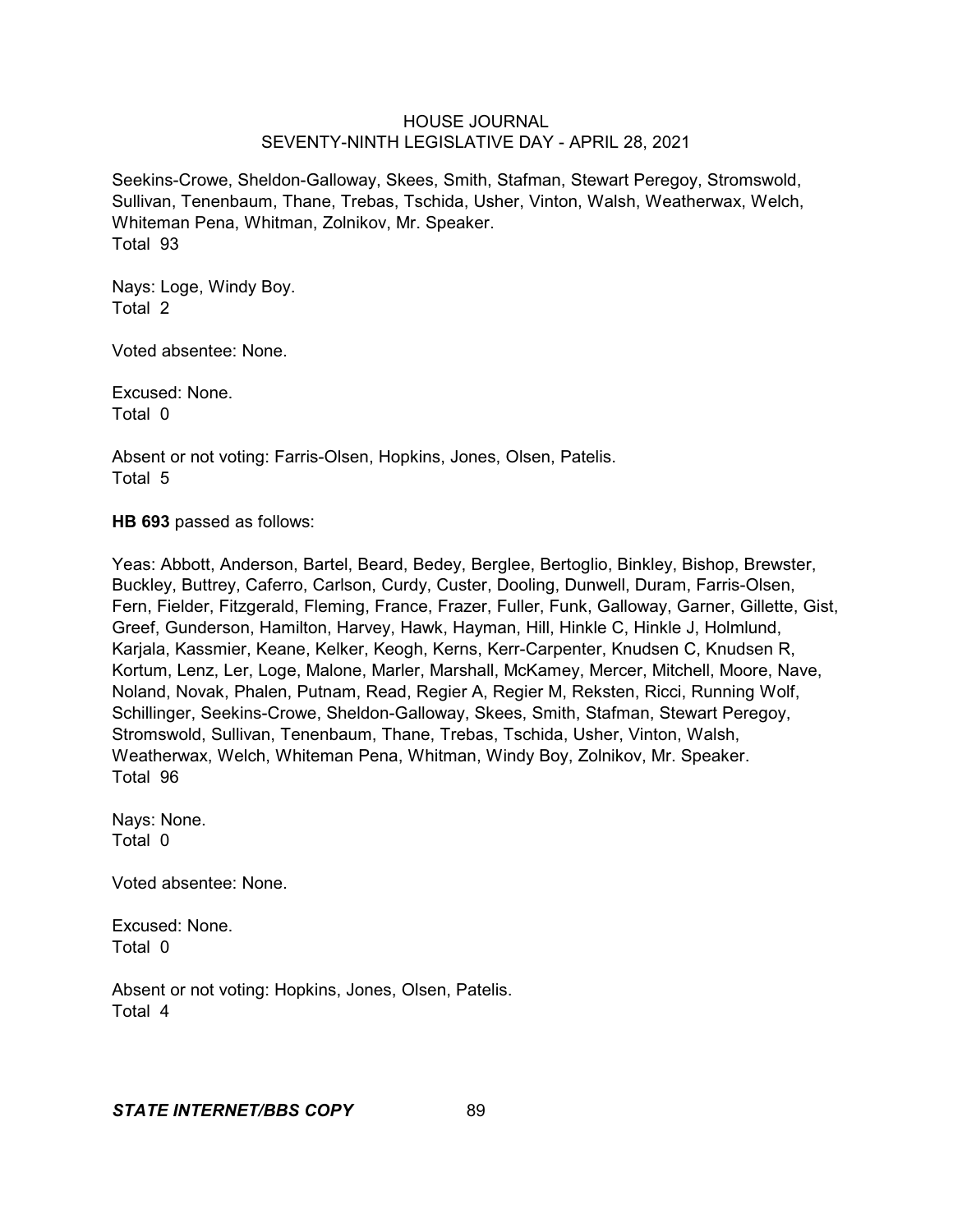**HB 702** passed as follows:

Yeas: Anderson, Bartel, Beard, Bedey, Berglee, Bertoglio, Binkley, Brewster, Buttrey, Carlson, Custer, Dooling, Duram, Fielder, Fitzgerald, Fleming, Frazer, Fuller, Galloway, Garner, Gillette, Gist, Greef, Gunderson, Hill, Hinkle C, Hinkle J, Holmlund, Kassmier, Kerns, Knudsen C, Knudsen R, Lenz, Ler, Loge, Malone, Marshall, McKamey, Mercer, Mitchell, Moore, Nave, Noland, Phalen, Putnam, Read, Regier A, Regier M, Reksten, Ricci, Schillinger, Seekins-Crowe, Sheldon-Galloway, Skees, Stromswold, Trebas, Tschida, Usher, Vinton, Walsh, Welch, Whitman, Zolnikov, Mr. Speaker. Total 64

Nays: Abbott, Bishop, Buckley, Caferro, Curdy, Dunwell, Farris-Olsen, Fern, France, Funk, Hamilton, Harvey, Hawk, Hayman, Karjala, Kelker, Keogh, Kerr-Carpenter, Kortum, Marler, Novak, Olsen, Running Wolf, Smith, Stafman, Stewart Peregoy, Sullivan, Tenenbaum, Thane, Weatherwax, Whiteman Pena, Windy Boy. Total 32

Voted absentee: None.

Excused: None. Total 0

Absent or not voting: Hopkins, Jones, Keane, Patelis. Total 4

**SB 231** concurred in as follows:

Yeas: Anderson, Bartel, Beard, Bedey, Berglee, Bertoglio, Binkley, Brewster, Buckley, Buttrey, Carlson, Custer, Dooling, Duram, Fielder, Fitzgerald, Fleming, Frazer, Fuller, Galloway, Garner, Gillette, Gist, Greef, Gunderson, Harvey, Hill, Hinkle C, Hinkle J, Holmlund, Kassmier, Keane, Kerns, Kerr-Carpenter, Knudsen C, Knudsen R, Lenz, Ler, Loge, Malone, Marshall, McKamey, Mercer, Mitchell, Nave, Noland, Phalen, Putnam, Read, Regier A, Regier M, Reksten, Ricci, Schillinger, Seekins-Crowe, Sheldon-Galloway, Skees, Smith, Stewart Peregoy, Stromswold, Trebas, Tschida, Usher, Vinton, Walsh, Welch, Whitman, Zolnikov, Mr. Speaker. Total 69

Nays: Abbott, Bishop, Caferro, Curdy, Dunwell, Farris-Olsen, Fern, France, Funk, Hamilton, Hawk, Hayman, Karjala, Kelker, Keogh, Kortum, Marler, Moore, Novak, Olsen, Running Wolf, Stafman, Sullivan, Tenenbaum, Thane, Weatherwax, Whiteman Pena, Windy Boy. Total 28

Voted absentee: None.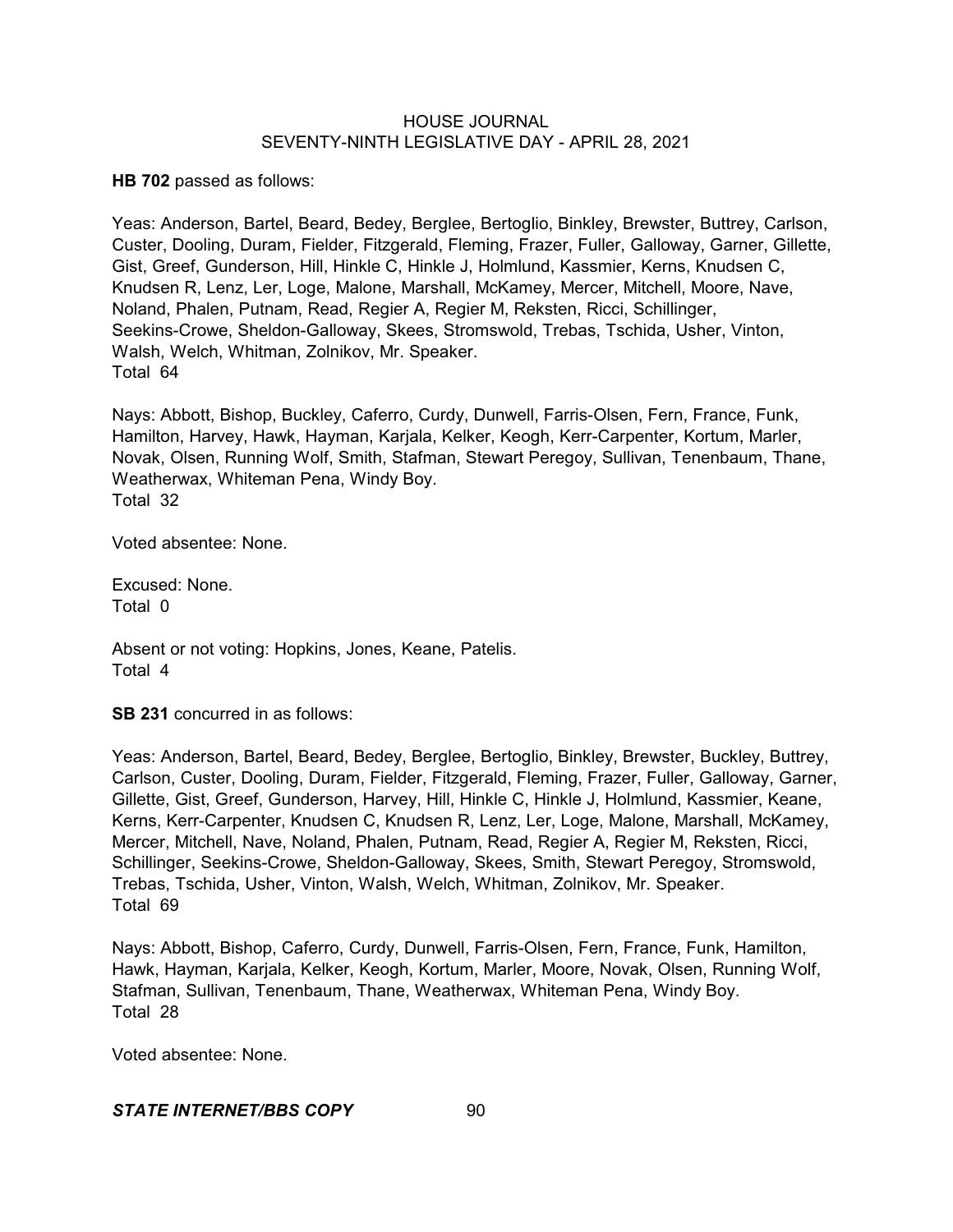Excused: None. Total 0

Absent or not voting: Hopkins, Jones, Patelis. Total 3

**SB 278** concurred in as follows:

Yeas: Anderson, Bartel, Beard, Bedey, Berglee, Bertoglio, Binkley, Brewster, Buttrey, Carlson, Custer, Dooling, Duram, Fielder, Fitzgerald, Fleming, Frazer, Fuller, Galloway, Garner, Gillette, Gist, Greef, Gunderson, Hill, Hinkle C, Hinkle J, Holmlund, Kassmier, Kerns, Knudsen C, Knudsen R, Lenz, Ler, Loge, Malone, Marshall, McKamey, Mitchell, Moore, Nave, Noland, Phalen, Putnam, Read, Regier A, Regier M, Reksten, Ricci, Schillinger, Seekins-Crowe, Sheldon-Galloway, Skees, Stromswold, Trebas, Tschida, Usher, Vinton, Walsh, Welch, Whitman, Zolnikov, Mr. Speaker. Total 63

Nays: Abbott, Bishop, Buckley, Caferro, Curdy, Dunwell, Farris-Olsen, Fern, France, Funk, Hamilton, Harvey, Hawk, Hayman, Karjala, Keane, Kelker, Keogh, Kerr-Carpenter, Kortum, Marler, Mercer, Novak, Olsen, Running Wolf, Smith, Stafman, Stewart Peregoy, Sullivan, Tenenbaum, Thane, Weatherwax, Whiteman Pena, Windy Boy. Total 34

Voted absentee: None.

Excused: None. Total 0

Absent or not voting: Hopkins, Jones, Patelis. Total 3

**SB 319** concurred in as follows:

Yeas: Anderson, Bartel, Beard, Berglee, Bertoglio, Binkley, Brewster, Buttrey, Carlson, Dooling, Duram, Fielder, Fitzgerald, Fleming, Fuller, Galloway, Gillette, Gist, Gunderson, Hinkle J, Holmlund, Kassmier, Kerns, Knudsen C, Knudsen R, Lenz, Ler, Loge, Malone, Marshall, McKamey, Mitchell, Nave, Noland, Phalen, Read, Regier A, Regier M, Reksten, Ricci, Schillinger, Seekins-Crowe, Sheldon-Galloway, Skees, Stromswold, Tschida, Usher, Vinton, Welch, Whitman, Zolnikov, Mr. Speaker. Total 52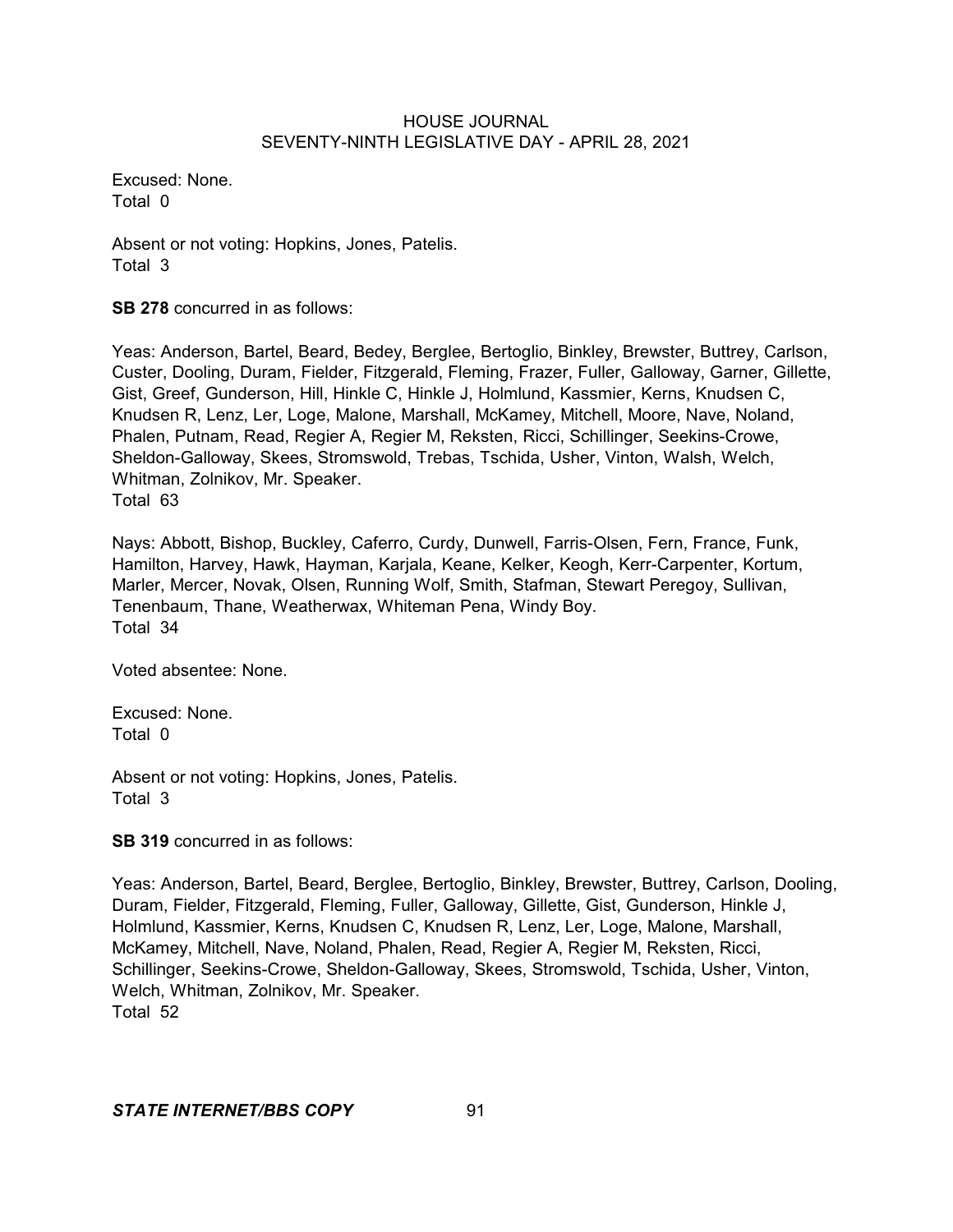Nays: Abbott, Bedey, Bishop, Buckley, Caferro, Curdy, Custer, Dunwell, Farris-Olsen, Fern, France, Frazer, Funk, Garner, Greef, Hamilton, Harvey, Hawk, Hayman, Hill, Hinkle C, Karjala, Keane, Kelker, Keogh, Kerr-Carpenter, Kortum, Marler, Mercer, Moore, Novak, Olsen, Putnam, Running Wolf, Smith, Stafman, Stewart Peregoy, Sullivan, Tenenbaum, Thane, Trebas, Walsh, Weatherwax, Whiteman Pena, Windy Boy. Total 45

Voted absentee: None.

Excused: None. Total 0

Absent or not voting: Hopkins, Jones, Patelis. Total 3

**SJR 1** concurred in as follows:

Yeas: Anderson, Bartel, Beard, Bedey, Berglee, Bertoglio, Binkley, Brewster, Buttrey, Carlson, Custer, Dooling, Duram, Fielder, Fitzgerald, Fleming, Frazer, Fuller, Galloway, Garner, Gillette, Gist, Greef, Gunderson, Hill, Hinkle C, Hinkle J, Holmlund, Kassmier, Kerns, Knudsen C, Knudsen R, Lenz, Ler, Loge, Malone, Marshall, McKamey, Mercer, Mitchell, Moore, Nave, Noland, Phalen, Putnam, Read, Regier A, Reksten, Ricci, Schillinger, Seekins-Crowe, Sheldon-Galloway, Skees, Stromswold, Trebas, Tschida, Usher, Vinton, Walsh, Welch, Whitman, Zolnikov, Mr. Speaker. Total 63

Nays: Abbott, Bishop, Buckley, Caferro, Curdy, Dunwell, Farris-Olsen, Fern, France, Funk, Hamilton, Harvey, Hawk, Hayman, Karjala, Keane, Kelker, Keogh, Kerr-Carpenter, Kortum, Marler, Novak, Olsen, Regier M, Running Wolf, Smith, Stafman, Stewart Peregoy, Sullivan, Tenenbaum, Thane, Weatherwax, Whiteman Pena, Windy Boy. Total 34

Voted absentee: None.

Excused: None. Total 0

Absent or not voting: Hopkins, Jones, Patelis. Total 3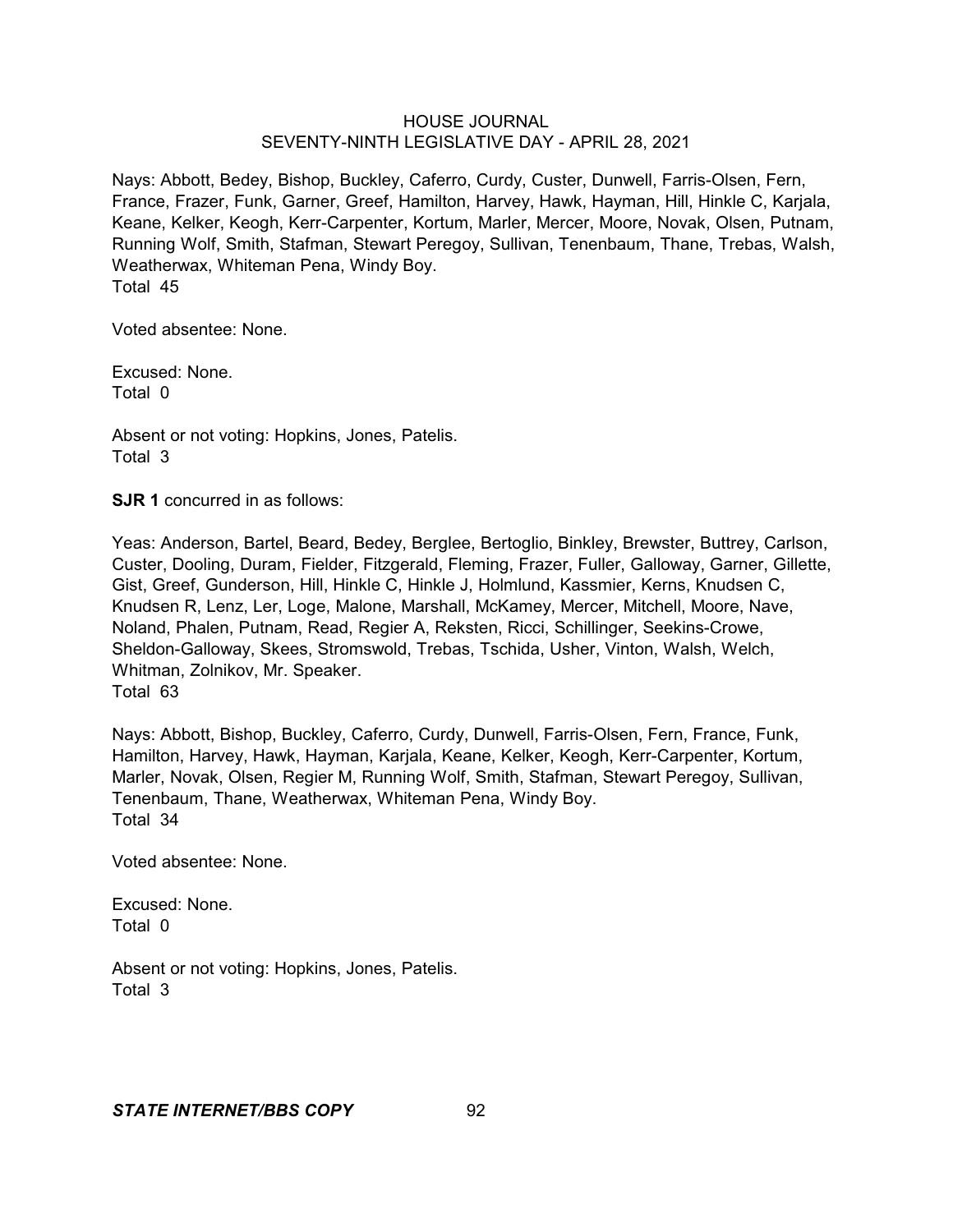**SJR 33** concurred in as follows:

Yeas: Abbott, Anderson, Beard, Bedey, Berglee, Bertoglio, Binkley, Bishop, Brewster, Buckley, Buttrey, Caferro, Curdy, Custer, Dooling, Dunwell, Duram, Farris-Olsen, Fern, Fielder, Fitzgerald, Fleming, France, Frazer, Funk, Galloway, Garner, Gist, Greef, Gunderson, Hamilton, Harvey, Hawk, Hayman, Hill, Hinkle C, Hinkle J, Holmlund, Karjala, Keane, Kelker, Keogh, Kerns, Kerr-Carpenter, Knudsen C, Knudsen R, Kortum, Lenz, Loge, Malone, Marler, McKamey, Mercer, Mitchell, Moore, Nave, Noland, Novak, Olsen, Phalen, Putnam, Read, Reksten, Running Wolf, Seekins-Crowe, Sheldon-Galloway, Skees, Smith, Stafman, Stewart Peregoy, Stromswold, Sullivan, Tenenbaum, Thane, Trebas, Tschida, Usher, Vinton, Walsh, Weatherwax, Welch, Whiteman Pena, Whitman, Windy Boy, Zolnikov, Mr. Speaker. Total 86

Nays: Bartel, Carlson, Fuller, Gillette, Kassmier, Ler, Marshall, Regier A, Regier M, Ricci, Schillinger. Total 11

Voted absentee: None.

Excused: None. Total 0

Absent or not voting: Hopkins, Jones, Patelis. Total 3

### **ANNOUNCEMENTS**

Committee meetings were announced by the committee chairs.

Majority Leader Vinton moved the House adjourn until 10:00 a.m., Thursday, April 29, 2021. Motion carried.

House adjourned at 5:46 p.m.

CAROLYN TSCHIDA WYLIE GALT Chief Clerk of the House Speaker of the House Speaker of the House Speaker of the House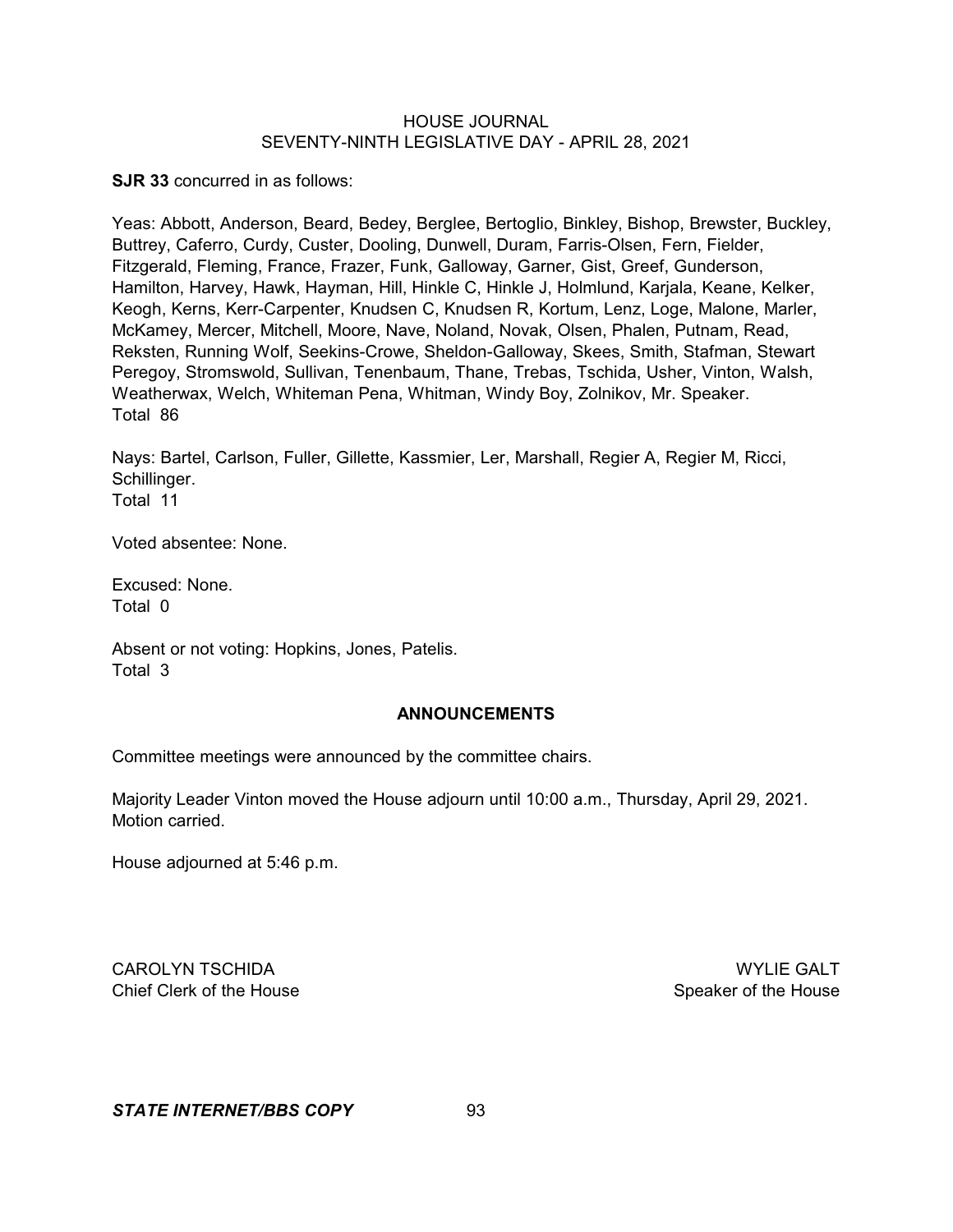67th Legislature HB 632.4.6

| 1              | <b>HOUSE BILL NO. 632</b>                                                               |  |  |
|----------------|-----------------------------------------------------------------------------------------|--|--|
| $\overline{2}$ | INTRODUCED BY F. GARNER, E. BUTTREY                                                     |  |  |
| 3              |                                                                                         |  |  |
| 4              | A BILL FOR AN ACT ENTITLED: "AN ACT IMPLEMENTING THE AMERICAN RESCUE PLAN ACT;          |  |  |
| 5              | PROVIDING APPROPRIATIONS AND ALLOCATIONS OF FEDERAL FUNDS AND OTHER FUNDS               |  |  |
| 6              | AVAILABLE BECAUSE OF THE RECEIPT OF FEDERAL FUNDS FOR THE FISCAL YEAR ENDING JUNE       |  |  |
| 7              | 30, 2021; ALLOWING APPROPRIATIONS TO CONTINUE INTO THE 2023 BIENNIUM AND 2025           |  |  |
| 8              | BIENNIUMS; PROVIDING CONDITIONS AND RESTRICTIONS ON THE USE OF FUNDS; CREATING          |  |  |
| 9              | ADVISORY COMMISSIONS RELATED TO INFRASTRUCTURE, COMMUNICATIONS, ECONOMIC                |  |  |
| 10             | <b>TRANSFORMATION AND STABILIZATION, AND HEALTH; PROVIDING DEADLINES AND OTHER</b>      |  |  |
| 11             | CONDITIONS RELATED TO THE GRANT PROCESS; REQUIRING THE USE OF MATCHING FUNDS FOR        |  |  |
| 12             | CERTAIN GRANTS; PROVIDING FOR AN OUTREACH TEAM TO ASSIST LOCAL GOVERNMENTS IN THE       |  |  |
| 13             | GRANT PROCESS; PROVIDING FOR FUNDING FOR STATE CAPITAL PROJECTS AND GRANTS FOR          |  |  |
| 14             | WATER AND WASTEWATER PROJECTS; PROVIDING MINIMUM ALLOCATION GRANTS TO LOCAL             |  |  |
| 15             | GOVERNMENTS FOR QUALIFYING PROJECTS; PROVIDING FOR A GRANT PROCESS FOR                  |  |  |
| 16             | <b>COMMUNICATIONS AND ECONOMIC TRANSFORMATION AND STABILIZATION PROJECTS; PROVIDING</b> |  |  |
| 17             | <b>GRANTS TO REGIONAL WATER AUTHORITIES; REQUIRING PERFORMANCE MEASURES AND</b>         |  |  |
| 18             | REPORTING ON PROJECTS; PROVIDING COORDINATION INSTRUCTIONS TO FUND QUALIFYING           |  |  |
| 19             | LONG-RANGE PROJECTS WITH FEDERAL FUNDS; PROVIDING THE EXECUTIVE THE AUTHORITY TO        |  |  |
| 20             | MODIFY AND REPORT MODIFICATIONS TO APPROPRIATIONS AND PARAMETERS OF PROGRAMS TO         |  |  |
| 21             | THE LEGISLATIVE FINANCE COMMITTEE; PROVIDING FOR A REDUCTION TO CERTAIN GRANT           |  |  |
| 22             | AWARDS TO LOCAL GOVERNMENTS BASED ON HEALTH REGULATIONS THAT ARE MORE STRICT            |  |  |
| 23             | THAN THOSE OF THE STATE; PROVIDING FOR ADMINISTRATION AND AUDIT COSTS; AMENDING         |  |  |
| 24             | SECTION 2-17-603, MCA; AND PROVIDING AN IMMEDIATE EFFECTIVE DATE."                      |  |  |
| 25             |                                                                                         |  |  |
| 26             | BE IT ENACTED BY THE LEGISLATURE OF THE STATE OF MONTANA:                               |  |  |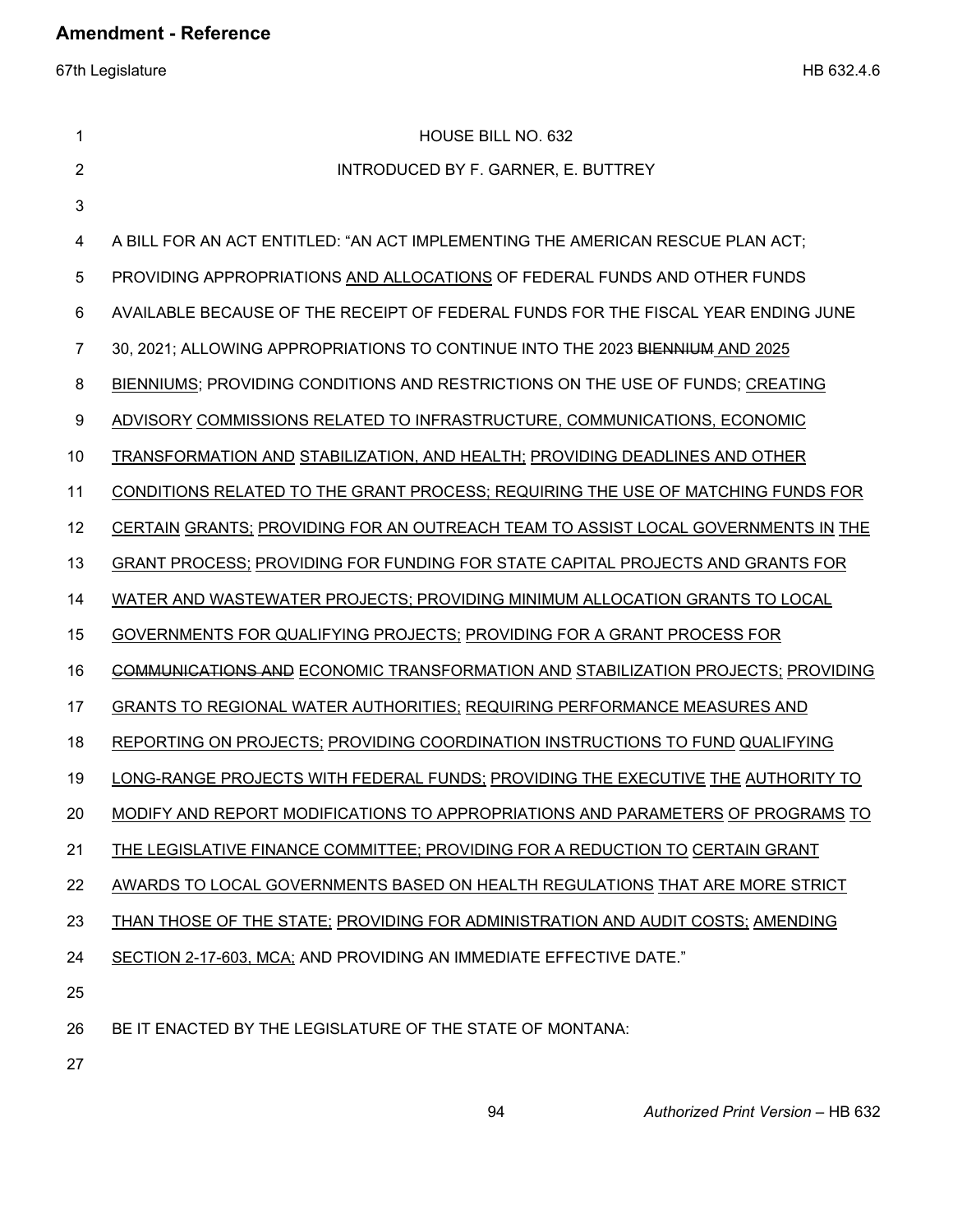| 1  | (Refer to Introduced Bill)                                                                                         |  |  |
|----|--------------------------------------------------------------------------------------------------------------------|--|--|
| 2  | Strike everything after the enacting clause and insert:                                                            |  |  |
| 3  |                                                                                                                    |  |  |
| 4  | NEW SECTION. Section 1. Infrastructure advisory commission. (1) There is an American Rescue                        |  |  |
| 5  | Plan infrastructure advisory commission.                                                                           |  |  |
| 6  | (2) The commission consists of nine members, who must be appointed as follows:                                     |  |  |
| 7  | (a) three senators, two from the majority party and one from the minority party, appointed by the senate           |  |  |
| 8  | president;                                                                                                         |  |  |
| 9  | (b) three representatives, two from the majority party and one from the minority party, appointed by the           |  |  |
| 10 | speaker of the house; and                                                                                          |  |  |
| 11 | (c) three members appointed by the governor.                                                                       |  |  |
| 12 | (3) The commission shall review applications for funding for state capital projects and state and local            |  |  |
| 13 | government water and wastewater projects and shall provide recommendations to the executive on which               |  |  |
| 14 | projects should be funded. Projects approved by the 67th legislature for funding in House Bill No. 5, 6, 7, 11, or |  |  |
| 15 | 14 are not submitted to the commission.                                                                            |  |  |
| 16 | (4) Appointed members of the commission must be compensated and receive travel expenses as                         |  |  |
| 17 | provided for in 2-15-124 for each day in attendance at commission meetings or in the performance of any duty       |  |  |
| 18 | or service as a commission member.                                                                                 |  |  |
| 19 | (5) THE DEPARTMENT OF NATURAL RESOURCES AND CONSERVATION SHALL SERVE AS LEAD STAFF WITH THE                        |  |  |
| 20 | DEPARTMENTS OF ADMINISTRATION AND COMMERCE ASSISTING.                                                              |  |  |
| 21 | (6) FUNDING FOR THE COMMISSION IS ALLOCATED FROM THE ADMINISTRATIVE COSTS ALLOWED IN [SECTION 3].                  |  |  |
| 22 |                                                                                                                    |  |  |
| 23 | NEW SECTION. Section 2. Appropriations APPROPRIATION for capital projects and water and                            |  |  |
| 24 | wastewater projects -- matching funds. (1) There are federal funds received pursuant to the American               |  |  |
| 25 | Rescue Plan Act of 2021, Public Law 117-2, appropriated to the office of budget and program planning for state     |  |  |
| 26 | infrastructure projects and local infrastructure AND LOCAL WATER AND WASTEWATER grants as follows:                 |  |  |
| 27 | Amount<br><b>ARPA Section</b>                                                                                      |  |  |
| 28 | 602<br>500,000,000 450,000,000<br>95<br>Authorized Print Version - HB 632                                          |  |  |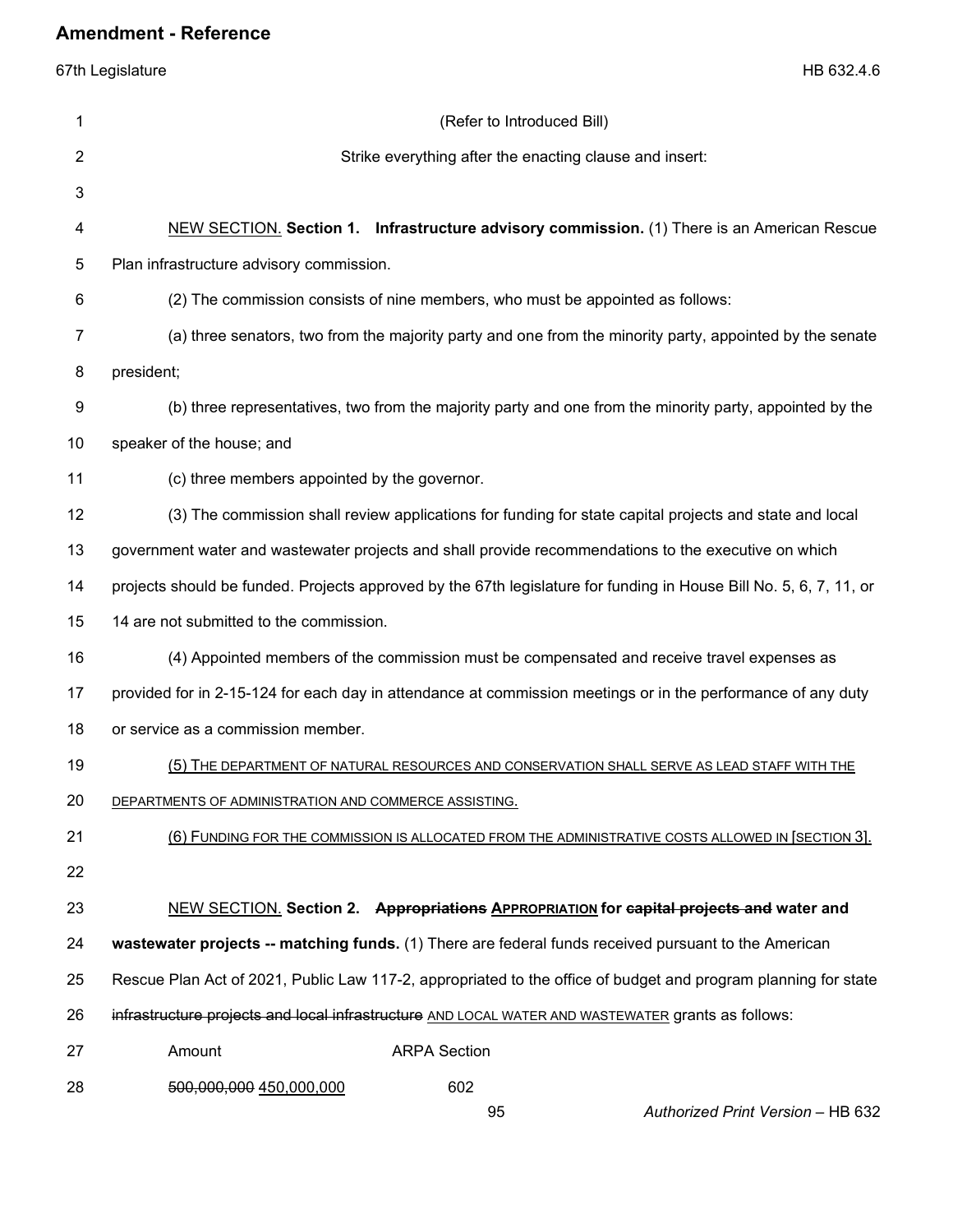| 1  | 119,300,000<br>-604                                                                                                                       |  |  |
|----|-------------------------------------------------------------------------------------------------------------------------------------------|--|--|
| 2  | (2) For any water or wastewater grant awarded to a local government with these funds, a local                                             |  |  |
| 3  | government must provide matching funds.                                                                                                   |  |  |
| 4  | (3) For the purposes of [this act], "local government" means any tribe, city, town, county, consolidated                                  |  |  |
| 5  | city-county, or school district CITY, COUNTY, CONSOLIDATED CITY-COUNTY, SCHOOL DISTRICT, OR OTHER POLITICAL                               |  |  |
| 6  | SUBDIVISION OR LOCAL GOVERNMENT BODY OF THE STATE, INCLUDING AN AUTHORITY AS DEFINED IN 75-6-304, WATER                                   |  |  |
| 7  | DISTRICT, SEWER DISTRICT, IRRIGATION DISTRICT, WATER USERS ASSOCIATION, CONSERVATION DISTRICT, OR TRIBAL                                  |  |  |
| 8  | GOVERNMENT.                                                                                                                               |  |  |
| 9  | (4) For the purposes of [this act], "state infrastructure projects" STATE WATER AND WASTEWATER                                            |  |  |
| 10 | PROJECTS includes projects for state-owned buildings and facilities AND ASSOCIATED INFRASTRUCTURE, as well as                             |  |  |
| 11 | within the Montana university system, including community colleges in the state.                                                          |  |  |
| 12 | (5) References to "ARPA Section" mean references to section 9901 of the American Rescue Plan Act                                          |  |  |
| 13 | of 2021, Public Law 117-2, which amends Title VI of the Social Security Act to include section 602 or section                             |  |  |
| 14 | 604.                                                                                                                                      |  |  |
| 15 | 6) FUNDS APPROPRIATED UNDER THIS SECTION THAT ARE NOT OTHERWISE ALLOCATED ARE ALLOCATED TO                                                |  |  |
| 16 | THE OFFICE OF BUDGET AND PROGRAM PLANNING TO PROVIDE GRANTS PURSUANT TO [SECTION 3].                                                      |  |  |
| 17 |                                                                                                                                           |  |  |
| 18 | <b>NEW SECTION. Section 3.</b><br>Eligibility -- submission deadline -- priority -- approval of                                           |  |  |
| 19 | recommendations COMPETITIVE GRANT PROGRAM. (1) State FOR THE FIRST ROUND OF GRANTS, STATE and local                                       |  |  |
| 20 | governments shall submit grant requests and supporting materials, including the amount of matching funds                                  |  |  |
| 21 | available FOR WATER AND WASTEWATER PROJECTS, to the applicable agency by July 1, 2021, in order to be                                     |  |  |
| 22 | eligible for funding under [section 2]. The agency will review grant applications, rank projects, and issue a list of                     |  |  |
| 23 | recommended projects to the advisory commission by August 15, 2021.                                                                       |  |  |
| 24 | (2) The applicable agency shall submit a list of recommended state capital projects to the advisory                                       |  |  |
| 25 | commission by August 15, 2021.                                                                                                            |  |  |
| 26 | (3) The advisory commission shall review the lists of recommended WATER AND WASTEWATER projects                                           |  |  |
| 27 | and issue a final list of recommended projects to the executive by September 1, 2021.                                                     |  |  |
| 28 | (4) THE APPLICABLE AGENCY IS AUTHORIZED TO PRESENT ADDITIONAL ROUNDS OF GRANT PROPOSALS TO THE<br>Authorized Print Version - HB 632<br>96 |  |  |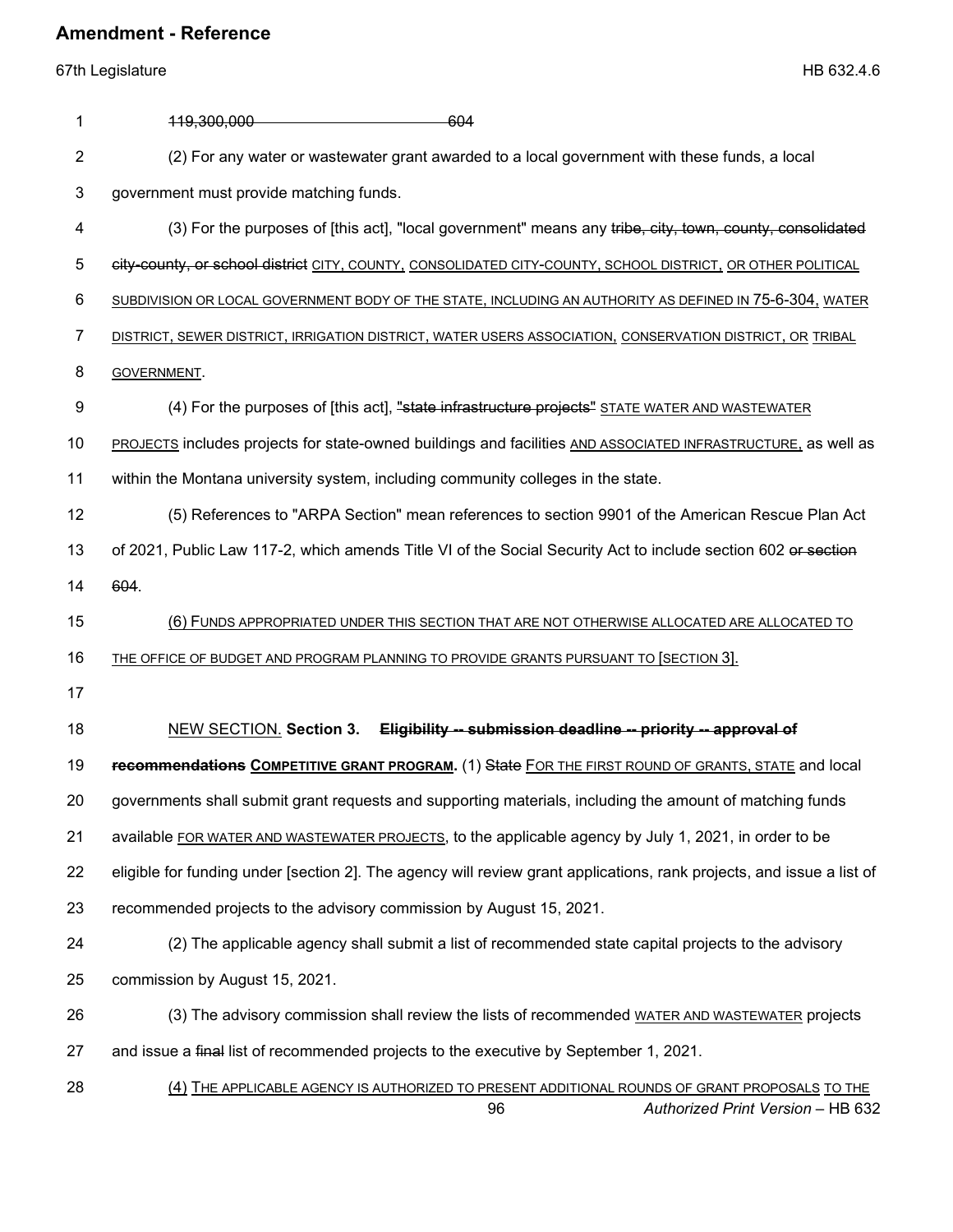67th Legislature HB 632.4.6

### 1 COMMISSION AS NEEDED.

| $\overline{2}$ | (4)(5) In preparing recommendations, for capital projects, preference must be given to projects that                 |  |  |  |
|----------------|----------------------------------------------------------------------------------------------------------------------|--|--|--|
| 3              | carry out critical capital projects directly enabling work, education, and health monitoring, including remote       |  |  |  |
| 4              | options, in response to the public health emergency with respect to COVID-19. For local government WATER             |  |  |  |
| 5              | AND WASTEWATER grants, preference may also be given to projects that provide a higher match rate.                    |  |  |  |
| 6              | $\frac{1}{2}$ (6) The recommendations of the advisory commission must be considered by the governor and              |  |  |  |
| 7              | reviewed to comply with the American Rescue Plan Act and all applicable guidance. The governor may modify            |  |  |  |
| 8              | recommendations and shall provide the final list of approved projects to the legislative finance committee by        |  |  |  |
| 9              | October 15, 2021. IF THE GOVERNOR MODIFIES THE LIST OF RECOMMENDED PROJECTS SUBMITTED BY THE                         |  |  |  |
| 10             | COMMISSION, THE OFFICE OF BUDGET AND PROGRAM PLANNING SHALL REPORT AND EXPLAIN THE CHANGES TO THE                    |  |  |  |
| 11             | ADVISORY COMMISSIONS AND THE LEGISLATIVE FINANCE COMMITTEE AT ITS NEXT SCHEDULED MEETING.                            |  |  |  |
| 12             | $(7)$ If it is later determined that a project cannot be completed, the governor may authorize another A             |  |  |  |
| 13             | DIFFERENT project and provide a report to the legislative finance committee. If it is determined at any time that a  |  |  |  |
| 14             | project is identified not to be eligible based on federal guidance or regulation and, if completed, would result in  |  |  |  |
| 15             | a reduction in funds from the American Rescue Plan Act or require the state to repay or refund money to the          |  |  |  |
| 16             | federal government pursuant to the American Rescue Plan Act, the governor may authorize another A                    |  |  |  |
| 17             | DIFFERENT project and provide a report to the legislative finance committee.                                         |  |  |  |
| 18             | (8) NO PROJECT MAY RECEIVE MORE THAN \$25 MILLION IN GRANT PROCEEDS FROM THIS SECTION.                               |  |  |  |
| 19             | (9) UP TO 2.5% OF THE FUNDS APPROPRIATED IN [SECTION 2] MAY BE ALLOCATED FOR ADMINISTRATIVE                          |  |  |  |
| 20             | COSTS.                                                                                                               |  |  |  |
| 21             |                                                                                                                      |  |  |  |
| 22             | NEW SECTION. SECTION 4. MINIMUM ALLOCATION GRANTS TO LOCAL GOVERNMENTS. (1) THE AMOUNT OF                            |  |  |  |
| 23             | \$150 MILLION OF THE CORONAVIRUS LOCAL STATE FISCAL RECOVERY FUNDS APPROPRIATED IN [SECTION 2] MUST BE               |  |  |  |
| 24             | USED TO PROVIDE MINIMUM ALLOCATION GRANTS TO LOCAL GOVERNMENTS FOR INFRASTRUCTURE WATER AND                          |  |  |  |
| 25             | WASTEWATER PROJECTS ELIGIBLE FOR FUNDING UNDER THE AMERICAN RESCUE PLAN ACT.                                         |  |  |  |
| 26             | (2) THE AMOUNT A LOCAL GOVERNMENT IS ELIGIBLE TO RECEIVE IN WATER AND WASTEWATER GRANTS UNDER                        |  |  |  |
| 27             | <u>THIS SECTION IS IN THE SAME PROPORTION AND USING THE SAME RATIOS PROVIDED FOR IN 15-70-101(2)(B), (2)(C), AND</u> |  |  |  |
| 28             | (3)                                                                                                                  |  |  |  |
|                | 97<br>Authorized Print Version - HB 632                                                                              |  |  |  |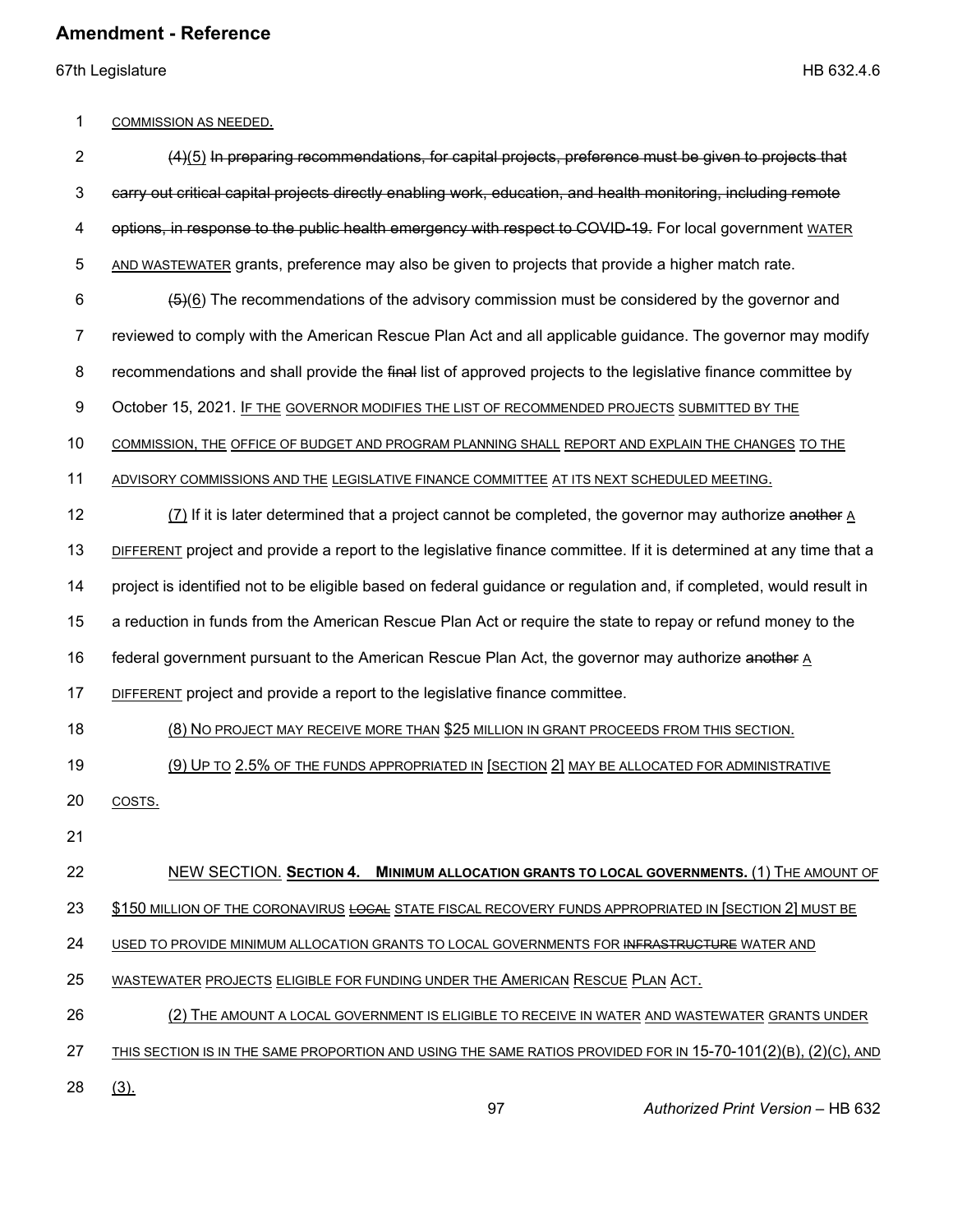67th Legislature HB 632.4.6

- 1 (3) (A) TO RECEIVE A GRANT UNDER THIS SECTION, A LOCAL GOVERNMENT SHALL SUBMIT AN APPLICATION FOR
- 2 A QUALIFYING INFRASTRUCTURE WATER OR WASTEWATER PROJECT AND PLEDGE MATCHING FUNDS.
- 3 (B) A QUALIFYING WATER OR WASTEWATER PROJECT IS A PROJECT THAT COMPLIES WITH THE USES
- 4 AUTHORIZED FOR THE CORONAVIRUS STATE FISCAL RECOVERY FUNDS.
- 5 (C) THE LOCAL GOVERNMENT SHALL PLEDGE THE GREATER LESSER OF:
- 6 (I) ONE-TO-ONE MATCHING FUNDS; OR
- 7 (II) 25% OF THE AMOUNT THAT THE LOCAL GOVERNMENT RECEIVED IN CORONAVIRUS LOCAL FISCAL RECOVERY
- 8 FUNDS PROVIDED FOR IN THE AMERICAN RESCUE PLAN ACT.
- 9 (D) A LOCAL GOVERNMENT MAY USE CORONAVIRUS LOCAL FISCAL RECOVERY FUNDS AS MATCHING FUNDS.
- 10 (4) GRANT FUNDS NOT <del>CLAIMED APPLIED FOR AND AWARDED OR IN A PENDING STATUS BY JANUARY 1, 2023.</del>
- 11 ARE TRANSFERRED TO THE COMPETITIVE GRANT PROGRAM ADMINISTERED BY THE APPROPRIATE AGENCY FOR
- 12 DISTRIBUTION THROUGH THE COMPETITIVE GRANT PROGRAM ESTABLISHED IN [SECTION 3].
- 13
- 14 NEW SECTION. **SECTION 5. GRANTS TO REGIONAL WATER AUTHORITIES -- MATCHING FUNDS -- USES.** (1)
- 15 OF THE APPROPRIATION MADE IN [SECTION 2] OF CORONAVIRUS STATE FISCAL RECOVERY FUNDS, \$10 MILLION IS
- 16 ALLOCATED TO THE DEPARTMENT OF NATURAL RESOURCES AND CONSERVATION TO PROVIDE EACH REGIONAL WATER
- 17 AUTHORITY A GRANT OF \$2.5 MILLION.
- 18 (2) FOR A GRANT UNDER THIS SECTION, A REGIONAL WATER AUTHORITY MUST PROVIDE ONE-TO-ONE MATCHING
- 19 FUNDS TO BE COMPRISED OF LOANS SECURED BY COAL SEVERANCE TAX BONDS MADE PURSUANT TO HOUSE BILL NO. 8.
- 20 (3) THE REGIONAL WATER AUTHORITY WHET MAY USE GRANT FUNDS AND LOANS SECURED BY BONDS TO SERVE
- 21 AS MATCHING FUNDS FOR FEDERAL GRANTS.
- 22

23 NEW SECTION. **Section 6. Outreach TECHNICAL ASSISTANCE team -- grant application and** 

- 24 **engineering assistance.** (1) The department of commerce shall assemble an outreach A TECHNICAL
- 25 ASSISTANCE team to notify local governments, with an emphasis on rural local governments, of the funding
- 26 opportunities provided for in this bill related to communications, economic TRANSFORMATION AND stabilization,
- 27 and infrastructure WATER AND WASTEWATER projects.
- 98 *Authorized Print Version* HB 632 28 (2) The outreach TECHNICAL ASSISTANCE team shall also assist local governments in the application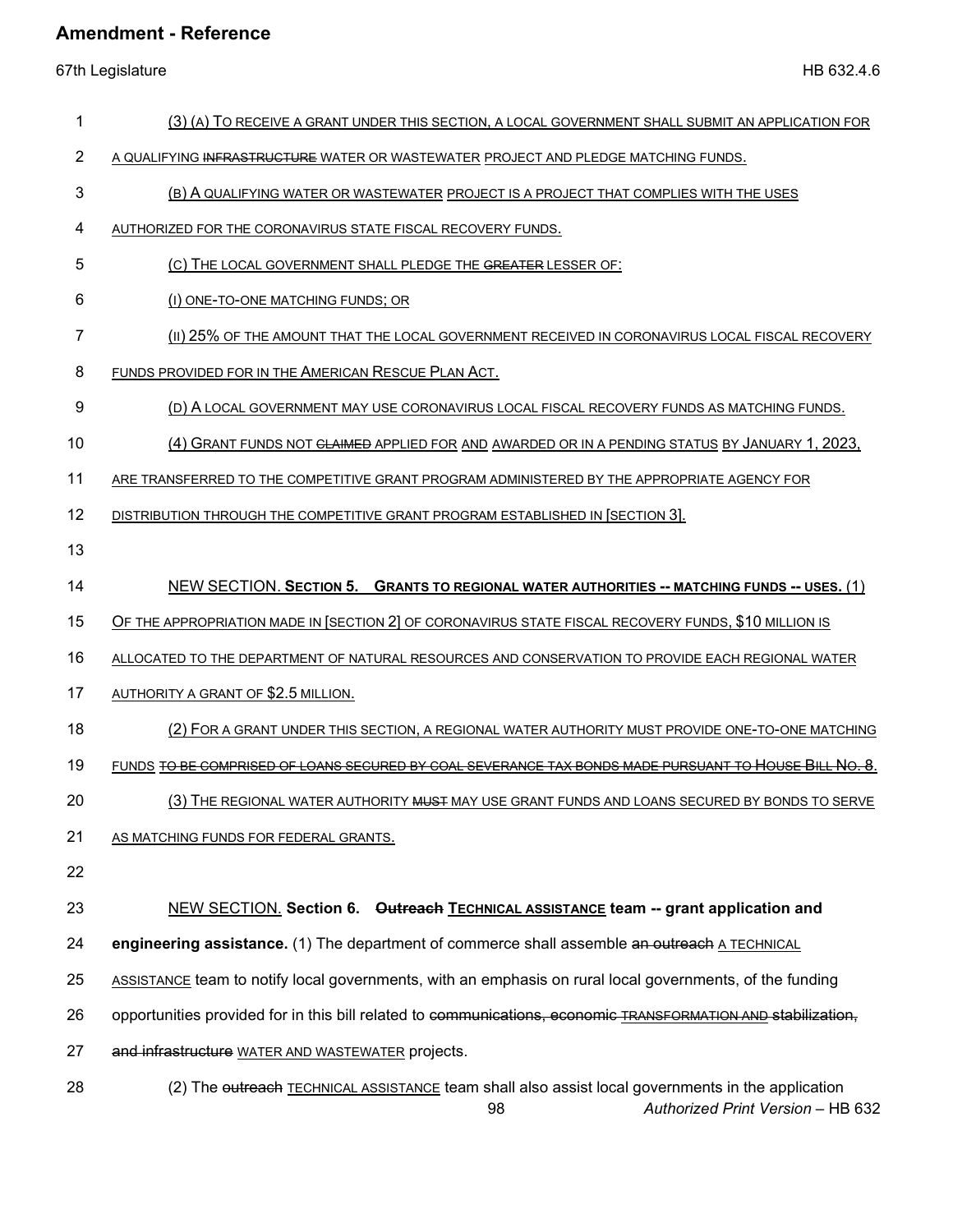67th Legislature HB 632.4.6

| 1  | process and offer<br><b>LIMITED</b> engineering assistance.                                           |
|----|-------------------------------------------------------------------------------------------------------|
| 2  | (3) The department may hire modified FTE or contract to create the eutreach TECHNICAL ASSISTANCE      |
| 3  | team.                                                                                                 |
| 4  | (4) There must be an appropriation of administrative funds IS ALLOCATED \$750,000 FROM THE FUNDS      |
| 5  | APPROPRIATED IN [SECTION 2] FOR THE TECHNICAL ASSISTANCE TEAM.                                        |
| 6  |                                                                                                       |
| 7  | NEW SECTION. Section 7. APPROPRIATION FOR CAPITAL PROJECTS. (1) THERE ARE FEDERAL FUNDS               |
| 8  | RECEIVED PURSUANT TO THE AMERICAN RESCUE PLAN ACT OF 2021, PUBLIC LAW 117-2, APPROPRIATED TO THE      |
| 9  | OFFICE OF BUDGET AND PROGRAM PLANNING FOR STATE INFRASTRUCTURE PROJECTS AS FOLLOWS:                   |
| 10 | <b>ARPA SECTION</b><br><b>AMOUNT</b>                                                                  |
| 11 | 119,300,000<br>604                                                                                    |
| 12 | FOR THE PURPOSES OF [THIS ACT], "STATE INFRASTRUCTURE PROJECTS" INCLUDES PROJECTS FOR<br>(2)          |
| 13 | STATE-OWNED BUILDINGS AND FACILITIES AND ASSOCIATED INFRASTRUCTURE AS WELL AS WITHIN THE MONTANA      |
| 14 | UNIVERSITY SYSTEM, INCLUDING COMMUNITY COLLEGES IN THE STATE.                                         |
| 15 | THE DEPARTMENT OF ADMINISTRATION SHALL SUBMIT A LIST OF RECOMMENDED STATE CAPITAL PROJECTS<br>(3)     |
| 16 | TO THE ADVISORY COMMISSION.                                                                           |
| 17 | (4)<br>THE ADVISORY COMMISSION SHALL REVIEW THE LISTS OF RECOMMENDED CAPITAL PROJECTS AND ISSUE A     |
| 18 | LIST OF RECOMMENDED PROJECTS TO THE EXECUTIVE.                                                        |
| 19 | (5)<br>THE APPLICABLE AGENCY IS AUTHORIZED TO PRESENT ADDITIONAL ROUNDS OF GRANT PROPOSALS TO THE     |
| 20 | COMMISSION AS NEEDED.                                                                                 |
| 21 | (6)<br>IN PREPARING RECOMMENDATIONS FOR CAPITAL PROJECTS, PREFERENCE MUST BE GIVEN TO PROJECTS        |
| 22 | THAT ARE GEOGRAPHICALLY DISPERSED THROUGHOUT THE STATE, CARRY OUT CRITICAL CAPITAL PROJECTS DIRECTLY  |
| 23 | ENABLING WORK, EDUCATION, AND HEALTH MONITORING, INCLUDING REMOTE OPTIONS, IN RESPONSE TO THE PUBLIC  |
| 24 | <b>HEALTH EMERGENCY WITH RESPECT TO COVID-19.</b>                                                     |
| 25 | (7)<br>THE RECOMMENDATIONS OF THE ADVISORY COMMISSION MUST BE CONSIDERED BY THE GOVERNOR AND          |
| 26 | REVIEWED TO COMPLY WITH THE AMERICAN RESCUE PLAN ACT AND ALL APPLICABLE GUIDANCE. THE GOVERNOR MAY    |
| 27 | MODIFY RECOMMENDATIONS AND SHALL PROVIDE THE LIST OF APPROVED PROJECTS TO THE LEGISLATIVE FINANCE     |
| 28 | COMMITTEE BY OCTOBER 15, 2021. IF THE GOVERNOR MODIFIES THE LIST OF RECOMMENDED PROJECTS SUBMITTED BY |

99 *Authorized Print Version* – HB 632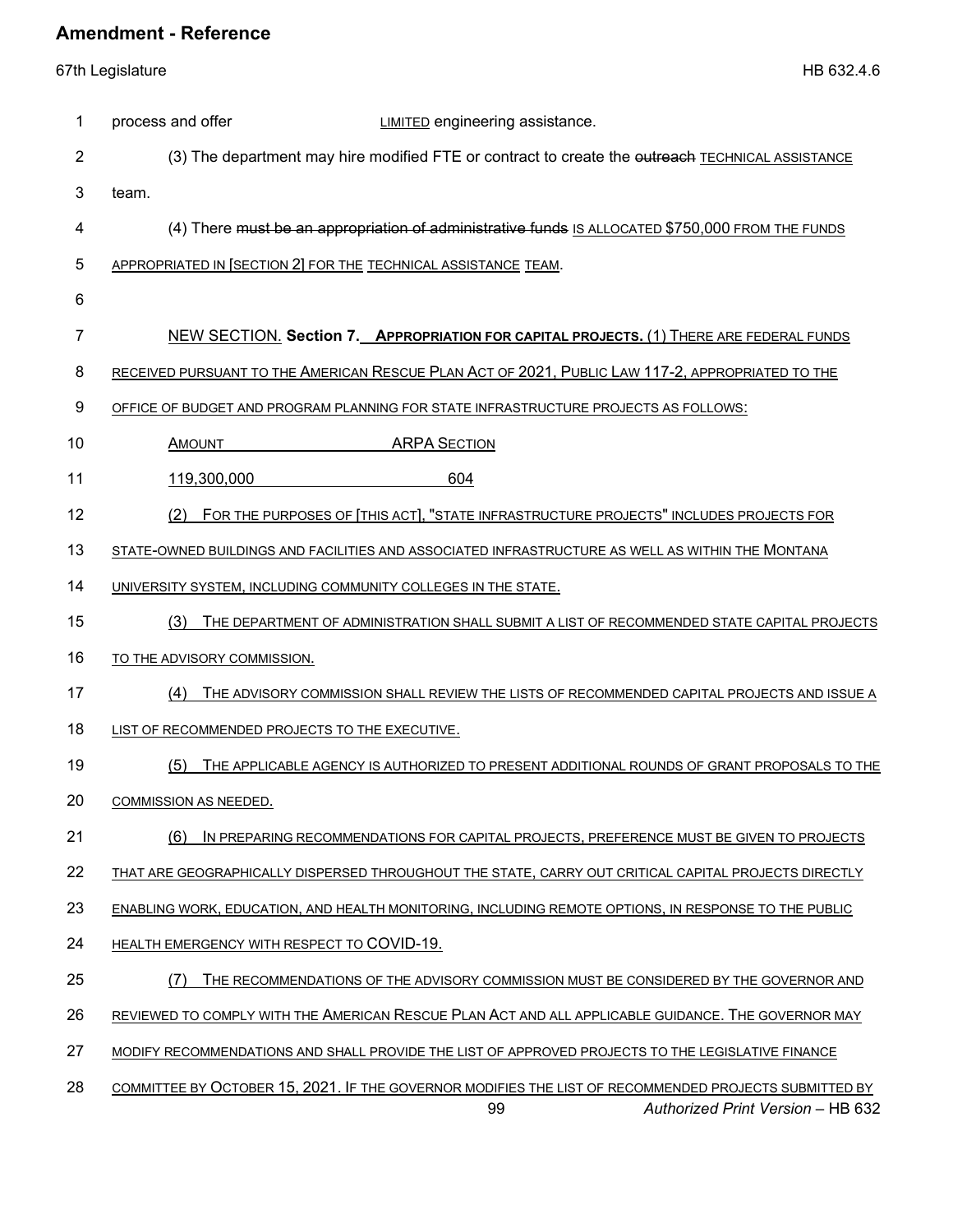67th Legislature HB 632.4.6

| 1              | THE COMMISSION, THE OFFICE OF BUDGET AND PROGRAM PLANNING SHALL REPORT AND EXPLAIN THE CHANGES TO THE        |
|----------------|--------------------------------------------------------------------------------------------------------------|
| $\overline{2}$ | LEGISLATIVE FINANCE COMMITTEE AT ITS NEXT SCHEDULED MEETING.                                                 |
| 3              | (8)<br>IF IT IS LATER DETERMINED THAT A PROJECT CANNOT BE COMPLETED, THE GOVERNOR MAY AUTHORIZE A            |
| 4              | DIFFERENT PROJECT AND PROVIDE A REPORT TO THE LEGISLATIVE FINANCE COMMITTEE. IF IT IS DETERMINED AT ANY      |
| 5              | TIME THAT A PROJECT IS IDENTIFIED NOT TO BE ELIGIBLE BASED ON FEDERAL GUIDANCE OR REGULATION AND, IF         |
| 6              | COMPLETED, WOULD RESULT IN A REDUCTION IN FUNDS FROM THE AMERICAN RESCUE PLAN ACT OR REQUIRE THE             |
| 7              | STATE TO REPAY OR REFUND MONEY TO THE FEDERAL GOVERNMENT PURSUANT TO THE AMERICAN RESCUE PLAN ACT,           |
| 8              | THE GOVERNOR MAY AUTHORIZE A DIFFERENT PROJECT AND PROVIDE A REPORT TO THE LEGISLATIVE FINANCE               |
| 9              | COMMITTEE.                                                                                                   |
| 10             | REFERENCES TO "ARPA SECTION" MEAN REFERENCES TO SECTION 9901 OF THE AMERICAN RESCUE<br>(9)                   |
| 11             | PLAN ACT OF 2021, PUBLIC LAW 117-2, WHICH AMENDS TITLE VI OF THE SOCIAL SECURITY ACT TO INCLUDE SECTION      |
| 12             | 604.                                                                                                         |
| 13             | (10) UP TO 2% OF THE FUNDS APPROPRIATED IN THIS SECTION MAY BE ALLOCATED FOR ADMINISTRATIVE                  |
| 14             | COSTS.                                                                                                       |
| 15             |                                                                                                              |
| 16             | NEW SECTION. Section 8. Communications advisory commission. (1) There is an American                         |
| 17             | Rescue Plan communications advisory commission.                                                              |
| 18             | (2) The commission consists of nine members, who must be appointed as follows:                               |
| 19             | (a) three senators, two from the majority party and one from the minority party, appointed by the senate     |
| 20             | president;                                                                                                   |
| 21             | (b) three representatives, two from the majority party and one from the minority party, appointed by the     |
| 22             | speaker of the house; and                                                                                    |
| 23             | (c) three members, appointed by the governor.                                                                |
| 24             | (3) The commission shall review applications RECOMMENDATIONS for funding for grants for                      |
| 25             | communications projects and provide recommendations to the executive on which projects should be funded.     |
| 26             | (4) Appointed members of the commission shall be compensated and receive travel expenses as                  |
| 27             | provided for in 2-15-124 for each day in attendance at commission meetings or in the performance of any duty |
| 28             | or service as a commission member.                                                                           |

100 *Authorized Print Version* – HB 632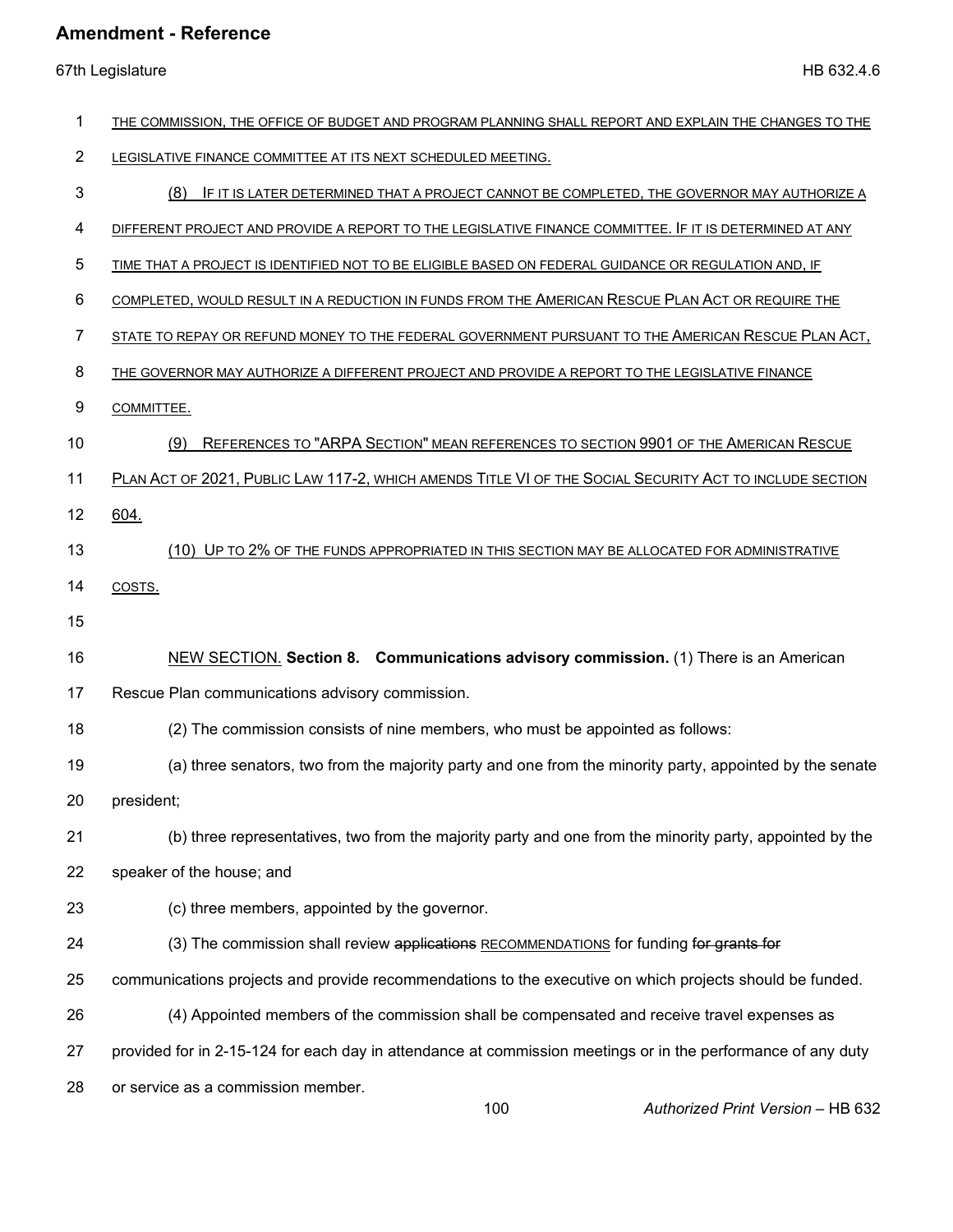| 1              | (5) THE DEPARTMENT OF COMMERCE SHALL STAFF THE COMMISSION.                                                         |  |  |  |
|----------------|--------------------------------------------------------------------------------------------------------------------|--|--|--|
| 2              | (6) FUNDING FOR THE COMMISSION IS ALLOCATED FROM THE ADMINISTRATIVE COSTS ALLOWED IN [SECTION 9].                  |  |  |  |
| 3              |                                                                                                                    |  |  |  |
| 4              | NEW SECTION. Section 9. Appropriations APPROPRIATION for communications project grants                             |  |  |  |
| 5              | <b>PROJECTS.</b> (1) There are federal funds received pursuant to the American Rescue Plan Act of 2021, Public Law |  |  |  |
| 6              | 117-2, appropriated to the office of budget and program planning and allocated to the governor DEPARTMENT OF       |  |  |  |
| $\overline{7}$ | COMMERCE for the fiscal year beginning July 1, 2020, for communications project grants as follows.                 |  |  |  |
| 8              | Appropriation authority is intended to be allocated to the following items. Appropriations are PROJECTS. THE       |  |  |  |
| 9              | APPROPRIATION IS authorized to continue through the biennium beginning July 1, 2023.                               |  |  |  |
| 10             | <b>ARPA Section</b><br>Amount                                                                                      |  |  |  |
| 11             | 9901, 602<br>250,000,000 275,000,000                                                                               |  |  |  |
| 12             | (2) Communication projects are those related to broadband, INFRASTRUCTURE, INCLUDING cell towers, or               |  |  |  |
| 13             | public safety, IF ELIGIBLE.                                                                                        |  |  |  |
| 14             | (3) For any grant PROJECTS awarded with these funds, a local government or private entity must provide             |  |  |  |
| 15             | matching funds.                                                                                                    |  |  |  |
| 16             | (4) References to "ARPA Section" mean references to section 9901 of the American Rescue Plan Act                   |  |  |  |
| 17             | of 2021, Public Law 117-2, which amends Title VI of the Social Security Act to include section 602 or section      |  |  |  |
| 18             | 604.                                                                                                               |  |  |  |
| 19             | (5)<br>UP TO 3% OF THE FUNDS APPROPRIATED IN THIS SECTION MAY BE ALLOCATED FOR ADMINISTRATIVE                      |  |  |  |
| 20             | COSTS.                                                                                                             |  |  |  |
| 21             |                                                                                                                    |  |  |  |
| 22             | NEW SECTION. Section 10. Eligibility -- submission deadline -- preference -- approval of                           |  |  |  |
| 23             | recommendations. (1) Local governments and private entities shall submit grant requests and supporting             |  |  |  |
| 24             | materials, including the amount of matching funds available, to the applicable state agency by July 1, 2021, in    |  |  |  |
| 25             | order to be eligible for funding under [section 6 7 8 ]. The agency will review grant applications, rank projects, |  |  |  |
| 26             | and issue a list of recommended projects to the advisory commission by August 15, 2021.                            |  |  |  |
| 27             | $\frac{2(4)}{2}$ The advisory commission shall review the lists of recommended projects and issue a final list of  |  |  |  |
| 28             | recommended projects to the executive by September 1, 2021.                                                        |  |  |  |
|                | 101<br>Authorized Print Version - HB 632                                                                           |  |  |  |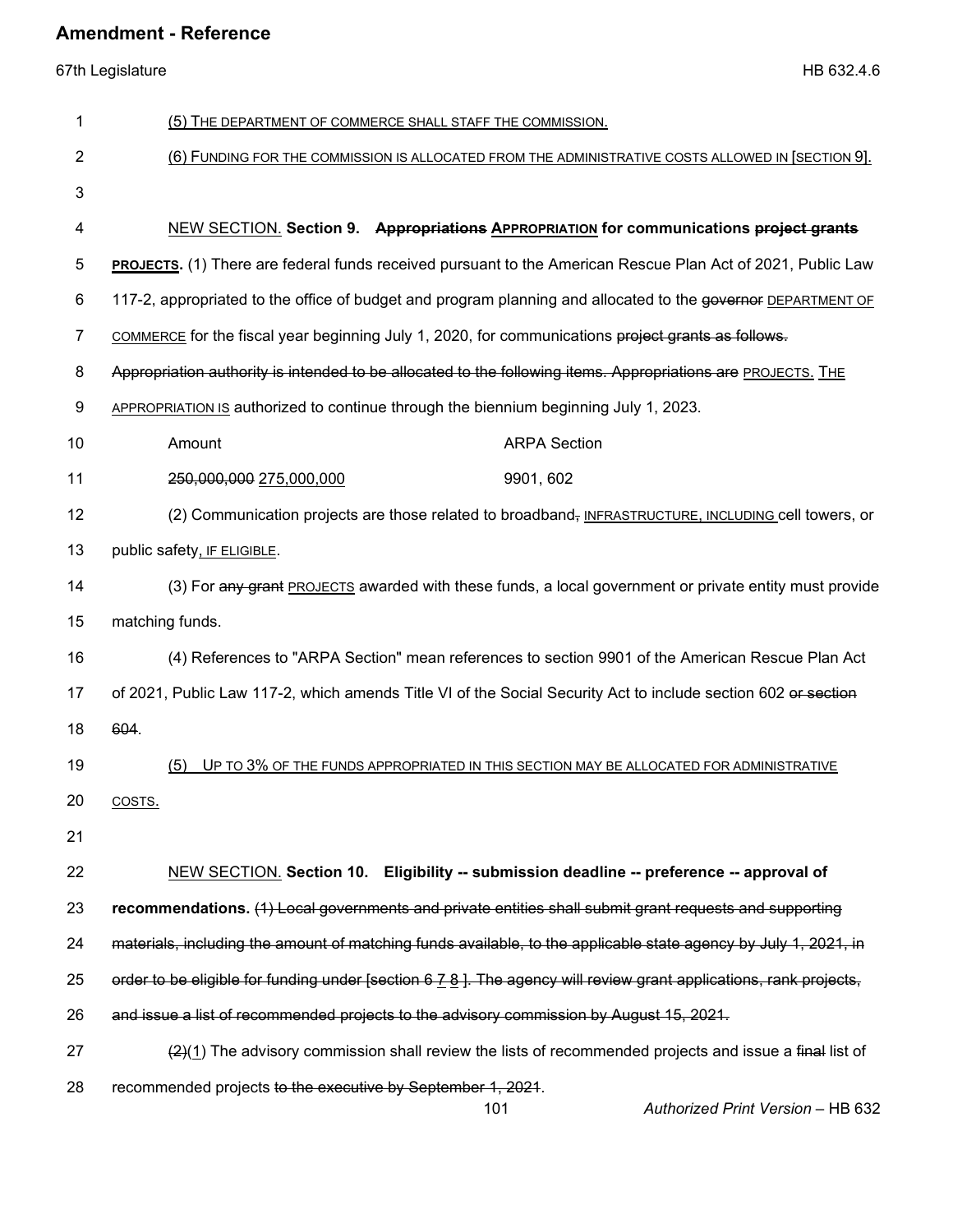| 1              | $(3)(2)$ In preparing recommendations, preference must be given to projects that provide broadband                                                       |  |  |
|----------------|----------------------------------------------------------------------------------------------------------------------------------------------------------|--|--|
| $\overline{c}$ | access to UNSERVED, underserved, and high needs areas AS DESIGNATED BY THE DEPARTMENT OF COMMERCE.                                                       |  |  |
| 3              | Preference may also be given to projects that provide a higher match rate.                                                                               |  |  |
| 4              | $(4)(3)$ The recommendations of the advisory commission must be considered by the governor and                                                           |  |  |
| 5              | reviewed to comply with the American Rescue Plan Act and all applicable guidance. The governor may modify                                                |  |  |
| 6              | recommendations and shall provide the final list of approved projects to the legislative finance committee by                                            |  |  |
| 7              | October 15, 2021. IF THE GOVERNOR MODIFIES THE LIST OF RECOMMENDED PROJECTS SUBMITTED BY THE                                                             |  |  |
| 8              | COMMISSION, THE OFFICE OF BUDGET AND PROGRAM PLANNING SHALL REPORT AND EXPLAIN THE CHANGES TO THE                                                        |  |  |
| 9              | ADVISORY COMMISSION AND THE LEGISLATIVE FINANCE COMMITTEE AT ITS NEXT SCHEDULED MEETING.                                                                 |  |  |
| 10             | $(4)$ If it is later determined that a project cannot be completed, the governor may authorize another $\underline{A}$                                   |  |  |
| 11             | DIFFERENT project and provide a report to the legislative finance committee. If at any time it is determined that a                                      |  |  |
| 12             | project is identified not to be eligible based on federal guidance or regulation and, if completed, would result in                                      |  |  |
| 13             | a reduction in funds from the American Rescue Plan Act or require the state to repay or refund money to the                                              |  |  |
| 14             | federal government pursuant to the American Rescue Plan Act, the governor may authorize another A                                                        |  |  |
| 15             | <b>DIFFERENT</b> project and provide a report to the legislative finance committee.                                                                      |  |  |
| 16             |                                                                                                                                                          |  |  |
| 17             | NEW SECTION. Section 11. Economic TRANSFORMATION AND stabilization ADVISORY commission.                                                                  |  |  |
| 18             | (1) There is an American Rescue Plan economic <b>TRANSFORMATION AND</b> stabilization advisory commission.                                               |  |  |
| 19             | (2) The commission consists of nine members, who must be appointed as follows:                                                                           |  |  |
| 20             | (a) three senators, two from the majority party and one from the minority party, appointed by the senate                                                 |  |  |
| 21             | president;                                                                                                                                               |  |  |
| 22             | (b) three representatives, two from the majority party and one from the minority party, appointed by the                                                 |  |  |
| 23             | speaker of the house; and                                                                                                                                |  |  |
| 24             | (c) three members appointed by the governor.                                                                                                             |  |  |
| 25             | (3) The commission shall review applications for funding for economic TRANSFORMATION AND                                                                 |  |  |
| 26             | stabilization projects and provide a list of recommendations to the executive.                                                                           |  |  |
| 27             | (4) Appointed members of the commission must be compensated and receive travel expenses as                                                               |  |  |
| 28             | provided for in 2-15-124 for each day in attendance at commission meetings or in the performance of any duty<br>Authorized Print Version - HB 632<br>102 |  |  |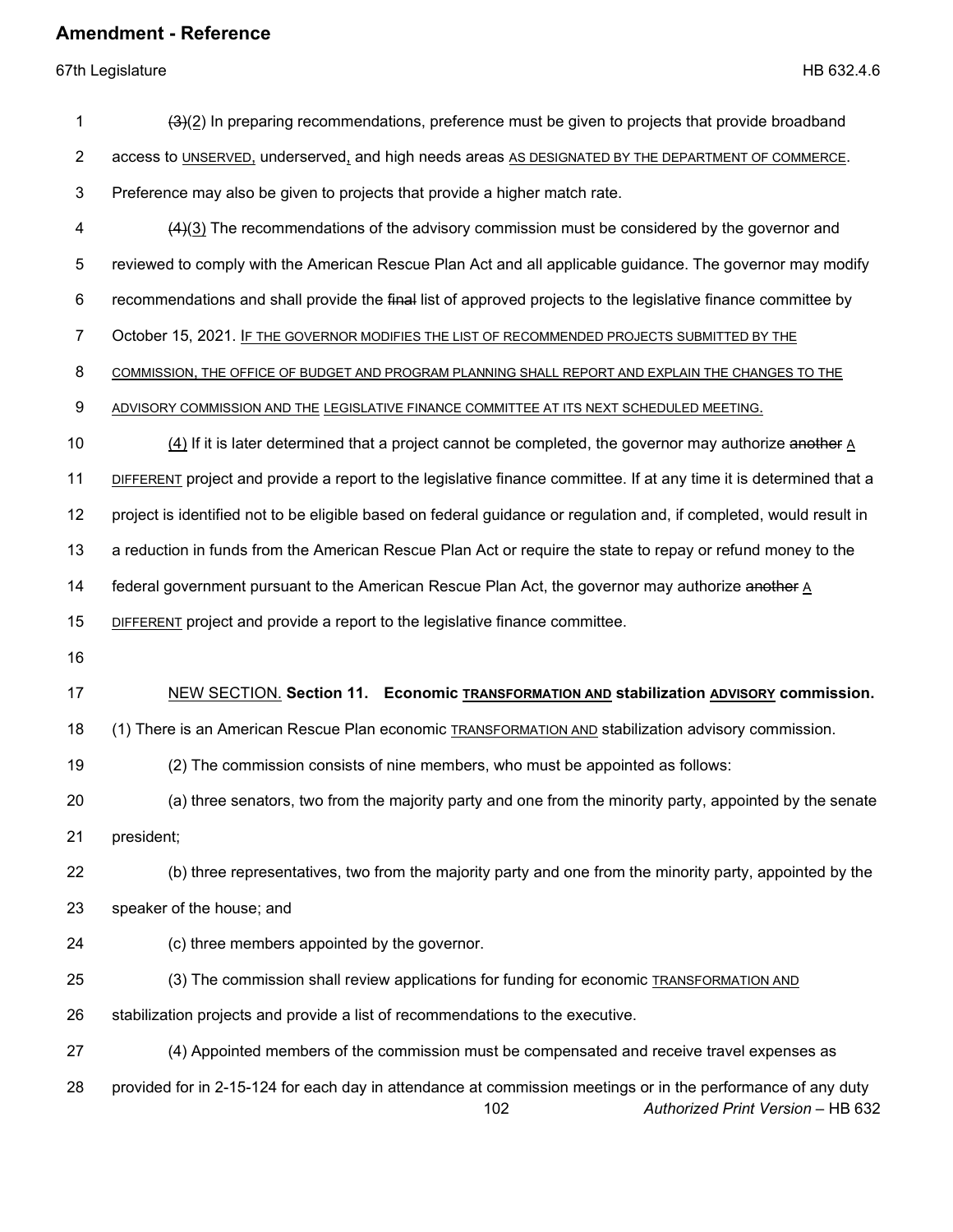67th Legislature HB 632.4.6

| 1              | or service as a commission member.                                                                              |  |  |
|----------------|-----------------------------------------------------------------------------------------------------------------|--|--|
| $\overline{2}$ | (5) THE ECONOMIC TRANSFORMATION AND STABILIZATION ADVISORY COMMISSION SHALL REQUIRE BUSINESS                    |  |  |
| 3              | APPLICANTS TO DISCLOSE WHETHER THEY RECEIVED MONEY ADMINISTERED BY THE STATE FROM THE CORONAVIRUS               |  |  |
| 4              | AID, RELIEF, AND ECONOMIC SECURITY ACT OF 2020 (CARES ACT) OR THE CORONAVIRUS RESPONSE AND RELIEF               |  |  |
| 5              | SUPPLEMENTAL APPROPRIATIONS ACT OF 2020 (CRRSA) AND, IF SO, THE AMOUNT RECEIVED AND THE BASIS AND               |  |  |
| 6              | PURPOSE OF THE AWARD. IN MAKING ITS RECOMMENDATIONS, THE ADVISORY COMMISSION SHALL TAKE INTO ACCOUNT            |  |  |
| 7              | THE FACT THAT THE APPLICANT HAS ALREADY BENEFITED FROM FEDERAL ASSISTANCE PROVIDED IN RESPONSE TO               |  |  |
| 8              | COVID-19, BUT A PREVIOUS CARES ACT OR CRRSA AWARD MAY NOT PRECLUDE CONSIDERATION OF AN                          |  |  |
| 9              | APPLICATION.                                                                                                    |  |  |
| 10             | (6) THE DEPARTMENT OF COMMERCE SHALL STAFF THE COMMISSION.                                                      |  |  |
| 11             | (7) FUNDING FOR THE COMMISSION IS ALLOCATED FROM THE ADMINISTRATIVE COSTS ALLOWED IN [SECTION 12].              |  |  |
| 12             |                                                                                                                 |  |  |
| 13             | NEW SECTION. Section 12. Appropriations APPROPRIATION for economic TRANSFORMATION AND                           |  |  |
| 14             | stabilization grants. (1) There are federal funds received pursuant to the American Rescue Plan Act of 2021,    |  |  |
| 15             | Public Law 117-2, appropriated to the office of budget and program planning and allocated to the governor for   |  |  |
| 16             | the fiscal year beginning July 1, 2020, for economic <b>TRANSFORMATION AND</b> stabilization grants or loans as |  |  |
| 17             | follows. Appropriation authority is intended to be allocated to the following items. Appropriations are THE     |  |  |
| 18             | APPROPRIATION IS authorized to continue through the biennium beginning July 1, 2023.                            |  |  |
| 19             | <b>ARPA Section</b><br>Amount                                                                                   |  |  |
| 20             | 150,000,000<br>9901, 602                                                                                        |  |  |
| 21             | (2) \$10 MILLION OF THE FUNDS APPROPRIATED IN THIS SECTION MUST BE USED FOR RAPID RETRAINING JOBS               |  |  |
| 22             | TRAINING.                                                                                                       |  |  |
| 23             | (3) THE APPROPRIATION IN THIS SECTION MAY BE USED FOR WORKFORCE DEVELOPMENT AND BUSINESS                        |  |  |
| 24             | TRANSFORMATION AND STABILIZATION PROGRAMS INCLUDING BUT NOT LIMITED TO WORKFORCE TRAINING INCLUDING             |  |  |
| 25             | RAPID RETRAINING, RETURN-TO-WORK BONUSES, OR SHORT-TERM WAGE SUBSIDIES, BUSINESS ASSISTANCE FOR HIRING          |  |  |
| 26             | OR REHIRING EMPLOYEES, BUSINESS ASSISTANCE FOR TRAINING OR RETRAINING EMPLOYEES, BUSINESS TECHNOLOGY            |  |  |
| 27             | GRANTS, AGRICULTURAL RESILIENCY, AND BUSINESS TRANSFORMATION OR STABILIZATION GRANTS.                           |  |  |
| 28             | (4) UP TO 3% OF THE FUNDS APPROPRIATED IN THIS SECTION MAY BE ALLOCATED FOR ADMINISTRATIVE COSTS.               |  |  |

*Authorized Print Version* – HB 632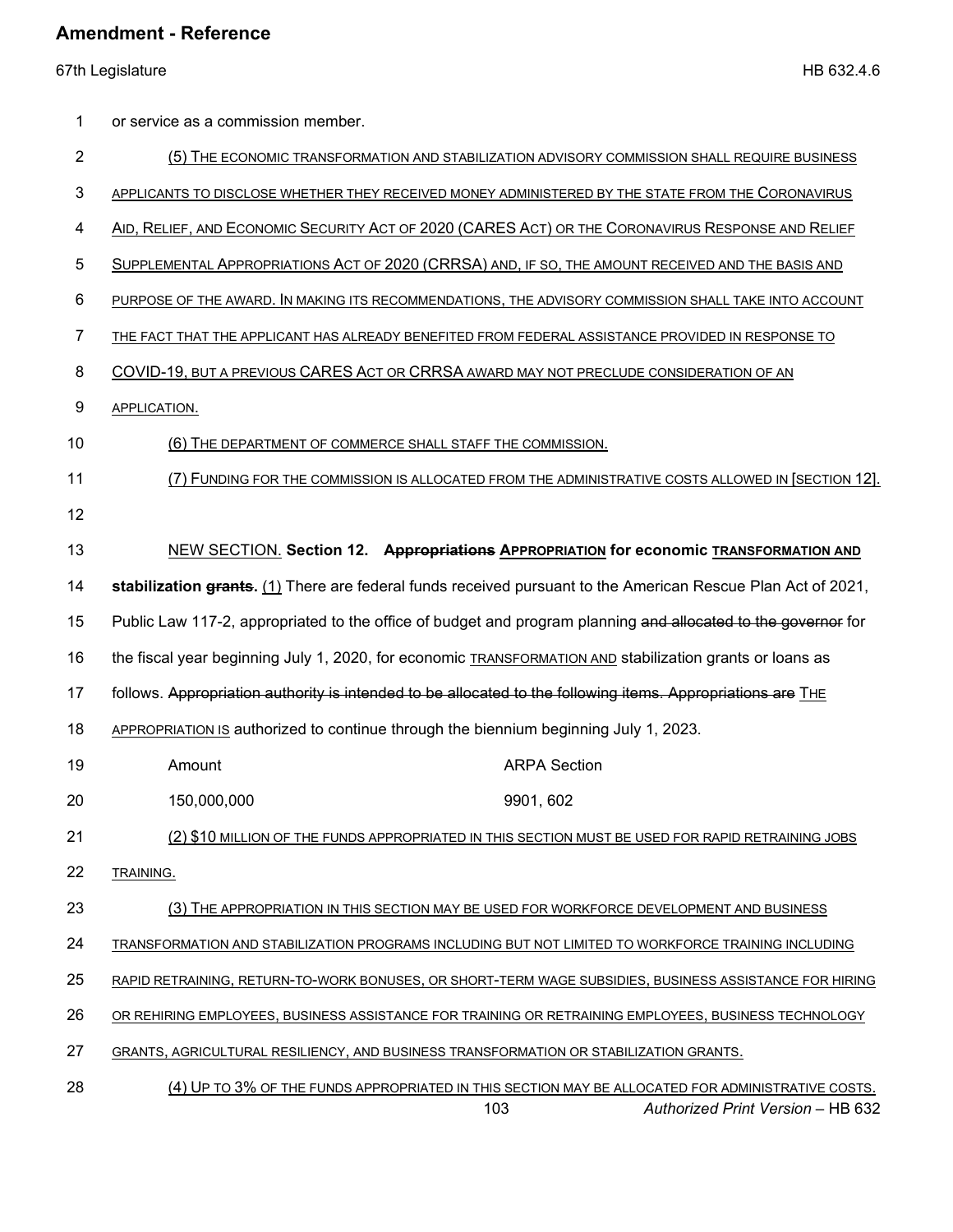67th Legislature HB 632.4.6

1 2 NEW SECTION. **Section 13. Eligibility -- submission deadline -- preference -- approval of**  3 **recommendations.** (1) APPLICABLE AGENCIES SHALL RECOMMEND PROGRAMS AND FUNDING AMOUNTS TO THE 4 ADVISORY COMMISSION FOR REVIEW AND COMMENT. 5 (2) WITHIN THE PROGRAMS ESTABLISHED BY THE APPLICABLE AGENCIES, Businesses BUSINESSES OR OTHER 6 ORGANIZATIONS shall submit grant requests and supporting materials to the applicable state agency by July 1, 7 2021, in order to be eligible for funding under [section 9 40 11 12]. The agency will review grant applications, 8 rank grant applications, and issue a list of recommended grants to the ADVISORY commission ESTABLISHED IN 9 **[SECTION 8 10 11] by August 15, 2021.** 10  $(2)(3)$  The advisory commission shall review the lists of recommended grants and other proposed uses 11 of the funds and issue a final list of recommended grants and uses of funds to the executive by September 1, 12 2021. 13 (4) THE APPLICABLE AGENCY IS AUTHORIZED TO PRESENT ADDITIONAL ROUNDS OF GRANT PROPOSALS TO THE 14 COMMISSION AS NEEDED. 15 (3)(5) THE ADVISORY COMMISSION SHALL PROVIDE OVERSIGHT AND RECOMMENDATIONS ON FUNDS 16 APPROPRIATED PURSUANT TO **[SECTION 11 13 THROUGH 14 16]** [SECTIONS 14, 16, AND 17]. THE DEPARTMENT OF 17 COMMERCE SHALL REPORT TO THE ADVISORY COMMISSION ON LOANS MADE IN ACCORDANCE WITH THE FEDERAL 18 REQUIREMENTS OF THE STATE SMALL BUSINESS CREDIT INITIATIVE IN [SECTION 15]. 19 (3)(4) (6) The recommendations of the advisory commission must be considered by the governor and 20 reviewed to comply with the American Rescue Plan Act and all applicable guidance. The governor may modify 21 recommendations and shall provide the final list of approved projects to the legislative finance committee by 22 October 15, 2021. IF THE GOVERNOR MODIFIES THE LIST OF RECOMMENDED PROJECTS SUBMITTED BY THE 23 COMMISSION, THE OFFICE OF BUDGET AND PROGRAM PLANNING SHALL REPORT AND EXPLAIN THE CHANGES TO THE 24 ADVISORY COMMISSION AND TO THE LEGISLATIVE FINANCE COMMITTEE AT ITS NEXT SCHEDULED MEETING. 25 (7) If it is later determined that a project cannot be completed, the governor may authorize another A 26 DIFFERENT project and provide a report to the legislative finance committee. If at any time it is determined that a 27 project is identified not to be eligible based on federal guidance or regulation and, if completed, would result in 28 a reduction in funds from the American Rescue Plan Act or require the state to repay or refund money to the

104 *Authorized Print Version* – HB 632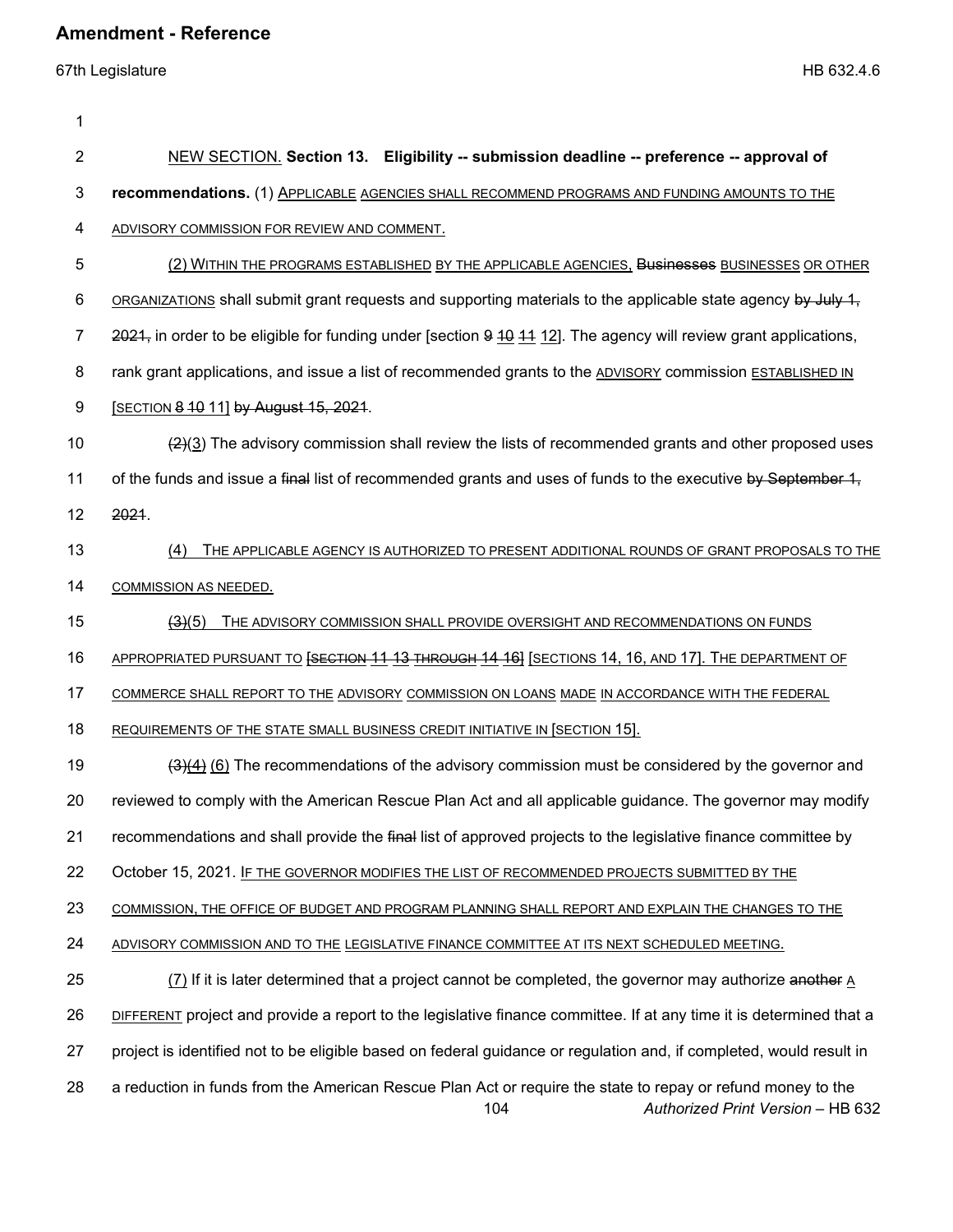| 1              | federal government pursuant to the American Rescue Plan Act, the governor may authorize another A                                |                                    |                                                                                                                                              |
|----------------|----------------------------------------------------------------------------------------------------------------------------------|------------------------------------|----------------------------------------------------------------------------------------------------------------------------------------------|
| $\overline{2}$ | <b>DIFFERENT</b> project and provide a report to the legislative finance committee.                                              |                                    |                                                                                                                                              |
| $\mathbf{3}$   |                                                                                                                                  |                                    |                                                                                                                                              |
| 4              |                                                                                                                                  |                                    | NEW SECTION. Section 14. Appropriations for housing and workforce training programs. (1)                                                     |
| 5              |                                                                                                                                  |                                    | There are federal funds received pursuant to the American Rescue Plan Act of 2021, Public Law 117-2,                                         |
| 6              |                                                                                                                                  |                                    | appropriated to the office of budget and program planning and allocated to the department of commerce as                                     |
| $\overline{7}$ |                                                                                                                                  |                                    | follows for the fiscal year beginning July 1, 2020. Appropriation authority is intended to be allocated to the                               |
| 8              |                                                                                                                                  |                                    | following items. Appropriations are authorized to continue through the biennium beginning July 1, 2023.                                      |
| 9              | Amount                                                                                                                           | Purpose                            | <b>ARPA Section</b>                                                                                                                          |
| 10             | 50,000,000                                                                                                                       | Mortgage Assistance                | 3206, 3208                                                                                                                                   |
| 11             | Revolving Fund for Low-Income Housing HOME PROGRAM<br>11,000,000 11,459,768                                                      |                                    |                                                                                                                                              |
| 12             | <b>SUPPLEMENTAL ALLOCATION</b>                                                                                                   |                                    | 3205                                                                                                                                         |
| 13             | 152,400,000                                                                                                                      | <b>Emergency Rental Assistance</b> | 3201, 3202, 3204                                                                                                                             |
| 14             |                                                                                                                                  | Workforce                          |                                                                                                                                              |
| 15             |                                                                                                                                  |                                    | (2) Grants and other uses of funds must be targeted to industries with workforce shortages and                                               |
| 16             |                                                                                                                                  |                                    | promoting high-demand, high-wage jobs, and short-term training to be delivered in the private sector.                                        |
| 17             |                                                                                                                                  |                                    | $(3)(2)$ For Emergency Rental Assistance, funds may be used to pay rent or rental arrears to any place                                       |
| 18             |                                                                                                                                  |                                    | where someone pays on a periodic basis for shelter, including but not limited to nursing homes, senior assisted                              |
| 19             |                                                                                                                                  |                                    | living, group homes, low-income housing, workforce housing, transitional housing, and correctional facilities, IF                            |
| 20             |                                                                                                                                  |                                    | ELIGIBLE. IF FEDERAL GUIDANCE ALLOWS FOR OTHER USES OF EMERGENCY RENTAL ASSISTANCE FUNDS. THESE FUNDS                                        |
| 21             | MAY BE USED FOR THOSE ADDITIONAL AUTHORIZED PURPOSES.                                                                            |                                    |                                                                                                                                              |
| 22             |                                                                                                                                  |                                    | (4)(3) The economic stabilization ADVISORY commission ESTABLISHED IN [SECTION 8 10 11] shall provide                                         |
| 23             | oversight to the department on the use of funds in this section.                                                                 |                                    |                                                                                                                                              |
| 24             | $\left(\frac{5}{2}\right)\left(4\right)$ The department of commerce or applicable agency is encouraged to use existing programs, |                                    |                                                                                                                                              |
| 25             | where feasible, to implement the programs provided for in this section.                                                          |                                    |                                                                                                                                              |
| 26             |                                                                                                                                  |                                    |                                                                                                                                              |
| 27             |                                                                                                                                  |                                    | NEW SECTION. Section 15. State Small Business Credit Initiative insert. There is appropriated to                                             |
| 28             |                                                                                                                                  | 105                                | the department of commerce up to \$65 million in federal funds received pursuant to section 3301 of the<br>Authorized Print Version - HB 632 |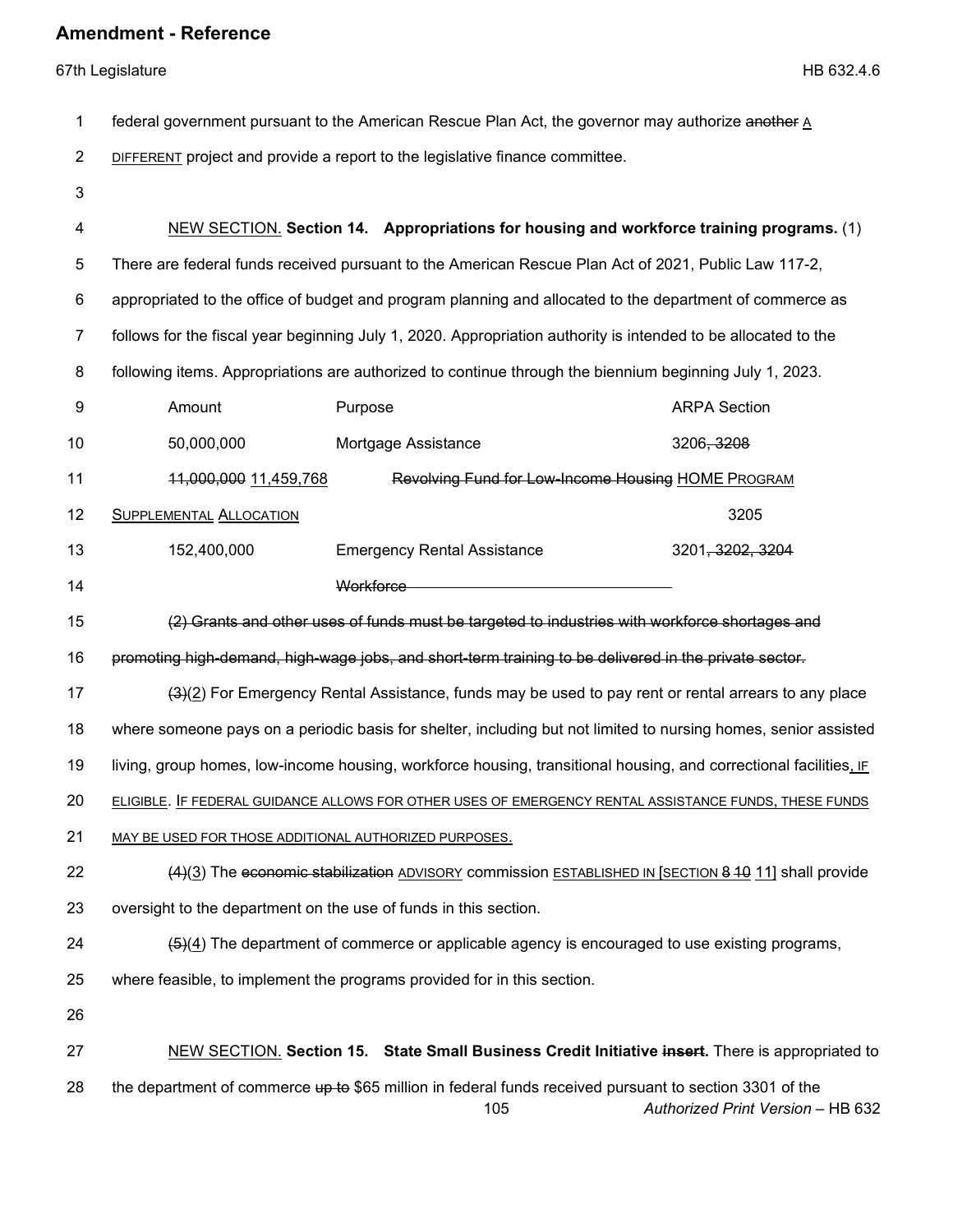| 1              | American Rescue Plan Act of 2021, Public Law 117-2, for the State Small Business Credit Initiative. Funds are  |                                                                                                                   |                                   |
|----------------|----------------------------------------------------------------------------------------------------------------|-------------------------------------------------------------------------------------------------------------------|-----------------------------------|
| $\overline{2}$ | to be distributed in accordance with department of treasury guidelines and as detailed in the department of    |                                                                                                                   |                                   |
| 3              | commerce application specific to the program. The appropriation is for the fiscal year beginning July 1, 2020, |                                                                                                                   |                                   |
| 4              |                                                                                                                | and is authorized to continue through the biennium beginning July 1, 2031.                                        |                                   |
| 5              |                                                                                                                |                                                                                                                   |                                   |
| 6              |                                                                                                                | NEW SECTION, Section 16. Appropriations to department of labor and industry. (1) There are                        |                                   |
| 7              |                                                                                                                | federal funds received pursuant to the American Rescue Plan Act of 2021, Public Law 117-2, appropriated to        |                                   |
| 8              |                                                                                                                | the department of labor and industry for the fiscal year beginning July 1, 2020, that are authorized to continue  |                                   |
| 9              |                                                                                                                | through the biennium beginning July 1, 2023. Appropriation authority is intended to be allocated to the following |                                   |
| 10             | items.                                                                                                         |                                                                                                                   |                                   |
| 11             | Amount                                                                                                         | Purpose                                                                                                           | <b>ARPA Section</b>               |
| 12             | 5,500,000                                                                                                      | <b>Workforce OFFICE OF COMMUNITY SERVICE</b>                                                                      | 2206                              |
| 13             | 5,200,000                                                                                                      | <b>Unemployment Administration</b>                                                                                | 9031, 9032                        |
| 14             | 2,000,000                                                                                                      | <b>RAPID RETRAINING FOR VETERANS</b>                                                                              | 8006                              |
| 15             |                                                                                                                | (2) References to "ARPA Section" mean references to sections of the American Rescue Plan Act of                   |                                   |
| 16             | 2021, Public Law 117-2.                                                                                        |                                                                                                                   |                                   |
| 17             |                                                                                                                |                                                                                                                   |                                   |
| 18             |                                                                                                                | <b>NEW SECTION.</b> Section 17. Appropriations to department of transportation -- grants. (1) There               |                                   |
| 19             | are federal funds received pursuant to the American Rescue Plan Act of 2021, Public Law 117-2, appropriated    |                                                                                                                   |                                   |
| 20             |                                                                                                                | to the department of transportation for the fiscal year beginning July 1, 2020, that are authorized to continue   |                                   |
| 21             |                                                                                                                | through the biennium beginning July 1, 2023. Appropriation authority is intended to be allocated to the following |                                   |
| 22             | items.                                                                                                         |                                                                                                                   |                                   |
| 23             | Amount                                                                                                         | Purpose                                                                                                           | <b>ARPA Section</b>               |
| 24             | 600,000                                                                                                        | <b>Grants to Airports</b>                                                                                         | 7102                              |
| 25             | 800,000                                                                                                        | <b>Grants for Rural Transit</b>                                                                                   | 3401                              |
| 26             | (2) References to "ARPA Section" mean references to sections of the American Rescue Plan Act of                |                                                                                                                   |                                   |
| 27             | 2021, Public Law 117-2.                                                                                        |                                                                                                                   |                                   |
| 28             |                                                                                                                | 106                                                                                                               | Authorized Print Version - HB 632 |
|                |                                                                                                                |                                                                                                                   |                                   |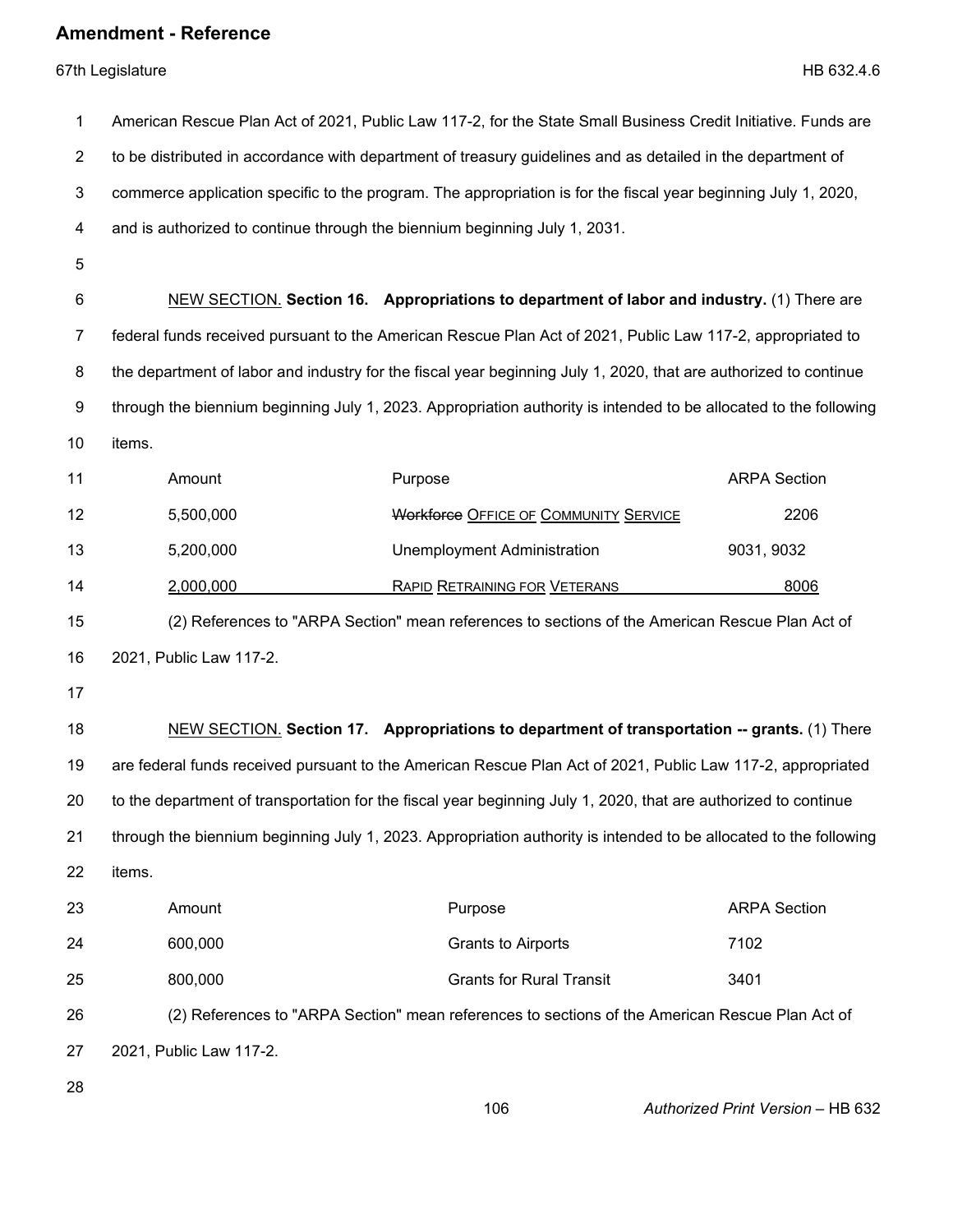| 1  | NEW SECTION. Section 18. Health advisory commission. (1) There is an American Rescue Plan                                                        |  |  |  |
|----|--------------------------------------------------------------------------------------------------------------------------------------------------|--|--|--|
| 2  | health advisory commission.                                                                                                                      |  |  |  |
| 3  | (2) The commission consists of nine members, who must be appointed as follows:                                                                   |  |  |  |
| 4  | (a) three senators, two from the majority party and one from the minority party, appointed by the senate                                         |  |  |  |
| 5  | president;                                                                                                                                       |  |  |  |
| 6  | (b) three representatives, two from the majority party and one from the minority party, appointed by the                                         |  |  |  |
| 7  | speaker of the house; and:                                                                                                                       |  |  |  |
| 8  | (A)<br>MEMBERS OF THE JOINT APPROPRIATIONS SUBCOMMITTEE FOR HEALTH AND HUMAN SERVICES FROM THE                                                   |  |  |  |
| 9  | <b>67TH LEGISLATURE; AND</b>                                                                                                                     |  |  |  |
| 10 | $\left(\frac{c}{b}\right)$ three members appointed by the governor.                                                                              |  |  |  |
| 11 | (3) The commission shall recommend how funds allocated to the department of public health and                                                    |  |  |  |
| 12 | human services are to be used.                                                                                                                   |  |  |  |
| 13 | (4) Appointed members of the commission must be compensated and receive travel expenses as                                                       |  |  |  |
| 14 | provided for in 2-15-124 for each day in attendance at commissions meetings or in the performance of any duty                                    |  |  |  |
| 15 | or service as a commission member.                                                                                                               |  |  |  |
| 16 | (5) THE DEPARTMENT OF PUBLIC HEALTH AND HUMAN SERVICES SHALL STAFF THE COMMISSION.                                                               |  |  |  |
| 17 | (6) FUNDING FOR THE COMMISSION IS ALLOCATED FROM THE ADMINISTRATIVE COSTS ALLOWED IN [SECTION 20].                                               |  |  |  |
| 18 |                                                                                                                                                  |  |  |  |
| 19 | NEW SECTION. Section 19. Deadlines -- meetings -- recommendations -- approval. (1) The                                                           |  |  |  |
| 20 | committee commission shall meet on or before June 1, 2021, and shall report its recommendations to the                                           |  |  |  |
| 21 | director of the department of public health and human services on or before June 15, 2021, OR AS OTHERWISE                                       |  |  |  |
| 22 | IDENTIFIED BY A MAJORITY OF THE COMMISSION.                                                                                                      |  |  |  |
| 23 | (2) The recommendations of the advisory commission must be considered by the executive. The                                                      |  |  |  |
| 24 | department shall provide reports to the commission on implementation.                                                                            |  |  |  |
| 25 | (3) THE RECOMMENDATIONS OF THE ADVISORY COMMISSION MUST BE CONSIDERED BY THE GOVERNOR AND                                                        |  |  |  |
| 26 | REVIEWED TO COMPLY WITH THE AMERICAN RESCUE PLAN ACT AND ALL APPLICABLE GUIDANCE. THE GOVERNOR MAY                                               |  |  |  |
| 27 | MODIFY RECOMMENDATIONS AND SHALL PROVIDE THE LIST OF APPROVED PROJECTS TO THE LEGISLATIVE FINANCE                                                |  |  |  |
| 28 | COMMITTEE BY OCTOBER 15, 2021. IF THE GOVERNOR MODIFIES THE LIST OF RECOMMENDATIONS SUBMITTED BY THE<br>Authorized Print Version - HB 632<br>107 |  |  |  |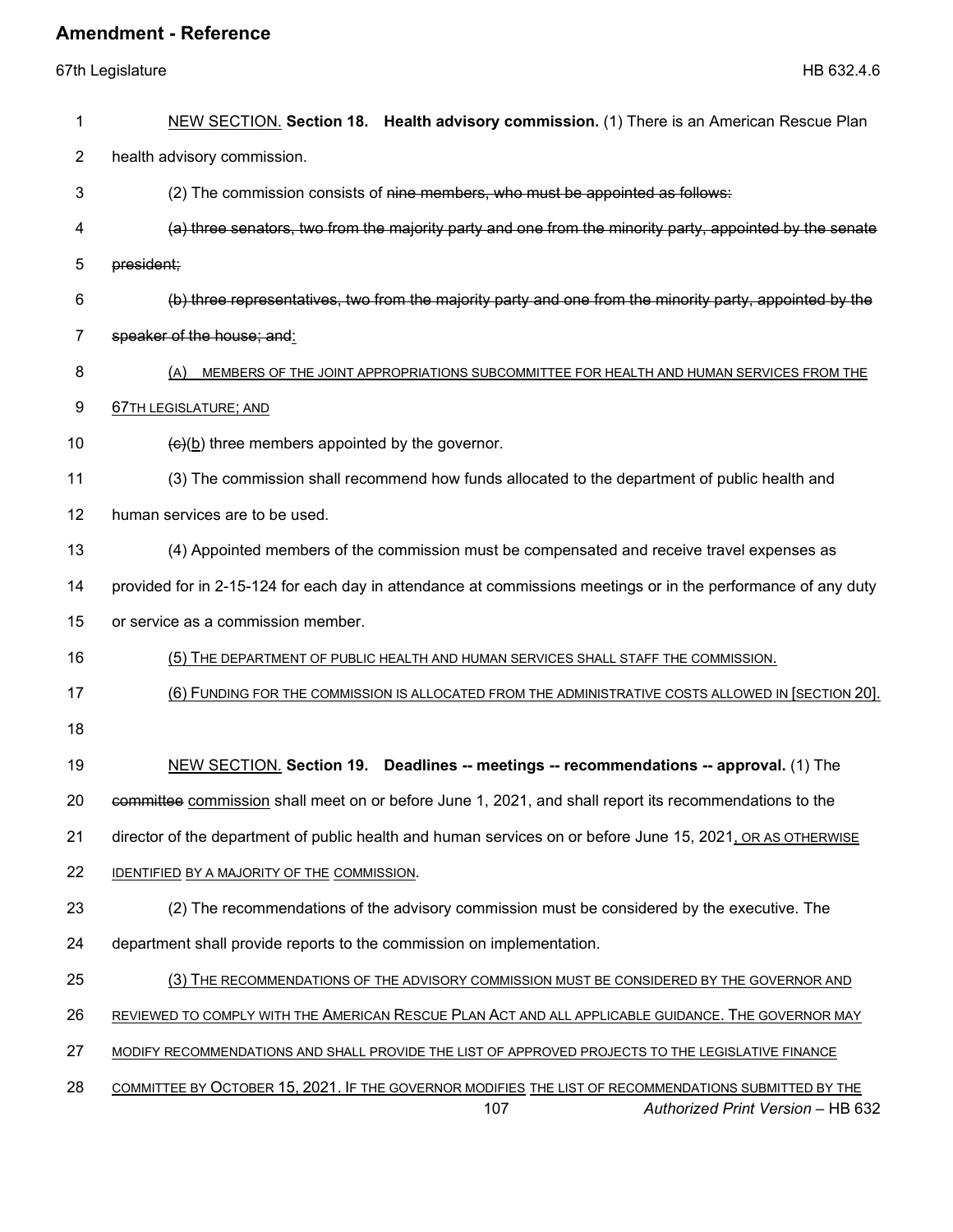| 1              | COMMISSION, THE OFFICE OF BUDGET AND PROGRAM PLANNING SHALL REPORT AND EXPLAIN THE CHANGE TO THE                  |                                                                                  |                                               |  |
|----------------|-------------------------------------------------------------------------------------------------------------------|----------------------------------------------------------------------------------|-----------------------------------------------|--|
| $\overline{2}$ | ADVISORY COMMISSION AND TO THE LEGISLATIVE FINANCE COMMITTEE AT ITS NEXT SCHEDULED MEETING.                       |                                                                                  |                                               |  |
| 3              | (4) IF IT IS LATER DETERMINED THAT A PROJECT CANNOT BE COMPLETED, THE GOVERNOR MAY AUTHORIZE A                    |                                                                                  |                                               |  |
| 4              | DIFFERENT PROJECT AND PROVIDE A REPORT TO THE LEGISLATIVE FINANCE COMMITTEE. IF AT ANY TIME IT IS                 |                                                                                  |                                               |  |
| 5              | DETERMINED THAT A PROJECT IS IDENTIFIED NOT TO BE ELIGIBLE BASED ON FEDERAL GUIDANCE OR REGULATION AND, IF        |                                                                                  |                                               |  |
| 6              | COMPLETED, WOULD RESULT IN A REDUCTION IN FUNDS FROM THE AMERICAN RESCUE PLAN ACT OR REQUIRE THE                  |                                                                                  |                                               |  |
| $\overline{7}$ | STATE TO REPAY OR REFUND MONEY TO THE FEDERAL GOVERNMENT PURSUANT TO THE AMERICAN RESCUE PLAN ACT,                |                                                                                  |                                               |  |
| 8              | THE GOVERNOR MAY AUTHORIZE A DIFFERENT PROJECT AND PROVIDE A REPORT TO THE LEGISLATIVE FINANCE                    |                                                                                  |                                               |  |
| 9              | COMMITTEE.                                                                                                        |                                                                                  |                                               |  |
| 10             |                                                                                                                   |                                                                                  |                                               |  |
| 11             |                                                                                                                   | NEW SECTION. Section 20. Appropriations to department of public health and human |                                               |  |
| 12             | services. (1) There are federal funds received pursuant to the American Rescue Plan Act of 2021, Public Law       |                                                                                  |                                               |  |
| 13             | 117-2, appropriated to the department of public health and human services for the fiscal year beginning July 1,   |                                                                                  |                                               |  |
| 14             | 2020, and continuing into the biennium beginning July 1, 2021. Appropriations are authorized to continue          |                                                                                  |                                               |  |
| 15             | through the biennium beginning July 1, 2023. Appropriation authority is intended to be allocated to the following |                                                                                  |                                               |  |
| 16             | items. References to "ARPA Section" mean references to sections in the American Rescue Plan Act of 2021,          |                                                                                  |                                               |  |
| 17             | Public Law 117-2.                                                                                                 |                                                                                  |                                               |  |
| 18             | Amount                                                                                                            | Program                                                                          | <b>ARPA Section</b>                           |  |
| 19             | 13,000,000 11,000,000                                                                                             | <b>SNAP</b>                                                                      | 1101,1102                                     |  |
| 20             | 200,000                                                                                                           | <b>Commodity Supplemental Food Program</b>                                       | 1104                                          |  |
| 21             | 900,000                                                                                                           | <b>Family Violence Prevention</b>                                                | 2204                                          |  |
| 22             | 1,111,000                                                                                                         | <b>Child Abuse Prevention</b>                                                    | 2205                                          |  |
| 23             | 22,500,000                                                                                                        | Vaccine Distribution and Supply                                                  | 2301                                          |  |
| 24             | 143,400,000                                                                                                       | <b>Testing and Contact Tracing</b>                                               | 2401                                          |  |
| 25             | 111,000,000 112,500,000                                                                                           | Child Care Stabilization & Block Grants                                          | 2201, 2202                                    |  |
| 26             | 1,700,000                                                                                                         | <b>State Veterans' Homes</b>                                                     | 8004                                          |  |
| 27             | 23,000,000                                                                                                        | <b>Public Health Workforce</b>                                                   | 2501                                          |  |
| 28             | 20,000,000                                                                                                        | <b>Rapid Retraining Jobs Training</b><br>108                                     | 9901/602<br>Authorized Print Version - HB 632 |  |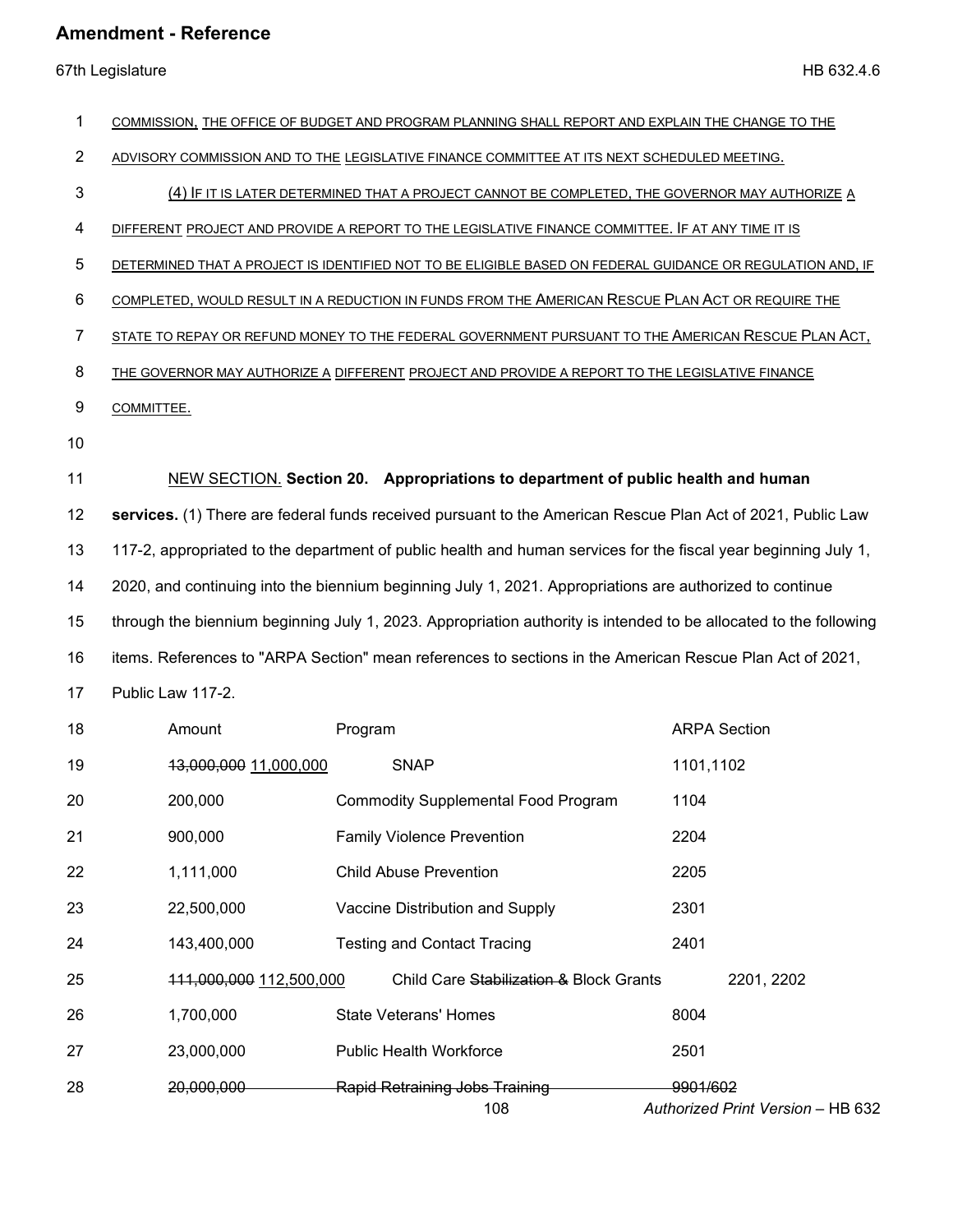67th Legislature HB 632.4.6

| 1              | 17,000,000 10,500,000                        | SAMHSA/Mental Health and Substance Use Disorder                                                     |                         |
|----------------|----------------------------------------------|-----------------------------------------------------------------------------------------------------|-------------------------|
| $\overline{2}$ |                                              | Mental Health Block Grant                                                                           | 2701, 2702, 2703, 2705, |
| 3              | 2706, 2707                                   |                                                                                                     |                         |
| 4              |                                              | Substance Abuse Prevention and Treatment                                                            | -2702                   |
| 5              |                                              | Block Grant                                                                                         |                         |
| 6              |                                              | Mental and Behavioral Health Training 2703                                                          |                         |
| 7              |                                              | <b>Grants for Healthcare Providers to Promote</b>                                                   | 2705                    |
| 8              |                                              | <b>Mental and Behavioral Health</b>                                                                 |                         |
| 9              |                                              | Community-based Funding for Local                                                                   |                         |
| 10             |                                              | Substance Use Disorder Services                                                                     | 2706                    |
| 11             |                                              | Community-based Funding for                                                                         | 2707                    |
| 12             |                                              | <b>Example 2014</b> Local Behavioral Health Needs                                                   |                         |
| 13             | 21,000,000 31,775,000                        | <b>LIHEAP/Water Assistance</b>                                                                      | 2911, 2912              |
| 14             | 1,000,000                                    | Supporting Older Americans and Families                                                             | 2921                    |
| 15             |                                              | Home and Community-Based Supportive                                                                 | <del>2921</del>         |
| 16             |                                              | <b>Services for Blind News Service</b>                                                              |                         |
| 17             | 930,000                                      | <b>Emergency Food and Shelter Program</b>                                                           | 4007, 4008              |
| 18             | 2,726,000                                    | Pandemic Emergency Assistance                                                                       | 9201                    |
| 19             |                                              | <b>Elder Justice Programs</b>                                                                       | 9301                    |
| 20             |                                              | Maternal, Infant, and Early Childhood                                                               | 9101                    |
| 21             |                                              | <b>Home Visiting</b>                                                                                |                         |
| 22             | 1,130,000                                    | <b>WIC</b>                                                                                          | 1105                    |
| 23             | 1,223,000                                    | <b>IDEA Infants and toddlers</b>                                                                    | 2014                    |
| 24             |                                              | (2) THERE ARE FEDERAL FUNDS RECEIVED PURSUANT TO SECTION 9901 OF THE AMERICAN RESCUE PLAN ACT       |                         |
| 25             |                                              | OF 2021, PUBLIC LAW 117-2, WHICH AMENDS TITLE VI OF THE SOCIAL SECURITY ACT TO INCLUDE SECTION 602, |                         |
| 26             |                                              | APPROPRIATED TO THE OFFICE OF BUDGET AND PROGRAM PLANNING AND ALLOCATED TO THE DEPARTMENT OF PUBLIC |                         |
| 27             | <b>HEALTH AND HUMAN SERVICES AS FOLLOWS:</b> |                                                                                                     |                         |

#### 28 (A) \$15 MILLION FOR NURSING HOME SUPPLEMENTAL PAYMENTS; AND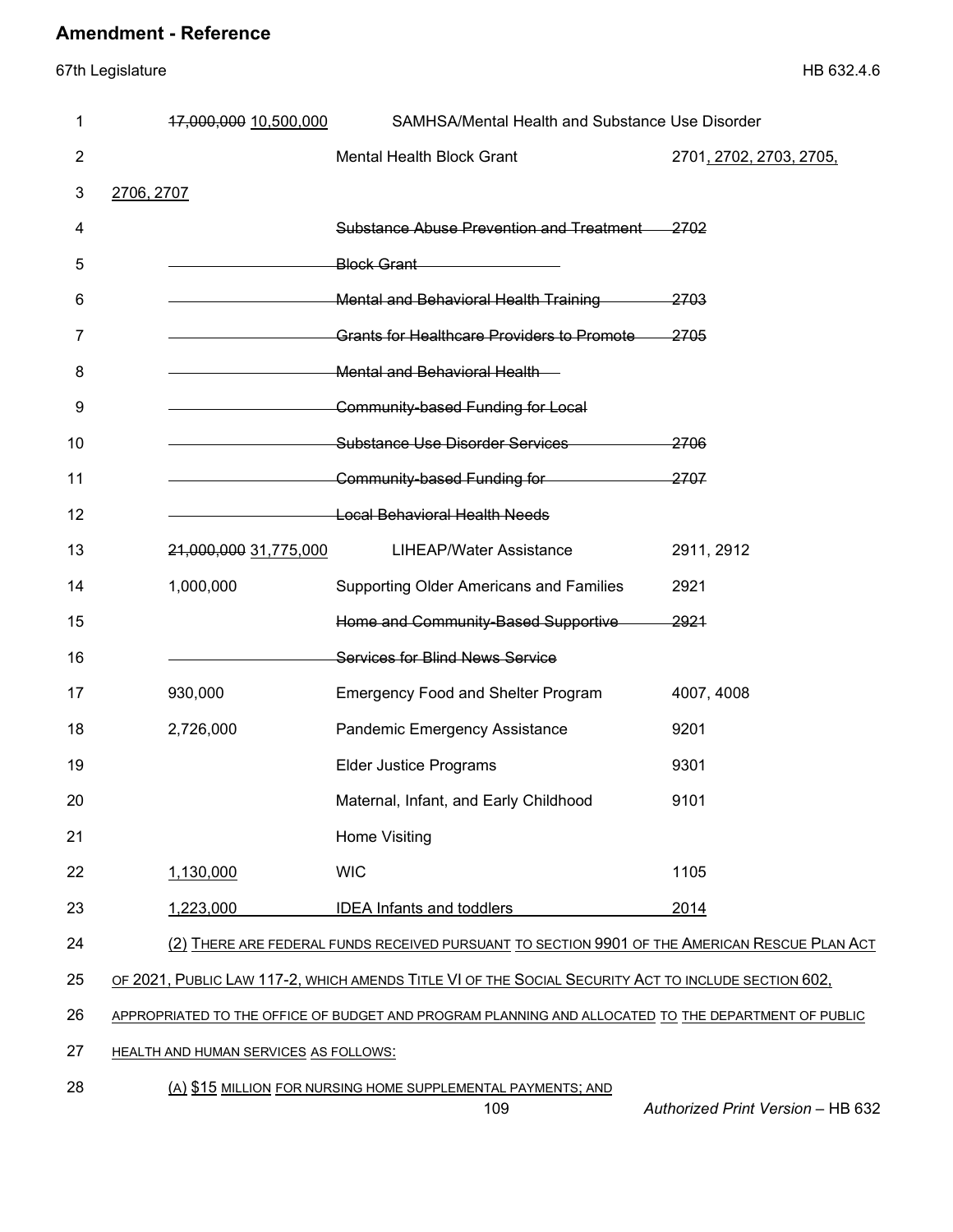| 1              | (B) \$2.75 MILLION<br>FOR A MEDICAID RATE STUDY.                                                                            |
|----------------|-----------------------------------------------------------------------------------------------------------------------------|
| $\overline{2}$ | $\left(\frac{2}{2}\right)$ For SNAP, the appropriation is to be used for the 15% benefit extension, for administration, and |
| 3              | for contracted private sector workforce training THROUGH EXISTING PROGRAMS IN THE DEPARTMENT OF LABOR AND                   |
| 4              | INDUSTRY OR THROUGH CONTRACTED PRIVATE SECTOR VENDORS.                                                                      |
| 5              | (3) For Rapid Retraining Jobs Training, funding is appropriated to the department of health and human                       |
| 6              | services for contracted private sector workforce training. This training is to prioritize short-term training for high-     |
| 7              | demand occupations. The department will use pay-for-performance contracts and require quarterly reporting                   |
| 8              | that follows up on individual job placements for 1 full year after training.                                                |
| 9              | (4) For SAMHSA, it is the intent of the legislature that the executive consider use of the SAMHSA funds                     |
| 10             | above for the purposes of the HEART fund and for suicide prevention, including the use of the Utah model for                |
| 11             | suicide prevention that includes social media outreach, and for potential use in the department of corrections.             |
| 12             | (5) For Child Care Stabilization-block grants provided for in section 2201 of the American Rescue Plan                      |
| 13             | Act of 2021, Public Law 117, the department shall use the funds for a subgrant system, prioritized to child care            |
| 14             | deserts for one-time equipment and necessary infrastructure, property improvements, worksite child care,                    |
| 15             | LICENSING, and employee training AND PROFESSIONAL DEVELOPMENT.                                                              |
| 16             |                                                                                                                             |
| 17             | NEW SECTION. Section 21. Appropriation ALLOCATION to the judicial branch. There is                                          |
| 18             | appropriated \$944,721 in federal funds received pursuant to the American Rescue Plan Act of 2021, Public Law               |
| 19             | 117-2 (602), TO THE OFFICE OF BUDGET AND PROGRAM PLANNING AND ALLOCATED to the judicial branch to support                   |
| 20             | court operations impacted by the pandemic by streamlining the resolution of family law cases through early                  |
| 21             | mediation and simplified proceedings in judicial districts with heavy caseloads or in remote areas of the state.            |
| 22             |                                                                                                                             |
| 23             | NEW SECTION. Section 22. Appropriation ALLOCATION to department of justice. (1) There are                                   |
| 24             | federal funds received from the American Rescue Plan Act of 2021, Public Law 117-2, appropriated ALLOCATED                  |
| 25             | to the department of justice for the fiscal year beginning July 1, 2020 FROM THE FUNDS APPROPRIATED IN [SECTION             |
| 26             | 7]. Appropriation authority is intended to be allocated to the following items. Appropriations are authorized to            |
| 27             | continue in the biennium beginning July 1, 2023. References to "ARPA Section" mean references to sections in                |
| 28             | the American Rescue Plan Act of 2021, Public Law 117-2.<br>110<br>Authorized Print Version - HB 632                         |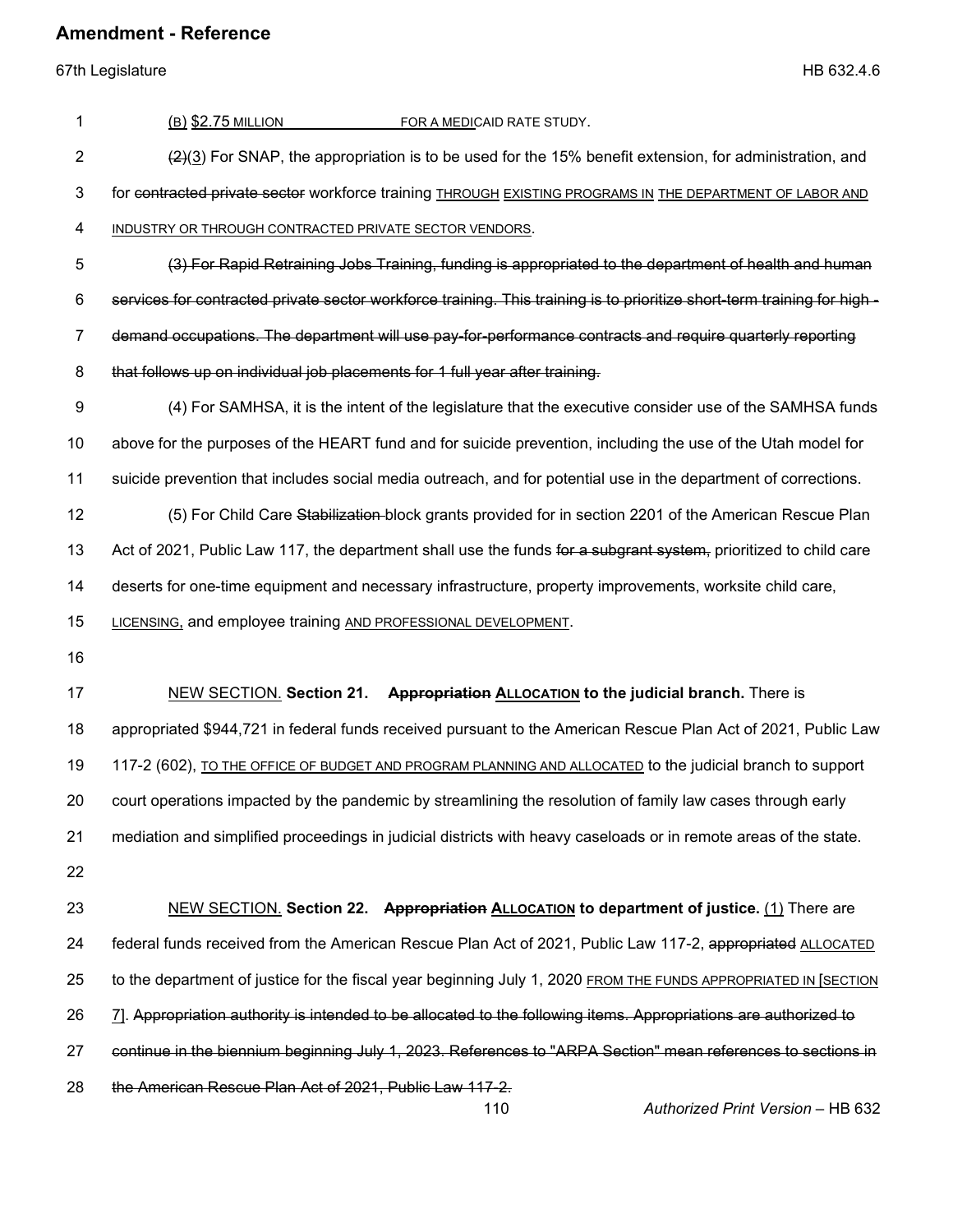67th Legislature HB 632.4.6

| 1              | Amount               | Program                                                                                                              | <b>ARPA Section</b> |
|----------------|----------------------|----------------------------------------------------------------------------------------------------------------------|---------------------|
| $\overline{2}$ | 1,000,000            | Freezer, Morgue, and Refrigeration Space                                                                             | 9901, 604           |
| 3              | 1,000,000            | <b>Crime Lab Facility Space</b>                                                                                      | 9901, 602           |
| 4              |                      | (2) AUTHORITY IS GRANTED TO CONSTRUCT THE PROJECTS IN THIS SECTION.                                                  |                     |
| 5              |                      |                                                                                                                      |                     |
| 6              |                      | NEW SECTION. Section 23. Appropriations to office of public instruction AND OFFICE OF BUDGET                         |                     |
| 7              |                      | AND PROGRAM PLANNING. (1) There are federal funds received pursuant to the American Rescue Plan Act of               |                     |
| 8              |                      | 2021, Public Law 117-2, appropriated to the office of public instruction for the fiscal year beginning July 1, 2020. |                     |
| 9              |                      | Appropriation authority is intended to be allocated to the following items. Appropriations are authorized to         |                     |
| 10             |                      | continue through the biennium beginning July 1, 2023. References to "ARPA Section" mean references to                |                     |
| 11             |                      | sections in the American Rescue Plan Act of 2021, Public Law 117-2.                                                  |                     |
| 12             | Amount               | Purpose                                                                                                              | <b>ARPA Section</b> |
| 13             | 343,817,312          | <b>Basic Allocation to School Districts</b>                                                                          | 2001                |
| 14             | 3,400,000            | Supplemental Allocation to School Districts                                                                          | 2001                |
| 15             | 120,000              | Allocation to Other Educational Institutions                                                                         | 2001                |
| 16             | 555,234              | Education Leadership in Montana                                                                                      | 2001                |
| 17             | 5,475,248            | OPI Database Modernization                                                                                           | 2001                |
| 18             | 1,910,096            | Administration                                                                                                       | 2001                |
| 19             | 19,100,962           | <b>State Learning Loss</b>                                                                                           | 2001                |
| 20             | 3,820,192            | <b>State Summer Enrichment</b>                                                                                       | 2001                |
| 21             | 3,820,192            | State Afterschool Programs                                                                                           | 2001                |
| 22             | 7,000,000            | <b>Assistance to Nonpublic Schools</b>                                                                               | 2002                |
| 23             | 10,200,000 9,241,420 | Individual INDIVIDUALS with Disabilities EDUCATION Act                                                               | 2014                |
| 24             |                      | (2) The appropriations to the office of public instruction in subsection (1) are restricted as follows:              |                     |
| 25             |                      | (a) For Basic Allocation to School Districts, the amount allocated by the office of public instruction to            |                     |
| 26             |                      | school districts must be as required by federal law. The office of public instruction shall distribute funds via     |                     |
| 27             |                      | grants for expenses that are consistent with section 2001(e) of ESSER III.                                           |                     |
| 28             |                      | (b) For Supplemental Allocation to School Districts, the office of public instruction shall allocate the             |                     |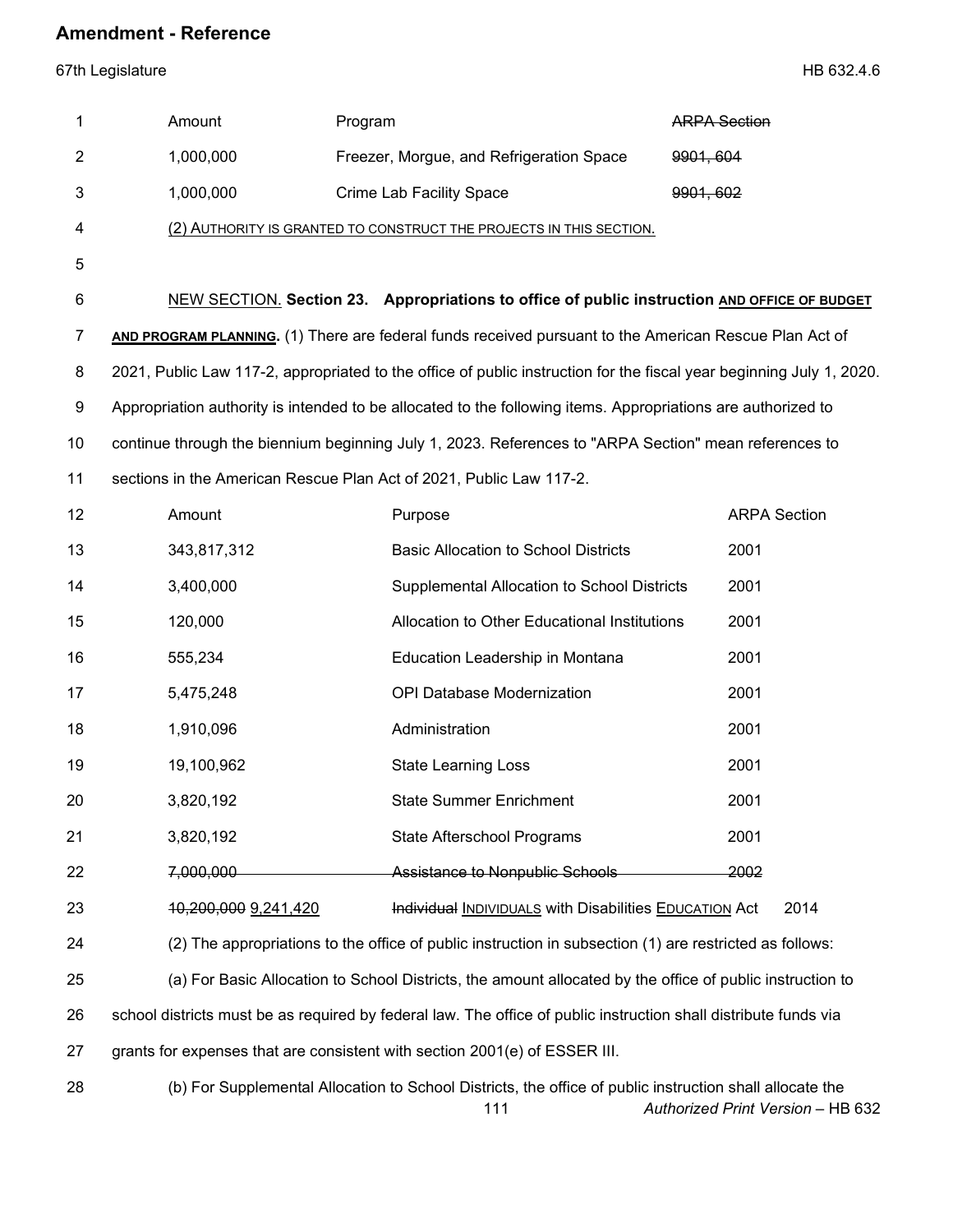67th Legislature HB 632.4.6

1 funds as follows:

2 (i) a school district with fewer than 6 quality educators receives \$10,000;

3 (ii) a school district with 6 or more quality educators that receives less than an amount equal to \$10,000 4 times the number of the district's quality educators in the basic allocation receives an amount for every quality 5 educator plus an additional \$50 for every quality educator that the district is below the statewide average of 6 quality educators for each district;

7 (iii) the amount for every quality educator must be calculated to use the \$3.4 million appropriation; and

8 (iv) the office of public instruction shall distribute the funds in the same manner as used for the basic

9 allocation.

(c) For Allocation to Other Educational Institutions, an allocation to the school for the deaf and blind,

Pine Hills youth correctional facility, and the youth academy must be made on a per-quality-educator basis. The

office of public instruction shall distribute the funds in the same manner as used for the basic allocation.

 (d) For Education Leadership in Montana, the office of public instruction shall create a system to build the capacity of principals, teachers, and other leaders to ensure recovery of each school from the effects of the covid-19 pandemic in a model that addresses the learning opportunities missed and needed by each person to reach their full educational potential.

(e) For OPI Database Modernization, funds must be used by the office of public instruction to repair,

 improve, or replace existing data systems to respond to learning loss associated with the pandemic. Actions taken must be consistent with 20-7-104.

 (f) For Administration, funds must be used by the office of public instruction for administration of ESSER III activities.

 (g) For State Learning Loss, State Summer Enrichment, and State Afterschool Programs, funds may be used at the discretion of the office of public instruction for purposes allowed by federal law and may include grants to school districts. A school district may use these funds to provide allowable support to a special education cooperative of which it is a member. Any funds granted to school districts must be distributed in the same manner as used for the basic allocation.

 *Authorized Print Version* – HB 632 (3) THERE IS APPROPRIATED \$7 MILLION TO THE OFFICE OF BUDGET AND PROGRAM PLANNING FOR ASSISTANCE 28 TO NONPUBLIC SCHOOLS FROM THE FUNDS RECEIVED PURSUANT TO SECTION 2002 OF THE AMERICAN RESCUE PLAN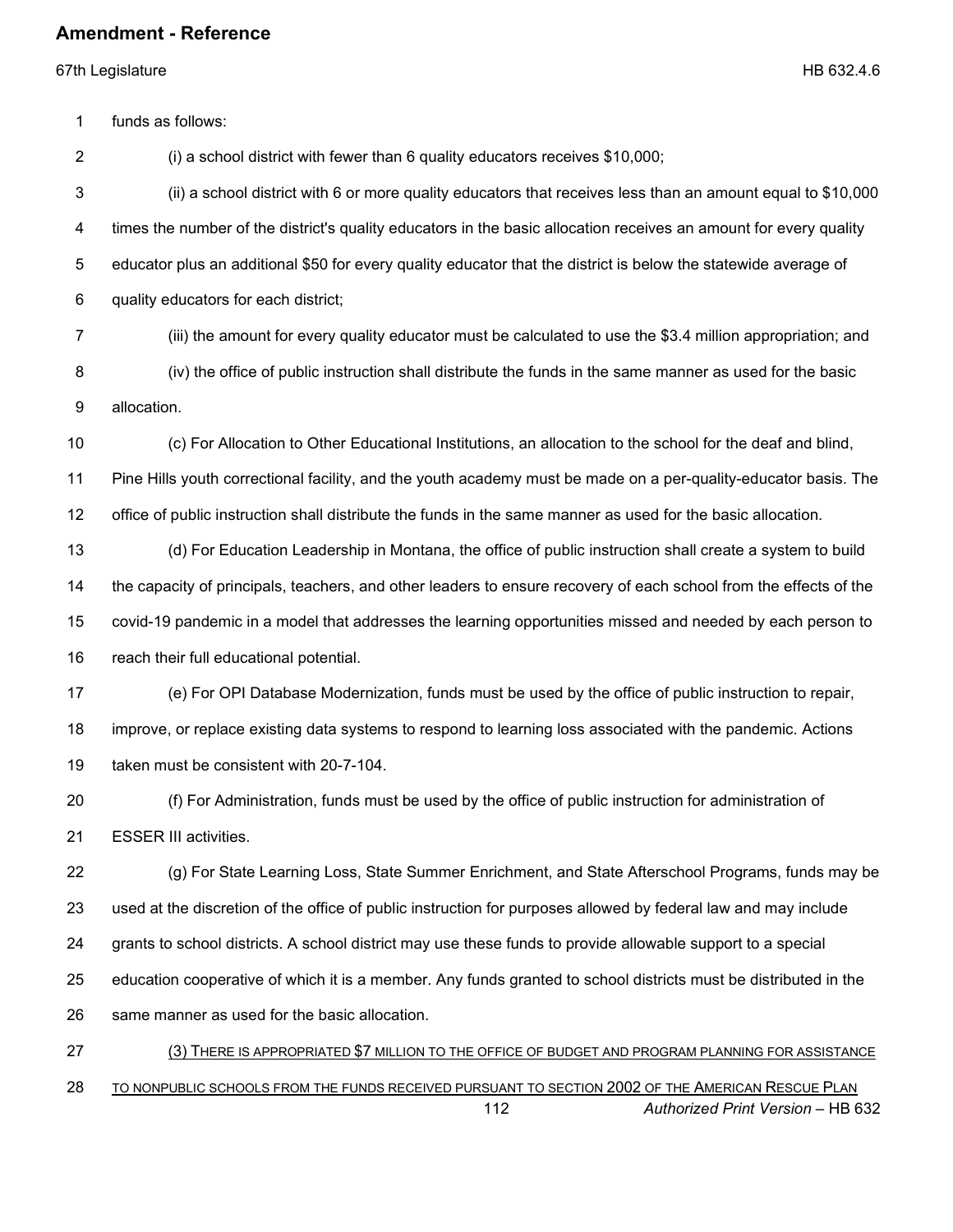67th Legislature HB 632.4.6

#### 1 ACT, PUBLIC LAW 117-2.

| 3  |                                                                                                                     |                    | NEW SECTION, Section 24. Appropriations to commissioner of higher education, state library,      |                                   |
|----|---------------------------------------------------------------------------------------------------------------------|--------------------|--------------------------------------------------------------------------------------------------|-----------------------------------|
| 4  | and Montana arts council. (1) There are federal funds received pursuant to the American Rescue Plan Act of          |                    |                                                                                                  |                                   |
| 5  | 2021, Public Law 117-2, appropriated to the office of budget and program planning and allocated to agencies         |                    |                                                                                                  |                                   |
| 6  | listed below for the fiscal year beginning July 1, 2020. Appropriation authority is intended to be allocated to the |                    |                                                                                                  |                                   |
| 7  | following items. Appropriations are authorized to continue through the biennium beginning July 1, 2023.             |                    |                                                                                                  |                                   |
| 8  | References to "ARPA Section" mean references to sections in the American Rescue Plan Act of 2021, Public            |                    |                                                                                                  |                                   |
| 9  | Law 117-2.                                                                                                          |                    |                                                                                                  |                                   |
| 10 | Agency                                                                                                              | Amount             | Purpose                                                                                          | <b>ARPA Section</b>               |
| 11 | Office of the Commissioner                                                                                          |                    |                                                                                                  |                                   |
| 12 | of Higher Education                                                                                                 |                    |                                                                                                  |                                   |
| 13 |                                                                                                                     | 7,500,000          | Montana Research and Economic                                                                    |                                   |
| 14 |                                                                                                                     |                    | Development Initiative                                                                           | 602 <sub>ff</sub>                 |
| 15 |                                                                                                                     | 1,000,000          | <b>Teacher Education Programs</b>                                                                | 602rr                             |
| 16 |                                                                                                                     | 1,000,000          | Workforce Recovery COVID-19                                                                      | $602$ ff                          |
| 17 |                                                                                                                     | 2,000,000          | Accelerate Montana                                                                               | 602rr                             |
| 18 |                                                                                                                     | 1,500,000          | Cyber Hub                                                                                        | 8006                              |
| 19 |                                                                                                                     | 2,000,000          | <b>Center for Translational Medicine</b>                                                         | $602$ ff                          |
| 20 |                                                                                                                     | 2.000.000          | <b>Rapid Retraining for Veterans</b>                                                             | 8006                              |
| 21 | Montana Arts Council                                                                                                | <del>764.000</del> |                                                                                                  | <del>2021</del>                   |
| 22 | State Library                                                                                                       | 120,000            | <b>Newsline</b>                                                                                  | 2921                              |
| 23 |                                                                                                                     | 1,235,444          | <b>Hot Spot Lending Program</b>                                                                  | 2023                              |
| 24 |                                                                                                                     |                    | 1,000,000 E-Learning Digital Content                                                             | 2023                              |
| 25 |                                                                                                                     |                    | (2) For Teacher Education Programs, the purpose is to retool teacher education programs to train |                                   |
| 26 | teachers on proficiency education success in a virtual world.                                                       |                    |                                                                                                  |                                   |
| 27 | (2)                                                                                                                 |                    | THERE ARE FEDERAL FUNDS RECEIVED PURSUANT TO SECTION 2021 THE AMERICAN RESCUE PLAN ACT           |                                   |
| 28 | OF 2021, PUBLIC LAW 117-2, IN THE AMOUNT OF \$764,000 APPROPRIATED TO THE MONTANA ARTS COUNCIL FOR THE              |                    |                                                                                                  |                                   |
|    |                                                                                                                     |                    | 113                                                                                              | Authorized Print Version - HB 632 |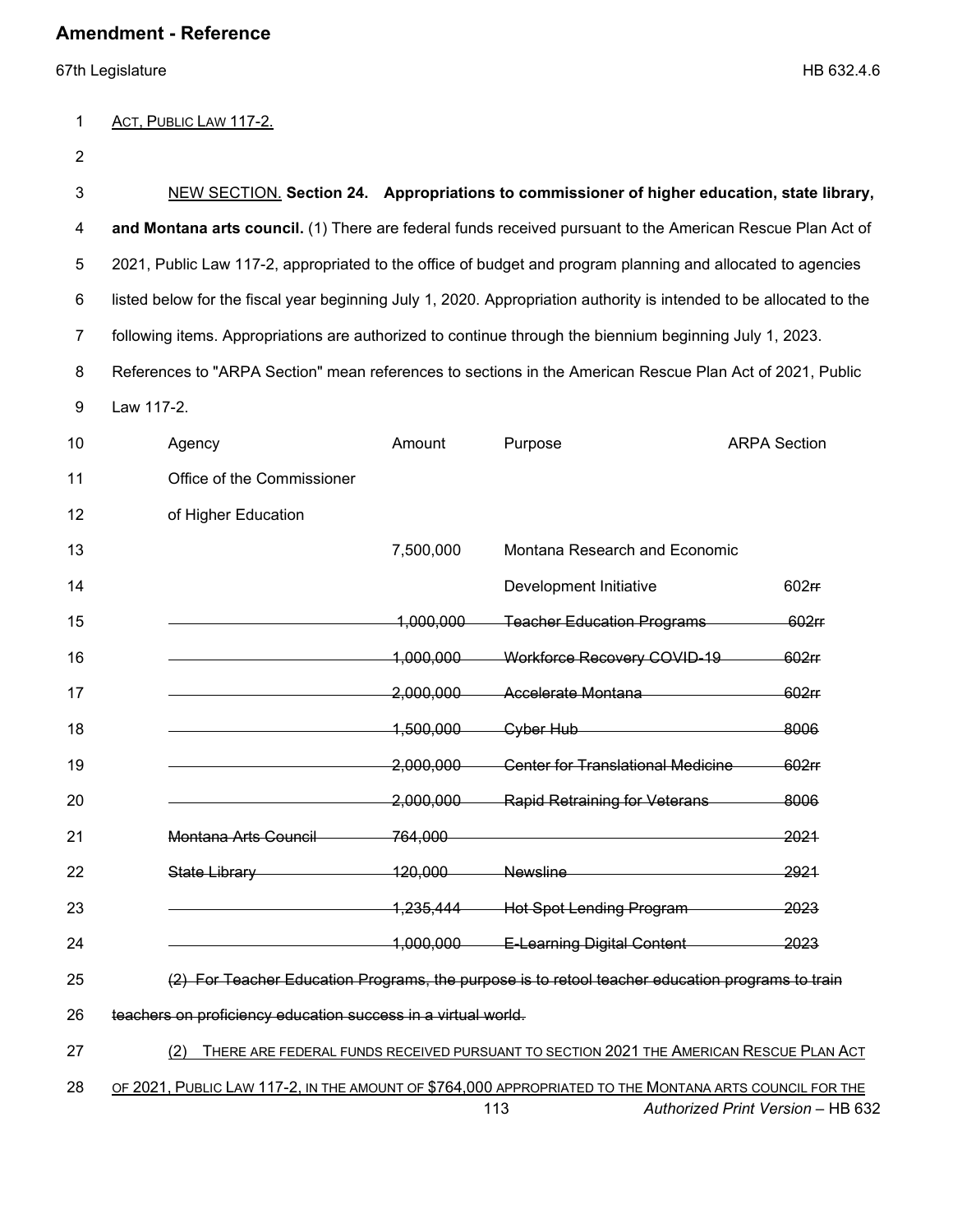| 1  | FISCAL YEAR BEGINNING JULY 1, 2020. APPROPRIATIONS ARE AUTHORIZED TO CONTINUE THROUGH THE BIENNIUM         |
|----|------------------------------------------------------------------------------------------------------------|
| 2  | BEGINNING JULY 1, 2023.                                                                                    |
| 3  | THERE ARE FEDERAL FUNDS RECEIVED PURSUANT TO THE AMERICAN RESCUE PLAN ACT OF 2021,<br>(3)                  |
| 4  | PUBLIC LAW 117-2, APPROPRIATED TO THE STATE LIBRARY FOR THE FISCAL YEAR BEGINNING JULY 1, 2020.            |
| 5  | APPROPRIATION AUTHORITY IS INTENDED TO BE ALLOCATED TO THE FOLLOWING ITEMS. APPROPRIATIONS ARE             |
| 6  | AUTHORIZED TO CONTINUE THROUGH THE BIENNIUM BEGINNING JULY 1, 2023.                                        |
| 7  | HOT SPOT LENDING PROGRAM<br>1,235,444<br>2023                                                              |
| 8  | <b>E-LEARNING DIGITAL CONTENT</b><br>1,000,000<br>2023                                                     |
| 9  | (4) THERE IS ALLOCATED \$120,000 TO THE STATE LIBRARY FOR NEWSLINE FROM THE FUNDS APPROPRIATED IN          |
| 10 | [SECTION 20] FOR SUPPORTING OLDER AMERICANS AND FAMILIES.                                                  |
| 11 |                                                                                                            |
| 12 | NEW SECTION. Section 25. APPROPRIATION -- CORONAVIRUS LOCAL FISCAL RECOVERY FUND. THERE IS                 |
| 13 | APPROPRIATED TO THE OFFICE OF BUDGET AND PROGRAM PLANNING \$81.8 MILLION TO DISTRIBUTE PURSUANT TO         |
| 14 | SECTION 9901 OF THE AMERICAN RESCUE PLAN ACT OF 2021, PUBLIC LAW, 117-2, WHICH AMENDS TITLE VI OF THE      |
| 15 | SOCIAL SECURITY ACT TO INCLUDE SECTION 603.                                                                |
| 16 |                                                                                                            |
| 17 | NEW SECTION. Section 26. AUDIT APPROPRIATIONS. (1) OF THE FEDERAL FUNDS APPROPRIATED TO THE                |
| 18 | OFFICE OF BUDGET AND PROGRAM PLANNING IN [SECTION 14] AND APPROPRIATED TO THE DEPARTMENT OF COMMERCE       |
| 19 | IN [SECTION 15], THE AMOUNT OF \$20,500 IS RESERVED FOR THE LEGISLATIVE AUDIT DIVISION AS A RESTRICTED AND |
| 20 | BIENNIAL APPROPRIATION FOR THE 2023 BIENNIUM.                                                              |
| 21 | (2) OF THE FEDERAL FUNDS APPROPRIATED TO THE OFFICE OF BUDGET AND PROGRAM PLANNING IN [SECTIONS            |
| 22 | 2, 7, AND 12], THE AMOUNT OF \$47,150 IS RESERVED FOR THE LEGISLATIVE AUDIT DIVISION AS A RESTRICTED AND   |
| 23 | BIENNIAL APPROPRIATION FOR THE 2023 BIENNIUM AS FOLLOWS:                                                   |
| 24 | (A) AMERICAN RESCUE PLAN ACT TESTING, \$36,900; AND                                                        |
| 25 | (B) SINGLE AUDIT ADMINISTRATION AND REPORTING, \$10,250.                                                   |
| 26 | (3) OF THE FEDERAL FUNDS APPROPRIATED TO THE OFFICE OF PUBLIC INSTRUCTION IN [SECTION 23], THE             |
| 27 | AMOUNT OF \$20,500 IS RESERVED FOR THE LEGISLATIVE AUDIT DIVISION AS A RESTRICTED AND BIENNIAL             |
| 28 | APPROPRIATION FOR THE 2023 BIENNIUM.<br>114<br>Authorized Print Version - HB 632                           |
|    |                                                                                                            |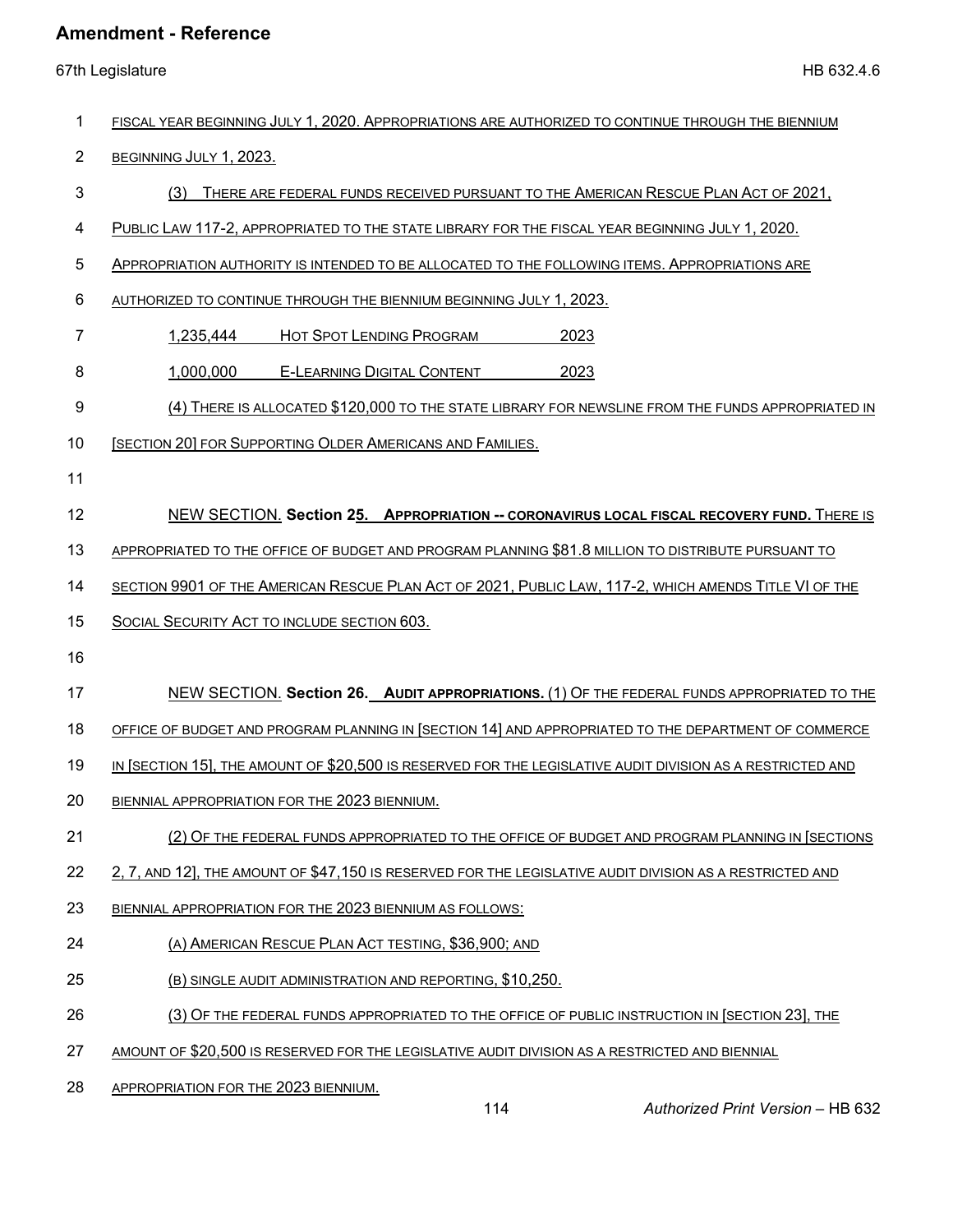| 1              | (4) OF THE FEDERAL FUNDS APPROPRIATED TO THE DEPARTMENT OF PUBLIC HEALTH AND HUMAN SERVICES IN                          |
|----------------|-------------------------------------------------------------------------------------------------------------------------|
| $\overline{2}$ | [SECTION 20], THE AMOUNT OF \$12,300 IS RESERVED FOR THE LEGISLATIVE AUDIT DIVISION AS A RESTRICTED AND                 |
| 3              | BIENNIAL APPROPRIATION FOR THE 2023 BIENNIUM.                                                                           |
| 4              | (5) THE LEGISLATIVE AUDIT DIVISION WILL INCLUDE ESTIMATED AUDIT COSTS ASSOCIATED WITH [THIS ACT] IN                     |
| 5              | THE ESTIMATED AUDIT COSTS PROVIDED FOR IN 5-13-402 FOR THE 2025 BIENNIUM.                                               |
| 6              | (6) AS PROVIDED FOR IN 17-7-141, AGENCIES APPROPRIATED FUNDS THROUGH [THIS ACT] WILL RESERVE                            |
| 7              | ENOUGH MONEY FROM THESE FEDERAL FUNDS TO PAY ASSOCIATED AUDIT COSTS IN THE 2025 BIENNIUM.                               |
| 8              |                                                                                                                         |
| 9              | NEW SECTION. Section 27. Authorization to modify or increase MODIFICATIONS TO                                           |
| 10             | appropriations and authorizations -- report of modifications or changes. (1) The governor, or the budget                |
| 11             | director under the direction of the governor, is authorized to redirect appropriations and authorizations to other      |
| 12             | projects or appropriations within [this act] to ensure conformity with applicable federal laws, regulations, and        |
| 13             | guidance issued by federal agencies.                                                                                    |
| 14             | (2) (a) If a proposed line-item transfer or a fund switch in [this act] exceeds \$100,000, the budget                   |
| 15             | director shall submit a legal analysis and detailed description of the requested line-item transfer or fund switch      |
| 16             | to the legislative fiscal analyst 30 days prior to the next scheduled meeting of the legislative finance committee.     |
| 17             | (b) For the purposes of this section, the following definitions apply:                                                  |
| 18             | (i) "Line-item transfer" means the transfer of appropriation authority from one line-item APPROPRIATION                 |
| 19             | to a different line-item APPROPRIATION WITHIN THE SAME SECTION OF [THIS ACT]. TRANSFERS ARE NOT AUTHORIZED              |
| 20             | BETWEEN APPROPRIATIONS MADE IN DIFFERENT SECTIONS.                                                                      |
| 21             | (ii) "Fund switch" means a change in a line-item fund source or account to another fund source or                       |
| 22             | account.                                                                                                                |
| 23             | WHEN FEDERAL GUIDANCE IS ISSUED RELATED TO THE USE OF "REDUCTION IN REVENUE" FUNDS<br>(3)                               |
| 24             | PURSUANT TO SECTION 9901 OF THE AMERICAN RESCUE PLAN ACT OF 2021, PUBLIC LAW 117-2, AMENDING TITLE VI                   |
| 25             | OF THE SOCIAL SECURITY ACT TO INCLUDE SECTION 602(C)(1)(C), OTHERWISE KNOWN AS "REVENUE REPLACEMENT                     |
| 26             | FUNDS", THE OFFICE OF BUDGET AND PROGRAM PLANNING WILL CALCULATE THE AMOUNT OF FUNDS AVAILABLE                          |
| 27             | PURSUANT TO THAT SECTION 602 AND RECOMMEND TO THE GOVERNOR AND THE LEGISLATIVE FINANCE COMMITTEE AN                     |
| 28             | AMOUNT TO BE ALLOCATED AMONG THE APPROPRIATIONS OF 602 FUNDS IN [THIS ACT].<br>115<br>Authorized Print Version - HB 632 |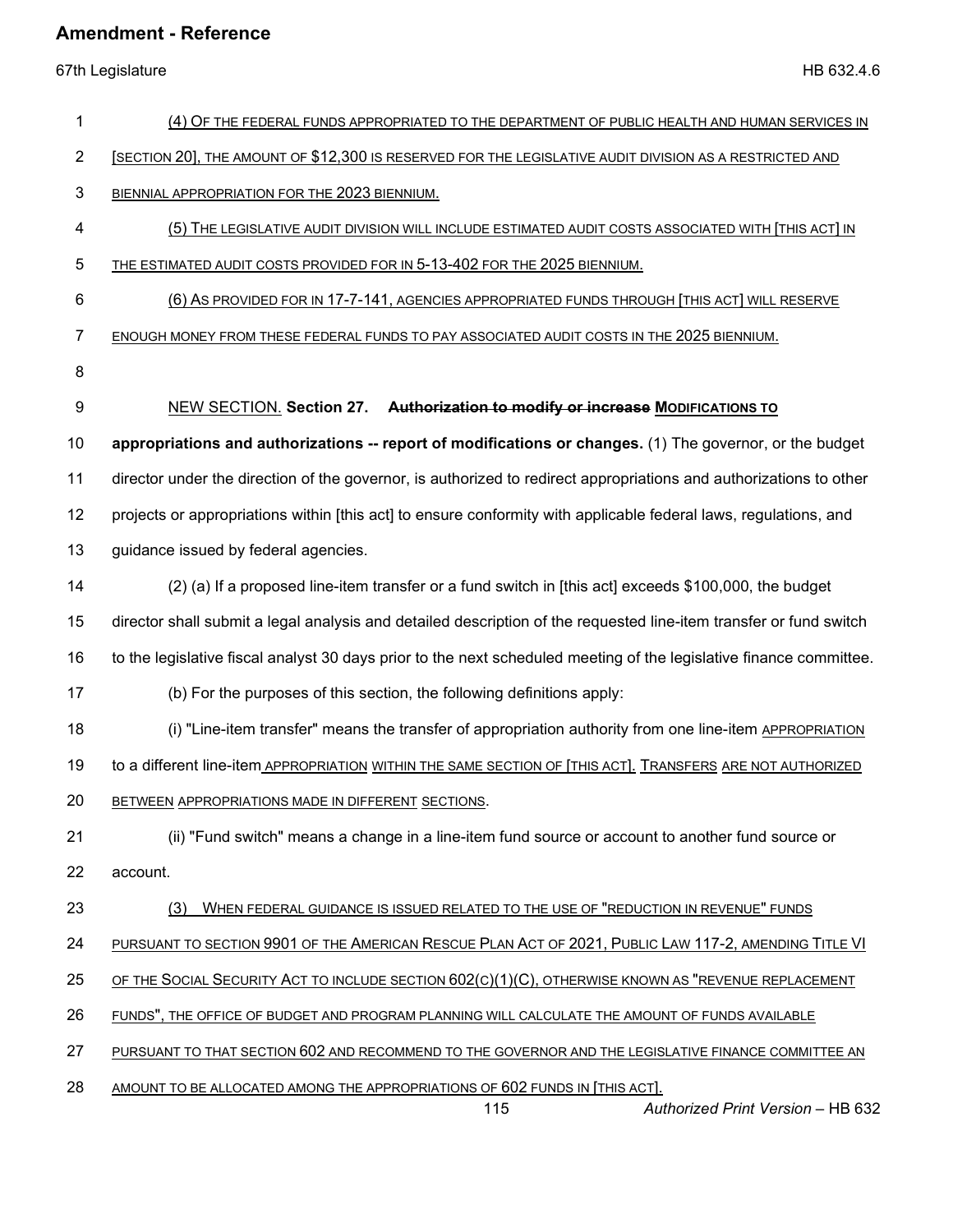67th Legislature HB 632.4.6

1 (3)(4) The legislative finance committee shall review the proposed line-item transfer or fund switch OR 2 THE RECOMMENDATION ON THE USE OF REVENUE REPLACEMENT FUNDS AS PROVIDED IN SUBSECTION (3), at the next 3 meeting. A representative of the office of budget and program planning shall be present at the meeting to 4 discuss the proposal OR RECOMMENDATION. The legislative finance committee may take up to 15 days following 5 its meeting to review and comment on the proposal OR RECOMMENDATION. The office of budget and program 6 planning may provide a response to the comments within 15 days of receiving the committee's comments. 7 (4)(5) The governor, or the budget director at the direction of the governor, is authorized to adjust the 8 parameters of a program or service appropriated in [this act] to ensure conformity with applicable federal laws, 9 regulations, and guidance issued by federal agencies. If the parameters of a program are adjusted, the office of 10 budget and program planning shall notify the legislative finance committee of the change at its next scheduled 11 meeting. The legislative finance committee may take up to 15 days following its meeting to review and 12 comment on the proposal. The office of budget and program planning may provide a response to the comments 13 within 15 days of receiving the committee's comments. 14 (5)(6) If a proposed line-item transfer or a fund switch or a modification to the parameters of a program 15 or service is of an urgent nature, the budget director shall notify the legislative fiscal analyst as soon as possible 16 and the 30-day notice is not required. The legislative finance committee shall convene as soon as possible to 17 review the proposal and provide comment. The meeting may be held in a virtual setting. 18  $(6)(7)$  If additional funds are received by the state from the federal government above the levels 19 appropriated in [this act], House Bill No. 3, or House Bill No. 630, the approving authority as defined in 17-7-102 20 may authorize a budget amendment as defined in Title 17, chapter 7, part 4, and the requirements of 17-7- 21 402(1)(e) do not apply. If a federal appropriation is not included in [this act], House Bill No. 3, or House Bill No. 22 630, for a specific grant authorized by the federal government or in an amount sufficient to appropriate the 23 entire amount received from a federal agency to deploy funds authorized by the federal government, the

- 24 requirements of 17-7-402(1)(e) do not apply.
- 25
- 26 NEW SECTION. **Section 28. Dissemination PERFORMANCE MEASURES -- DISSEMINATION of**

27 **information -- reporting and accountability.** (1) APPLICABLE AGENCIES WILL PROPOSE A PERFORMANCE

28 MEASUREMENT PLAN TO THE COMMISSIONS.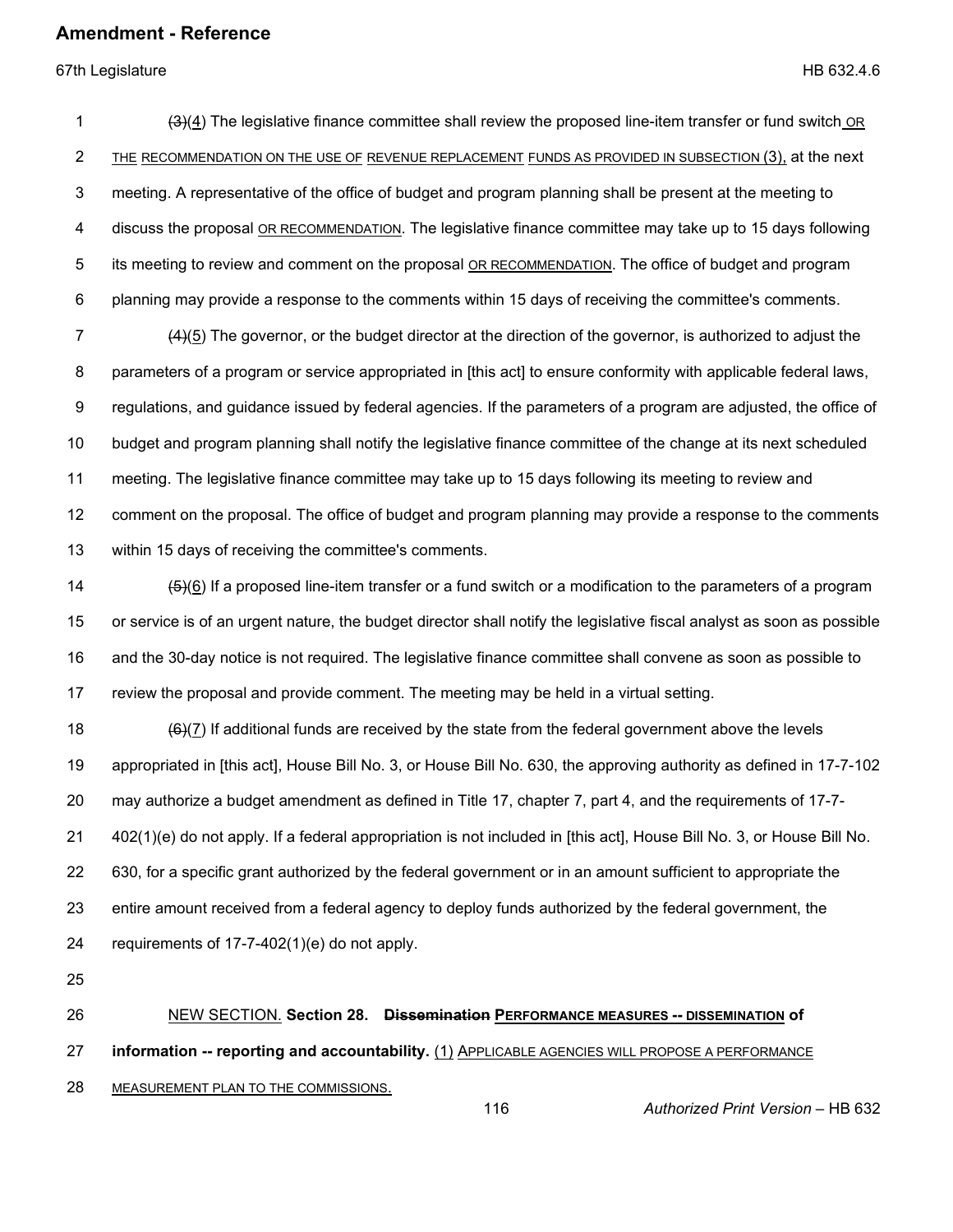| 1  | (2) AN APPLICATION SUBMITTED TO A COMMISSION ESTABLISHED <del>BY [SECTION 1,5 7, 8 10, OR 15 17 ] MUST</del> IN                                  |
|----|--------------------------------------------------------------------------------------------------------------------------------------------------|
| 2  | THIS ACT] MAY INCLUDE PERFORMANCE MEASURES TO ALLOW THE COMMISSION, STAKEHOLDERS, AND THE PUBLIC TO                                              |
| 3  | UNDERSTAND WHAT THE APPLICANT INTENDS TO ACCOMPLISH AND, IF SELECTED TO RECEIVE MONEY FROM THE                                                   |
| 4  | AMERICAN RESCUE PLAN ACT, A BASIS TO EVALUATE WHETHER THE APPLICANT HAS ACHIEVED WHAT IT INTENDED TO                                             |
| 5  | ACCOMPLISH. WHERE FEASIBLE, PERFORMANCE MEASURES SHOULD BE QUANTITATIVE.                                                                         |
| 6  | (2)(3) QUARTERLY PERFORMANCE REPORTS MUST MAY BE PROVIDED TO THE OFFICE OF BUDGET AND                                                            |
| 7  | PROGRAM PLANNING APPLICABLE AGENCY BY ENTITIES THAT RECEIVE FUNDS FROM THE FEDERAL MONEY APPROPRIATED                                            |
| 8  | IN THIS ACT] TO PROVIDE AN ASSESSMENT OF THE OUTPUTS AND OUTCOMES ACHIEVED COMPARED TO THE                                                       |
| 9  | PERFORMANCE MEASURES SET FORTH IN THE ENTITIES' APPLICATIONS. THE REPORTS MUST MAY BE SUBMITTED BY THE                                           |
| 10 | 15TH DAY OF THE FIRST MONTH OF EACH QUARTER FOR THE PREVIOUS QUARTER UNTIL COMPLETION OF THE FUNDED                                              |
| 11 | PROJECT.                                                                                                                                         |
| 12 | $\frac{(3)(4)}{(2)(4)}$ The office of budget and program planning shall promote the funding opportunities afforded in                            |
| 13 | [this act] and offer an online portal that directs prospective grantees to the various grant programs available                                  |
| 14 | pursuant to [this act]. THE ONLINE PORTAL MUST ALSO PROVIDE DATA AND INFORMATION ON THE WEBSITE TO PROVIDE                                       |
| 15 | TRANSPARENCY IN HOW FUNDS WERE SPENT AND IDENTIFY GRANT RECIPIENTS FOR BUSINESSES, LOCAL OR TRIBAL                                               |
| 16 | GOVERNMENTS, OR NONPROFIT ORGANIZATIONS.                                                                                                         |
| 17 | $\frac{2(4)(5)}{2}$ The office of budget and program planning shall provide quarterly reports to the legislative                                 |
| 18 | finance committee throughout the interim on the implementation of [this act].                                                                    |
| 19 | THE OFFICE OF BUDGET AND PROGRAM PLANNING IS APPROPRIATED \$3.5 MILLION TO PROVIDE<br>(6)                                                        |
| 20 | OVERSIGHT, PUBLIC INTERACTION, REPORTING, TRANSPARENCY, AND OTHER SERVICES FROM 602 FUNDS.                                                       |
| 21 |                                                                                                                                                  |
| 22 | NEW SECTION. Section 29. Reduction in funding -- health regulations. If a local government is                                                    |
| 23 | awarded grant funds pursuant to [this act] APPROPRIATED IN [SECTION 2], the amount of the grant is reduced by                                    |
| 24 | 20% if that local government or any of its authorized agents have issued CURRENT health regulations related to                                   |
| 25 | COVID-19 that are more strict than those imposed by the state IN EFFECT AT THE TIME THE GRANT IS AWARDED.                                        |
| 26 |                                                                                                                                                  |
| 27 | NEW SECTION. Section 25. Consideration of select committee proposals. The work of the select                                                     |
| 28 | committee on House Bill No. 632 and its subcommittees must be considered by the advisory commissions<br>117<br>Authorized Print Version - HB 632 |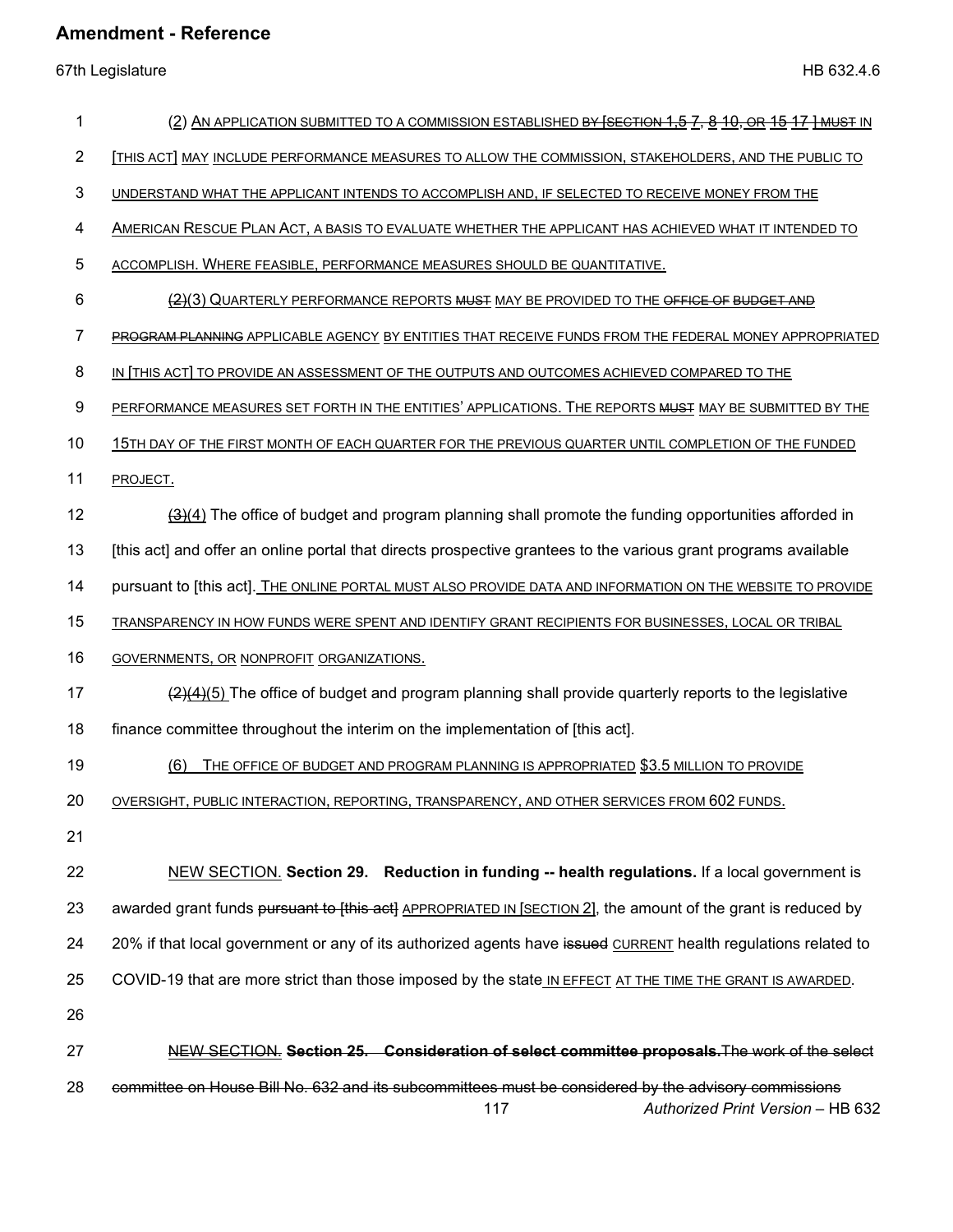| 1              | established in [this act] when preparing final recommendations to the executive.                                                      |
|----------------|---------------------------------------------------------------------------------------------------------------------------------------|
| $\overline{2}$ |                                                                                                                                       |
| 3              | Section 30. Section 2-17-603, MCA, is amended to read:                                                                                |
| 4              | "2-17-603. Government competition with private internet services providers prohibited --                                              |
| 5              | <b>exceptions.</b> (1) Except as provided in subsection $(2)(a)$ or $(2)(b)$ , an agency or political subdivision of the state        |
| 6              | may not directly or through another agency or political subdivision be an internet services provider.                                 |
| 7              | (a) An agency or political subdivision may act as an internet services provider if:<br>(2)                                            |
| 8              | no private internet services provider is available within the jurisdiction served by the agency or<br>(i)                             |
| 9              | political subdivision; or                                                                                                             |
| 10             | (ii) the agency or political subdivision provided services prior to July 1, 2001.                                                     |
| 11             | An agency or political subdivision may act as an internet services provider when providing<br>(b)                                     |
| 12             | advanced services that are not otherwise available from a private internet services provider within the                               |
| 13             | jurisdiction served by the agency or political subdivision.                                                                           |
| 14             | If a private internet services provider elects to provide internet services in a jurisdiction where an<br>(c)                         |
| 15             | agency or political subdivision is providing internet services, the private internet services provider shall inform                   |
| 16             | the agency or the political subdivision in writing at least 30 days in advance of offering internet services.                         |
| 17             | Upon receiving notice pursuant to subsection $(2)(c)$ , the agency or political subdivision shall notify<br>(3)                       |
| 18             | its subscribers within 30 days of the intent of the private internet services provider to begin providing internet                    |
| 19             | services and may choose to discontinue providing internet services within 180 days of the notice.                                     |
| 20             | (4) Nothing in this section may be construed to prohibit an agency or political subdivision from:                                     |
| 21             | offering electronic government services to the general public; or<br>(a)                                                              |
| 22             | acquiring access to the internet from a private internet services provider in order to offer electronic<br>(b)                        |
| 23             | government services to the general public; or                                                                                         |
| 24             | investing in infrastructure to improve, construct, extend, expand, or maintain internet service as<br>(c)                             |
| 25             | determined appropriate by the political subdivision. Investment in infrastructure permitted in this section must                      |
| 26             | be:                                                                                                                                   |
| 27             | in cooperation with a private internet service provider; or                                                                           |
| 28             | (ii) provided through an agreement or contract with a private internet service provider."<br>118<br>Authorized Print Version - HB 632 |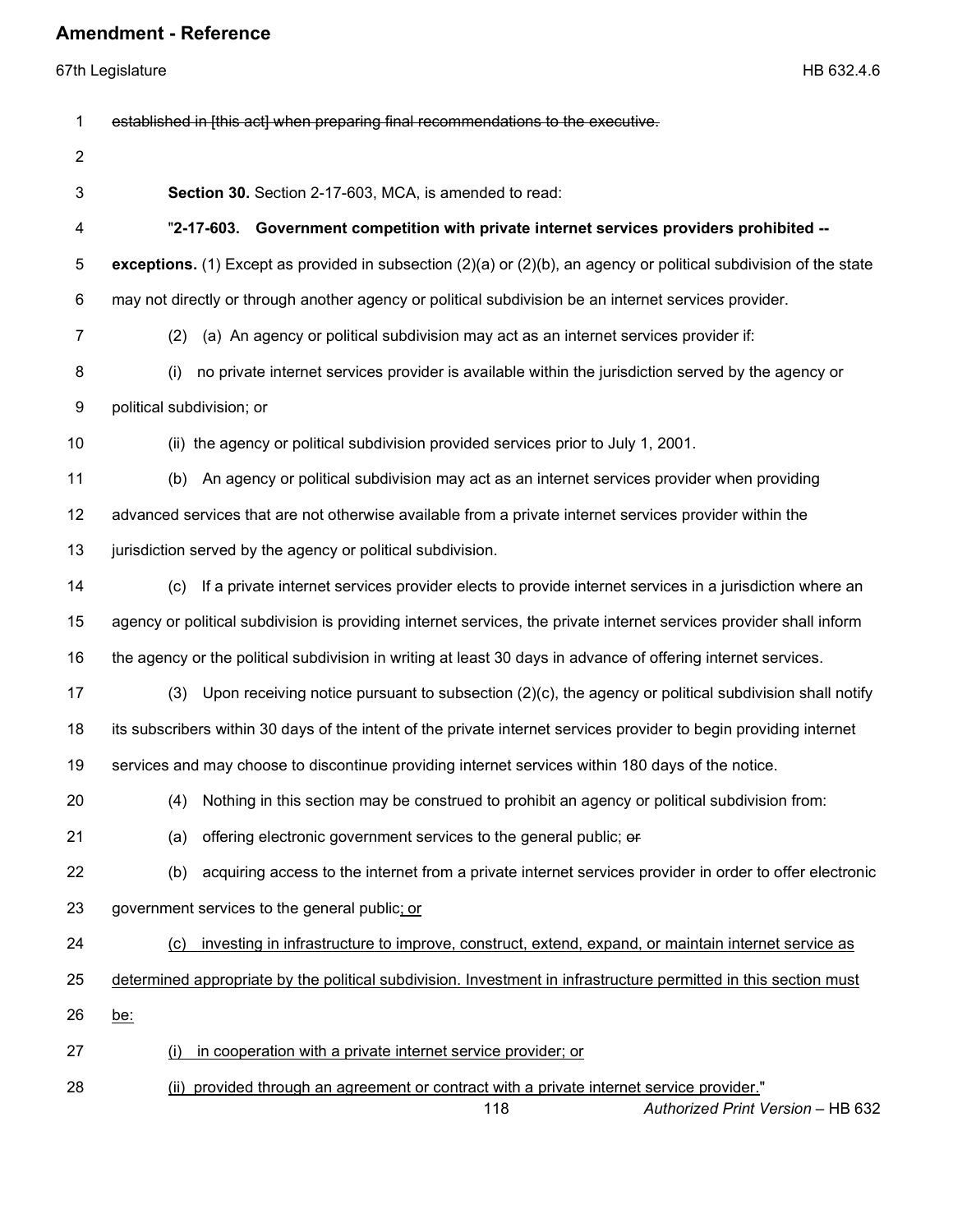| 1  |                                                                                                                                                        |
|----|--------------------------------------------------------------------------------------------------------------------------------------------------------|
| 2  | NEW SECTION. Section 31. Notification to tribal governments. The secretary of state shall send a                                                       |
| 3  | copy of [this act] to each federally recognized tribal government in Montana.                                                                          |
| 4  |                                                                                                                                                        |
| 5  | NEW SECTION. SECTION 32. LONG-RANGE PROJECTS FUNDING. (1) IF ANY OF THE ALLOCATIONS FOR                                                                |
| 6  | PROJECTS OUTLINED IN [SECTION 33 THROUGH 36] ARE DETERMINED TO BE INELIGIBLE FOR FUNDING THROUGH THE                                                   |
| 7  | AMERICAN RESCUE PLAN ACT, FUNDING FOR EACH INELIGIBLE PROJECT IS APPROPRIATED FOR THE PROJECT FROM THE                                                 |
| 8  | SOURCE OF FUNDING DESIGNATED IN THE INTRODUCED VERSION OF THE RESPECTIVE LONG-RANGE BILL.                                                              |
| 9  | IF ANY OF THE ALLOCATIONS FOR PROJECTS OUTLINED IN [SECTION 37] ARE DETERMINED TO BE INELIGIBLE<br>(2)                                                 |
| 10 | FOR FUNDING THROUGH THE AMERICAN RESCUE PLAN ACT, FUNDING FOR THOSE PROJECTS SHALL BE:                                                                 |
| 11 | (A)<br>APPROPRIATED FROM THE CAPITAL DEVELOPMENTS LONG-RANGE BUILDING PROGRAM ACCOUNT                                                                  |
| 12 | PROVIDED FOR IN 17-7-209 FOR PROJECTS FUNDED [SECTION 1] OF HOUSE BILL NO. 14;                                                                         |
| 13 | (B)<br>APPROPRIATED FROM THE TREASURE STATE ENDOWMENT SPECIAL REVENUE ACCOUNT PROVIDED FOR IN                                                          |
| 14 | 17-5-703(3)(A) FUNDED THROUGH [SECTION 5] OF HOUSE BILL NO. 14; AND                                                                                    |
| 15 | APPROPRIATED FROM THE NATURAL RESOURCES PROJECTS STATE SPECIAL REVENUE ACCOUNT PROVIDED<br>(C)                                                         |
| 16 | FOR IN 15-38-302 FUNDED THROUGH [SECTION 9] OF HOUSE BILL NO. 14.                                                                                      |
| 17 |                                                                                                                                                        |
| 18 | COORDINATION SECTION. Section 33. Coordination instruction -- House Bill No. 5. (1) If both                                                            |
| 19 | House Bill No. 5 and [this act] are passed and approved, then the appropriations for the OPI MT Learning                                               |
| 20 | Center Civil Infrastructure Upgrades and the UM FLBS Sewer Treatment Plant in [section 2(1)] of House Bill                                             |
| 21 | No. 5 are void and there is appropriated to the office of budget and program planning and allocated to the                                             |
| 22 | department of administration \$2,050,000 from federal funds received pursuant to the American Rescue Plan                                              |
| 23 | Act of 2021, Public Law 117-2, section 9901 (amending Title VI of the Social Security Act to include section                                           |
| 24 | 602), for those projects FOR THOSE PROJECTS FROM THE FUNDS APPROPRIATED IN [SECTION 2].                                                                |
| 25 | (2) If both House Bill No. 5 and [this act] are passed and approved, then the appropriations for the                                                   |
| 26 | following projects in [section 2(1)] of House Bill No. 5 are void and there is appropriated to the office of budget                                    |
| 27 | and program planning and allocated to the department of administration \$5,310,000 from federal funds received                                         |
| 28 | pursuant to the American Rescue Plan Act of 2021, Public Law 117-2, section 9901 (amending Title VI of the<br>119<br>Authorized Print Version - HB 632 |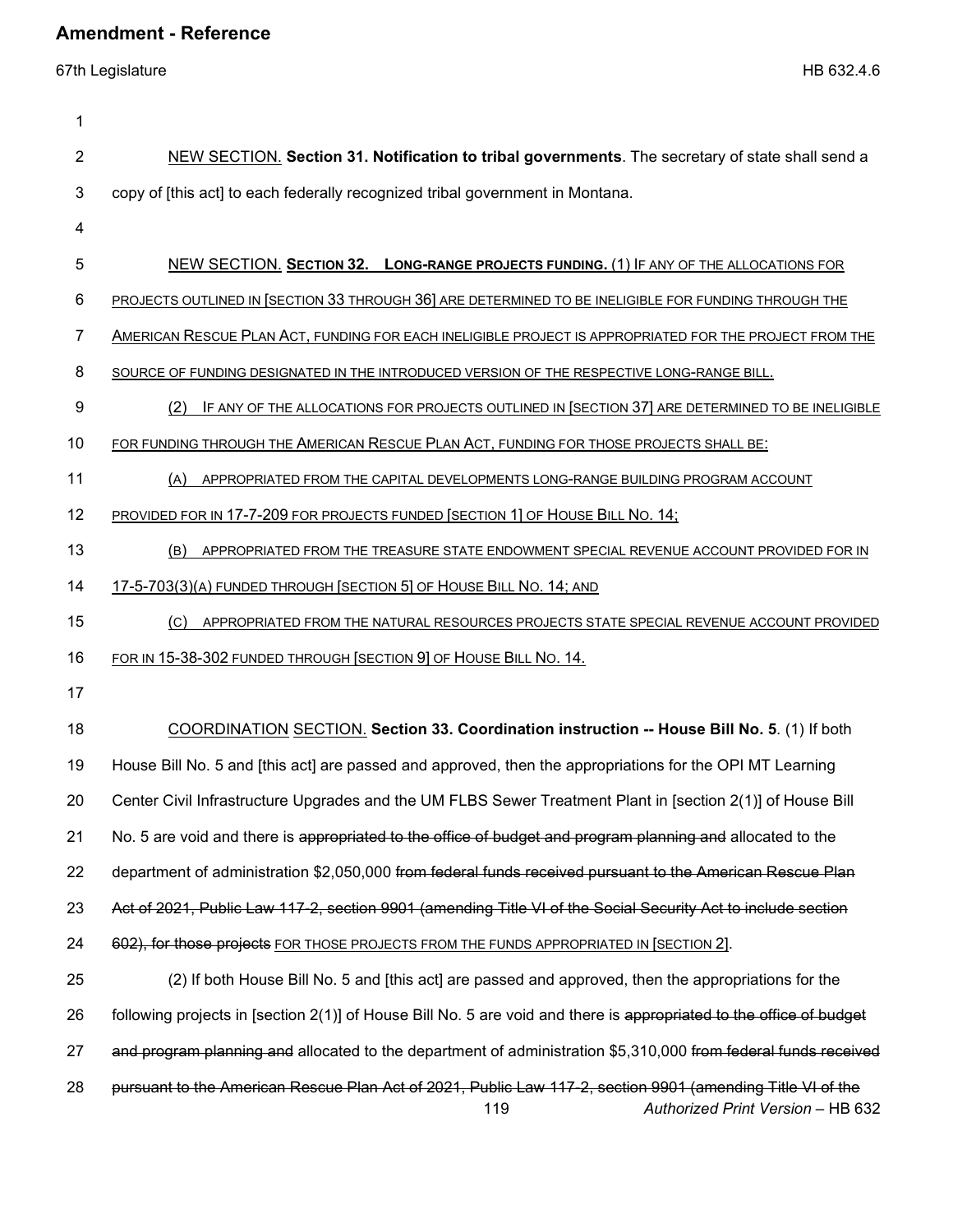67th Legislature HB 632.4.6

| 1              | Social Security Act to include section 604), for those projects FOR THE FOLLOWING PROJECTS FROM THE FUNDS      |
|----------------|----------------------------------------------------------------------------------------------------------------|
| $\overline{2}$ | APPROPRIATED IN [SECTION 7]:                                                                                   |
| 3              | (a) MSU Haynes Hall Lab Ventilation Upgrades;                                                                  |
| 4              | (b) MSU BLGS Art Annex Safety and System Upgrades;                                                             |
| 5              | (c) UM-HC Donaldson Building HVAC Upgrades;                                                                    |
| 6              | (d) MSU-N Auto Tech Building System Improvements;                                                              |
| 7              | (e) MSDB Card Lock System; and                                                                                 |
| 8              | (f) MSU-N Brockmann Center HVAC and Energy Project.                                                            |
| 9              |                                                                                                                |
| 10             | COORDINATION SECTION. Section 34. Coordination instruction -- House Bill No. 6. (1) If both                    |
| 11             | House Bill No. 6 and [this act] are passed and approved, then [the introductory paragraph of section 1(1)] of  |
| 12             | House Bill No. 6 must read:                                                                                    |
| 13             | "(1) For the biennium beginning July 1, 2021, there is appropriated to the office of budget and program        |
| 14             | planning and allocated to the department of natural resources and conservation from federal funds received     |
| 15             | pursuant to the American Rescue Plan Act of 2021, Public Law 117-2, section 9901 (amending Title VI of the     |
| 16             | Social Security Act to include section 602), FROM FUNDS APPROPRIATED IN [SECTION 2] OF HOUSE BILL NO. 632, up  |
| 17             | $\mathsf{to}$ :".                                                                                              |
| 18             | (2) If both House Bill No. 6 and [this act] are passed and approved, then [section 1(2)] of House Bill No.     |
| 19             | 6 must read:                                                                                                   |
| 20             | "(2) The amount of \$4,500,000 is appropriated to the office of budget and program planning and                |
| 21             | allocated to the department of natural resources and conservation from federal funds received pursuant to the  |
| 22             | American Rescue Plan Act of 2021, Public Law 117-2, section 9901 (amending Title VI of the Social Security     |
| 23             | Act to include section 602), THE FUNDS APPROPRIATED IN [SECTION 2] OF HOUSE BILL NO. 632, for the biennium     |
| 24             | beginning July 1, 2021. The funds referred to in this subsection must be awarded by the department to the      |
| 25             | named entities for the described purposes and in the grant amounts listed in subsection (4), subject to the    |
| 26             | conditions set forth in [sections 2 and 3] and the contingencies described in the renewable resource grant and |
| 27             | loan program January 2021 report to the 67th legislature titled: "Governor's Executive Budget Fiscal Years     |
| 28             | 2021-2023 Volume 6"."                                                                                          |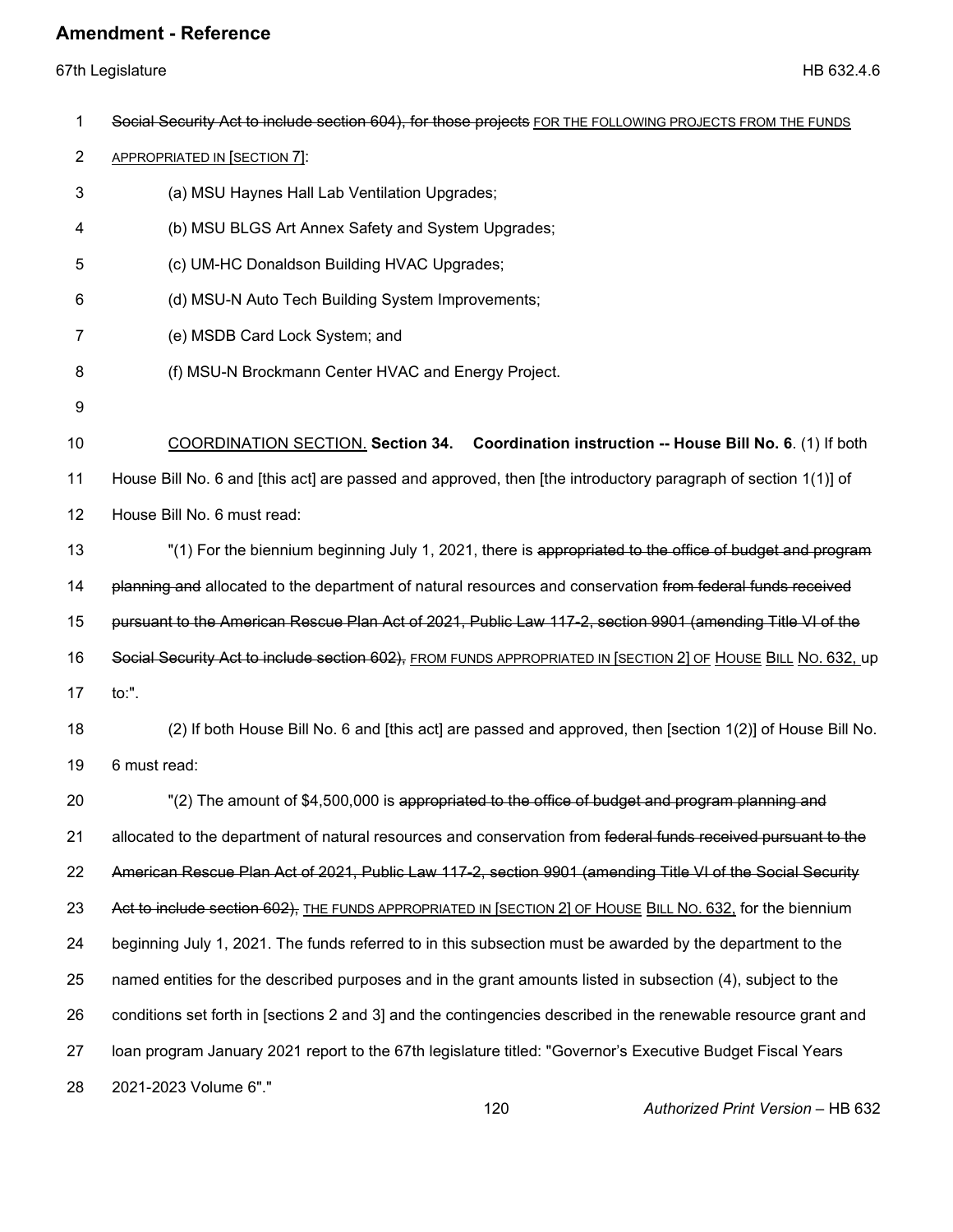67th Legislature HB 632.4.6

1

| 2  | <b>COORDINATION SECTION. Section 35. Coordination instruction -- House Bill No. 7.</b> If both House                                                    |
|----|---------------------------------------------------------------------------------------------------------------------------------------------------------|
| 3  | Bill No. 7 and [this act] are passed and approved, then [section 1(2)] of House Bill No. 7 must read:                                                   |
| 4  | "(2) The amount of \$3,273,833 is appropriated to the office of budget and program planning and                                                         |
| 5  | allocated to the department of natural resources and conservation from the natural resources projects state                                             |
| 6  | special revenue account established in 15-38-302 and the amount of \$429,000 is appropriated to the office of                                           |
| 7  | budget and program planning and allocated to the department of natural resources and conservation from                                                  |
| 8  | federal funds received pursuant to the American Rescue Plan Act of 2021, Public Law 117-2, section 9901                                                 |
| 9  | (amending Title VI of the Social Security Act to include section 602), THE FUNDS APPROPRIATED IN [SECTION 2] OF                                         |
| 10 | HOUSE BILL NO. 632 for grants to political subdivisions and local governments during the biennium beginning                                             |
| 11 | July 1, 2021. The funds in this subsection must be awarded by the department to the named entities for the                                              |
| 12 | described purposes and in the grant amounts set out in subsection (4) subject to the conditions set forth in                                            |
| 13 | [sections 2 and 3] and the contingencies described in the reclamation and development grants program report                                             |
| 14 | to the 67th legislature titled: "Governor's Executive Budget Fiscal Years 2021-2023 Volume 5".                                                          |
| 15 |                                                                                                                                                         |
| 16 | COORDINATION SECTION. Section 36. Coordination instruction -- House Bill No. 11. If both                                                                |
| 17 | House Bill No. 11 and [this act] are passed and approved, then [section 1(1)] of House Bill No. 11 must read:                                           |
| 18 | "(1) There is appropriated to the office of budget and program planning and allocated to the department                                                 |
| 19 | of commerce \$9,869,800 for the biennium beginning July 1, 2021, from federal funds received pursuant to the                                            |
| 20 | American Rescue Plan Act of 2021, Public Law 117-2, section 9901 (amending Title VI of the Social Security                                              |
| 21 | Act to include section 602), THE FUNDS APPROPRIATED IN [SECTION 2] OF HOUSE BILL NO. 632 to finance treasure                                            |
| 22 | state endowment program grants authorized by subsection (2)."                                                                                           |
| 23 | (2) If both House Bill No. 11 and [this act] are passed and approved, then [section 5] of House Bill No.                                                |
| 24 | 11 must read:                                                                                                                                           |
| 25 | "There is appropriated ALLOCATED \$100,000 from federal funds received pursuant to the American                                                         |
| 26 | Rescue Plan Act of 2021, Public Law 117-2, section 9901 (amending Title VI of the Social Security Act to                                                |
| 27 | include section 602), to the office of budget and program planning and allocated FROM THE FUNDS APPROPRIATED                                            |
| 28 | IN [SECTION 2] OF HOUSE BILL NO. 632 to the department of commerce for the biennium beginning July 1, 2021,<br>121<br>Authorized Print Version - HB 632 |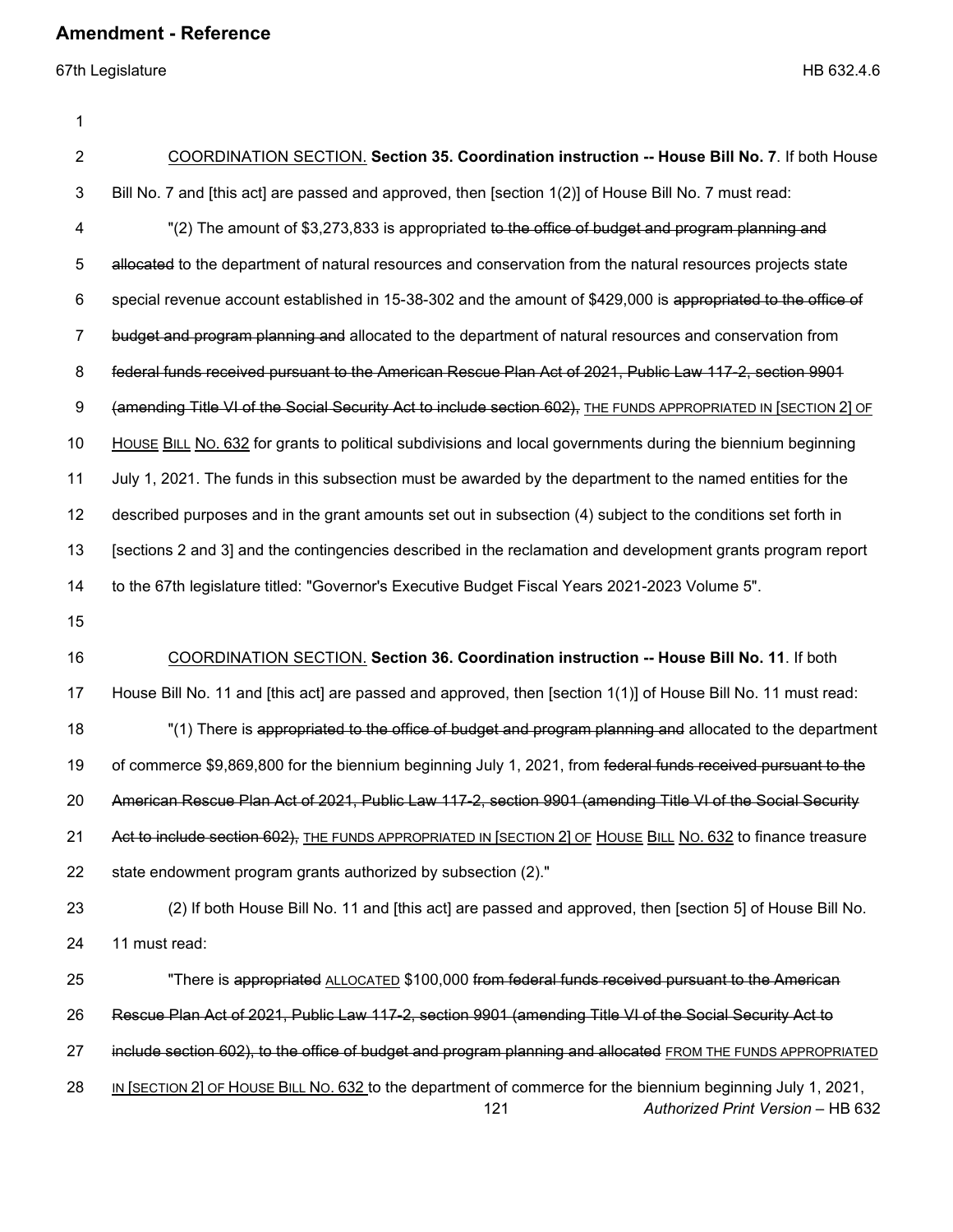67th Legislature HB 632.4.6

|     | for the purpose of providing local governments, as defined in 90-6-701, with emergency grants for infrastructure |
|-----|------------------------------------------------------------------------------------------------------------------|
|     | projects, as defined in 90-6-701."                                                                               |
|     | (3) If both House Bill No. 11 and [this act] are passed and approved, then [section 6] of House Bill No.         |
| - 4 | 11 must read:                                                                                                    |

5 "There is appropriated ALLOCATED \$900,000 from federal funds received pursuant to the American 6 Rescue Plan Act of 2021, Public Law 117-2, section 9901 (amending Title VI of the Social Security Act to 7 include section 602), to the office of budget and program planning and allocated FROM THE FUNDS APPROPRIATED 8 IN [SECTION 2] OF HOUSE BILL NO. 632 to the department of commerce for the biennium beginning July 1, 2021, 9 for the purpose of providing local governments, as defined in 90-6-701, with the infrastructure planning grants 10 for infrastructure projects, as defined in 90-6-701." 11 (4) If both House Bill No. 11 and [this act] are passed and approved, then [section 7(1)] of House Bill 12 No. 11 must read: 13 "There is appropriated ALLOCATED \$5,000,000 from the federal funds received pursuant to the American 14 Rescue Plan Act of 2021, Public Law 117-2, section 9901 (amending Title VI of the Social Security Act to 15 include section 602), to the office of budget and program planning and allocated FROM THE FUNDS APPROPRIATED 16 IN [SECTION 2] OF HOUSE BILL NO. 632 to the department of natural resources and conservation for the biennium 17 beginning July 1, 2021, to finance the state's share of regional water system projects authorized in subsection 18 (2) and as set forth in 90-6-715." 19

- 
- 20 COORDINATION SECTION. **Section 37. Coordination instruction -- House Bill No. 14**. (1) If both
- 21 House Bill No. 14 and [this act] are passed and approved, then there is appropriated from the federal funds

22 received pursuant to the American Rescue Plan Act of 2021, Public Law 117-2, section 9901 (amending Title VI

23 of the Social Security Act to include section 604), to the office of budget and program planning and allocated

24 FROM THE FUNDS APPROPRIATED IN [SECTION 7] to the department of administration:

- 25 (a ) \$26,200,000 for the MT Veterinarian Diagnostic & Ag Analytical Labs;
- 26 (b)(a) \$6,500,000 for Liquor Warehouse Expansion; and
- 27  $\left(\frac{e}{c}\right)$  \$4,800,000 for the UM-W Block Hall Renovation.
- 122 *Authorized Print Version* HB 632 28 (2) (A) IF BOTH HOUSE BILL NO. 14 AND [THIS ACT] ARE PASSED AND APPROVED, THEN THERE IS ALLOCATED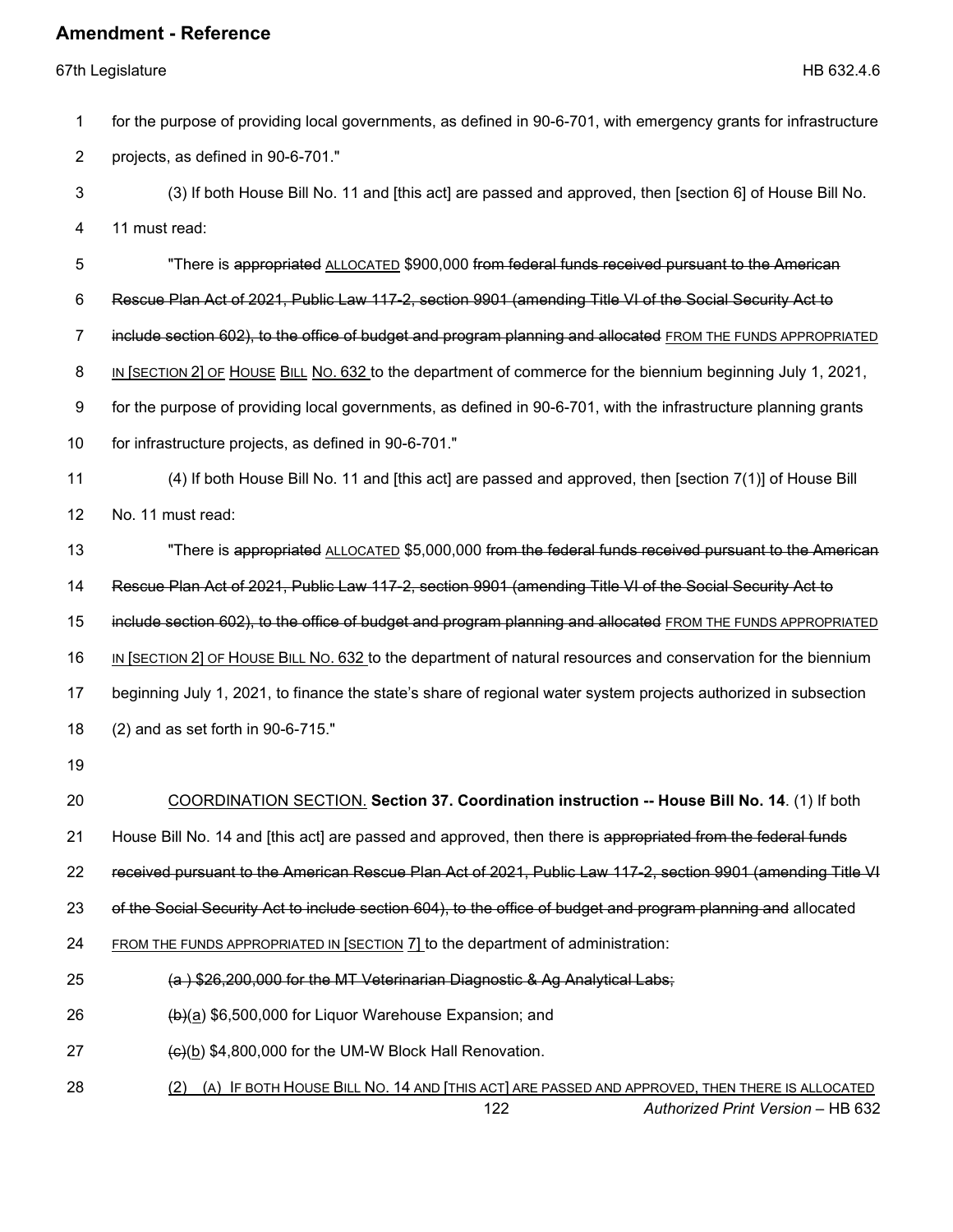67th Legislature HB 632.4.6

| 1              | \$26,200,000 FROM THE FUNDS APPROPRIATED IN [SECTION 20] TO THE DEPARTMENT OF ADMINISTRATION FOR THE MT              |
|----------------|----------------------------------------------------------------------------------------------------------------------|
| $\overline{2}$ | VETERINARIAN DIAGNOSTIC & AG ANALYTICAL LABS.                                                                        |
|                |                                                                                                                      |
| 3              | IF IT DETERMINED THAT THE PROJECT IDENTIFIED IN $(2)(A)$ IS INELIGIBLE FOR FUNDING FROM THE<br>(B)                   |
| 4              | APPROPRIATIONS IN [SECTION 20], THE ALLOCATION IN (2)(A) IS VOID AND THERE IS ALLOCATED \$26,200,000 FROM THE        |
| 5              | FUNDS APPROPRIATED IN [SECTION 7] TO THE DEPARTMENT OF ADMINISTRATION FOR THE MT VETERINARIAN                        |
| 6              | DIAGNOSTIC & AG ANALYTICAL LABS.                                                                                     |
| 7              | $\frac{2(2)}{2}$ If both House Bill No. 14 and [this act] are passed and approved, then [section 5(1)] of House Bill |
| 8              | No. 14 must read:                                                                                                    |
| 9              | "(1) There is appropriated to the office of budget and program planning and allocated to the department              |
| 10             | of commerce \$13,707,898 for the biennium beginning July 1, 2021, from federal funds received pursuant to the        |
| 11             | American Rescue Plan Act of 2021, Public Law 117-2, section 9901 (amending Title VI of the Social Security           |
| 12             | Act to include section 602), FROM THE FUNDS APPROPRIATED IN [SECTION 2] OF HOUSE BILL NO. 632 to finance             |
| 13             | treasure state endowment program grants authorized by subsection (2)."                                               |
| 14             | (3)(4) If both House Bill No. 14 and [this act] are passed and approved, then [section 9(1)] of House Bill           |
| 15             | No. 14 must read:                                                                                                    |
| 16             | "(1) There is appropriated from federal funds received pursuant to the American Rescue Plan Act of                   |
| 17             | 2021, Public Law 117-2, section 9901 (amending Title VI of the Social Security Act to include section 602), to       |
| 18             | the office of budget and program planning and allocated to the department of natural resources and                   |
| 19             | conservation FROM THE FUNDS APPROPRIATED IN [SECTION 2] OF HOUSE BILL NO. 632 up to \$4,720,788 for grants           |
| 20             | to political subdivisions and local governments for the biennium beginning July 1, 2021. The funds referred to in    |
| 21             | this subsection must be awarded by the department to the named entities for the described purposes and in the        |
| 22             | grant amounts listed in subsection (3), subject to the conditions set forth in [sections 11 and 12] and the          |
| 23             | contingencies described in the renewable resource grant and loan program January 2021 report to the 67th             |
| 24             | legislature titled: "Governor's Executive Budget Fiscal Years 2021-2023 Volume 6"."                                  |
| 25             |                                                                                                                      |
| 26             | COORDINATION SECTION. Section 34. Coordination instruction -- House Bill No. 497. If both                            |
| 27             | House Bill No. 497 and [this act] are passed and approved, then [section 15 16 17 of this act ] must be              |
| 28             | amended to read:                                                                                                     |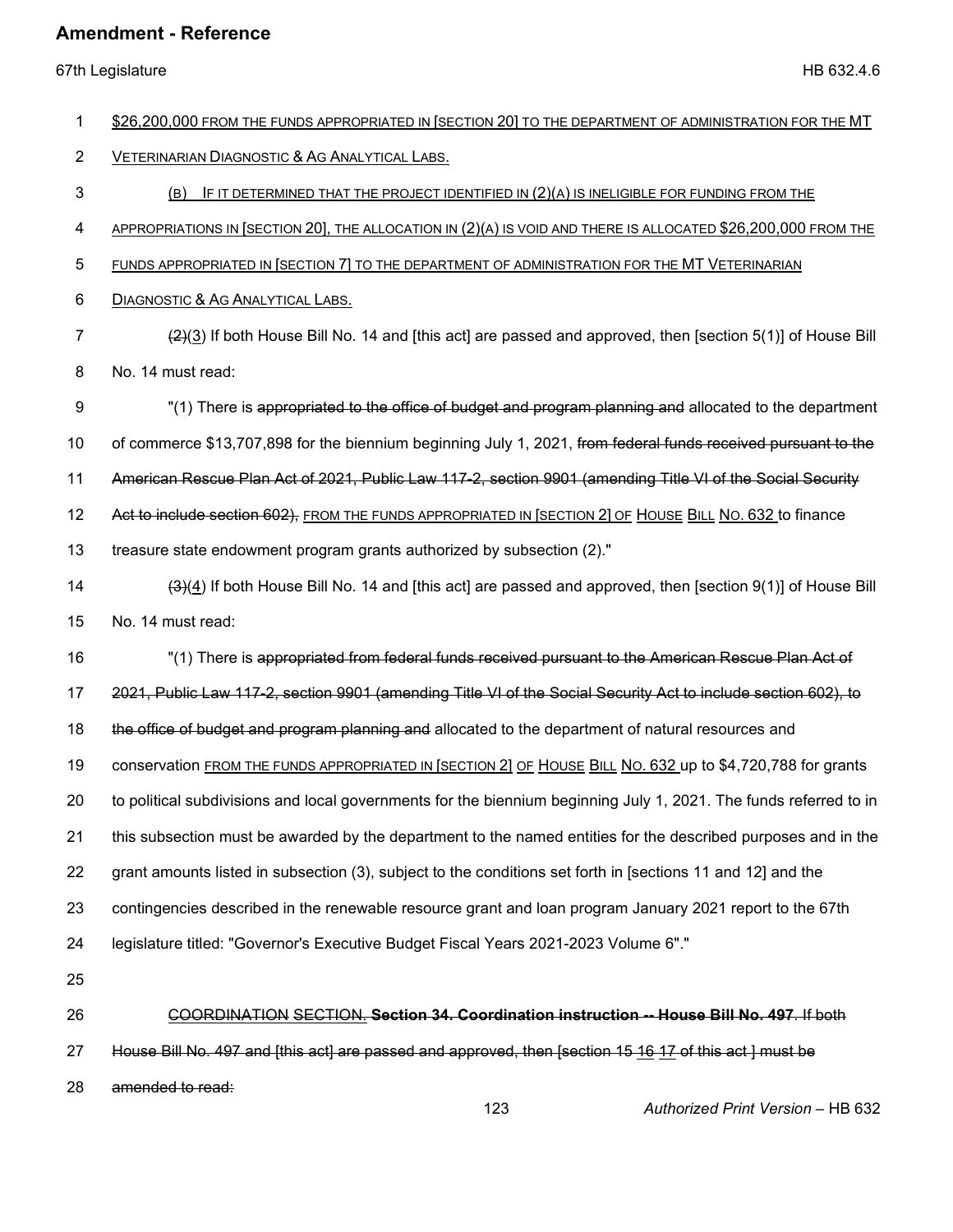| <b>Amendment - Reference</b><br>67th Legislature<br>HB 632.4.6 |                                                                                                             |  |
|----------------------------------------------------------------|-------------------------------------------------------------------------------------------------------------|--|
|                                                                |                                                                                                             |  |
| $\overline{2}$                                                 | recommendations. (1) There is an American Rescue Plan health advisory commission.                           |  |
| 3                                                              | (2) The commission consists of nine members, who must be appointed as follows:                              |  |
| 4                                                              | (a) three senators, two from the majority party and one from the minority party, appointed by the senate    |  |
| 5                                                              | president;                                                                                                  |  |
| 6                                                              | (b) three representatives, two from the majority party and one from the minority party, appointed by the    |  |
| 7                                                              | speaker of the house; and                                                                                   |  |
| 8                                                              | (c) three members appointed by the governor.                                                                |  |
| 9                                                              | (3) The commission shall recommend how funds allocated to the department of public health and               |  |
| 10                                                             | human services are to be used. The health and human services budget committee established pursuant to       |  |
| 11                                                             | House Bill No. 497 shall recommend how funds appropriated to the department of public health and human      |  |
| 12                                                             | services are to be used.                                                                                    |  |
| 13                                                             | $(4)(2)$ Appointed members of the commission committee must be compensated and receive travel               |  |
| 14                                                             | expenses as provided for in 2-15-124 for each day in attendance at commissions committee meetings or in the |  |
| 15                                                             | performance of any duty or service as a commission committee member.                                        |  |
| 16                                                             | (3) If both House Bill No. 497 and [this act] are passed and approved, all references to the health and     |  |
| 17                                                             | human services commission must be replaced with references to the committee."                               |  |

18

19 NEW SECTION. **SECTION 38. COORDINATION -- SENATE BILL NO. 297.** IF BOTH SENATE BILL NO. 297 AND

20 [THIS ACT] ARE PASSED AND APPROVED, THE APPROPRIATION IN [SECTION 9] SHALL BE USED FOR THE PURPOSES SET

- 21 FORTH IN SENATE BILL NO. 297.
- 22

# 23 NEW SECTION. **SECTION 39. SEVERABILITY**. IF A PART OF [THIS ACT] IS INVALID, ALL VALID PARTS THAT 24 ARE SEVERABLE FROM THE INVALID PART REMAIN IN EFFECT. IF A PART OF [THIS ACT] IS INVALID IN ONE OR MORE OF ITS

25 APPLICATIONS, THE PART REMAINS IN EFFECT IN ALL VALID APPLICATIONS THAT ARE SEVERABLE FROM THE INVALID

26 APPLICATIONS.

27

28 COORDINATION SECTION. **Section 40. Coordination instruction**. If both Senate Bill No. 297 and